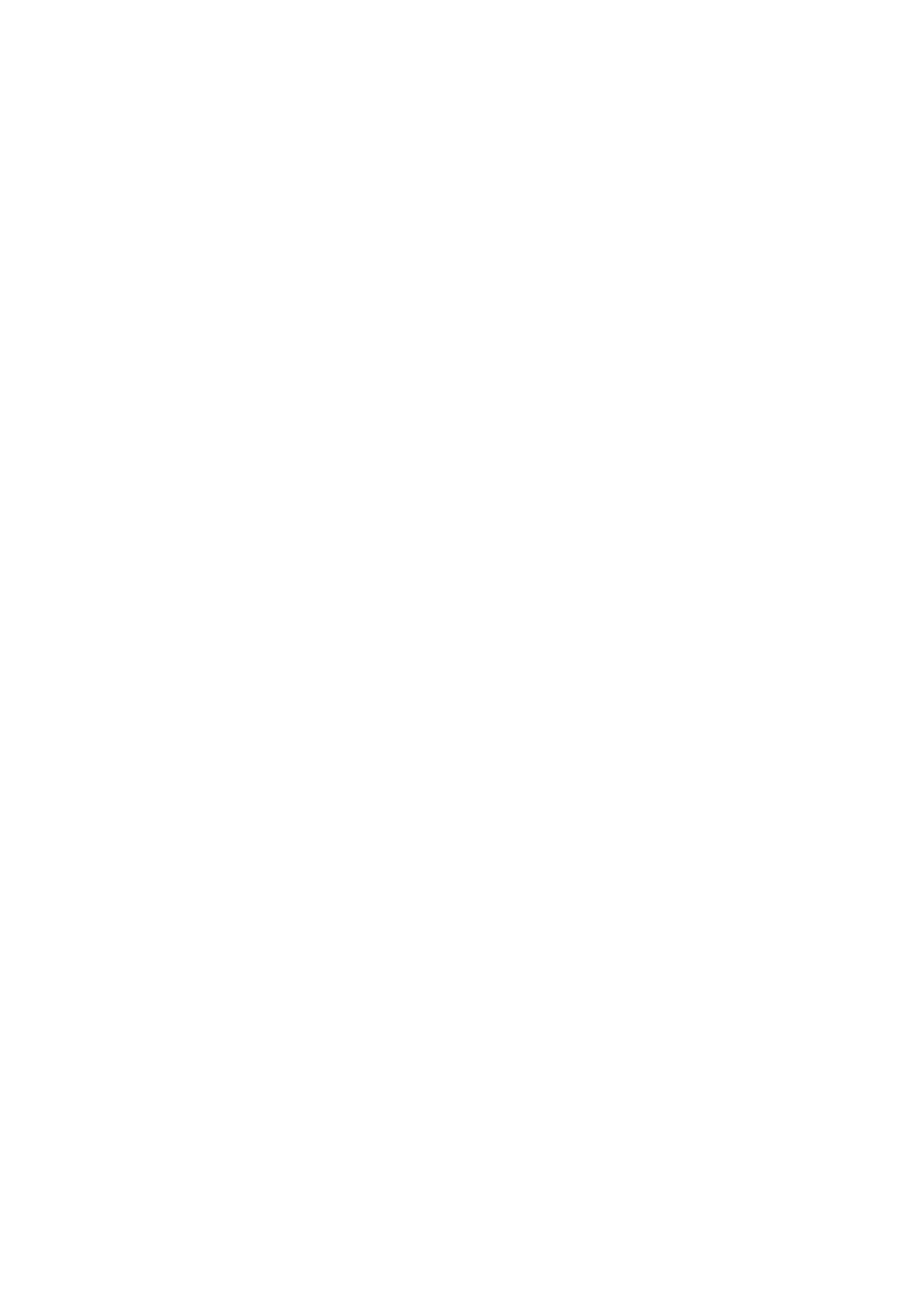Hiermit versichere ich, dass ich die vorliegende Masterarbeit selbständig verfasst und keine anderen als die angegebenen Quellen und Hilfsmittel verwendet habe.

München, den 14.09.2020

. . . . . . . . . . . . . . . . . . . . . . . . . . . . . . . . . . . . . . . . (Bernhard Pöttinger)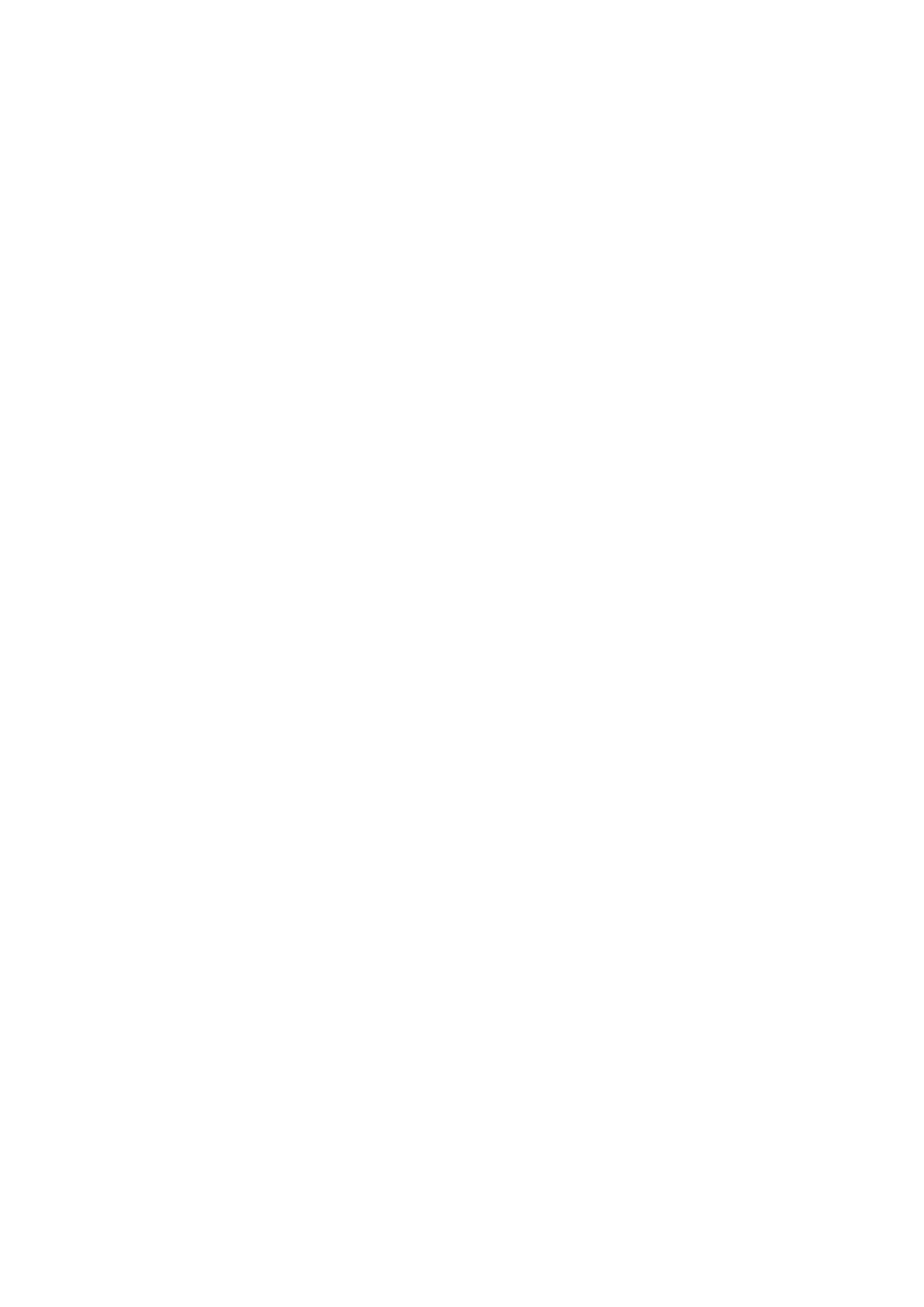# Acknowledgements

I want to thank Prof. Nipkow for the opportunity to attend his outstanding lectures and to do my Master's thesis at his chair. Furthermore, I want to thank my advisor Max Haslbeck for coming up with the interesting topic and for greatly supporting me doing my work. Finally, I want to thank Siddharth Krishna – who became my second advisor in the course of this thesis – for answering and discussing all my questions on his papers in detail. It was a pleasure to learn from and to work with each of you.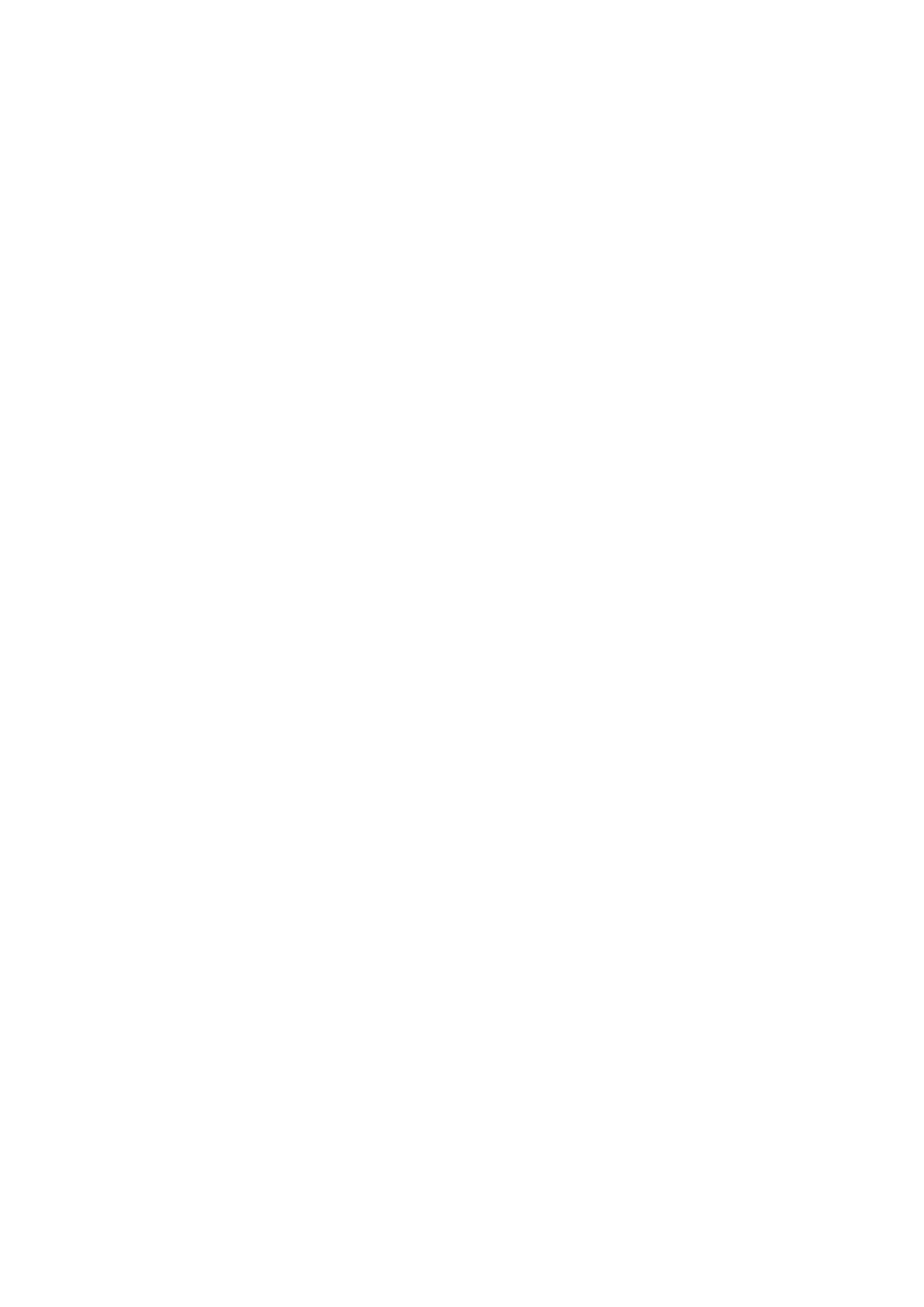## Abstract

The Flow Framework [Krishna et al., 2020] introduces a separation algebra that allows handling potentially unbounded side-effects of modifications to global graph properties in a modular fashion. In this thesis we formalize the Flow Framework as presented in "Local Reasoning for Global Graph Properties" [Krishna et al., 2020]. Subsequently, we demonstrate the application of the Flow Framework by verifying a graph algorithm. Finally, we present a significantly refined proof for a central theorem of the framework.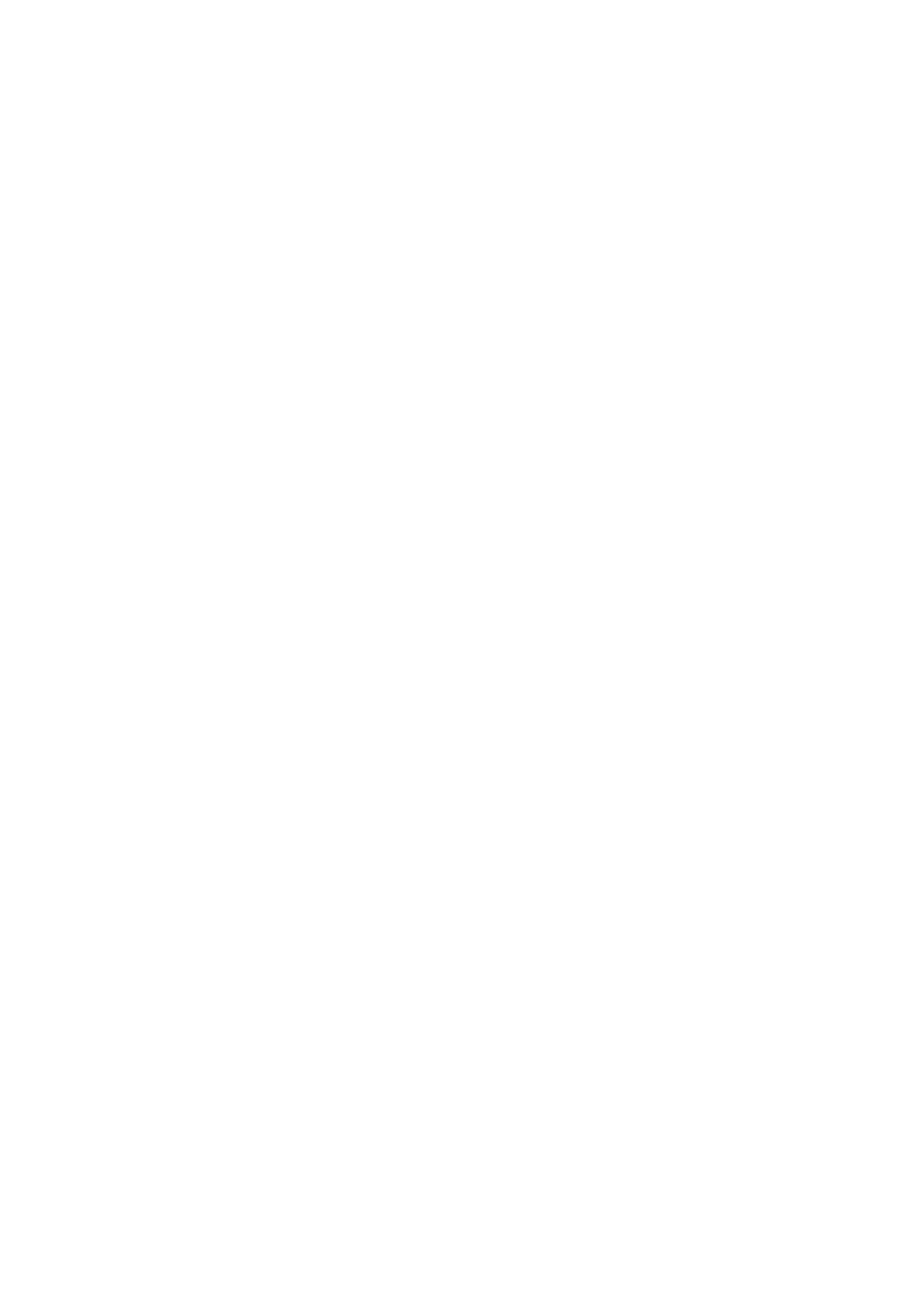# **Contents**

|  |                                              | $\mathbf{1}$<br>1. Introduction                                                                                                                  |  |  |  |  |
|--|----------------------------------------------|--------------------------------------------------------------------------------------------------------------------------------------------------|--|--|--|--|
|  | 1.1.                                         | $\mathbf{1}$<br>Motivation                                                                                                                       |  |  |  |  |
|  | 1.2.                                         | $\overline{2}$                                                                                                                                   |  |  |  |  |
|  |                                              | $\overline{2}$                                                                                                                                   |  |  |  |  |
|  |                                              | $\overline{2}$                                                                                                                                   |  |  |  |  |
|  | 2. Basics                                    |                                                                                                                                                  |  |  |  |  |
|  |                                              | 3                                                                                                                                                |  |  |  |  |
|  | 2.2.                                         | 6                                                                                                                                                |  |  |  |  |
|  | 2.3.                                         | 9                                                                                                                                                |  |  |  |  |
|  | 11<br>3. Preliminary Development             |                                                                                                                                                  |  |  |  |  |
|  |                                              | 11                                                                                                                                               |  |  |  |  |
|  | 3.2.                                         | 13                                                                                                                                               |  |  |  |  |
|  | 3.3.                                         | 15                                                                                                                                               |  |  |  |  |
|  | 3.4.                                         | 17                                                                                                                                               |  |  |  |  |
|  | 19<br>4. Formalization of the Flow Framework |                                                                                                                                                  |  |  |  |  |
|  |                                              | 19                                                                                                                                               |  |  |  |  |
|  |                                              | 19<br>4.1.1.                                                                                                                                     |  |  |  |  |
|  |                                              | 4.1.2.<br>21                                                                                                                                     |  |  |  |  |
|  |                                              | 23<br>4.1.3.                                                                                                                                     |  |  |  |  |
|  |                                              | 27<br>4.1.4.                                                                                                                                     |  |  |  |  |
|  |                                              | 29<br>4.1.5.                                                                                                                                     |  |  |  |  |
|  |                                              | 30<br>4.1.6.                                                                                                                                     |  |  |  |  |
|  |                                              | 31<br>4.1.7.                                                                                                                                     |  |  |  |  |
|  |                                              | 33                                                                                                                                               |  |  |  |  |
|  |                                              | 34<br>4.2.1.                                                                                                                                     |  |  |  |  |
|  |                                              | 35<br>4.2.2.                                                                                                                                     |  |  |  |  |
|  |                                              | 37<br>4.2.3.                                                                                                                                     |  |  |  |  |
|  |                                              | 41                                                                                                                                               |  |  |  |  |
|  | 45<br>5. Application of the Flow Framework   |                                                                                                                                                  |  |  |  |  |
|  | 5.1.                                         | 45                                                                                                                                               |  |  |  |  |
|  |                                              | 45<br>5.1.1.                                                                                                                                     |  |  |  |  |
|  |                                              | 5.1.2.<br>48                                                                                                                                     |  |  |  |  |
|  |                                              | 48<br>5.1.3.                                                                                                                                     |  |  |  |  |
|  | 5.2.                                         | The PIP Example<br><u>. A de la caractería de la caractería de la caractería de la caractería de la caractería de la caractería de la </u><br>49 |  |  |  |  |
|  |                                              | The Priority Inheritance Protocol<br>5.2.1.<br>49                                                                                                |  |  |  |  |
|  |                                              | 5.2.2.<br>49                                                                                                                                     |  |  |  |  |
|  |                                              | 52<br>5.2.3.                                                                                                                                     |  |  |  |  |
|  |                                              | Specification of the Operations $\dots \dots \dots \dots \dots \dots \dots \dots$<br>5.2.4.<br>53                                                |  |  |  |  |
|  |                                              | 5.2.5.<br>54                                                                                                                                     |  |  |  |  |
|  |                                              |                                                                                                                                                  |  |  |  |  |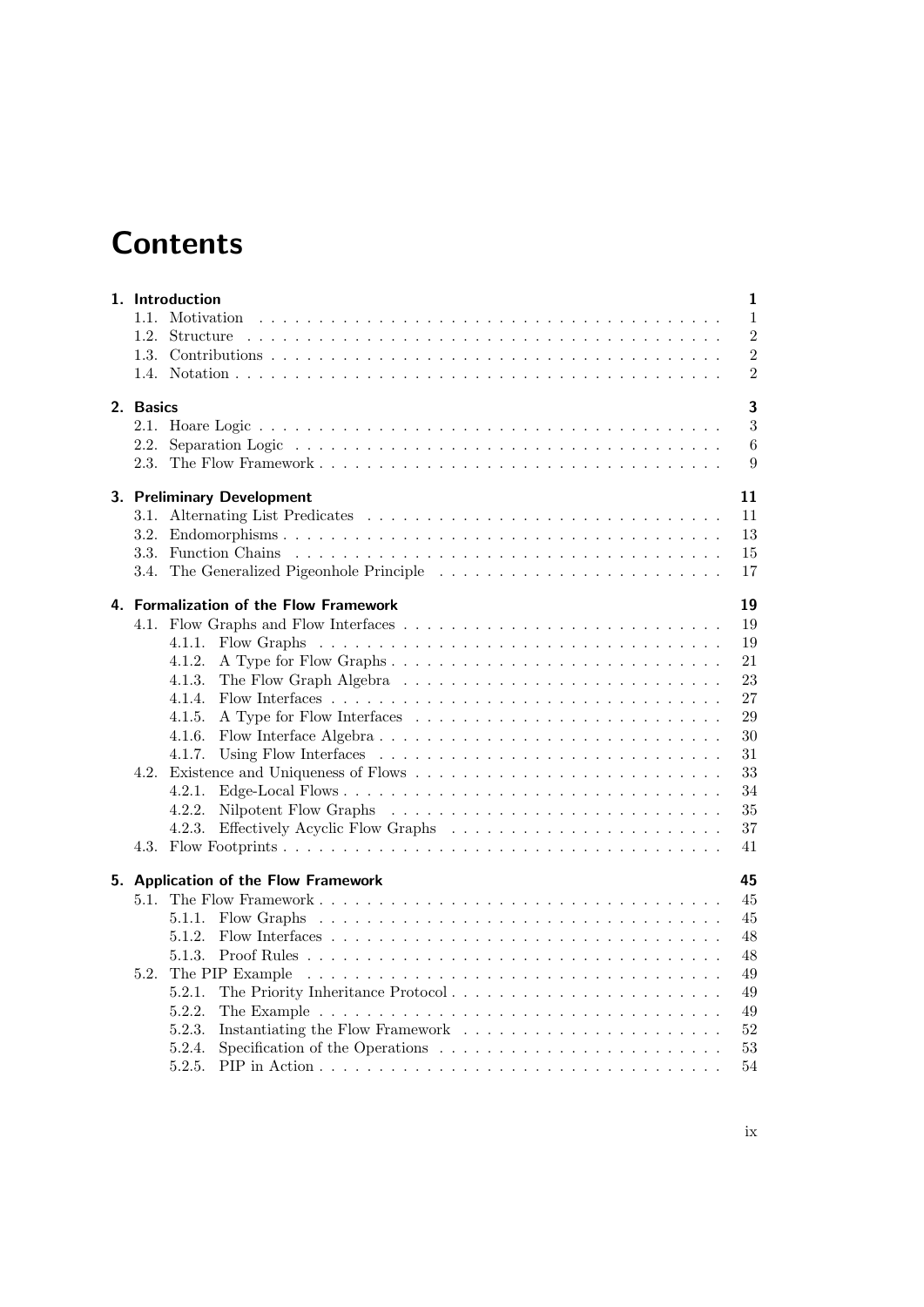### Contents

|                      |                                                                                                    | 56 |  |
|----------------------|----------------------------------------------------------------------------------------------------|----|--|
| 5.2.6.               |                                                                                                    |    |  |
| 5.2.7.               |                                                                                                    | 57 |  |
| 5.2.8.               |                                                                                                    | 58 |  |
| 5.2.9.               |                                                                                                    | 61 |  |
|                      |                                                                                                    | 62 |  |
|                      | 6. Proving Theorem 3                                                                               | 63 |  |
|                      |                                                                                                    | 63 |  |
| 6.2.                 |                                                                                                    | 65 |  |
| 6.3.                 |                                                                                                    | 67 |  |
| 6.4.                 |                                                                                                    | 72 |  |
| 6.5.                 |                                                                                                    | 73 |  |
| 6.6.                 |                                                                                                    | 76 |  |
|                      | 6.7. Proof of [Krishna, 2019, Theorem 3] $\ldots \ldots \ldots \ldots \ldots \ldots \ldots \ldots$ | 78 |  |
| 7. Conclusion        |                                                                                                    | 85 |  |
|                      |                                                                                                    | 85 |  |
|                      |                                                                                                    | 85 |  |
| A. Project Structure |                                                                                                    | 87 |  |
| <b>Bibliography</b>  |                                                                                                    |    |  |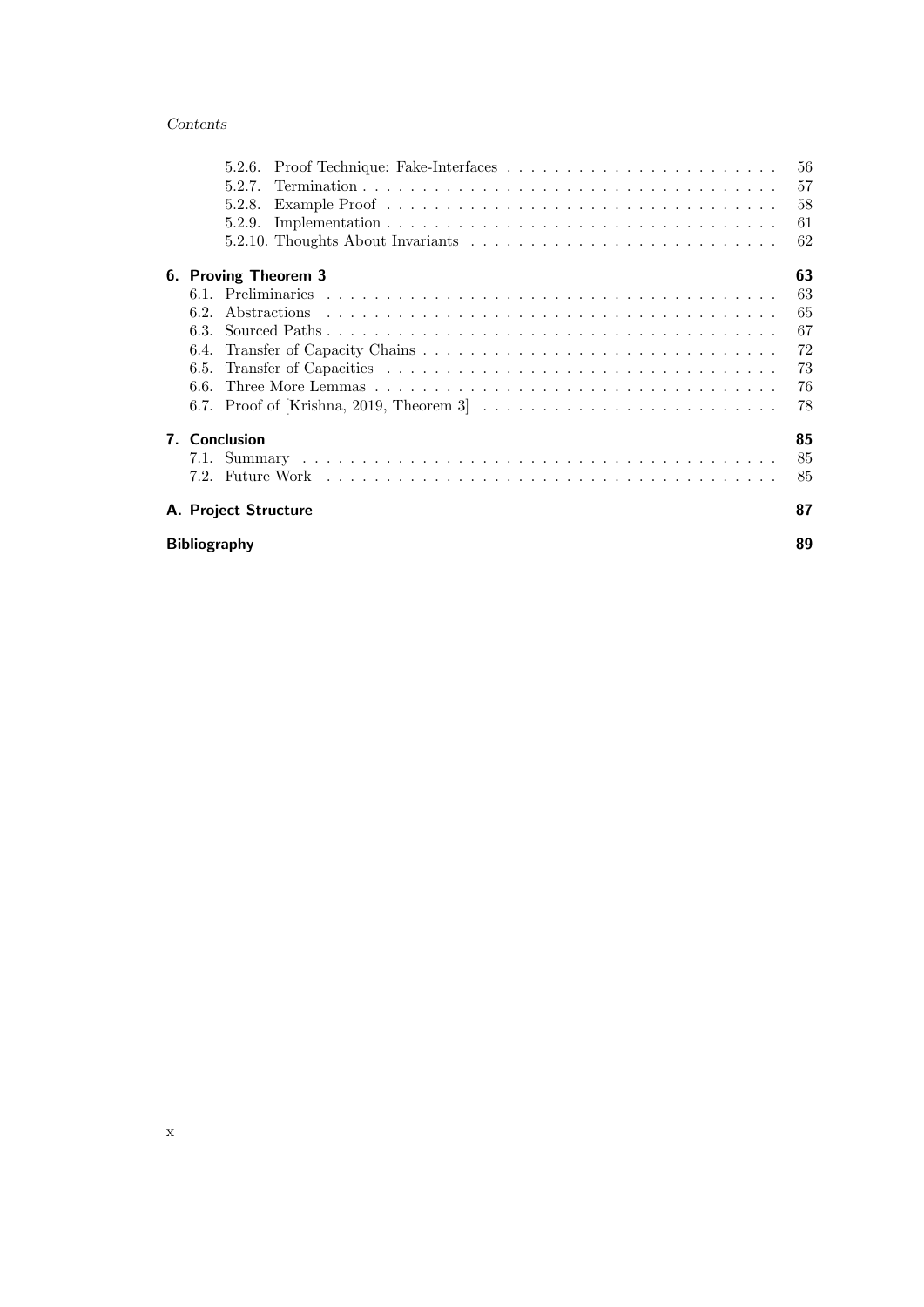## 1. Introduction

## 1.1. Motivation

Modularity is one of the most important and powerful concepts in computer science: break a problem into smaller problems, solve these smaller problems (or find existing solutions), and compose these building blocks into a solution of the original problem. This concept enabled the construction of systems that no human can grasp in their entirety anymore. To a certain extent it is a surprise that these systems work at all. The essential property of modularity is that each component is constructed independently from other components. This approach tremendously reduces the number of interactions that have to be considered during construction of systems.

An instance that definitely demonstrates the power of modularity is software verification. Until around 2000 reasoning about mutable heap data structures involved significant efforts to cope with aliasing of pointers. Then, [Reynolds, 2002] discovered the separating conjunction – a logical connective that allows programmers to express their intuition about pointers and the heap formally. The key property of the separating conjunction is to prevent overlapping heap regions and therefore to prevent pointer aliasing. The absence of pointer aliasing enables modular reasoning about the heap as fatal side-effects invalidating logical descriptions of the heap are eliminated. Modular reasoning about the heap enables software verification to scale beyond trivial examples and to be deployed in industry to check code-bases of millions of lines of code [Pym et al., 2018, O'Hearn, 2019].

However, despite enabling the efficient description of heap data structures the separating conjunction also imposes significant constraints on these descriptions. Many data structures, for example graphs, exhibit a degree of inherent sharing between parts of the data structure that is difficult to capture using the separating conjunction [Hobor and Villard, 2013]. Furthermore, global properties like reachability in graphs are usually not compatible with the modular reasoning introduced by the separating conjunction: modifications to separated heap portions of data structures can invalidate global properties that are valid for the separated parts of the data structure [Hobor and Villard, 2013, Krishna, 2019]. Describing such data structures requires significant efforts to work around the constraints imposed by the separating conjunction, see for example [Hobor and Villard, 2013].

In this thesis we verify and apply a new approach called the Flow Framework [Krishna et al., 2020, Krishna, 2019] that tries to improve this situation by introducing a new formalism to describe global properties of data structures in a local fashion. In contrast to the usual inductively defined predicates that only allow very limited and laborious possibilities to encode ambiguous representations of heap data structures the new formalism is able to adapt dynamically to arbitrary representations of such data structures: it represents data structures as unstructured heap portions and allows us to "materialize" and modify excerpts of data structures when and as needed.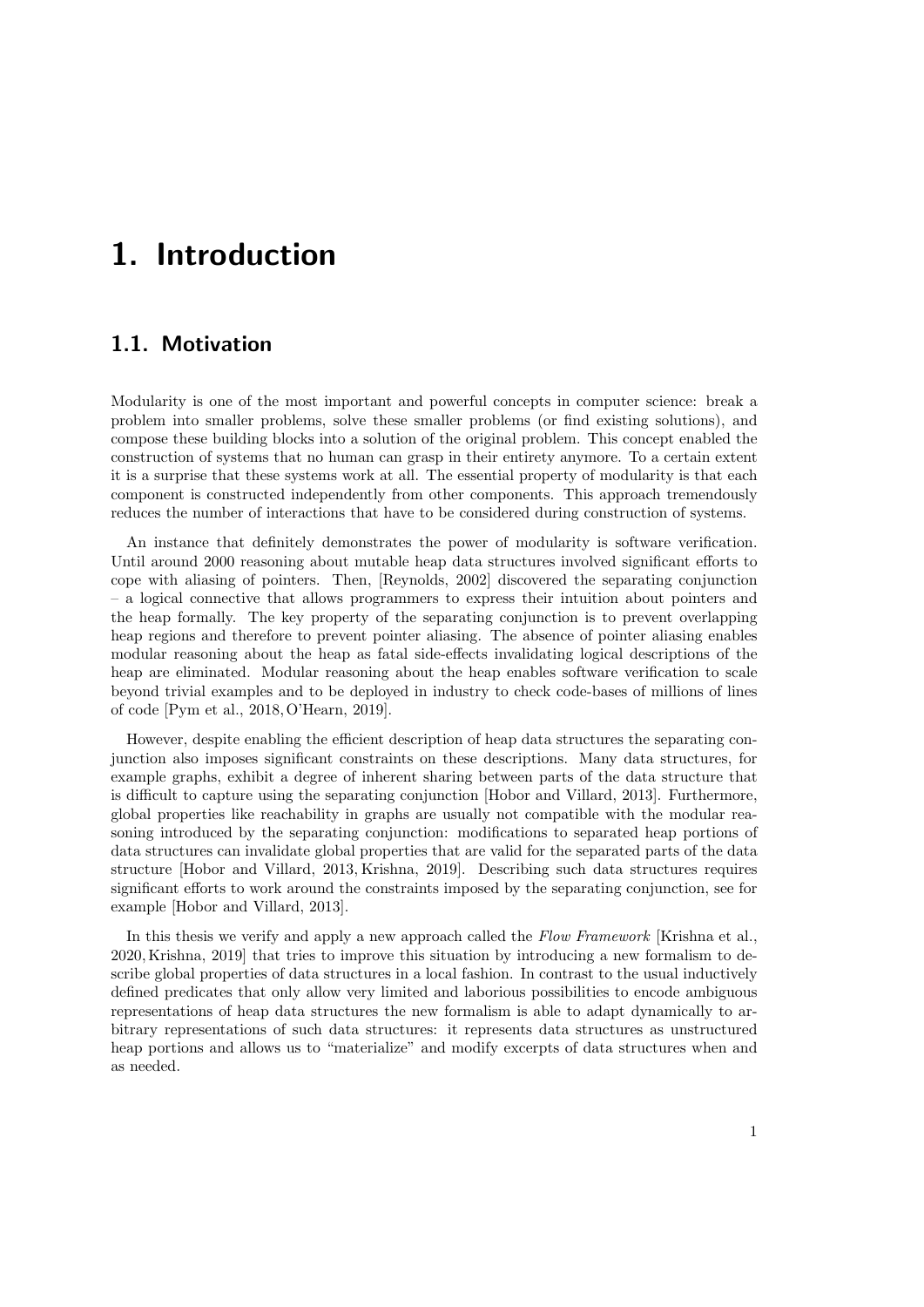#### 1. Introduction

## 1.2. Structure

Chapter 2 presents a short motivation of the Flow Framework starting from the basics of Hoare logic and Separation Logic. Chapter 3 introduces some preliminary development of auxiliary theories that will play important roles in the formalization of the Flow Framework. Chapter 4 then describes our formalization of the Flow Framework. Chapter 5 verifies the correctness of a graph update algorithm using the Flow Framework. Chapter 6 closes this thesis by giving a refined proof of theorem 3 from [Krishna et al., 2020].

## 1.3. Contributions

This thesis verifies the verification framework called Flow Framework presented in [Krishna et al., 2020] and [Krishna, 2019]. More concretely the contributions of this thesis are:

- 1. Formalization of the Flow Framework in Isabelle/HOL.
- 2. Several small corrections to [Krishna, 2019, Krishna et al., 2020].
- 3. End-to-end formalization and verification of an algorithm using our implementation of the Flow Framework. Additionally, termination of the algorithm is proven.
- 4. Counter-example and fix for theorem 3 from [Krishna et al., 2020].
- 5. Significant refinement of the proof of theorem 3 from [Krishna et al., 2020].

## 1.4. Notation

Sometimes we denote function application using  $x \triangleright f \equiv f x$  and function composition using  $f_1 \triangleright f_2 \equiv f_2 \circ f_1$ . We will use combine to combine two functions into a single one depending on disjoint sets  $N_1$  and  $N_2$ . Outside  $N_1$  and  $N_2$  the result function assumes a default value  $x_0$ :

$$
\text{combine } N_1 \ N_2 \ x_0 \ f_1 \ f_2 = \lambda x. \begin{cases} \ f_1 \ x & \text{for } x \in N_1 \\ \ f_2 \ x & \text{for } x \in N_2 \\ \ x_0 & \text{otherwise} \end{cases}
$$

To restrict functions to given domains and to set a default value outside these domains we introduce

$$
\text{restrict } N \ x_0 \ f = \lambda x. \begin{cases} \ f \ x & \text{for } x \in N \\ \ x_0 & \text{otherwise} \end{cases}
$$

We will use a function  $\delta$ :

$$
\delta_{x=x'} \coloneqq \delta \ x \ x' \coloneqq \left\{ \begin{array}{ll} \text{id} & \text{for } x = x' \\ \lambda \_ \text{0} & \text{otherwise} \end{array} \right.
$$

We will represent partial functions as  $\{x \mapsto a, y \mapsto b, \ldots\}.$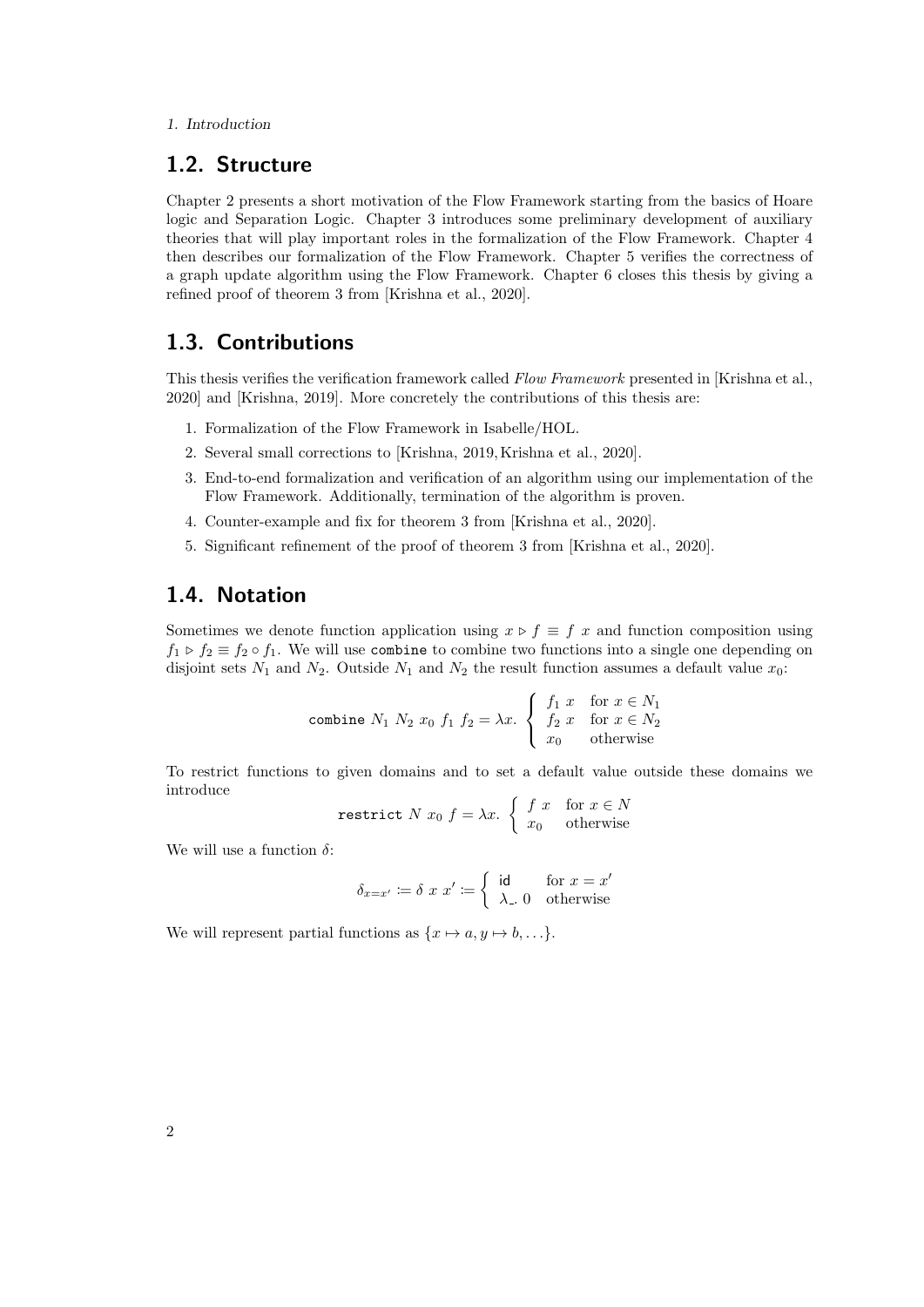## 2. Basics

## 2.1. Hoare Logic

This section provides a short introduction to Separation Logic [Reynolds, 2002].

Separation Logic is an extension of Hoare logic [Hoare, 1969]. Therefore, we start our introduction with a short detour to Hoare logic based on [Nipkow and Klein, 2014]. Hoare logic enables us to prove program specifications by deriving the specifications using a given set of inference rules. In Hoare logic specifications for programs c are stated as triples

$$
\{P\} \ c \ \{Q\}
$$

where  $P$  is a logical assertion called *pre-condition* and  $Q$  is a logical assertion called *post-condition*. The semantics of such a specification is that if an execution of a program  $c$  is started in state  $s$ and s satisfies pre-condition  $P$  and if there is a state  $s'$  resulting from the execution of  $c$  then  $s'$  satisfies post-condition  $Q$ . The stated semantics ignores termination, i.e. only proves partial correctness. For total correctness termination must be additionally proven. In order to derive proofs for program specifications we are provided with a set of inference rules that enable us to compositionally prove program specifications by splitting proofs into smaller proofs according to the the program structure and recombining these "small" proofs into proofs for the entire specification.

Consider the toy programming language IMP generated by the following grammar:

$$
c \Coloneqq \mathtt{SKIP} \mid x = e \mid c_1; c_2 \mid \mathtt{if}~b~\mathtt{then}~c_1~\mathtt{else}~c_2 \mid \mathtt{while}~b~\mathtt{do}~c
$$

IMP provides the no-op command SKIP, assignments to variables, sequencing of commands, case distinctions and while loops.  $b$  is supposed to represent boolean expressions and  $e$  is supposed to represent arithmetic expressions. The corresponding inference rules from Hoare logic are

{P} SKIP {P} skip {P[x 7→ e]} x:=e {P} assign {P1} c<sup>1</sup> {P2} {P2} c<sup>2</sup> {P3} {P1} c1; c<sup>2</sup> {P3} seq {P ∧ b} c<sup>1</sup> {Q} {P ∧ ¬b} c<sup>2</sup> {Q} {P} if b then c<sup>1</sup> else c<sup>2</sup> {Q} ite {P ∧ b} c {P} {P} while b do c {P ∧ ¬b} while P <sup>0</sup> −→ P P 0 c Q 0 Q −→ Q 0 P 0 c Q 0 cons

Rule skip states that after the execution of SKIP the same assertion as before still holds. Rule assign describes the effect of assignments. This rule exhibits the backwards reasoning style that is inherent in Hoare logic, i.e. we derive a pre-condition starting from the post-condition and not the other (more intuitive) way round. Rule seq proves the correctness of command sequences. This rule exhibits the compositional nature of Hoare logic: the proof for  $c_1$ ;  $c_2$  is split into two proofs, one for  $c_1$  and another one for  $c_2$ , and then both proofs are combined to a proof for  $c_1$ ;  $c_2$ by requiring that the post-condition of  $c_1$  equals the pre-condition of  $c_2$ . Rule ITE introduces a case-distinction in our proof: one case if guard b holds, another case if guard b does not hold.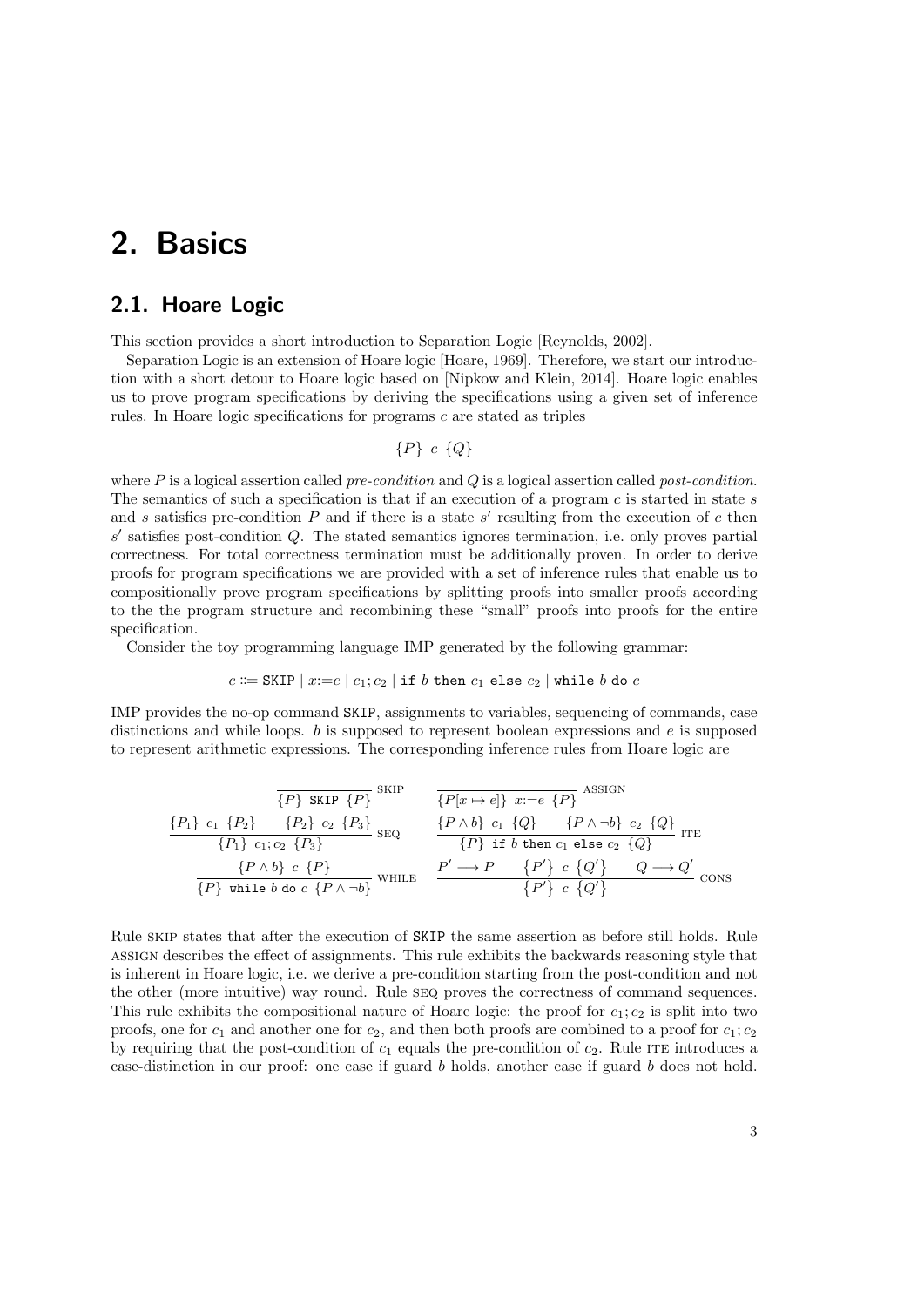#### 2. Basics

In both cases this additional information, i.e. b and  $\neg b$ , respectively, is added to the respective case such that this information can be exploited in the corresponding proofs. Both cases have to ensure the same post-condition. Rule while enables us to reason about loops. The difficulty that this rules has to incorporate is that we do not know for how many iterations the loop will actually execute (if any at all). The central ingredient to tackle this difficulty is the *loop* invariant. Rule while expects loop invariants to hold before the loop is executed and that each iteration reestablishes the loop invariant. Therefore, independently from the number of actual iterations during runtime we know that the state after the execution again is suited for another iteration. When the loop eventually terminates we know that the final state also satisfies the loop invariant, hence the loop invariant is also the post-condition. The only additional information that is available for the proof of the loop body and the post-condition, respectively, is if loop condition  $b$  holds in the current state or not: the pre-condition of the loop body can assume that loop condition b (still) holds, the post-condition can assume that loop-condition b does not hold anymore. These manifold roles of loop invariants renders finding loop invariants the central challenge of Hoare logic while all other rules can be applied in a mechanical fashion. Finally, rule cons enables us to weaken and strengthen pre-condition and post-condition, respectively, in order to omit or infer information from assertions.

As a short example we derive a proof for a program computing x idiv y, i.e. the integer k such that  $0 \leq x - ky \leq y$ . Assuming input  $x \geq 0$  we compute k using the program fragment

k:=0; while 
$$
x \ge y
$$
 do  $(k:=k+1; x:=x-y)$ 

We apply the loop invariant  $I \equiv x \geq 0 \wedge x_0 = x + ky$ . Hoare-style proofs usually do not use derivation trees but embed assertions into the program text. As our program fragment modifies variable x we introduced a logical variable  $x_0$  in our invariant that represents the initial value of  $x$  for the entire scope of the program and is used for verification purposes only:

$$
\{x \ge 0 \land x_0 = x\}
$$
  
\nk:=0;  
\n
$$
\{x \ge 0 \land x_0 = x \land k = 0\}
$$
  
\n
$$
\{x \ge 0 \land x_0 = x + ky\}
$$
  
\nwhile  $x \ge y$  do (  
\n
$$
\{x \ge y \land x \ge 0 \land x_0 = x + ky\}
$$
  
\n
$$
\{x - y \ge 0 \land x_0 = (x - y) + (k + 1)y\}
$$
  
\nk:=k + 1;  
\n
$$
\{x - y \ge 0 \land x_0 = (x - y) + ky\}
$$
  
\n
$$
x:=x - y
$$
  
\n
$$
\{x \ge 0 \land x_0 = x + ky\}
$$
  
\n
$$
\{\neg(x \ge y) \land x \ge 0 \land x_0 = x + ky\}
$$
  
\n
$$
\{0 \le x_0 - ky < y\}
$$

Hoare logic works very well for programs manipulating primitive data types like integers or strings. However, more complex programs that involve mutable heap data structures impose significant complexity in Hoare logic. [O'Hearn, 2019]

To understand this statement we study the simple example of concatenating two finite singlylinked lists in Figure 2.1 using Isabelle's existing Hoare logic formalization that includes facilities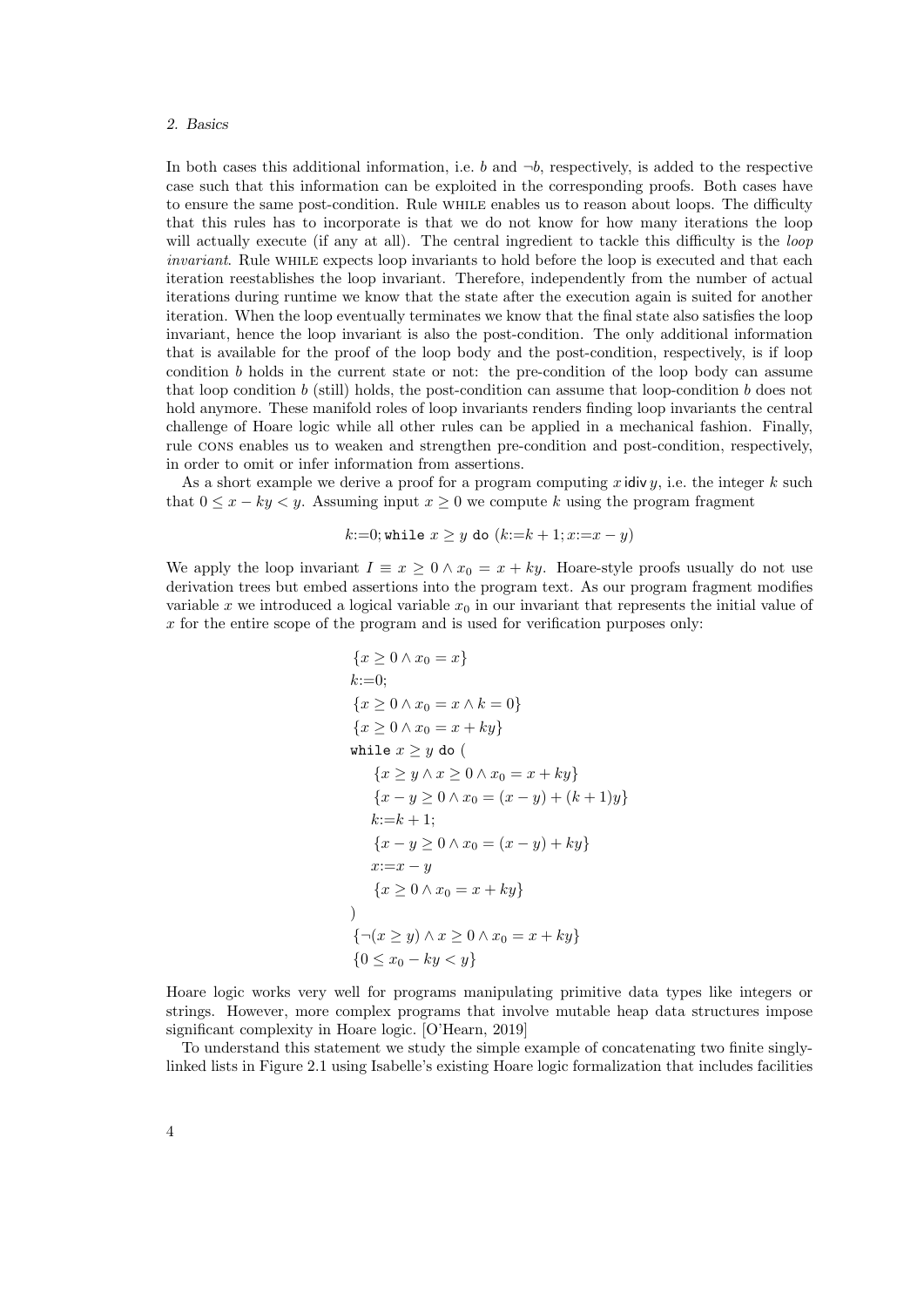```
lemma "VARS next x y u
\{x \neq \text{Null} \land \text{List next } x \text{ Xs } \land \text{List next } y \text{ Ys } \land \text{set Xs } \cap \text{set Ys = }\{\}\}\u := x:
  WHILE u^* . next \neq Null
  INV \{\existsus vs. x \neq Null ∧ u \neq Null ∧ u ∈ set (map Ref Xs) ∧ Xs = us @ vs ∧
            Path next x us u ∧ Path next u vs Null ∧ List next y Ys ∧
             set Xs \cap set Ys = {} \land distinct Xs}
  DO
     u := u^*.\text{next}OD;
  u^*.next := y{List next x (Xs @ Ys)}
"
```
Figure 2.1.: Example: Append lists in Hoare logic

```
lemma "VARS H x y u
\{(list x Ps ** list y Qs) H \wedge x \neq 0\}u := x;WHILE the (H u) \neq 0
  INV {∃ us vs. (lseg x us u ** lseg u vs 0 ** list y Qs) H
                 \land Ps = us @ vs \land u \neq 0 \land x \neq 0}
  DO
    u := the (H u)OD;
  H := H(u \mapsto v)\{(list x (Ps @ Qs)) H\}"
```
Figure 2.2.: Example: Append lists in Separation Logic

to reason about heaps. In the example in Figure 2.1 the representation of heaps needs some explanation: for each field of a data structure we have to introduce a dedicated "heap". Our singly-linked lists only consist of a single field next. Therefore, we introduce a heap next :: ' $a \Rightarrow$ 'a (see first line, we omit the framework's ref type wrapper), where type 'a represents the type of memory locations. To access a field  $field$  at memory location x we have to use the notation x^.field. Lists are represented by a predicate List h x xs  $\equiv$  Path h x xs Null. Path h x xs y describes that in heap h we have a list segment starting in node x and terminating in node  $y$  by following the pointers in  $h$ . The terminal node  $y$  is not considered to be part of the list segment. The logic-level list xs contains the sequence of nodes part of the heap list segment (excluding the terminal node  $y$ ).

Our program fragment in Figure 2.1 expects two lists starting in nodes  $x$  and  $y$ , respectively (in the following we simply identify lists by their head nodes).  $x$  is furthermore expected to be non-empty. The program fragment traverses list x until reaching x's last node and connects  $x$ 's last node to  $y$ . The result is the concatenated list starting in node  $x$ .

The key observation in this example is that the node sequences  $X_s$  and  $Y_s$  of x and y, respectively, are required to be disjoint, i.e. set  $Xs \cap$  set  $Ys = \emptyset$ . To understand why we need this assumption consider the following example where two lists x and y that share a suffix list segment  $x_1, \ldots, x_3$  are appended: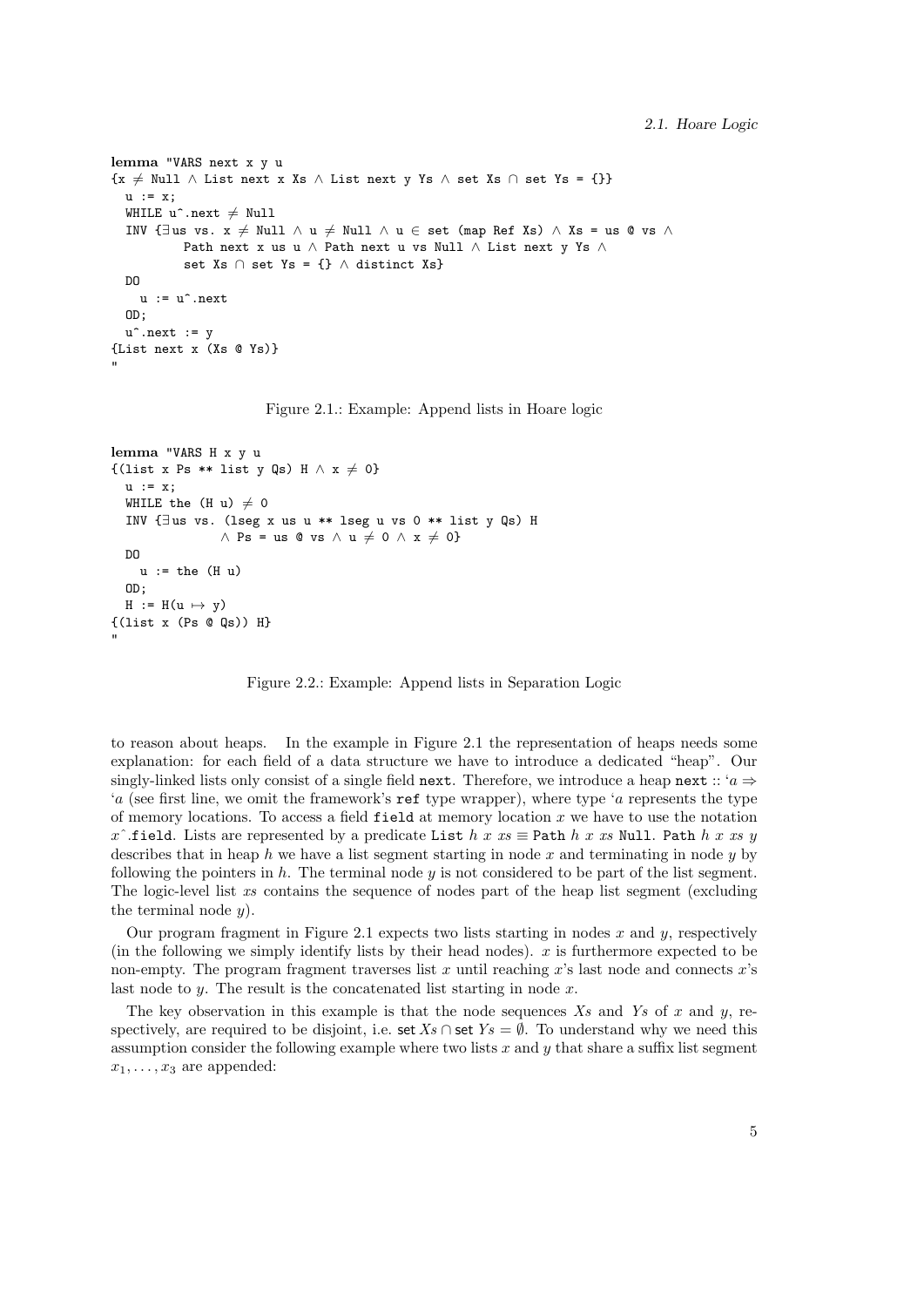#### 2. Basics



Obviously, append constructs a cyclic list. As our lists are supposed to be finite they in particular are not supposed to contain cycles. To avoid this and many similar faulty scenarios we have to explicitly ensure that both lists do not share nodes, i.e. are disjoint.

Unfortunately, sharing is an even more significant problem than we just saw: consider a third list z that does not participate in the above program fragment but exists in the same heap as x and y. Inspecting our program provides no hints that z is affected by our program as z is not mentioned within the program. However, if  $z$  shares nodes with  $x$  then appending  $y$  to  $x$ obviously also appends  $y$  to  $z$ :

$$
x_0 \to x_1 \to x_2 \qquad y_0 \to y_1
$$
\n
$$
x_0 \to x_1 \to x_2 \to y_0 \to y_1
$$
\n
$$
x_0 \to x_1 \to x_2 \to y_0 \to y_1
$$
\n
$$
x_0 \to x_1 \to x_2 \to y_0 \to y_1
$$
\n
$$
x_0 \to x_1 \to x_2 \to y_0 \to y_1
$$

This behavior is even more problematic than the one before for two reasons: first, the effect is not apparent from the program text, and second, to prevent this behavior we have to ensure that all  $\mathcal{O}(n^2)$  pairs of instances of data structures within the program do not share memory. The only way to prevent sharing in Hoare logic is to explicitly state that the heap locations of each pair of instances are disjoint. Obviously, the  $\mathcal{O}(n^2)$  issue prevents verification of heap programs using Hoare logic to scale to non-trivial dimensions, and also runs directly counter to best-practices of software engineering, in particular modularity: we only want to consider details that are relevant for a particular problem and we want to ignore details that are irrelevant to the problem. Instances of data structures not participating in an operation obviously should be irrelevant to the verification of the operation.

## 2.2. Separation Logic

To solve Hoare logic's sharing issue Separation Logic enhances the assertion logic of Hoare logic: while Hoare logic employs plain predicate logic to express assertions Separation Logic uses an instance of the "logic of bunched implications", short BI. BI [O'Hearn and Pym, 1999] enables reasoning about finite resources, and heaps can be considered as finite resources [Reynolds, 2002]. Each memory location is a resource and there is exactly one instance of each memory location. The key insight of BI is that reasoning about finite resources implies the need for some concept of availability and management of resources: only available resources can be used, and if too many resources are requested then there is a problem. Multiple requests of resources can be stated using BI's multiplicative conjunction  $\varphi * \psi$ . Given a structure r (which has to be an element of a partial commutative monoid  $(R, \cdot, 0)$  representing the available resources the semantics of the multiplicative conjunction is:

 $r \models \varphi * \psi$  iff. there exist  $s, t \in R$  such that  $r = s \cdot t$  and  $(s \models \varphi)$  and  $(t \models \psi)$ 

i.e. structure r can be split into two complementary "sub-structures" s and t such that s is able to satisfy the resource requests of  $\varphi$  and t is able to satisfy the resource requests of  $\psi$ . [Pym et al., 2018]

In the case of Separation Logic's heap instance (using partial finite maps  $Val \rightarrow_{fin} Val$  with  $m_1 \cdot m_2 \coloneqq \texttt{if} \texttt{dom} \, m_1 \cap \texttt{dom} \, m_2 = \emptyset \texttt{then } (\lambda x. \texttt{if} \ x \in \texttt{dom} \, m_1 \texttt{ then } m_1 \ x \texttt{ else } m_2 \ x) \texttt{ else } \bot$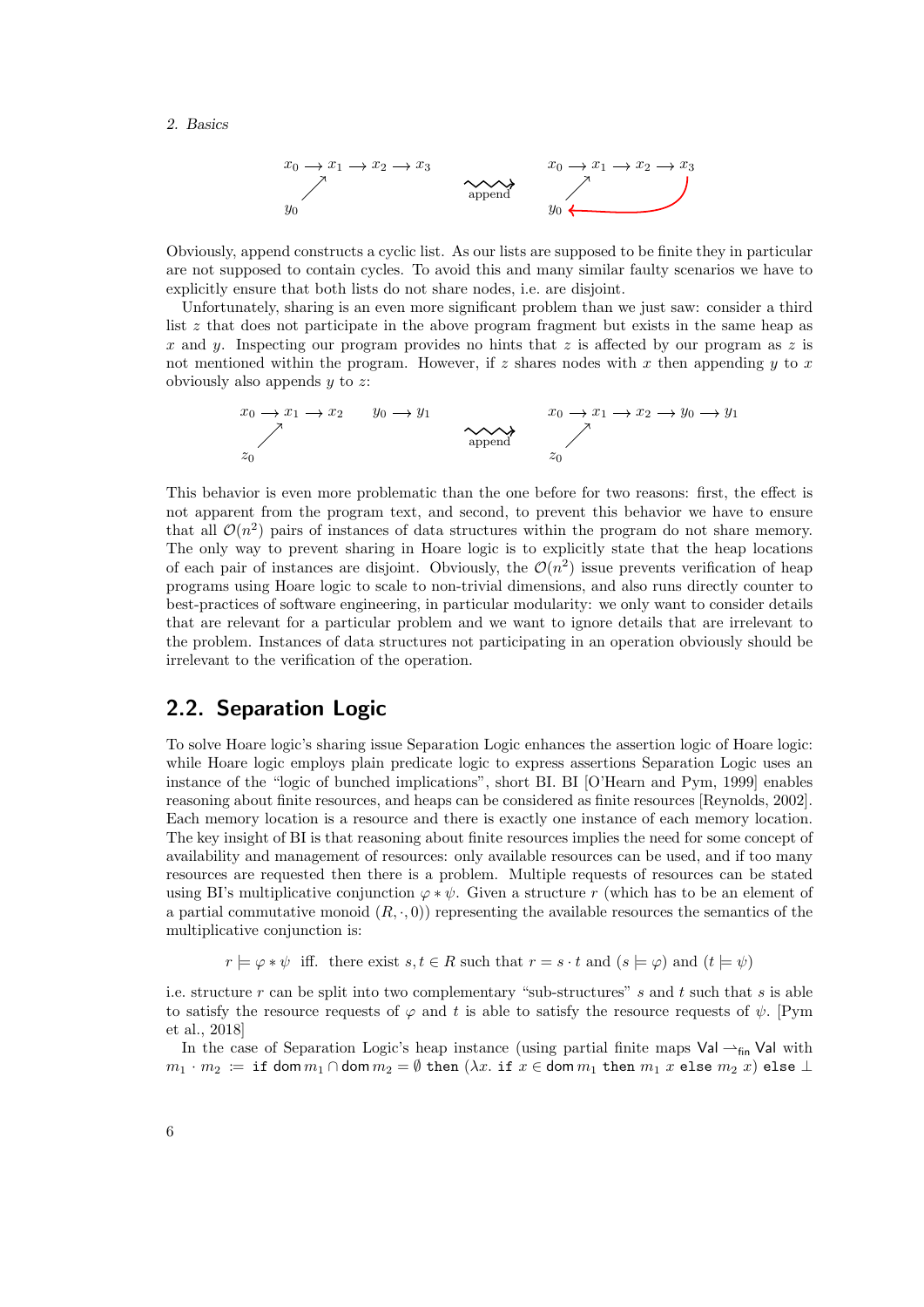and  $0 := \emptyset$  as structures) of BI availability means that each of the memory locations can be used by clients only if they have exclusive access to the memory location. Availability (or "ownership") is indicated by a token, called points-to assertion:  $x \mapsto y$ . This token asserts that there is an owned and therefore accessible memory location  $x$ , and moreover that the content of this memory location is  $y$ . In Separation Logic the multiplicative conjunction is called "separating conjunction". For example  $\varphi \equiv x \mapsto x_0 * y \mapsto y_0$  represents the ownership of two memory locations x and y with contents  $x_0$  and  $y_0$ , respectively. The exclusive access model of Separation Logic in particular implies that formula  $x \mapsto x_0 * x \mapsto x_0$  is unsatisfiable.

In order to access the heap Separation Logic introduces dedicated commands to the programming language:

$$
c ::= \ldots | [e_1] := e_2 | x := [e]
$$

The corresponding inference rules that implement the ownership-based<sup>1</sup> heap model are:

$$
\overline{\{x \mapsto e\} \ [x] \ := e' \ \{x \mapsto e'\}} \quad \text{where} \quad \overline{\{e \mapsto e'\} \ x := \ [e] \ \{e \mapsto e' \wedge x = e'\}} \quad \text{ReadD}
$$

These rules explicitly require the ownership of the accessed heap locations. If the accessed heap location is not available then the derivation of a proof fails. For simplicity of presentation we omitted side-conditions of these rules.

There are two aspects how Separation Logic solves Hoare logic's heap issue: first, the ownershipbased access model allows program fragments to only alter portions of the heap that they are explicitly allowed to alter; and second, the separating conjunction enables us to keep instances of data structures separated, i.e. there can not be sharing between two instances described by assertions  $\varphi$  and  $\psi$  if  $\varphi * \psi$  holds. Therefore: if we provide heap portions to a program fragment and these heap portions are separated from the remaining heap then we can be sure that none of the remaining parts of the heap are affected by the execution of the program fragment because the ownership-based heap model restricts the program fragment's heap accesses the provided heap portions and the remaining heap portions do not overlap with the provided ones. This reasoning is captured by Separation Logic's frame rule:

$$
\frac{\{P\} \ c \ \{Q\}}{\{P*F\} \ c \ \{Q*F\}} \ \text{frame}
$$

The narrative of the frame rule can be given as follows: the frame rule restricts the heap portions provided to command  $c$  to  $P$  by holding back the so-called frame  $F$  from  $c$ .  $c$  then executes and provides back some usually modified heap portion Q. As c is subject to the ownership-based heap model we can be sure that  $F$  was not affected by the execution of  $c$ , therefore after the execution of c we know that  $F$  still holds and we can recompose  $Q$  and  $F$  to obtain the post-condition.

From the perspective of command c not having to consider irrelevant parts of the heap coins the term *local reasoning*. In contrast we use to term *global reasoning* for contexts where we can not restrict our attention to the relevant parts of the heap. Therefore, this restriction actually provides an advantage to c by being able to be specified and verified independently from irrelevant portions of the heap. The portions of the heap that are required by a program fragment to work properly are called footprint. Of course, the ownership-based heap model now requires us to explicitly include the footprint of program fragments in program specifications.

As a short prospect, a not too far-fetched (but hard to proof) generalization of the frame

 $1$  we could also call the model "permission-based"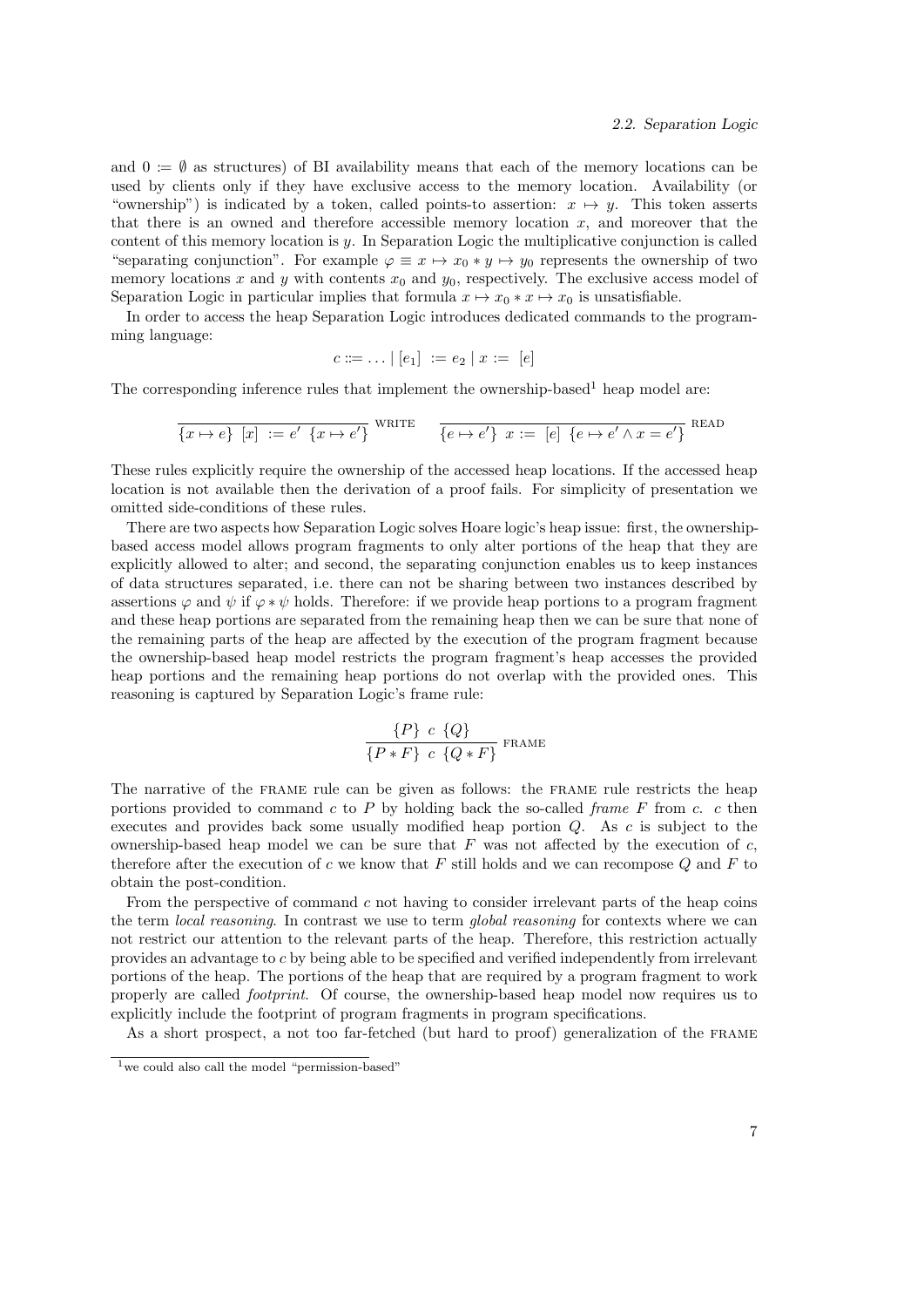rule provides us Concurrent Separation Logic [O'Hearn, 2007, Brookes, 2007]:

$$
\frac{\{P_1\} c_1 \{Q_2\}}{\{P_1 * P_2\} c_1 || c_2 \{Q_1 * Q_2\}} \text{ par}
$$

Instead of keeping a frame  $F$  unused for the duration of the execution of command  $c$ , we can provide  $F$  to a second command which executes concurrently to the first one. The separating conjunction ensures that there are no data races between the heap portions described by P and F. Of course, this concurrency model is very strict as it prevents shared memory communication between  $c_1$  and  $c_2$ . However, mutexes including ownership transfer between threads can be modelled quite naturally using the ownership narrative (see [O'Hearn, 2007]). There are also enhancements that enable atomic operations, e.g. [Vafeiadis and Parkinson, 2007]. The development of Iris [Jung et al., 2018] probably can be considered the state-of-the-art of Separation Logic.

We revisit our example on appending two lists using Separation Logic (see Figure 2.2). In order to be able to compare this version of the example with the previous one we apply Isabelle's existing formalization of separation algebras [Klein et al., 2012] that is supposed to be embedded into the same Hoare logic framework that we already used in the previous example. Therefore, we again have to create an explicit heap  $H$  and Separation Logic assertions have to be provided explicitly with  $H$ . To access heap  $H$  at memory location  $x$  we have to use  $H$   $x$ . As  $H$  is only a partial mapping we have to unwrap the content of the memory location using the  $(H x)$ . To update a memory location in  $H$  we simply update heap  $H$  accordingly in Isabelle's map update syntax  $H(x \mapsto x')$ .

Our program fragments in Figure 2.1 and Figure 2.2 only differ in the notation for heap accesses. The program specifications differ to that effect that we no longer have to explicitly state that the appended lists are disjoint. Separation Logic enables us to express this property implicitly using the separating conjunction ∗∗ (special notation of this particular framework). The more significant effect can not be demonstrated in these simple examples: in contrast to Figure 2.1 additional instances of data structures are guaranteed to be not affected by the program fragment in Figure 2.2. The footprint of the program fragment in Figure 2.2 is lists  $x$ and  $y$  and nothing more. The ownership-based heap model ensures that no other instances than the stated ones can be accessed and the separating conjunction ensures that there is no sharing between  $x, y$  and any other instance.

To summarize the advantages of Separation Logic: Separation Logic enables efficient reasoning involving the heap by enabling modular reasoning about the heap and resources in general. Not only in terms of functional correctness but it also provides general guarantees on memory safety (no accesses to uninitialized memory, no memory leaks) along the way. Furthermore, Concurrent Separation Logic prevents data races. [O'Hearn, 2019, Vafeiadis, 2011]

Of course, also Separation Logic has limitations. One of Separation Logic's significant problems is entailment checking: given two Separation Logic formulas  $\varphi$  and  $\psi$ , is each model for  $\varphi$ also a model for  $\psi$ , i.e. does  $(s,h) \models \varphi$  imply  $(s,h) \models \psi$  for all models  $(s,h)^2$ ? Entailment checking is undecidable for Separation Logic [Antonopoulos et al., 2014]. However, there are multiple known decidable fragments of Separation Logic that apply different strategies to cope with undecidability: from decidable logics with limited expressiveness to more expressive but incomplete ones [Katelaan et al., 2019] that require human assistance.

Another problem of Separation Logic is that data structures are usually described using inductively defined predicates. A particularly difficult class of data structures to formalize using

<sup>&</sup>lt;sup>2</sup>A partial function s :: Var  $\rightarrow$ <sub>fin</sub> Val representing the stack, a partial function h :: Val  $\rightarrow$ <sub>fin</sub> Val representing the heap.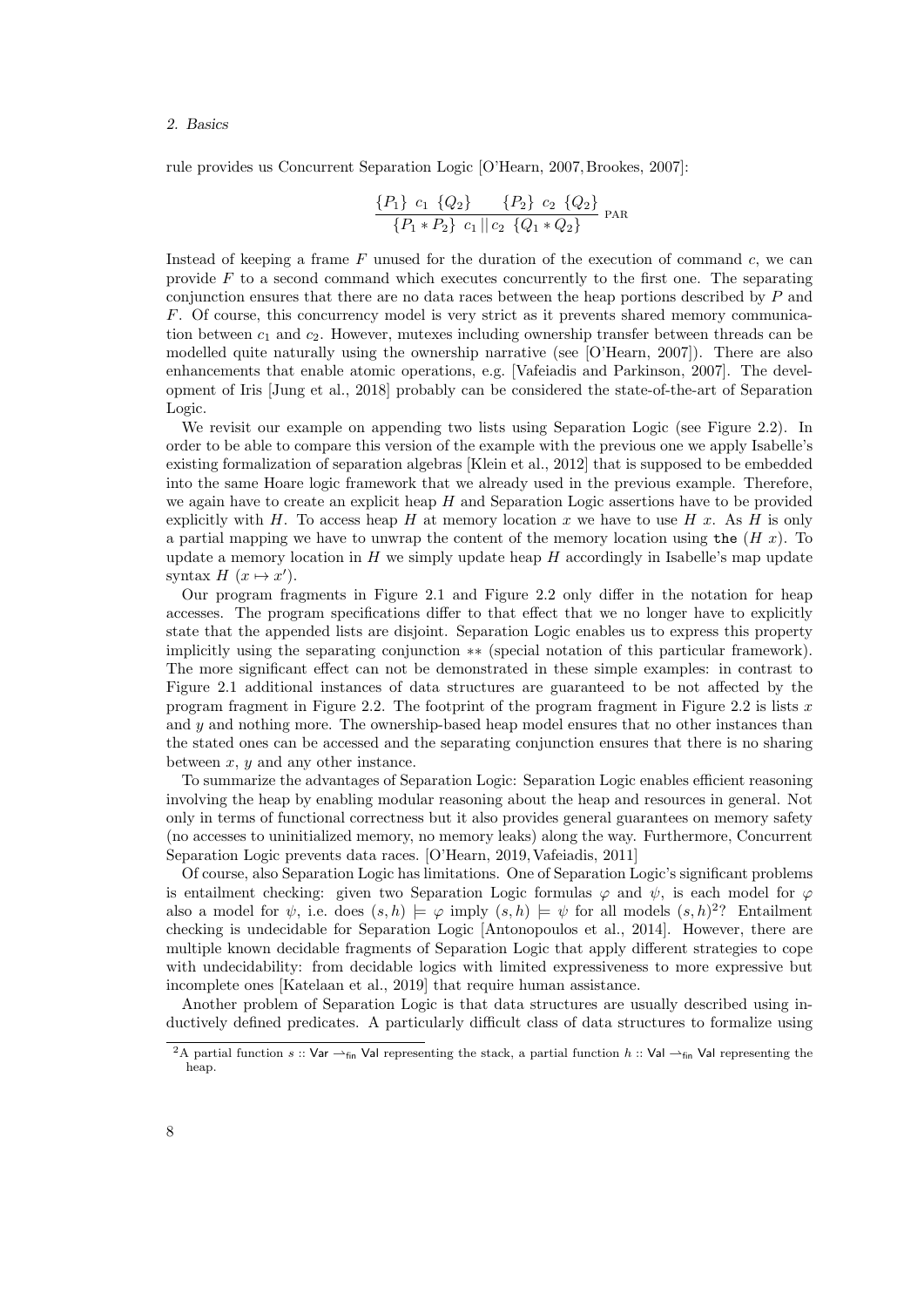inductively defined predicates are graphs. A reason is that there might be multiple potential traversal patterns through graphs and we can not simply partition all reachable nodes into multiple disjoint heap portions as expected by inductively defined predicates because there might be nodes that are reachable via multiple neighbor nodes. An approach to cope with this scenario is to come up with lemmas that convert between multiple representations of data structures. However, these lemmas are usually expensive to prove. In order to address this "splitting issue" [Hobor and Villard, 2013] introduce some interesting approach to reason about such data structures: they apply weaker logical connectives from separation logic that allow sharing and manage the shared parts using higher-level mathematical structures. However, the applied advanced logical connectives from separation logic that are hard to automate due to decidability issues if the magic wand [Krishna, 2019].

## 2.3. The Flow Framework

The graph splitting issue is one of the motivations of the primary source of this thesis [Krishna et al., 2020] which tries to approach this and other limitations of Separation Logic. Their idea is to not impose a fixed structure like tree predicates on heap objects but to follow an existing approach that maintains an unstructured set of heap objects using the iterated separating conjunction. These heap objects are arranged into local excerpts of data structures just-in-time during verification. Operations on data structures first obtain the required excerpt, then apply their modifications, and finally dissolve the excerpt such that the involved heap locations return into the unstructured set of heap objects.

Of course, this approach does not allow us anymore to encode (non-trivial) invariants of data structures into logical structures like inductively defined predicates that also structure related heap objects. The key contribution of [Krishna et al., 2020] is a new approach to state invariants in a more flexible way in the context of sets of unstructured heap objects. They introduce so-called flow graphs that exchange pieces of information about heap objects. These pieces of information then are used to state invariants on single heap objects using the exchanged information. Together, all these "heap object-local" invariants are supposed to imply the property that is to be proven.

We introduce and formalize this approach to describe invariants in Chapter 4. Section 5.1 then connects these invariants with the unstructured approach to managing heap objects.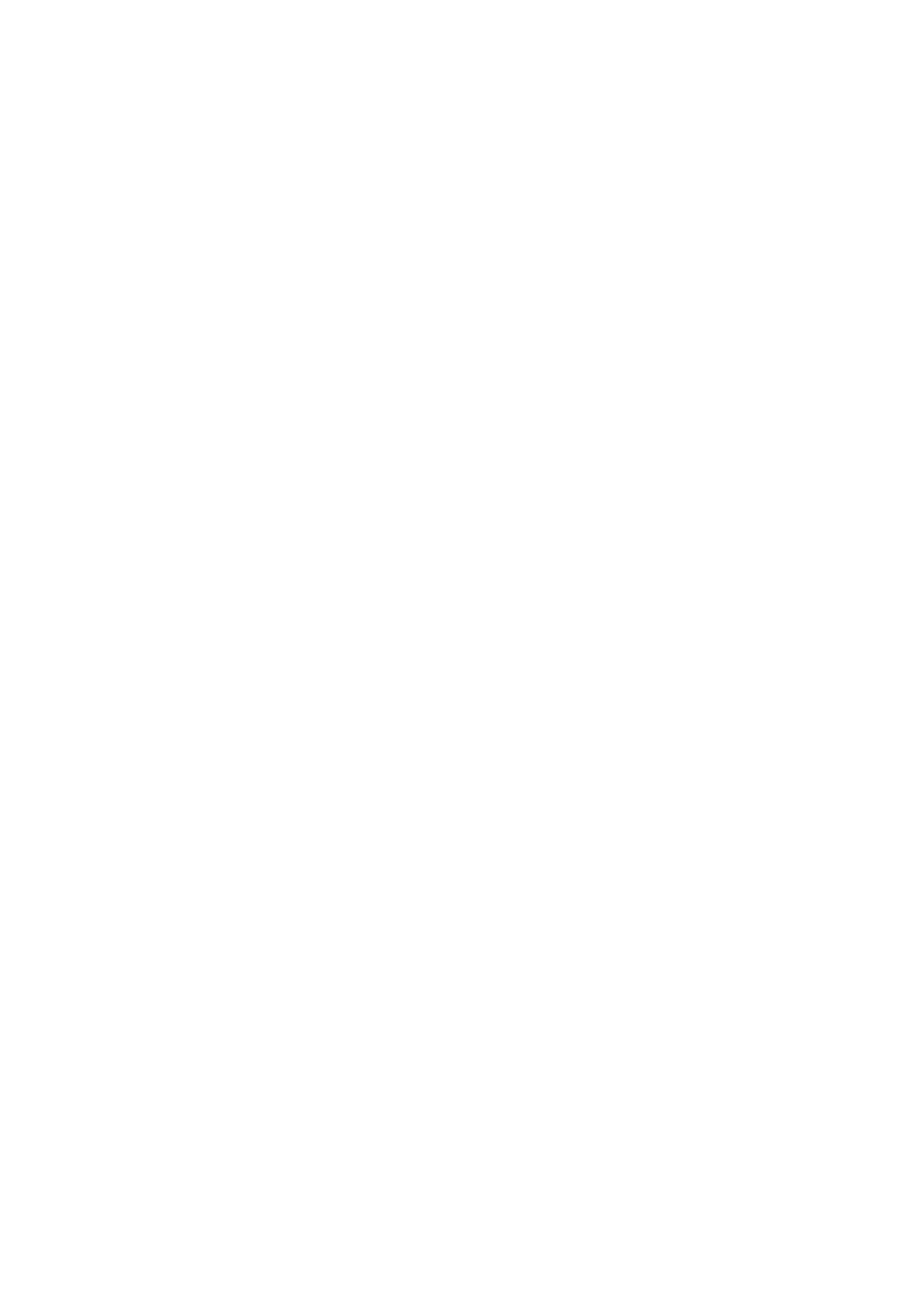## 3. Preliminary Development

This chapter presents some more or less self-sustaining theories that emerged from the formalization of the Flow Framework. To simplify the presentation of the Flow Framework's formalization we present these theories on their own in this chapter.

## 3.1. Alternating List Predicates

Our formalization of the Flow Framework will involve paths  $xs = [x_1, \ldots, x_n]$  within graphs h that are composed from two subgraphs  $h_1$  and  $h_2$ , i.e.  $h = h_1 + h_2$  for some notion of graph composition. In this context we will have to reason about decompositions of  $xs$  into path segments  $xs_i$ , i.e. consecutive subpaths  $xs_i$  of  $xs$  that run entirely within  $h_1$  or  $h_2$  and concat  $[xs_1, \ldots, xs_k] =$ xs. We call a list of path segments a *convoluted path*, i.e.  $xs = [xs_1, \ldots, xs_k]$  is a convoluted path.

To model this requirement we first introduce alternating list predicates alternating  $PQ$ :

```
fun alternating :: "('a \Rightarrow bool) \Rightarrow ('a \Rightarrow bool) \Rightarrow 'a list \Rightarrow bool" where
   "alternating \angle \angle [] = True" |
   "alternating P Q (x # xs) = (P x \land alternating Q P xs)"
```
Alternating list predicates allow us to specify for lists  $xs = [x_1, \ldots, x_n]$  that P  $x_i$  holds for all odd indices i and that  $Q x_i$  holds for all even indices i.

A second variant of alternating explicitly states a last element  $y$ :

```
fun alternating' where
  "alternating' P Q [] y = P y" |
  "alternating' P Q (x # xs) y = (P x \land alternating' Q P xs y)"
```
This variant mirrors the structure of later developments that state some terminal element explicitly and usually depend on this information within proofs of associated lemmas. To avoid manual case distinctions in these proofs we introduce this second variant of alternating list predicates.

To model that multiple consecutive elements within a list satisfy the same predicate  $P$ , like for example that multiple consecutive nodes of a path belong to the same subgraph, we simply represent the original list xs as a list of lists  $xs = [xs_1, \ldots, xs_k]$  with  $xs = \text{concat} xss$  and lift single element predicates P to list predicates  $P' \equiv \lambda xs. \,\forall x \in \text{set } xs. \, P \, x$ .

Now that we are able to describe alternating lists we introduce some induction rules that significantly simplify inductive reasoning over alternating lists. The induction scheme that we will encounter multiple times is the following one: given a convoluted path xss with alternating predicates  $P$  and  $Q$ , we have to show some proposition  $R$  xss. We want to do steps of one path segment at a time. In order to do so for a current path segment  $xs<sub>i</sub>$  we usually not only need the current path segment's predicate P  $xs_i$  but also the successor path segment's predicate Q  $xs_{i+1}$ to reason about the connection between both path segments. Of course we have to consider the succession "first  $Q$ , then  $P$ " analogously. The following induction rule captures this reasoning for alternating (there is also an analogous variant for alternating' that incorporates the terminal element):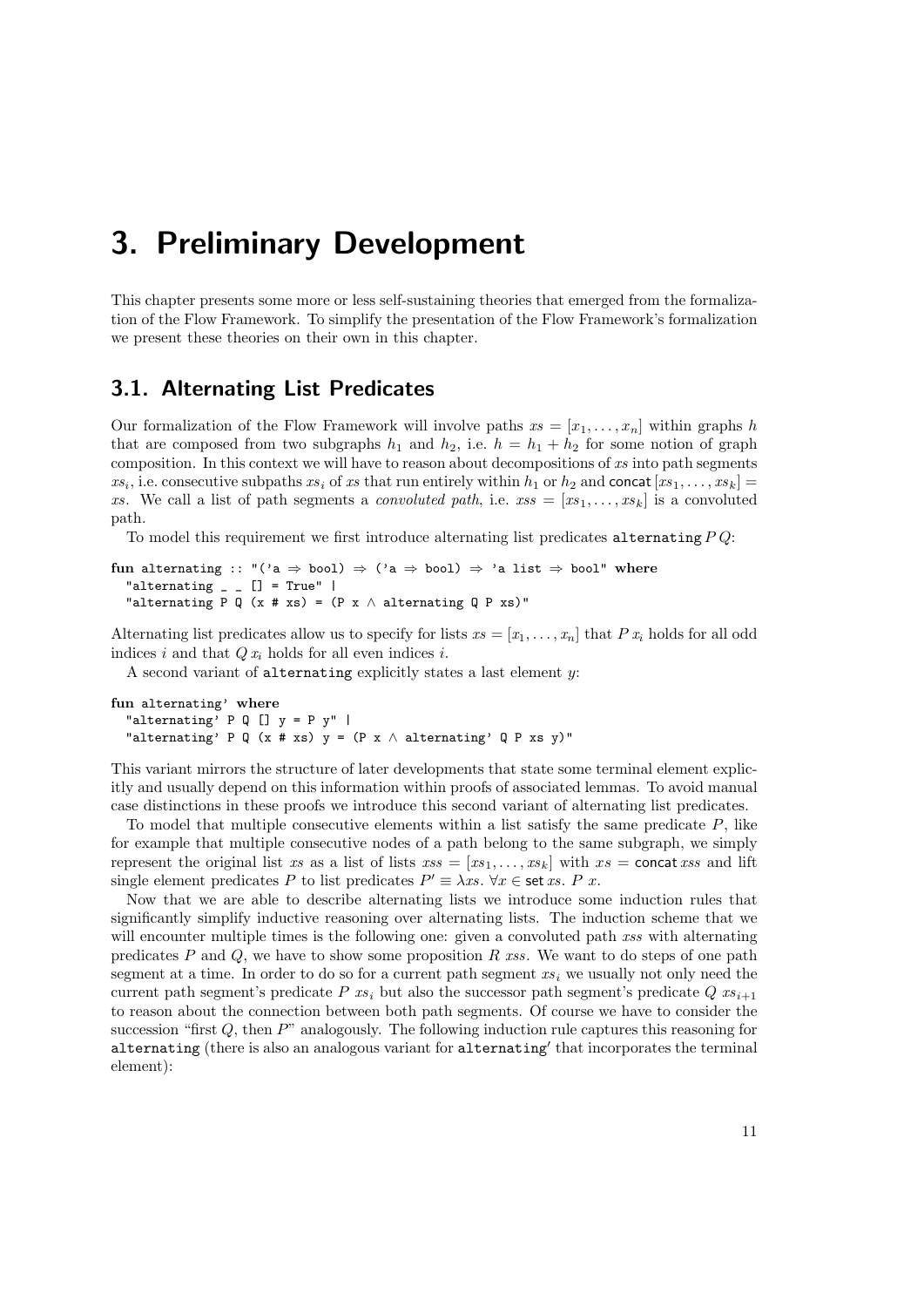#### 3. Preliminary Development

| alternating P Q xs    | R a a a b b b []                                                                                                          |                                                                  |                 |                                                                  |
|-----------------------|---------------------------------------------------------------------------------------------------------------------------|------------------------------------------------------------------|-----------------|------------------------------------------------------------------|
| R b b b a a a []      | $\bigwedge x$ .                                                                                                           | $\frac{\text{alternating P Q [x]} \land P x}{R a a a b b b [x]}$ | $\bigwedge x$ . | $\frac{\text{alternating Q P [x]} \land Q x}{R b b b a a a [x]}$ |
| $\bigwedge x y z s$ . | $\frac{\text{alternating P Q (x · y · zs)} \land P x \land Q y \land R b b b a a a (y · zs)}{R a a a b b b (x · y · zs)}$ |                                                                  |                 |                                                                  |
| $\bigwedge x y z s$ . | $\frac{\text{alternating Q P (x · y · zs)} \land Q x \land P y \land R a a a b b b (y · zs)}{R b b b a a a (x · y · zs)}$ |                                                                  |                 |                                                                  |
| $\bigwedge x y z s$ . | $\frac{\text{alternating Q P (x · y · zs)} \land Q x \land P y \land R a a a b b b (y · zs)}{R a a a b b b x s}$          |                                                                  |                 |                                                                  |

Basically this rule is an improved version of induct list012 that explicitly presents us all the cases that we would induce manually inside proofs if we used induct list012 itself. This rule prevents us from repeating these case distinctions all over again and significantly simplifies reasoning about alternating lists. The parameterization a, aa, b, bb of proposition R enables us to include two alternating variables in R. For example, we will have to refer to some property of the head node of a convoluted path xss that depends on the subgraph that the head node is part of. Our proof will start with the full convoluted path xss and it is known that its head node is in e.g. subgraph  $h_1$ . However, the next proof step during the induction will consider the convoluted path tl xss and that convoluted path starts in the other subgraph  $h_2$ . Therefore, R must be able to talk about a variable that alternatingly assumes values  $h_1$  and  $h_2$ . Parameterization a and b constitute the first alternating variable, and aa and bb constitute a second alternating variable, i.e. a and b, and aa and bb are swapped with each inductive step.

Sometimes we will have to refer to the value of an alternating variable that is active when we encounter the last element of a list. Obviously, we can not know which one of the two alternating variables corresponds to the end of the alternating list as the length of the list can be even or odd. To state such an unknown variable we introduce the following function:

```
fun alt :: "'a \Rightarrow 'a \Rightarrow 'b list \Rightarrow 'a" where
  "alt _ y [] = y" |
  "alt x y (\pm xs) = alt y x xs"
```
If alt a b xs is included in an alternating proposition R a aa b bb then a and b in alt a b xs swap in parallel to the parameterization of R during induction and therefore alt a b xs always refers to the same variable. Of course we still do not know to which one of the two alternating variables the term will finally evaluate to. In that case we will simply have to continue our proof with the term alt a b xs. In some cases we can infer the value of alt a b xs from additional information available in some proof context. If we are able to prove some result independently from the concrete value of alt a b xs then rule

```
lemma alt_cases:
  assumes "alt x y zs = x \implies P x" "alt x y zs = y \implies P y"
  shows "P (alt x y zs)"
```
is useful. Some further simplification rules that will become handy in our formalization are

lemma alt\_alt\_to\_alt: "alt (alt P Q xs) (alt Q P xs) ys = alt Q P (xs @ ys)"

lemma  $alt_P_P_hom: "alt (P a) (P b) xs = P (alt a b xs)"$ 

To split a list into a convoluted list according to two sets  $A$  and  $B$  we have

```
lemma split_segments:
  assumes "xs \neq []" "set xs \subseteq A ∪ B" "hd xs \in A"
  shows "∃xss. concat xss = xs \land xss \neq [] \land (\forallxs \in set xss. xs \neq []) \landalternating (segment A) (segment B) xss"
```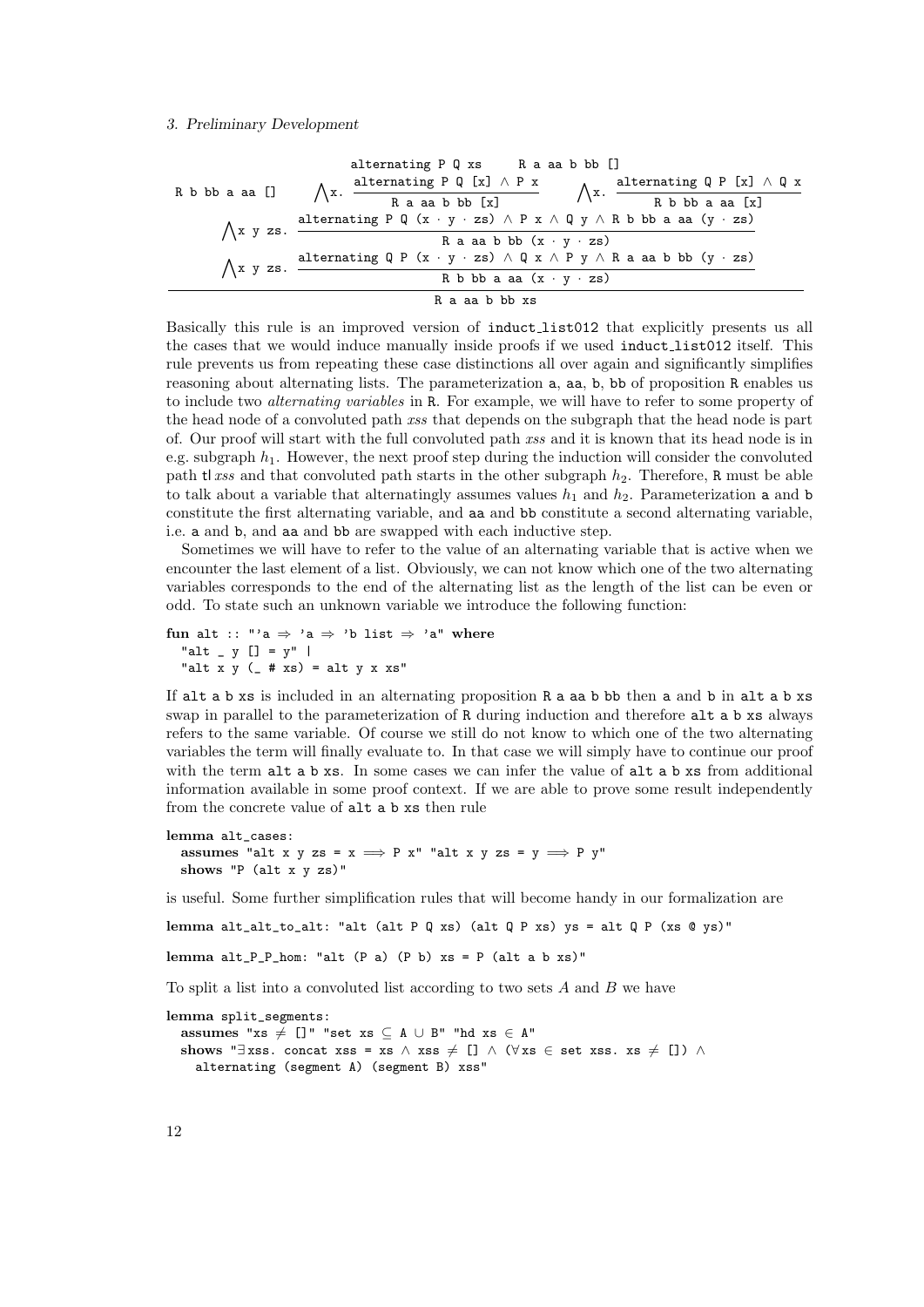Here, segment  $X \equiv \lambda xs$ . set  $xs \subseteq X \wedge xs \neq []$ . We do not require that A and B are disjoint. The head element of xs is required to belong to A as alternating  $PQ$  xs enforces hd xs to satisfy P and our P here requires hd  $xs \neq []$ . Assumption  $xs \neq []$  merely ensures that the resulting list  $xss$  is non-empty. We also have a sibling lemma  $split\_segments'$  that does not impose this restriction.

To extend existing convoluted lists with additional elements we provide a relatively specific lemma:

```
lemma split_segments_extend:
```

```
assumes some: "alternating (segment h1) (segment h2) xss" "xss \neq []"
  "ys = concat xss @ zs" "zs \neq []" "h1 \cap h2 = {}" "set zs \subset h1 \cup h2"
  "segment h1 zs \longleftrightarrow \neg segment h2 zs" "segment h1 zs2 \longleftrightarrow \neg segment h2 zs2"
  "segment h1 zs ←→ segment h2 zs2"
shows "∃ ys' yss.
  alternating' (segment h1) (segment h2) (butlast xss @ [last xss @ ys'] @ yss) zs2 ∧
  ys = concat (butlast xss @ [last xss @ ys'] @ yss) ∧ (\forallxs ∈ set xss. xs \neq []) ∧
  last xss @ ys' \neq [] \wedge (\forall xs \in set yss. xs \neq []) \wedge (ys' @ concat yss = zs) \wedge(ys' = [] \lor yss = [])'
```
split segments extend is tailored to our needs later: we have to extend an existing convoluted list xss with additional elements zs. We know that those elements entirely belong to either A or B. If zs belongs to the same set as last xss then we append zs to last xss by providing  $ys' \coloneqq zs$ and  $yss' := []$ . Otherwise we append an additional path segment to xss by providing  $ys' := []$ and  $yss' := [zs]$ . Our use case additionally requires us to include the successor path segment  $zs_2$ of zs into our considerations. Our use case provides us with enough information on zs and  $zs_2$  to directly construct the expected instance of alternating' that terminates in  $zs_2$ . The specificity of this lemma is required to obtain the proposition  $ys = \emptyset \vee yss = \emptyset$  which significantly simplifies our later use case.

The symmetric cases in the above induction rule are quite inconvenient as usually those symmetric cases can be proven together. To simplify the above induction rule for such cases and to avoid the significant amount of code duplication caused by symmetric proof cases we additionally introduce a symmetric variant of the above induction rule:

| alternating (P a b) (P b a) xs                                                                                                                                     |                                                                                                          |
|--------------------------------------------------------------------------------------------------------------------------------------------------------------------|----------------------------------------------------------------------------------------------------------|
| \n $\bigwedge$ a b. R a b []\n                                                                                                                                     | \n $\bigwedge$ a b x. $\frac{\text{alternating (P a b) (P b a) [x]} \land P a b x}{\text{R a b [x]}}$ \n |
| \n $\bigwedge$ a b x y zs. $\frac{\text{alternating (P a b) (P b a) (x · y · zs) \land P a b x \land P b a y \land R b a (y · zs)}}{\text{R a b (x · y · zs)}}$ \n |                                                                                                          |
| \n $\bigwedge$ a b x s\n                                                                                                                                           | \n $\bigwedge$ a b x s\n                                                                                 |

This variant employs only a single predicate  $P$  instead of two ones. However,  $P$  is now parameterized analogously to R. The proof cases now all-quantify over the parameterization of P, i.e. imply both symmetric cases in the above induction rule.

## 3.2. Endomorphisms

The Flow Framework extensively uses endomorphisms to come up with methods to calculate solutions for or to preserve solutions of implicit equation systems.

We formalize endomorphisms over cancellative commutative monoids as follows:

definition endo :: " $('m \Rightarrow 'm :: cancel_{comm\_monoid\_add}) \Rightarrow bool"$  where "endo  $f \equiv \forall x1 \ x2$ . f  $(x1 + x2) = f x1 + f x2$ "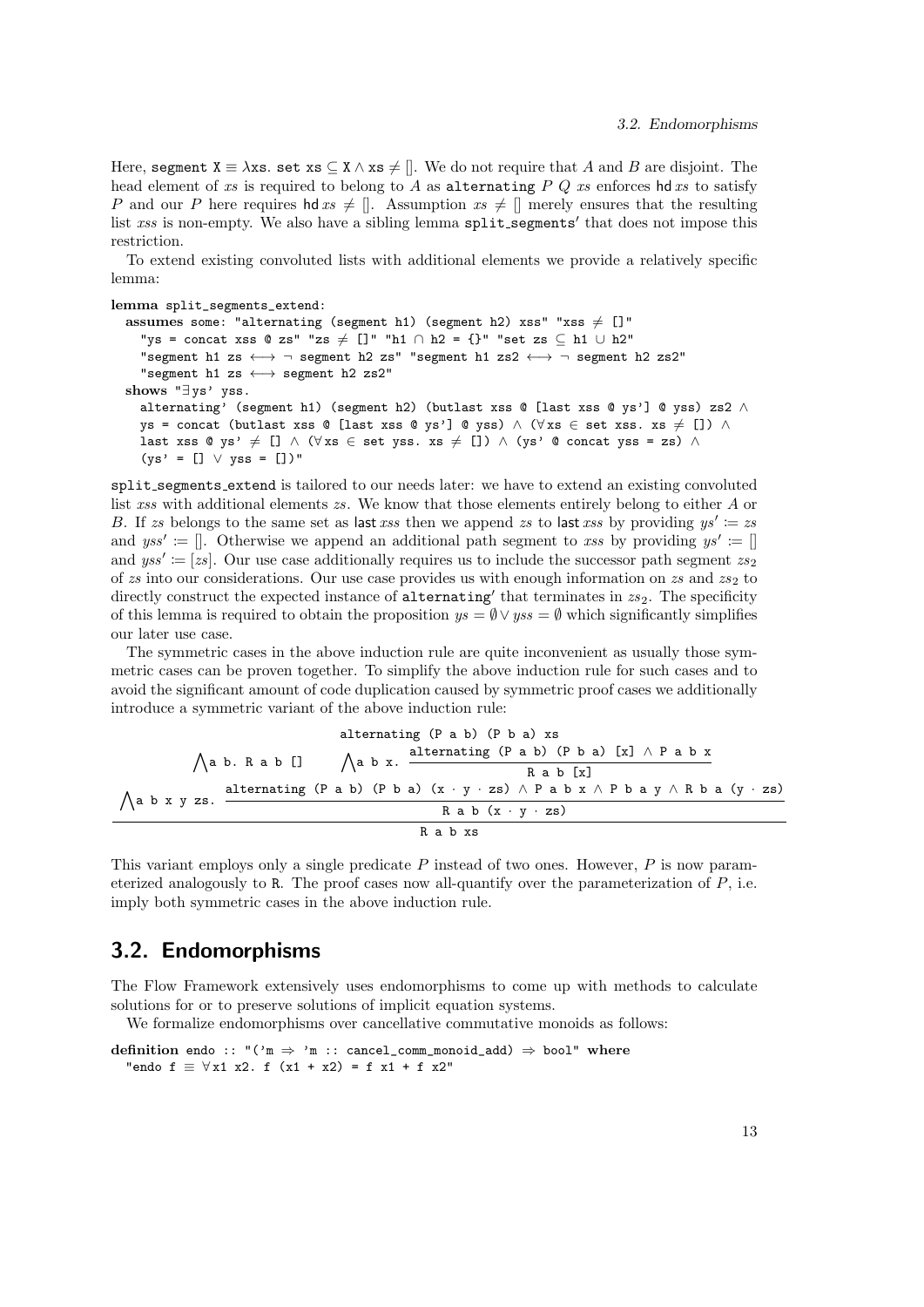#### 3. Preliminary Development

The set of all endomorphisms is denoted as

abbreviation "End  $\equiv$  { f . endo f }"

The usual properties of endomorphisms apply, e.g. for some  $e \in \text{End}$  it holds that  $e \cdot 0 = 0$ , and  $e \ x \neq 0 \implies x \neq 0$ . Of course, most results on endomorphisms that we present in the following are also available lifted to iterated sums.

We will have to consider sub-classes of endomorphisms. To avoid issues regarding the question whether sums of endomorphisms or function compositions are defined we will enforce that these sub-classes are closed under function composition and addition. We introduce a predicate that describes such closed sets of endomorphisms:

```
definition End_closed where
```
"End\_closed  $E \equiv E \subseteq$  End  $\wedge$ ( $\forall$ f1 f2. f1 ∈ E → f2 ∈ E → f1 + f2 ∈ E ∧ f2 o f1 ∈ E)"

In addition to cancellative commutative monoids we introduce positive cancellative commutative monoids. Positive monoids correspond to Isabelle's canonically ordered monoid:

```
class pos_monoid_add = canonically_ordered_monoid_add
class pos_cancel_comm_monoid_add = pos_monoid_add + cancel_comm_monoid_add
```
Using positive cancellative commutative monoids we can prove monotonicity for endomorphisms over these monoids. Our most general lemma in this regard is:

#### lemma pos\_endo\_mono\_closed:

fixes f1 f2 g1 g2 :: "' $m \Rightarrow$  'm :: pos\_cancel\_comm\_monoid\_add" assumes "f1  $\leq$  g1" "f2  $\leq$  g2" "f1  $\in$  E" "g1  $\in$  E" "End\_closed E" shows "f1 o f2  $\leq$  g1 o g2"

Sub-classes of endomorphisms that will become relevant later are constant, nilpotent and reduced endomorphisms. We introduce predicates that describe constant, nilpotent and reduced sets of functions that are supposed to be used in conjunction with End closed to describe sets of nilpotent or reduced endomorphisms:

abbreviation "const  $E \equiv \forall e \in E$ .  $\exists a$ . e =  $(\lambda_{-}, a)$ "

definition nilpotent :: "('a  $\Rightarrow$  'a :: zero) set  $\Rightarrow$  bool" where "nilpotent  $E \equiv \exists p > 1. \forall f \in E$ . f^^p = ( $\lambda$ \_. 0)"

definition reduced where

"reduced  $E \equiv \forall e \in E$ . e o e = 0  $\longrightarrow$  e = 0"

The existentially quantified number p in the definition of nilpotent is called nilpotency index of E. Nilpotent functions are functions that eventually become the zero-function when applied iteratively. We are not sure how useful this definition of nilpotent functions is on its own, however in conjunction with  $End\_closed E$  we obtain the usual definition of nilpotent endomorphisms.

We need a second variant of **reduced** functions: unfortunately, our proof attempt of a theorem of the Flow Framework uncovered a flaw in that theorem regarding the interpretation of reduced 's quantification. Instead we were able to finish the proof by using the flawed but stronger interpretation of reduced:

#### definition pointwise\_reduced where

"pointwise\_reduced  $E \equiv \forall e \in E$ .  $\forall x$ . e  $x \neq 0 \longrightarrow e$  (e x)  $\neq 0$ "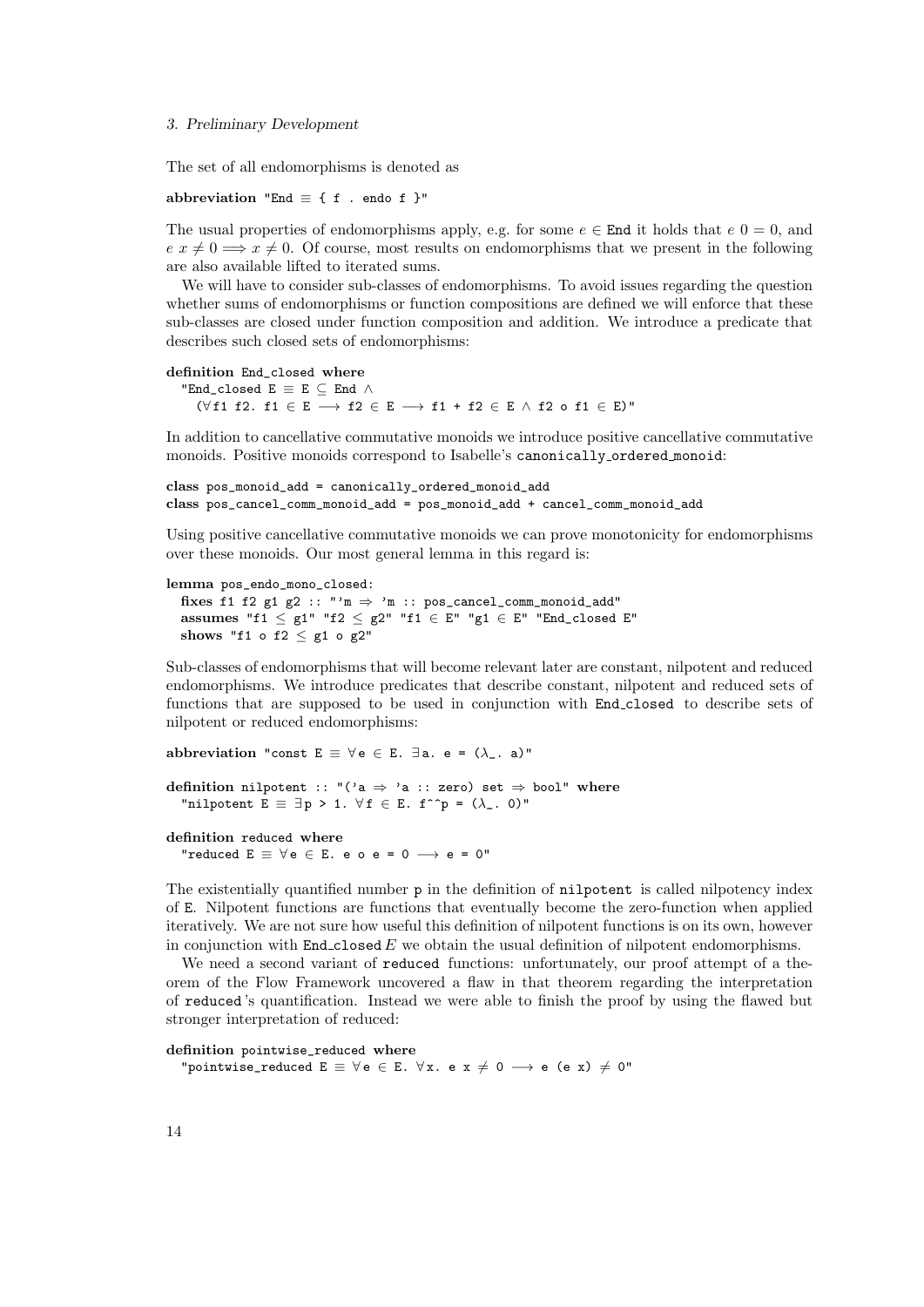```
lemma pointwise_reduced_reduced:
  "pointwise_reduced E \implies reduced E"
```
Fortunately, the stronger formulation still covers some of the examples (i.e. the one that we checked so far) from [Krishna et al., 2020] and therefore, our proof of that theorem remains useful.

## 3.3. Function Chains

Our proofs will require us to consider concatenations of edge functions along paths (we call such concatenations path functions), i.e. given a function e that provides edge functions e x y for edges  $(x, y)$  we will have to consider path functions  $e x_1 x_2 \triangleright e x_2 x_3 \triangleright \ldots \triangleright e x_{n-1} x_n$  for paths  $xs = [x_1, \ldots, x_n]$ . To abstract this kind of function composition we introduce function chains:

```
fun chain :: "('a \Rightarrow 'a \Rightarrow 'b \Rightarrow 'b) \Rightarrow 'a list \Rightarrow 'a \Rightarrow ('b \Rightarrow 'b)" where
   "chain f [] = id" |
   "chain f (x#[]) y = f x y" |
   "chain f (x1#x2#xs) y = (chain f (x2#xs) y) o (f x1 x2)"
```
A function chain e xs y for a path  $xs = [x_1, \ldots, x_n]$  to a designated node y represents the composition of all functions  $e x_i x_{i+1}$  and  $e x_n y$ .

Note that the definition is more complicated than required: we could discard the second case. However, we will have to express nilpotent function chains and therefore we have to circumvent the general use of the non-nilpotent identity function in our definition. We will have to make sure in this context that no chains over empty paths occur such that the first case is not encountered.

In the above definition we use a designated destination node  $y$  to simplify splitting and concatenating path functions: the head node of the second path segment becomes the destination node for the first chain:

```
lemma chain_append:
 assumes "ys \neq []"
 shows "chain f (xs Q ys) z = (chain f ys z) o (chain f xs (hd ys))"
```
A variant of that lemma allows us to omit the assumption that the second path segment ys is non-empty. However, that variant is more verbose due to the "search" for the destination node hd  $(xs \cdot [y])$  along the path:

```
lemma chain_append_nonempty:
  "chain f (xs Q ys) z a = chain f ys z (chain f xs (hd (ys Q [z])) a)"
```
This variant uses a different style by including argument a to the resulting function instead of expressing the resulting function using function composition. This style turned out to be superior in terms of usability in our proofs, e.g. in explicit substitutions or rule applications in extensive calculations.

Interestingly, a variant chains2 of chains also stating source nodes explicitly turned out to decrease usability. Therefore, in cases where a designated source node  $x$ , a path  $ys$ , and a destination node z are given, we usually use chain  $e(x \cdot ys)$  z instead of the deprecated function chains2.

To prove that chains are contained in closed sets of endomorphisms we provide several lemmas, e.g.:

```
lemma endo_chain_closed:
  assumes "\forall x \ y. f x \ y \in E" "End_closed E" "id \in E"
  shows "chain f xs y \in E"
```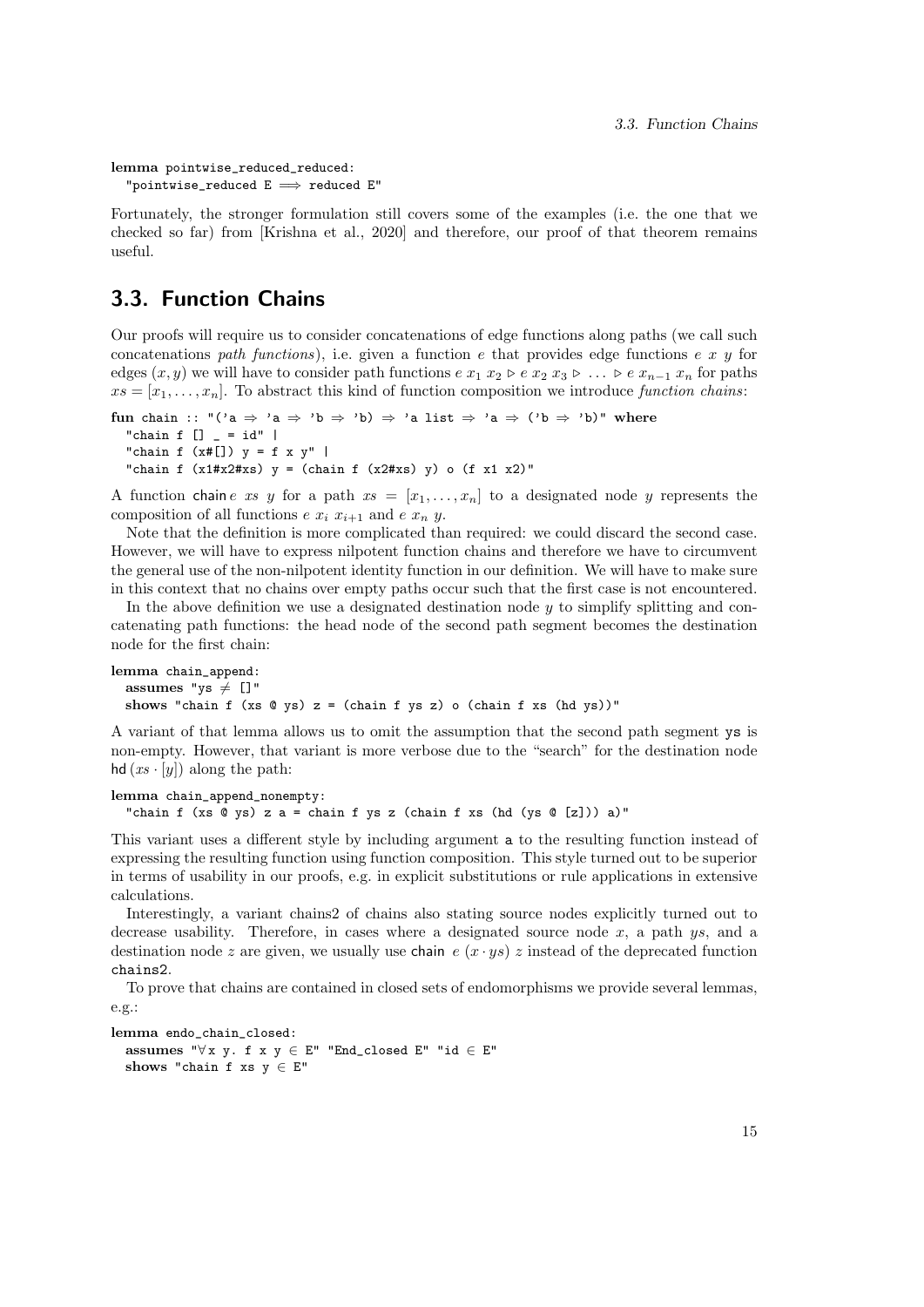3. Preliminary Development

```
lemma endo_chain_closed_nonempty:
  assumes "xs \neq []" "\forallx y. f x y \in E" "End_closed E"
  shows "chain f xs y \in E"
```
The later of those two exemplary lemmas is one that is suited and designed for the nilpotent context as it avoids chain 's case for empty lists that would introduce the non-nilpotent identity function into our chain and cause the unsatisfiable assumption nilpotent  $E \wedge id \in E$ .

Sometimes, we will need to exchange the edge functions of chains with equivalent ones, e.g. when we have to consider a path  $xs\subseteq G$  in the context of a supergraph  $G'\supset G$  (the supergraph  $G'$  restricted to the domain of G is identical to its subgraph  $G$ , therefore we can substitute  $G$ for  $G'$ :

```
lemma chain_cong:
  assumes "f1 = f2 on set ns"
  shows "chain f1 ns n = chain f2 ns n"
```
To support chains along convoluted paths we now introduce the function

```
fun chains :: "('a \Rightarrow 'a \Rightarrow 'b \Rightarrow 'b) \Rightarrow 'a list list \Rightarrow 'a \Rightarrow ('b \Rightarrow 'b)" where
  "chains f [] = id" |"chains f(xs\#[]) y = chain f xs y""chains f (xs1#xs2#xss) y = (chain f (xs2#xss) y) o (chain f xs1 (hd xs2))"
```
which simply concatenates a chain for each path segment of the convoluted path. Similar to simple chains there are analogous lemmas regarding chains being contained in closed sets of endomorphisms, and splitting and appending chains. Analogously to chain we again had to incorporate the constraint imposed by nilpotency in our definition.

The next level of abstraction that we will encounter is the capacity between two nodes of a graph:

```
fun cap'
  :: "nat ⇒ 'n set ⇒ ('n ⇒ 'n ⇒ 'm ⇒ 'm) ⇒ 'n ⇒ 'n ⇒
      ('m \Rightarrow 'm::cancel\_comm\_monoid\_add)"where
  "cap' 0 N e n n' = \delta n n'" |
  "cap' (Suc i) N e n n' = \delta n n' + (\sumn'' \in N. (e n'' n') o (cap' i N e n n''))"
```
abbreviation "cap  $N \equiv$  cap' (card N)  $N''$ 

where

definition  $\delta$  :: "'n  $\Rightarrow$  'n  $\Rightarrow$  'm  $\Rightarrow$  'm::cancel\_comm\_monoid\_add" where " $\delta \equiv \lambda n \; n$ ".  $\lambda x$ . if  $n = n'$  then x else 0"

Intuitively, capacities summarize all chains of length  $\lt i$  within a given set of nodes N (including cycles) from some node  $n$  to some node  $n'$ . The following lemma captures exactly this intuition:

```
lemma cap'_unrolled_closed:
 assumes "∀x y. e x y ∈ E" "finite N" "n ∈ N" "End_closed E"
 shows "cap' i N e n n' = \delta n n' + (\sumns \in 1_lists' N i. chain2 e n ns n')"
```
where we use the following definition of **llists'**:

definition "l\_lists' X k = { xs. set xs  $\subseteq$  X  $\land$  length xs < k }"

Other kinds of lists that we will have to deal with later are: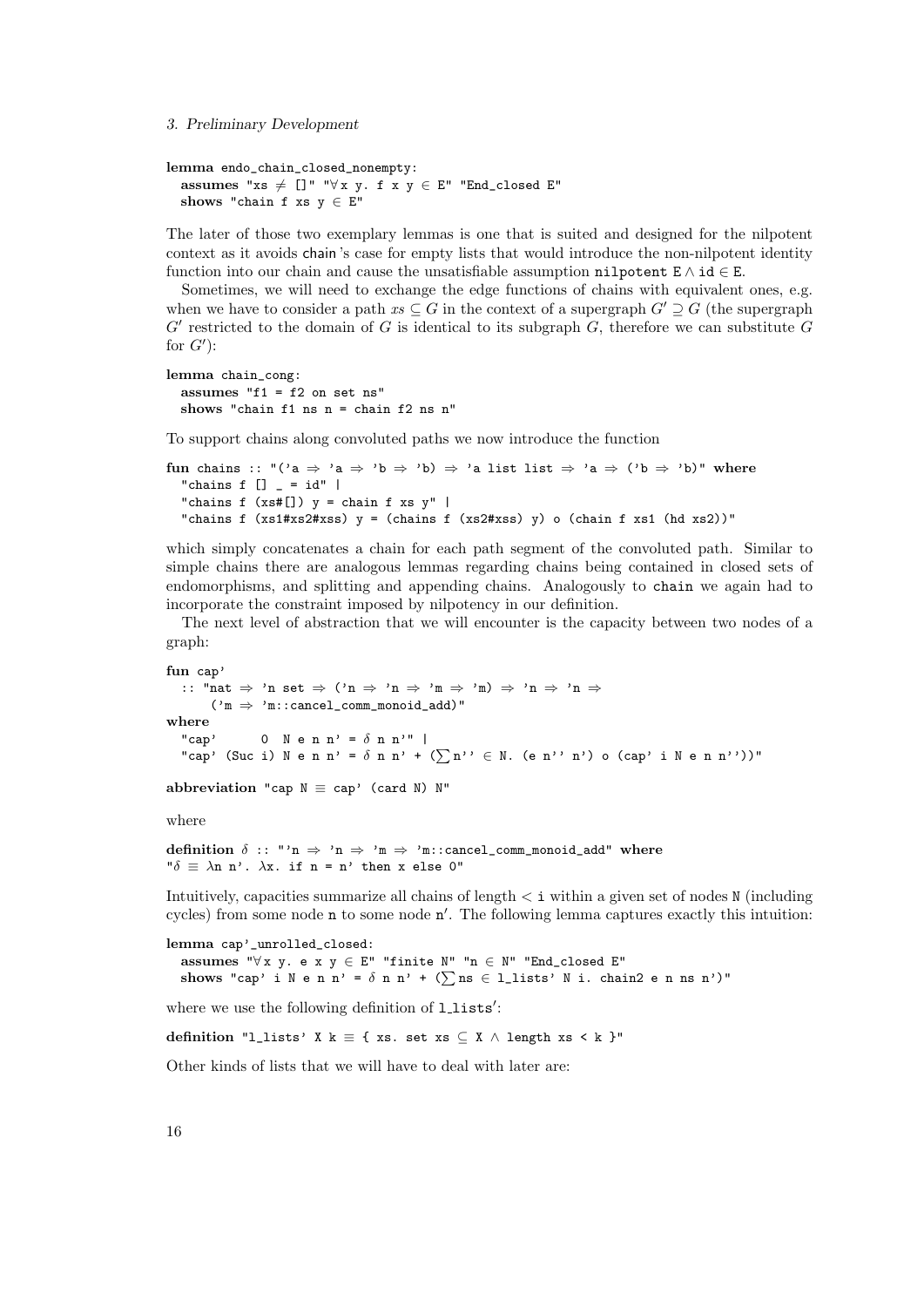definition "l\_lists X k = { xs. set xs  $\subseteq$  X  $\land$  length xs  $\lt k$   $\land$  length xs  $\geq 1$  }"

definition "k\_lists X k = { xs. set xs  $\subset$  X  $\wedge$  length xs = k }"

An observation that is relevant many times in our formalization is that all of the just mentioned sets of lists are finite if their carrier sets X are finite.

The definition of cap'\_unrolled\_closed exhibits one of the occurences of the deprecated function chain2. Of course we also provide some membership lemmas for capacities regarding closed sets of endomorphisms.

The last level of abstraction that we will encounter are chains of capacities. We use a generalized variant of chains to express this:

fun chains' :: "('a list  $\Rightarrow$  'a  $\Rightarrow$  'b  $\Rightarrow$  'b)  $\Rightarrow$  'a list list  $\Rightarrow$  'a  $\Rightarrow$  ('b  $\Rightarrow$  'b)" where "chains' f  $[]$   $=$   $id"$  | "chains' f  $(xs$ #[])  $y = f xs y"$  | "chains' f (xs1#xs2#xss) y = (chains' f (xs2#xss) y) o (f xs1 (hd xs2))"

While chains concatenates path functions generated by chain for each path segment, chains' instead allows us to specify arbitrary functions f to be applied on each path segment. For a given convoluted path xss we can now state the sum of all path functions that connect some sequence of common nodes<sup>1</sup> [hd  $xs_1, \ldots$  , hd  $xs_n, y$ ] where the path segments between common nodes are of length less than  $i$  as

chains'  $(\lambda x s \, y$ . cap ' $i \, N \, e$   $(\text{hd } xs) \, y) \, x s s \, y$ 

If the lengths of all path segments in xss are less than i then chain e (concat xss) y is one of the path functions generated by the capacity chain. In particular, we then can approximate in the context of positive monoids:

chains  $e\; \mathit{xss}\; y \leq$  chains'  $(\lambda \mathit{xs}\; y.\; \mathsf{cap}\; \mathit'i\; N\; e\; (\mathsf{hd}\; \mathit{xs})\; y)\; \mathit{xss}\; y$ 

## 3.4. The Generalized Pigeonhole Principle

A concept that is quite often employed in the proofs of our formalization of the Flow Framework is the pigeonhole principle. Isabelle already provides the simple variant of the principle (for  $|N| + 1$  elements drawn from a set N, there must be an element that occurs at least twice). However, Isabelle lacked<sup>2</sup> the generalized variant [Steger, 2007]:

```
lemma generalized_pigeonhole:
```

```
assumes "dom f \neq {}" "finite (dom f)" "card (dom f) \geq card (ran f) * k + 1"
shows "\exists y \in \text{ran } f. card (f - f \text{ Some } y) \geq k + 1"
```
The reasoning that involves the simple variant of the pigeonhole principle usually follows the following pattern: we have some path whose length is larger than the number of nodes in the containing subgraph. Therefore, there must be some node in the path that occurs at least twice. Hence, the path contains a cycle. In the case of so-called effectively acyclic flow graphs we then can immediately infer that the flow along this cycle becomes zero. As we only apply endomorphisms within the context of effectively acyclic flow graphs the path's suffix following the cycle will not introduce new flow, i.e. the flow along the entire path is zero.

<sup>&</sup>lt;sup>1</sup>Here, we define common nodes as nodes that occur in each path; in each path they occur in the order provided by the sequence; the first and last common node are the start and end node of each path.

<sup>2</sup>By now there should be a variant of the generalized pigeonhole principle that is part of Isabelle's standard library, for reasons of not wasting our work in this thesis we use our own variant.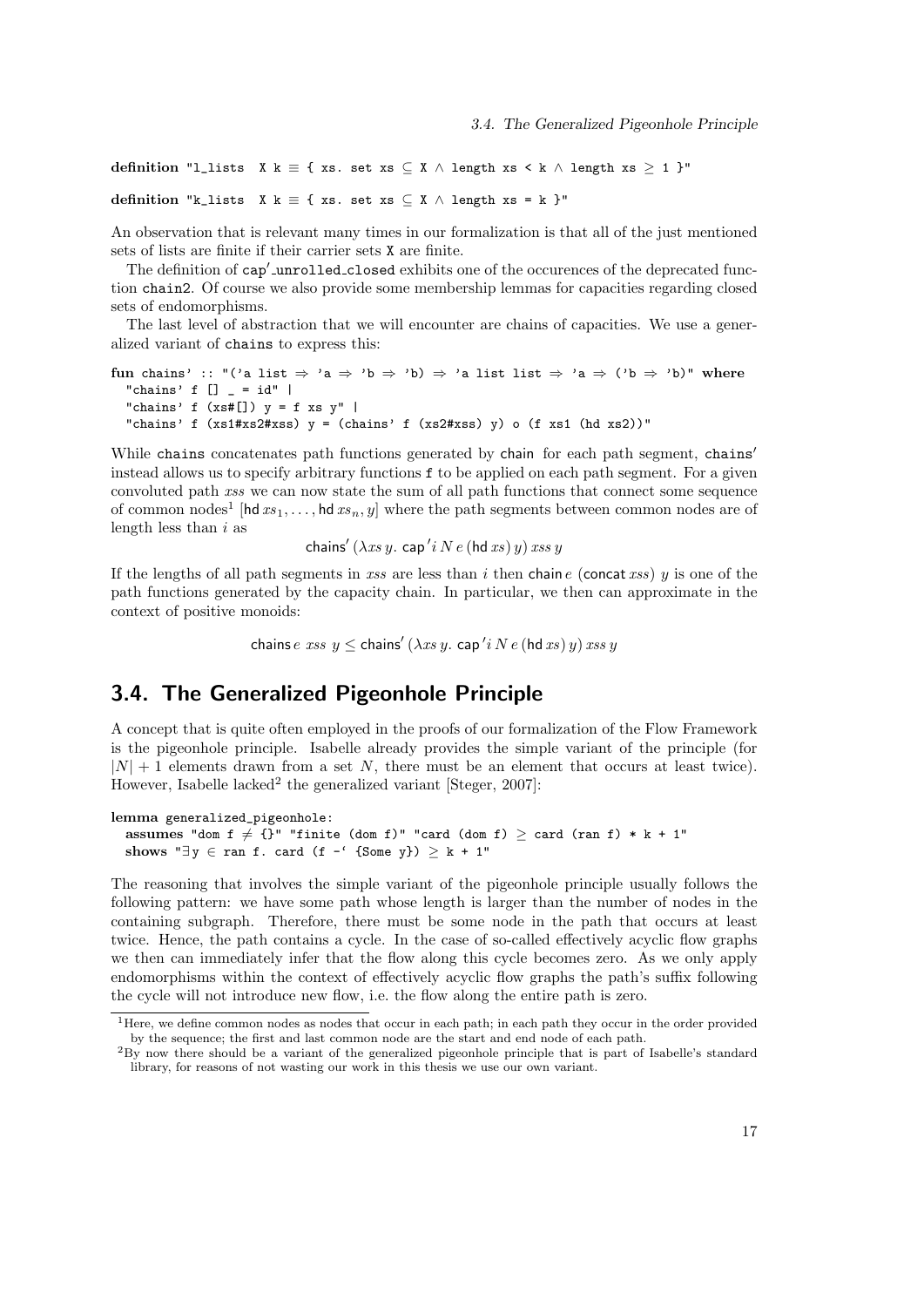#### 3. Preliminary Development

In the case of nilpotent edge functions (with nilpotency index  $p$ ) we will apply the generalized pigeon hole principle to find  $p + 1$  occurrences of a node in a path and then approximate all subchains between those occurrences such that we obtain  $p$  concatenations of the same term. Nilpotency then tells us that the  $p$  identical terms equal the zero function and therefore there is no flow along the considered path.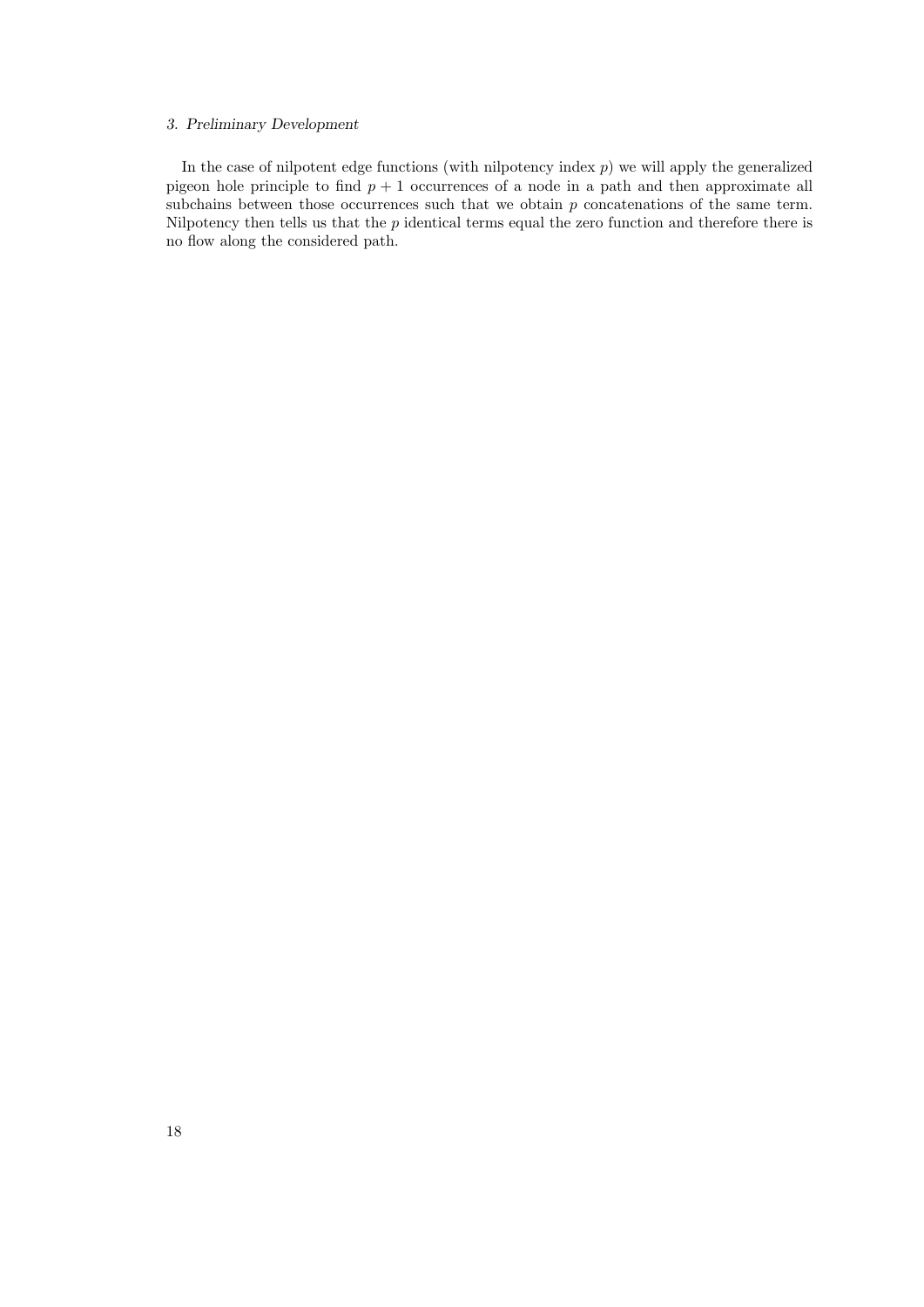## 4. Formalization of the Flow Framework

This chapter both presents and formalizes the Flow Framework from [Krishna et al., 2019, Krishna, 2019. We start in Section 4.1 with flow graphs, flow interfaces and their relationship. Then, we will have a look at how to prove the existence and uniqueness of flows in practical scenarios in Section 4.2. Finally, we prove a theoretical result in Section 4.3.

For this chapter, we fix some type 'm  $::$  cancel comm monoid add, called flow domain, and a type 'n, called node type. Cancellative commutative monoids cancel comm monoid add are commutative monoids that additionally satisfy the property

$$
\forall x \, y \, z. \ x + y = x + z \longrightarrow y = z
$$

This property provides us some limited notion of subtraction if we know that an element is contained in a sum:  $(a + b) - b = a$ . From this we can infer that for an equality  $c = a + b$  it follows that  $c - b = (a + b) - b = a$ .

## 4.1. Flow Graphs and Flow Interfaces

### 4.1.1. Flow Graphs

The basic idea behind flow graphs is to consider heaps (as in heaps from Separation Logic) as abstract partial directed graphs. For example memory locations can be considered as nodes and pointers between memory locations can be considered as edges. The finite domain of such a partial graph  $(N, e)$  will usually be denoted with  $N :: 'n$  set, and a function providing the *edge* functions of the graph will be denoted with  $e$  :: ' $n \Rightarrow 'm \Rightarrow 'm$  (sometimes, we will also call  $e$  edge function). The first argument of  $e$  represents source nodes of edges, the second argument represents destination nodes of edges. An edge function  $e x y$  from source node x to destination node y has type 'm  $\Rightarrow$  'm and is used to propagate pieces of information of type 'm from x to y. Note that the first argument of  $e$  is only defined partially on domain N as there can not be edges originating from nodes that are not part of a graph (but Isabelle/HOL only provides total functions, so we have to consider  $e$  to be restricted to  $N$  by convention; maps are too restrictive regarding usability in extensive calculations). In contrast, the second argument is not restricted, i.e. we allow edges from the inside of a graph to the outside of a graph. To describe edges that do not propagate information, we simply use the edge function  $\lambda$ . 0.

Within graphs pieces of information are propagated along edges by edge functions. During propagation each edge function may apply modifications to the propagated piece of information. Subsequently, similar to data-flow analysis, each node aggregates all incoming pieces of information into a single piece of information. The aggregated pieces of information then are propagated to neighbor nodes along outgoing edges. Assuming a function  $f :: 'n \Rightarrow 'm$  that maps nodes of a graph to the corresponding aggregated pieces of information, we can formalize equilibria within this model of information propagation and aggregation as an equation system called flow equation:

#### definition

flow\_eq' :: "('n,'m) fg'  $\Rightarrow$  ('n  $\Rightarrow$  'm::cancel\_comm\_monoid\_add)  $\Rightarrow$  bool"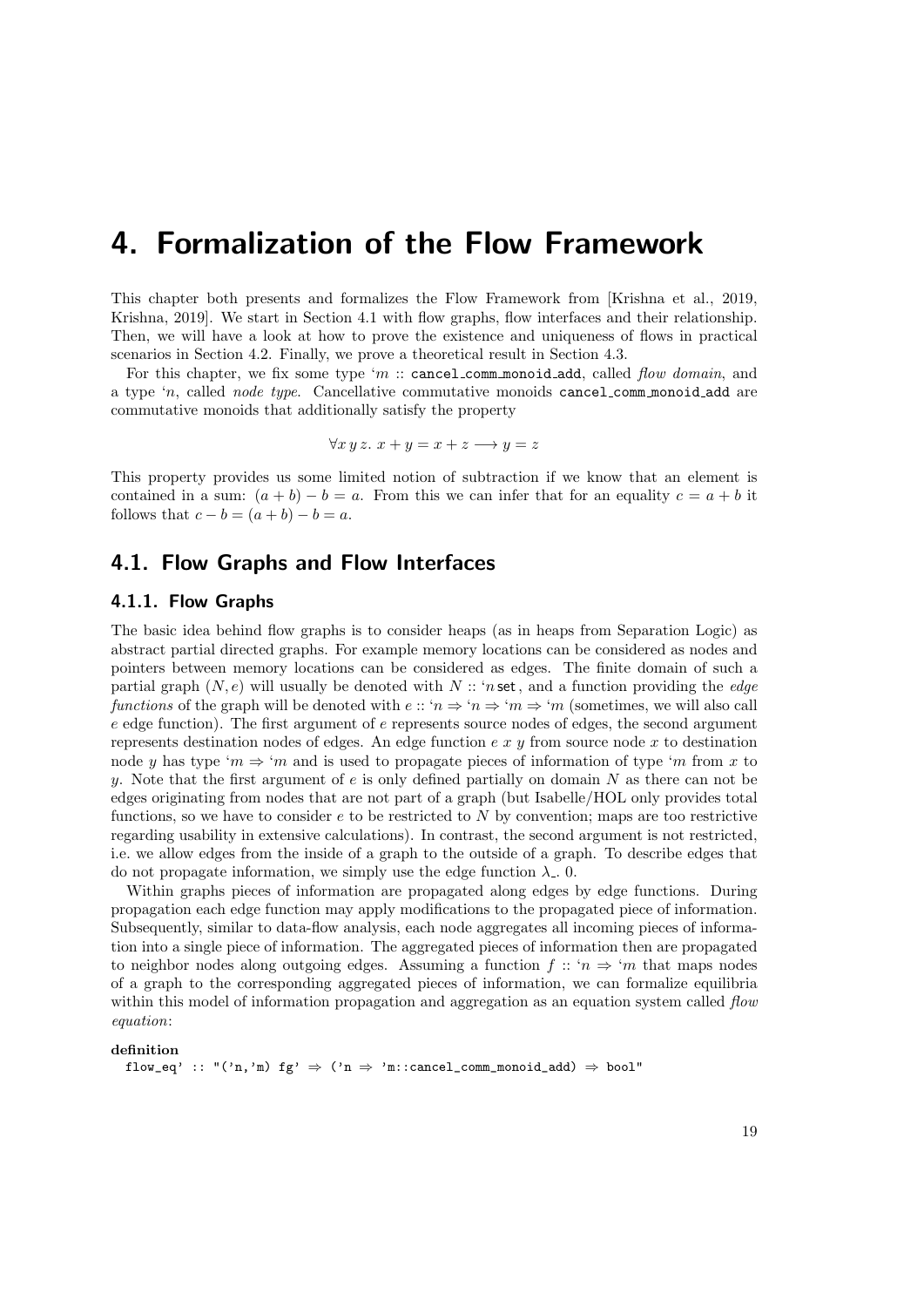#### 4. Formalization of the Flow Framework

where

"flow\_eq' 
$$
\equiv \lambda(N,e,f)
$$
 i.  $\forall n \in \mathbb{N}$ . f  $n = i n + (\sum n' \in \mathbb{N}$ . e n' n (f n'))"

The additional function  $i : 'n \Rightarrow 'm$  represents constant contributions of information for each node. Among other things, i will be used to model the interaction between multiple partial flow graphs (remember that we allow edges to nodes outside of a partial graph). Functions f :: ' $n \Rightarrow$  'm that solve the flow equation for a given graph  $(N, e)$  and function i are called flow (we will use the term flow ambiguously for pieces of information of single nodes, e.g. "the flow in node  $n^{\prime\prime}$ , and the propagation of pieces of information along edges and paths, e.g. "the flow along edge  $(x, y)$  or path xs"). Accordingly, we call functions i the inflow of a graph. Analogously to e, f is only defined on domain N of graphs  $(N, e)$ . Extending the notion of graphs  $(N, e)$ , we introduce the notion of flow graphs  $(N, e, f)$ : if f is a flow for  $(N, e)$  and some inflow i then  $(N, e, f)$  is a flow graph.

Let us consider an example: given the flow domain  $(\mathbb{N}, +, 0)$  and a graph  $h = (N, e)$ 



Here, we only draw edge functions that differ from  $\lambda_{-}$ . 0. Graph h consist of two components  ${a, b, c, d}$  and  ${e, f, g}$  where the second one contains a cycle. Assume we are provided two functions  $i = \{a \mapsto 1, \underline{\ } \mapsto 0\}$  and  $f = \{a \mapsto 1, b \mapsto 1, c \mapsto 2, d \mapsto 2, e \mapsto 3, f \mapsto 3, g \mapsto 3\}.$ To show that f is a flow for graph h and inflow i we have to check for each node  $n \in N$  :=  ${a, b, c, d, e, f} that$ 

$$
f \ n = i \ n = \sum_{n' \in N} f \ n \triangleright \mathsf{id} = \sum_{n' \in N} f \ n
$$

In this example this obviously holds and we found a flow graph  $(N, e, f)$ .

Note that our solution f is not unique: for the cycle  $(e, f, g)$  we can choose arbitrary flow values as long as the flow values are equal. If there was inflow to node  $e$  and no inflow to nodes f and g then the flow would have been unique. An example without flow is graph  $h$ 



with inflow  $i = \{a \mapsto 1, \bot \mapsto 0\}$ . Then, for all functions f we have  $f \ c = f \ b = f \ a$  and  $f \ d = f \ c$ and f  $a = 1 + (f \nc + f \nd)$ . This yields the constraint  $f \nd + 1 = 0$ . In our flow domain there is no solution for f a.

Parts of the motivation behind the type-class constraint cancel comm monoid add for the flow domain type 'm are induced by the flow equation: the aggregation using the sum requires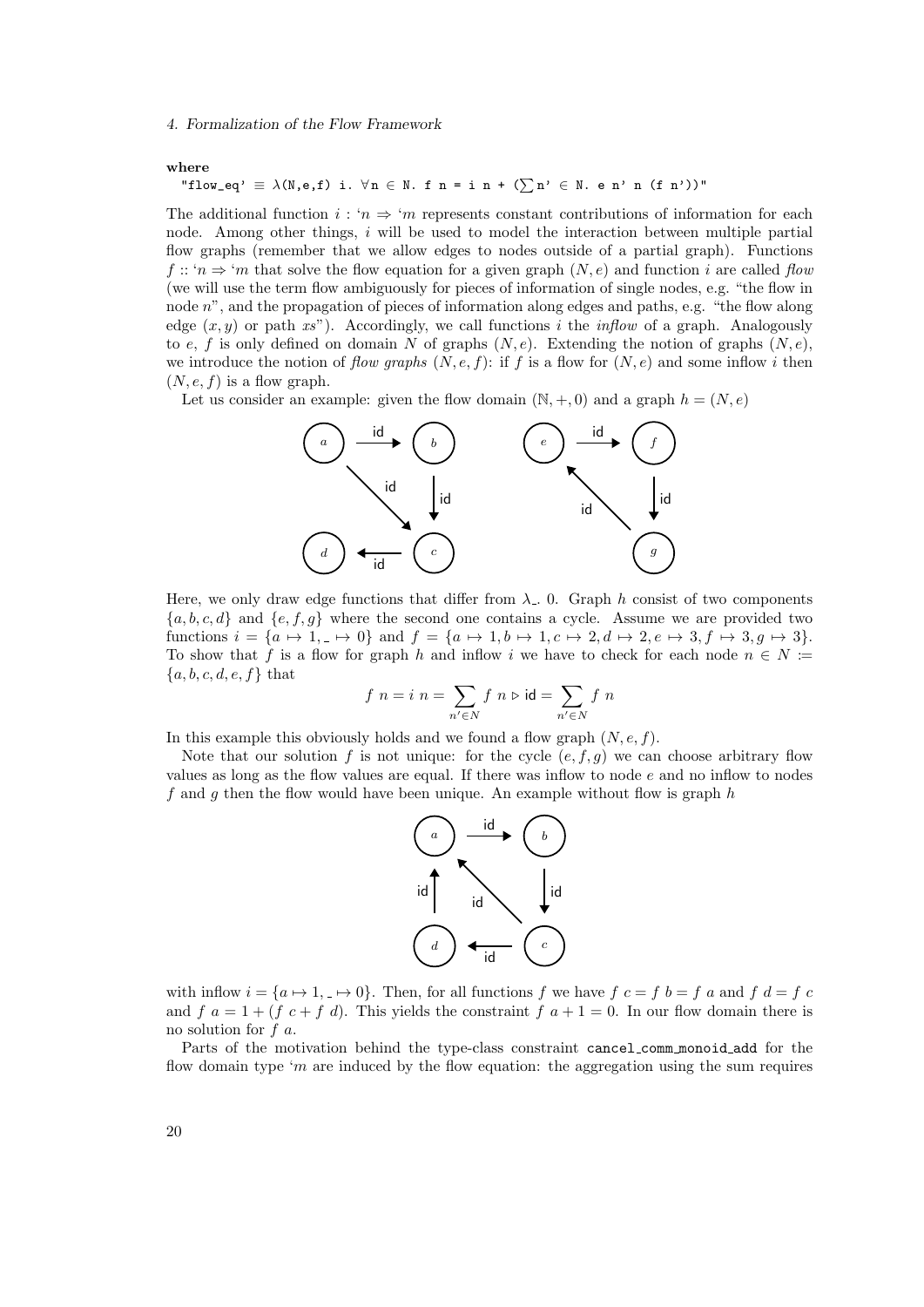commutativity, associativity and a unit element in order to be order-independent and to cover the case that there is no edge incoming to a node. Note that the unit element was already used by the representation of edges that do not propagate information (aka. non-existing edges).

Cancellativity is relevant to be able to update flow graphs in a "local" fashion: if we do not need to propagate information from a node  $x$  (e.g. because there is no outgoing edge from  $x$ ) then a change of incoming information should not imply a recomputation of the flow to and in  $x$  (potentially only bounded by the flow graph's extent) but we want to be able to handle this change locally. Cancellativity ensures that e.g. for some flow  $m_1 + m_2 + m_3$  in x we can subtract contribution  $m_2$  to x and obtain the new flow  $m_1 + m_3$  in x without considering the contributors of  $m_1$  and  $m_3$ .

#### 4.1.2. A Type for Flow Graphs

We now start with the formalization of flow graphs. First, we introduce some preliminary type synonym  $(n, 'm)$  fg' for flow graphs that corresponds to our derivation in the previous subsection:

type synonym  $('n,'m)$  fg' = "'n set  $\times$   $('n \Rightarrow 'n \Rightarrow 'm \Rightarrow 'm) \times ('n \Rightarrow 'm)'$ "

A value  $h = (N, e, f)$ :  $(n, 'm)$  fg' contains all the components that constitute a flow graph: domain  $N$ , edge functions  $e$ , flow  $f$ . However, a value  $h$  does not necessarily represent a "valid" flow graph. The above discussion yielded the following constraints for values  $h = (N, e, f)$ :  $(n, m)$  fg' to be "valid" flow graphs: first, there must be some inflow i such that the flow equation holds for h and i, and second, the domain of h is supposed to be finite. We summarize these conditions in the following predicate describing valid flow graphs within the preliminary flow graph type  $({}^{\iota}n, {}^{\iota}m)$  fg':

definition def\_fg' :: "('n,'m::cancel\_comm\_monoid\_add) fg'  $\Rightarrow$  bool" where "def\_fg'  $\equiv \lambda(N,e,f)$ . ( $\exists i$ . flow\_eq' (N,e,f) i)  $\wedge$  finite N"

Based on the observation that e and f are only defined partially on  $N$  we additionally define an equivalence relation on flow graphs that ignores the state of  $e$  and  $f$  outside their domain:

definition fg'\_eq :: "('n,'m) fg'  $\Rightarrow$  ('n,'m) fg'  $\Rightarrow$  bool" where "fg'\_eq  $\equiv \lambda(N1, e1, f1)$  (N2,e2,f2). N1 = N2  $\wedge$  (e1 = e2 on N1)  $\wedge$  (f1 = f2 on N1)"

To obtain the more pleasant notion of equality from HOL instead of having to deal with instances of  $fg'$  eq we lift the preliminary flow graph type  $( n, 'm)$  fg' to a quotient type  $( n, 'm)$  fg that hides the inconvenient notion of equality of our preliminary type.

Beforehand, we have to consider an additional detail that will become relevant later when we define sums of flow graphs: sums of valid flow graphs can be invalid, i.e. addition over flow graphs is only a partial operation. This fact leaves us with two options: first, keep the sum operator partial, or second, make it total by introducing a representation for invalid flow graphs. We choose the second approach in order to obtain Isabelle's existing machinery on commutative monoids, e.g. iterated sums, for free by instantiating type-class comm monoid add for  $(2n, m)$  fg.

To obtain an explicit representation for invalid flow graphs we have to lift  $({}^{\iota}n,{}^{\iota}m)$  fg' to  $((n, m)$  fg' option. This step is necessary as there are flow domains that do not induce invalid flow graphs (e.g.  $(\{0\}, +, 0)$ ) that could be used to represent invalid flow graphs in the quotient type. Accordingly, our representation for invalid flow graphs within  $({n, m})$  fg' option will be the value None. The canonical notion of equivalence for  $((n, m)$  fg' option is:

definition fg'\_option\_eq

:: "('n,'m) fg' option ⇒ ('n,'m::cancel\_comm\_monoid\_add) fg' option ⇒ bool" where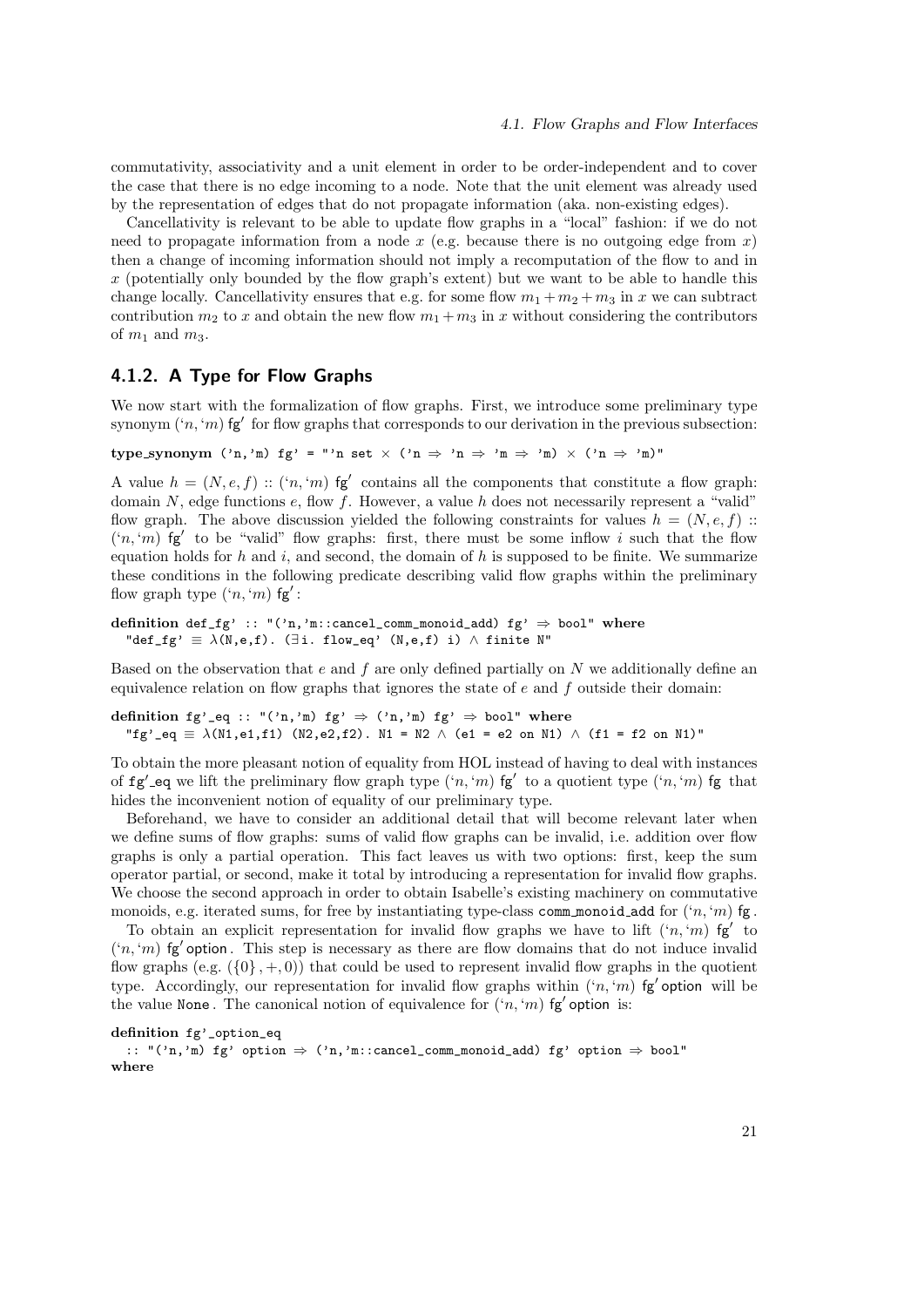#### 4. Formalization of the Flow Framework

```
"fg'_option_eq \equiv \lambdah1 h2.
  case (h1,h2) of
      (Some h1', Some h2') \Rightarrow if \neg def_{fg'} h1' \land \neg def_{fg'} h2' then True else
                                     if def_fg' h1' \land def_fg' h2' then fg'_eq h1' h2' else
                                     False
   | (None, None) ⇒ True
   | (Some h1', None) \Rightarrow \neg \text{def\_fg'} h1'
   | (None, Some h2') \Rightarrow \neg def_{fg'} h2'"
```
In this definition, we equate None to None and all invalid preliminary flow graphs. Furthermore, all invalid preliminary flow graphs are equivalent to all other invalid preliminary flow graphs. Valid preliminary flow graphs are different from invalid ones. Finally, in the case of two defined preliminary flow graphs, we revert to the previous notion of equivalence  $fg'$ -eq.

Now, we obtain the actual type for flow graphs by a quotient type construction using our equivalence relation  $fg'$ -option eq:

quotient type (overloaded)  $('n,'m)$  fg = "('n,'m::cancel\_comm\_monoid\_add) fg' option" / fg'\_option\_eq

We denote the invalid flow graph with ⊥:

lift definition bot\_fg :: "('n,'m::cancel\_comm\_monoid\_add) fg" is None .

To access the components of flow graphs we introduce the following accessor functions:

lift\_definition dom\_fg :: "('n,'m::cancel\_comm\_monoid\_add) fg  $\Rightarrow$  'n set" is " $\lambda$ h. case h of Some (N,e,f)  $\Rightarrow$  if def\_fg' (N,e,f) then N else {} | \_  $\Rightarrow$  {}"

lift\_definition edge\_fg :: "('n,'m::cancel\_comm\_monoid\_add) fg  $\Rightarrow$  ('n  $\Rightarrow$  'n  $\Rightarrow$  'm  $\Rightarrow$  'm)" is "λh. case h of Some (N,e,f)  $\Rightarrow$  if def\_fg' (N,e,f) then restrict N ( $\lambda$ \_ \_. 0) e else ( $\lambda$ \_ \_ \_. 0) |

None  $\Rightarrow$  ( $\lambda$ <sub>--</sub>. 0)"

lift\_definition flow\_fg :: "('n,'m::cancel\_comm\_monoid\_add) fg  $\Rightarrow$  ('n  $\Rightarrow$  'm)" is " $\lambda$ h. case h of Some  $(N,e,f) \Rightarrow$  if def\_fg'  $(N,e,f)$  then restrict N 0 f else  $(\lambda_{-}, 0)$  | None  $\Rightarrow$  ( $\lambda$ <sub>-</sub>. 0)"

These accessor functions map the components of invalid flow graphs to default values, and passthrough the requested component for valid flow graphs. In principle, setting default values for edge functions and flow functions of valid flow graphs outside their domain is not necessary but enabled minor shortcuts in some proofs and avoids additional assumptions in some lemmas.

To specify flow graphs we introduce a constructor function:

#### lift definition fg

:: "'n set ⇒ ('n ⇒ 'n ⇒ 'm ⇒ 'm) ⇒ ('n ⇒ 'm) ⇒ ('n,'m::cancel\_comm\_monoid\_add) fg" is " $\lambda$ N e f. Some  $(N, e, f)$ ".

To keep the presentation simple in this thesis we will use the notation  $(N, e, f)$  synonymously to fg  $N e f$ . We also will use dom h instead of dom fg h, edge h instead of edge fg h, and flow h instead flow  $fg h$ .

To gain access to the implicitly kept flow equation of a flow graph and to prove that some constructed flow graph is a valid flow graph we provide elimination and introduction rules fgE and fgI, e.g.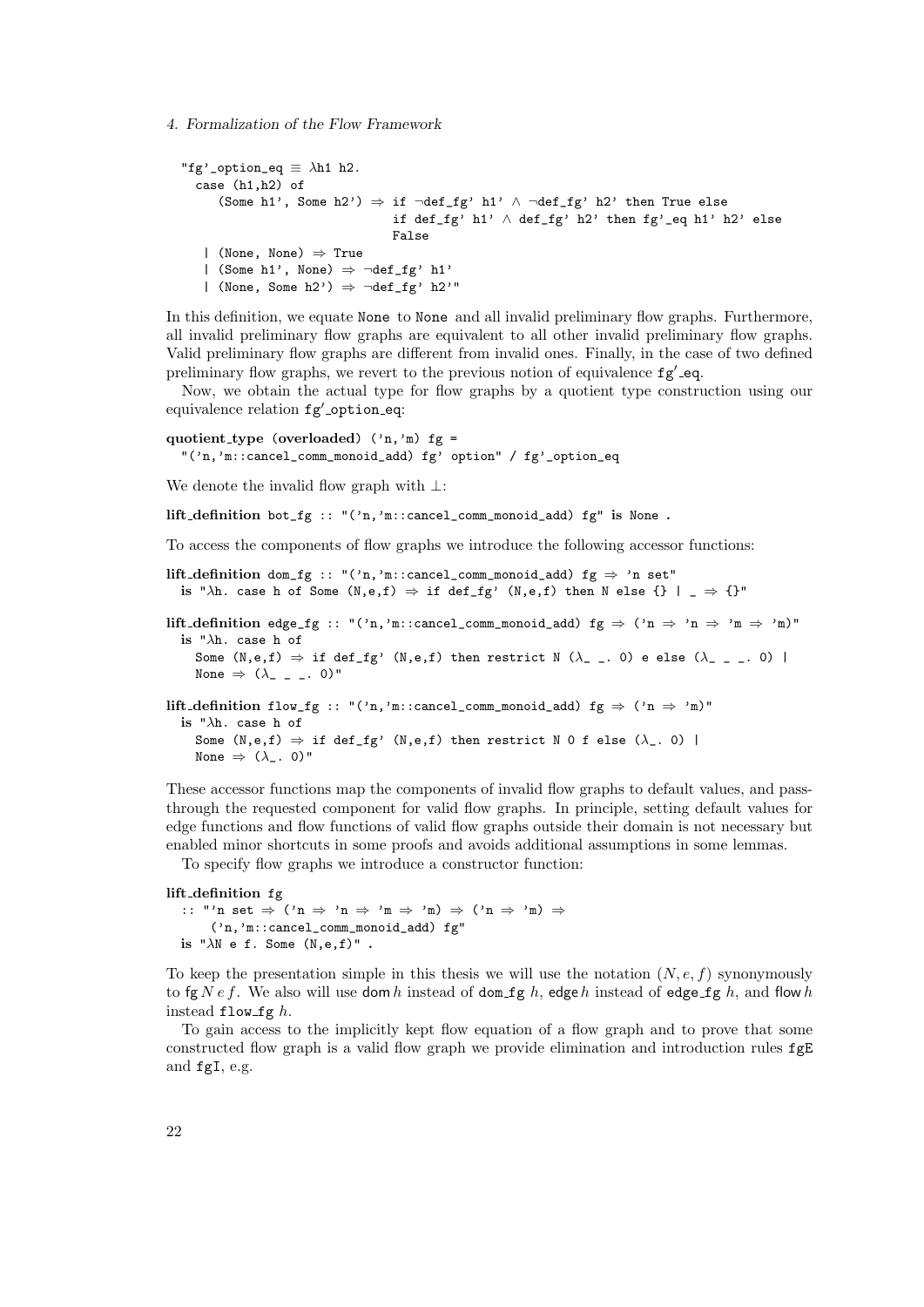lemma fgI: assumes "f =  $(\lambda n. i n + (\sum n' \in N. e n' n (f n')))$  on N" "finite N" shows "fg N e f  $\neq$  bot"

To prove equality of flow graphs there are lemmas  $fg\_{cong, fg\_{eq}I$  and  $fg\_{eq}I2$ , e.g.

```
lemma fg_eqI:
 assumes "h1 \neq bot" "h2 \neq bot" "dom_fg h1 = dom_fg h2"
    "edge_fg h1 = edge_fg h2 on dom_fg h1" "flow_fg h1 = flow_fg h2 on dom_fg h2"
 shows "h1 = h2"
```
The first lemma is for constructed flow graphs only and enables us to prove their equality on the HOL-level more conveniently as edge function and flow are only partially defined and we do not want to care about the irrelevant parts of these functions. This lemma will be used primarily in applications of the flow framework. The other two lemmas work for flow graphs in general and will be used in proofs of general properties of flow graphs, e.g. associativity.

A first result on inflows that justifies our previous statements about "the inflow" of flow graphs: the inflow of a flow graph is unique [Krishna et al., 2020, Lemma 1] (in our case restricted to the domain of the flow graph).

lemma flow\_eq\_unique: assumes "flow\_eq h i1" "flow\_eq h i2" shows "i1 = i2 on  $dom_fg h$ "

Another result that we will encounter multiple times is unrolling the flow equation:

```
lemma unroll_flow_eq':
  assumes "1 \geq 1" "flow_eq (fg N e f) i" "\forall x y. e x y \in E" "End_closed E" "n \in N" "finite
N"
    "(\lambda_-\,.\, 0) \in E"shows "f n = i n + (\sumns \in 1_lists N 1. (chain e ns n) (i (hd ns)))
                     + (\sumns ∈ k_lists N l. (chain e ns n) (f (hd ns)))"
```
Remember the definitions of llists and klists:

```
definition "l_lists X k \equiv { xs. set xs \subseteq X \land length xs \lt k \land length xs \geq 1 }"
```
definition "k\_lists X k = { xs. set xs  $\subseteq$  X  $\land$  length xs = k }"

Using this lemma we can represent the flow equation as a sum over paths of up to a certain length. We obtain this representation by repeatedly unfolding the flow equation for f and simplifying the equation.

Later in the context of nilpotent and effectively acyclic flow graphs we will be able to eliminate the second big-sum for sufficiently far unrolled flow equations such that we obtain non-recursive representations of the flow equation.

### 4.1.3. The Flow Graph Algebra

As heaps are partially defined in Separation Logic, the Flow Framework's idea of representing heaps as abstract directed graphs has to reflect this property, too. This property is introduced into the Flow Framework by considering partial abstract directed graphs that can be composed and decomposed analogously to heaps in Separation Logic using the separating conjunction. In fact, the flow graph algebra we are going to construct is a separation algebra [Calcagno et al., 2007] (if restricted to valid flow graphs only). Also, the inflow will become relevant in this context to account for the interaction between separate flow graphs.

In this subsection, we show that  $(n, m)$  fg in conjunction with the sum operator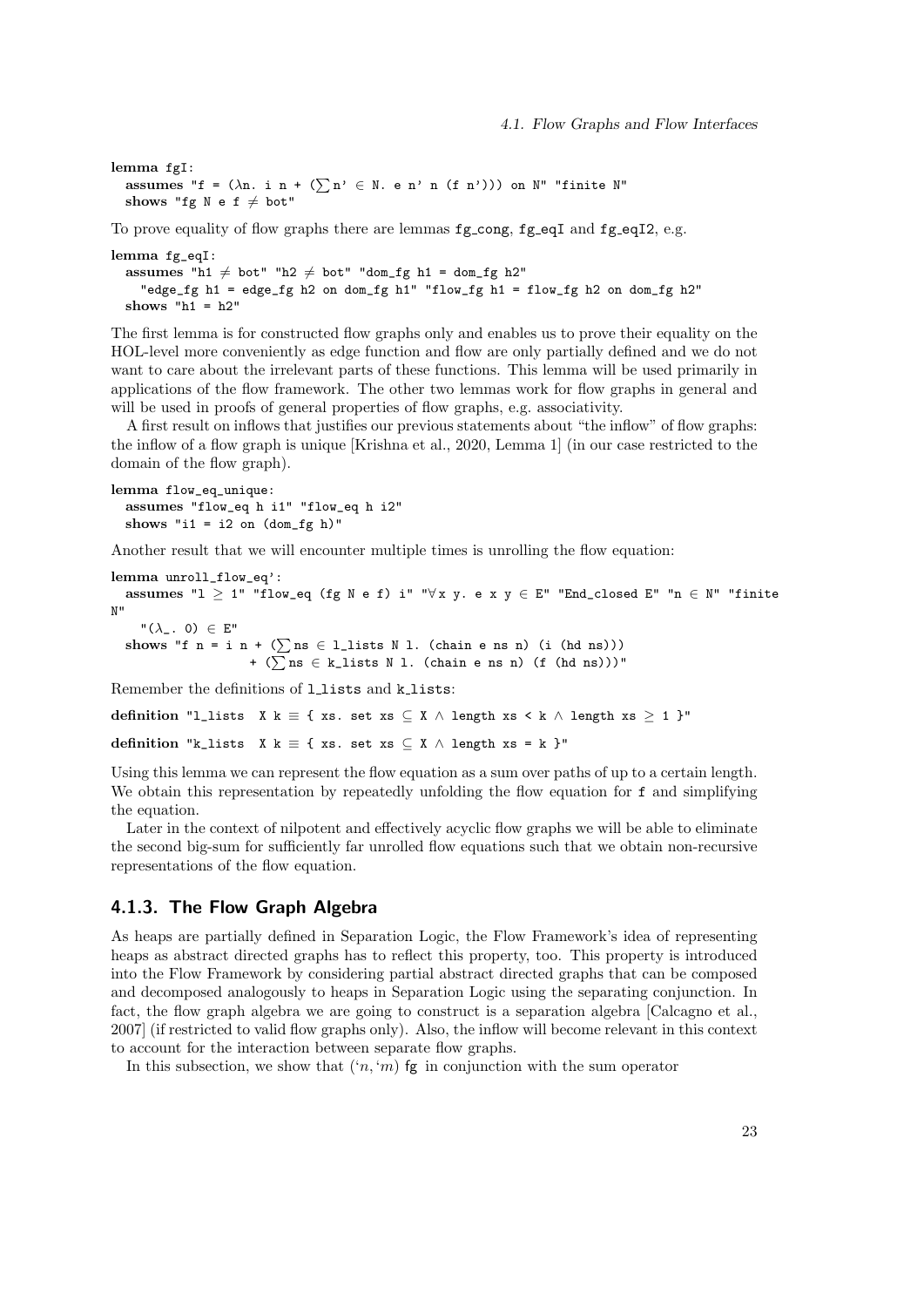4. Formalization of the Flow Framework

```
definition
  plus_fg :: "('n,'m) fg \Rightarrow ('n,'m) fg \Rightarrow ('n,'m :: cancel_comm_monoid_add) fg"
where
  "plus_fg h1 h2 ≡
    let N = dom_fg h1 \cup dom_fg h2;e = combine (dom_fg h1) (dom_fg h2) (\lambda_ _. 0) (edge_fg h1) (edge_fg h2);
        f = combine (dom_fg h1) (dom_fg h2) 0 (flow_fg h1) (flow_fg h2) in
    if h1 \neq bot ∧ h2 \neq bot ∧ dom_fg h1 ∩ dom_fg h2 = {}
      then fg N e f
      else bot"
```
and the unit element

```
definition zero_fg where
  "zero_fg \equiv fg {} (\lambda_ _ _. 0) (\lambda_. 0)"
```
is a commutative monoid, and obtain all of Isabelle's existing results for commutative monoids. Additionally, we will show that this monoid is cancellative for valid flow graphs.

However, we will not be able to show that our monoid is a separation algebra: separation algebras are partial cancellative commutative monoids [Calcagno et al., 2007]. In principle, our algebra is even stronger than a separation algebra. Unfortunately, by including the bottom element we are unable to specify an binary operator  $h_1 \# h_2$  required by the separation algebra framework that determines if  $h_1 + h_2$  is defined, i.e.  $h_1 \# h_2 \leftrightarrow h_1 + h_2 \neq \perp$ . In particular, one assumption that must be shown for a separation algebra is that  $h\#0$  for all  $h$  :: ('n, 'm) fg. However, for  $h = \perp$  it holds that  $h + 0 = \perp$  while we are required to show  $h + 0 \neq \perp$ . For the subtype  $\{h : (n, m)$  fg  $\mid h \neq \perp\}$  of valid flow graphs it is easy to prove using our coming development that this subtype is a separation algebra (see theory Flow Graph Separation Algebra).

Regarding this issue, it might have been advantageous to not introduce an explicit representation for the invalid flow graph and to instead rely on an unary operator, e.g. def fg, that determines if a flow graph is valid. In hindsight, we do something analogous anyways using the bottom element, e.g.  $h_1 + h_2 + h_3 \neq \perp$ . But then we would not have been able to instantiate type class comm monoid add for  $(n, m)$  fg which provides us a lot of useful infrastructure. In our case our approach is probably preferable as our choice of a Separation Logic framework for Isabelle [Lammich and Meis, 2012] does not support separation algebras. In other contexts the alternative approach might be preferable, e.g. when using Iris which supports multiple so-called resource algebras to be instantiated and used in parallel [Jung et al., 2018].

An important observation regarding plus fg is that sums  $h_1 + h_2$  of valid flow graphs  $h_1, h_2 \neq$ ⊥ are not necessarily valid: if dom  $h_1 \cap$ dom  $h_2 \neq \emptyset$  then by definition  $h_1 + h_2 = \bot$ . This definition and therefore the justification for this condition is founded in our close relationship with heaps and the separating conjunction from Separation Logic. The second (non-trivial) source of a sum becoming  $\perp$  is hidden in the flow graph constructor fg: there must be an inflow such that the composite flow is a solution of the flow equation for the composite graph and the inflow.

Let us consider an example on adding flow graphs  $h_1 = (N_1, e_1, f_1)$  and  $h_2 = (N_2, e_2, f_2)$  for domains  $N_1 = \{a, b\}$  and  $N_2 = \{c, d\}$ , inflows  $i_1 = \{a \mapsto 1, b \mapsto 0\}$  and  $i_2 = \{c \mapsto 2, d \mapsto 0\}$ , and  $f_1 = \{a \mapsto 1, b \mapsto 1\}$  and  $f_2 = \{c \mapsto 2, d \mapsto 2\}$  (for edges see diagram below). By the definition of graph sums we have  $h = h_1 + h_2 = (N, e, f)$  for  $N = N_1 \cup N_2$  and  $f = f_1 \cup f_2$ :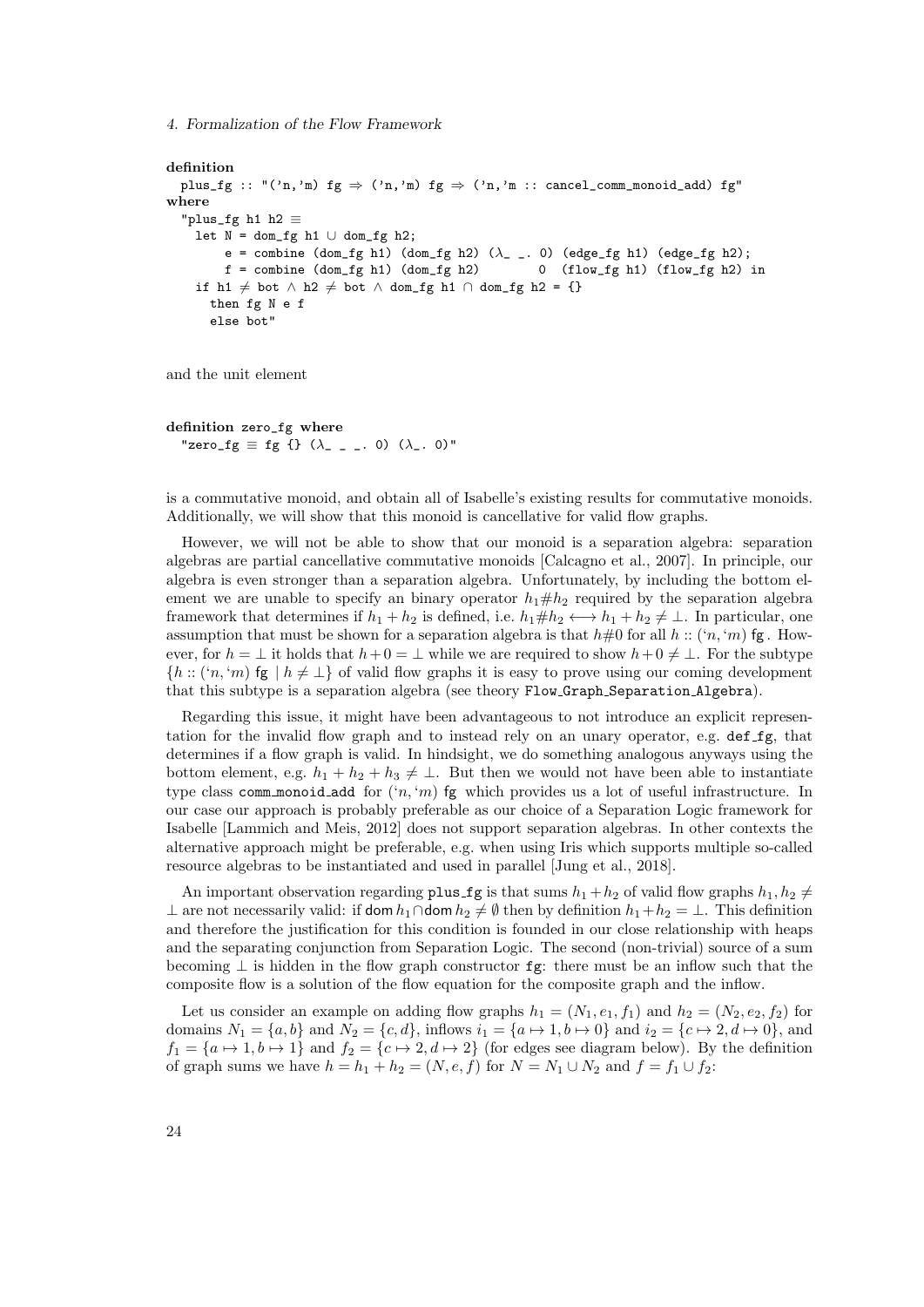#### 4.1. Flow Graphs and Flow Interfaces



We have to show that there is some inflow i such that  $(N, e, f)$  and i solve the flow equation. The solution here is  $i = \{a \mapsto 1, \underline{\ } \mapsto 0\}.$ 

Consider the same example graph but this time with  $i'_2 = \{c \mapsto 1, d \mapsto 0\}$  and  $f'_2 = \{c \mapsto 1, d \mapsto 0\}$ 1,  $d \mapsto 1$ . Then we have for  $h' = h_1 + h'_2 = (N', e', f')$  with  $f' = f_1 \cup f'_2$  that  $1 = f'_2$  c  $i'$   $n + (f_1 \t a + f_1 \t b) \geq 2$ . There is no solution for this inequality in our flow domain and therefore  $h_1 + h'_2 = \perp.$ 

As a small prospect: the reason why this example fails is that  $h'_2$  does not expect the "amount" of inflow to node c that  $h_1$  actually sends to c. Informally, there is some upper bound of flow that  $h_2$  and  $h'_2$  can accept from  $h_1$ . In the first case this upper bound is obeyed, in the second case it is violated. The reason why "less" flow than the upper bound is accepted is simply that in this case the discrepancy can be accounted as inflow of the composite graph. In contrast, "too much" flow can not be made disappear.

Another important observation that follows immediately from the definition of plus fg is that for  $(N, e, f) = (N_1, e_1, f_1) + (N_2, e_2, f_2) \neq \bot$  it holds that  $e_k = e$  on  $N_k$  and  $f_k = f$  on  $N_k$  for  $k = 1, 2$  (see edge fg\_plus\_fg and flow fg\_plus\_fg). Furthermore, for  $h = h_1 + h_2 \neq \perp$  it follows that  $h_1 \neq \bot$  and  $h_2 \neq \bot$  (plus fg ops exist), dom  $h =$  dom  $h_1 \cup$  dom  $h_2$  (plus fg dom un) and dom  $h_1 \cap$  dom  $h_2 = \emptyset$  (plus fg\_dom\_disj).

After this little detour, we return to proving the required properties for  $({n, m)$  fg to be a cancel comm monoid add. The unit element being neutral and commutativity follow immediately from the definitions of the sum operator and the unit element, as well as the fact that the unit element is trivially a valid flow graph. Proving associativity is more interesting as we have to construct an inflow for a subgraph such that the flow of the subgraph still is a solution to the flow equation.

In order to prove the first direction of associativity we will use the following split lemma that allows us to partition flow graphs into two valid flow graphs that sum up to the original one:

lemma split\_fg: assumes "h  $\neq$  bot" "dom\_fg h = N1 ∪ N2" "N1 ∩ N2 = {}" shows "∃h1 h2. h = h1 + h2  $\wedge$  h1  $\neq$  bot  $\wedge$  h2  $\neq$  bot  $\wedge$ dom\_fg h1 = N1  $\land$  dom\_fg h2 = N2  $\land$ edge\_fg h = edge\_fg h1 on N1  $\land$  edge\_fg h = edge\_fg h2 on N2  $\land$ flow\_fg h = flow\_fg h1 on N1  $\land$  flow\_fg h = flow\_fg h2 on N2"

*Proof.* As  $h = (N, e, f) \neq \bot$  by assumption we obtain some inflow i such that the flow equation holds for h and i:

$$
\forall x \in N. \ f \ x = i \ x + \left(\sum_{x' \in N} f \ x' \triangleright e \ x' \ x\right) \tag{4.1}
$$

To construct the required flow graphs  $h_1 = (N_1, e, f)$  and  $h_2 = (N_2, e, f)$  we have to provide inflows  $i_1$  and  $i_2$ , respectively, such that f solves the respective flow equations for  $h_k$  and  $i_k$ . For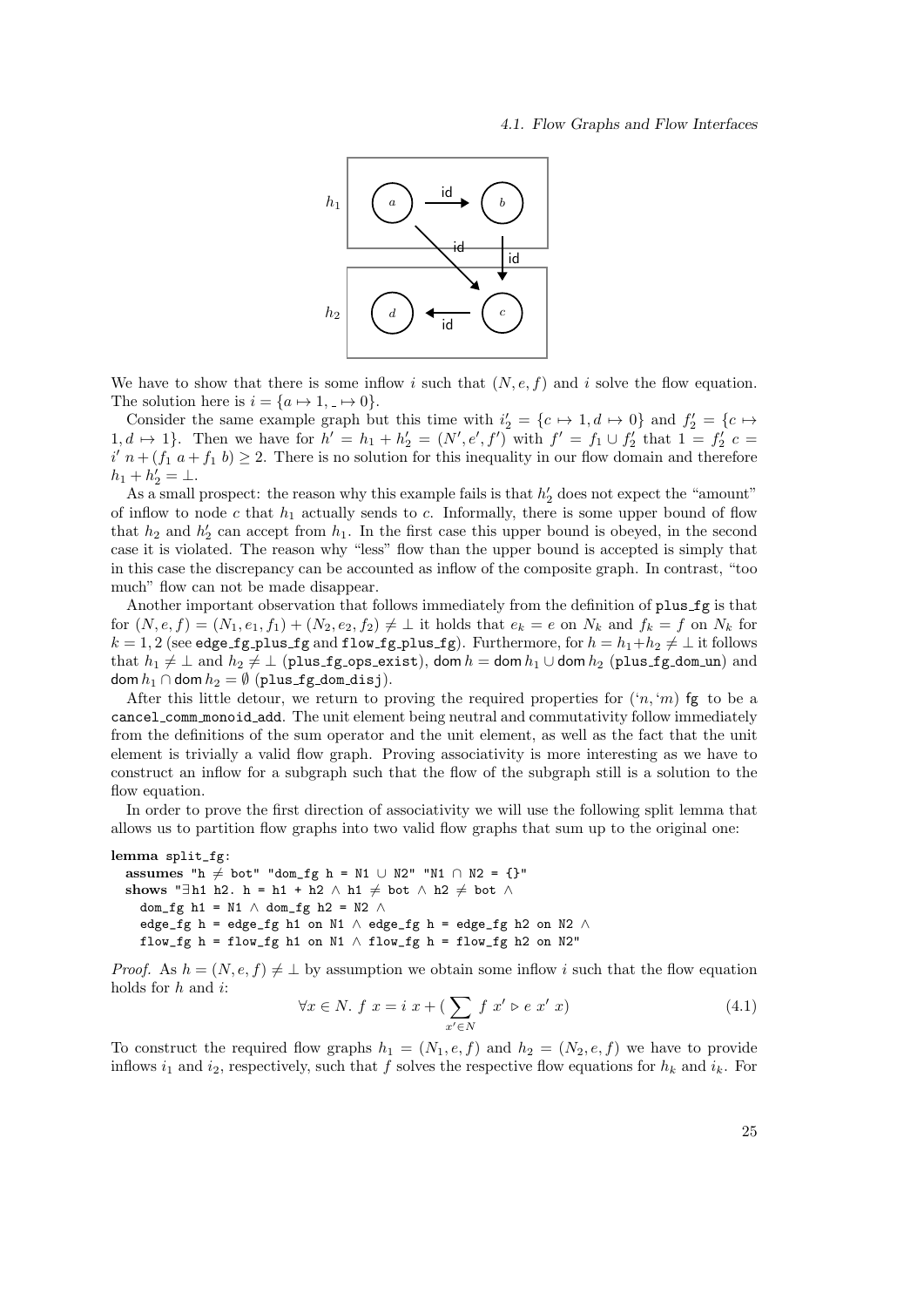$k = 1, 2$  we define the respective inflows as

$$
\forall x \in N_k, \ i_k \ x = i \ x + (\sum_{x' \in N_{3-k}} f \ x' \triangleright e \ x' \ x)
$$
\n(4.2)

and show for  $x \in N_k$ :

$$
f x = i x + (\sum_{x' \in N} f x' \triangleright e x' x)
$$
 by Equation (4.1)  
\n
$$
= i x + (\sum_{x' \in N_k} f x' \triangleright e x' x) + (\sum_{n' \in N_{3-k}} f x' \triangleright e x' x)
$$
 by  $N = N_k \bigcup N_{3-k}$   
\n
$$
= i_k x + (\sum_{x' \in N_k} f x' \triangleright e x' x)
$$
 by Equation (4.2)

Therefore,  $f$  is a solution to both instances of the flow equation that we have to show. Furthermore,  $N_k$  is finite because  $N_k \subseteq N$  and N is finite due to  $h \neq \bot$ . Then fgI provides us that  $(N_k, e, f) \neq \bot$ . With plus fg fg' we obtain that  $(N_1, e, f) + (N_2, e, f) = (N, e, f)$ . All postulated equalities of edge functions and flows of the  $h_k$  hold trivially.

Using split fg we can provide a concise proof of the first direction of associativity that avoids unrolling the definitions of nested sums:

lemma plus\_fg\_assoc: fixes a b c  $:: "('a, 'b :: cancel\_comm\_monoid\_add) fg"$ assumes "a + b + c  $\neq$  bot" shows "a + b + c = a +  $(b + c)$ "

*Proof.* We know by assumption that  $(a + b) + c \neq \bot$ , therefore  $a + b \neq \bot$ ,  $a \neq \bot$ ,  $b \neq \bot$ ,  $c \neq \bot$ , and the domains of a, b, c are disjoint. We then obtain some  $h_1$  and  $h_2$  with  $a + b + c = h_1 + h_2$ by using split fg for  $N_1 = \text{dom } a$  and  $N_2 = \text{dom } b \cup \text{dom } c$ . Another application of split fg for  $N_1$  = dom b and  $N_2$  = dom c then yields some  $h_{2,1}$  and  $h_{2,2}$  with  $h_2 = h_{2,1} + h_{2,2}$ . Using the accompanying equalities of flows and edge functions provided by split fg for  $h_1$ ,  $h_2$ ,  $h_{2,1}$  and  $h_{2,2}$  we can infer that  $a = h_1$ ,  $b = h_{2,1}$  and  $c = h_{2,2}$  using fgI. With  $a + b + c = h_1 + h_2$  and  $h_2 = h_{2,1} + h_{2,2}$  we obtain  $a + b + c = a + (b + c)$ .

Assuming  $a + (b + c) \neq \perp$  we can show the second direction of associativity by shuffling the sum by repeated application of the first direction of associativity and commutativity:

$$
a + (b + c) = (b + c) + a = b + (c + a) = (c + a) + b = c + (a + b) = (a + b) + c
$$

Both directions of associativity can be combined into general associativity  $(a+b)+c = a+(b+c)$ by using  $fg\_eq12$ , i.e. without assuming  $(a + b) + c \neq \bot$  or  $a + (b + c) \neq \bot$ ,

The first direction of cancellativity for valid flow graphs is an immediate conclusion from the equality of edge functions and flows on subdomains of sums:

lemma plus\_fg\_cancel\_left: fixes h1 h2 h3 :: "('n,'m :: cancel\_comm\_monoid\_add) fg" assumes "h1 + h2  $\neq$  bot" and " $h1 + h2 = h1 + h3$ " shows " $h2 = h3$ "

*Proof.* We apply  $fg\_eqI$ .  $h_1 + h_2 = h_1 + h_3$  and  $h_1 + h_2 \neq \perp$  imply that dom  $h_2 = \text{dom } h_3$ , and that  $h_2 \neq \perp$  and  $h_3 \neq \perp$ . The equalities edge  $h_2 =$  edge  $h_3$  and flow  $h_2 =$  flow  $h_3$  on dom  $h_2$ follow directly from edge fg plus fg and flow fg plus fg being applied to both  $h_1 + h_2$  and  $h_1 + h_3$ .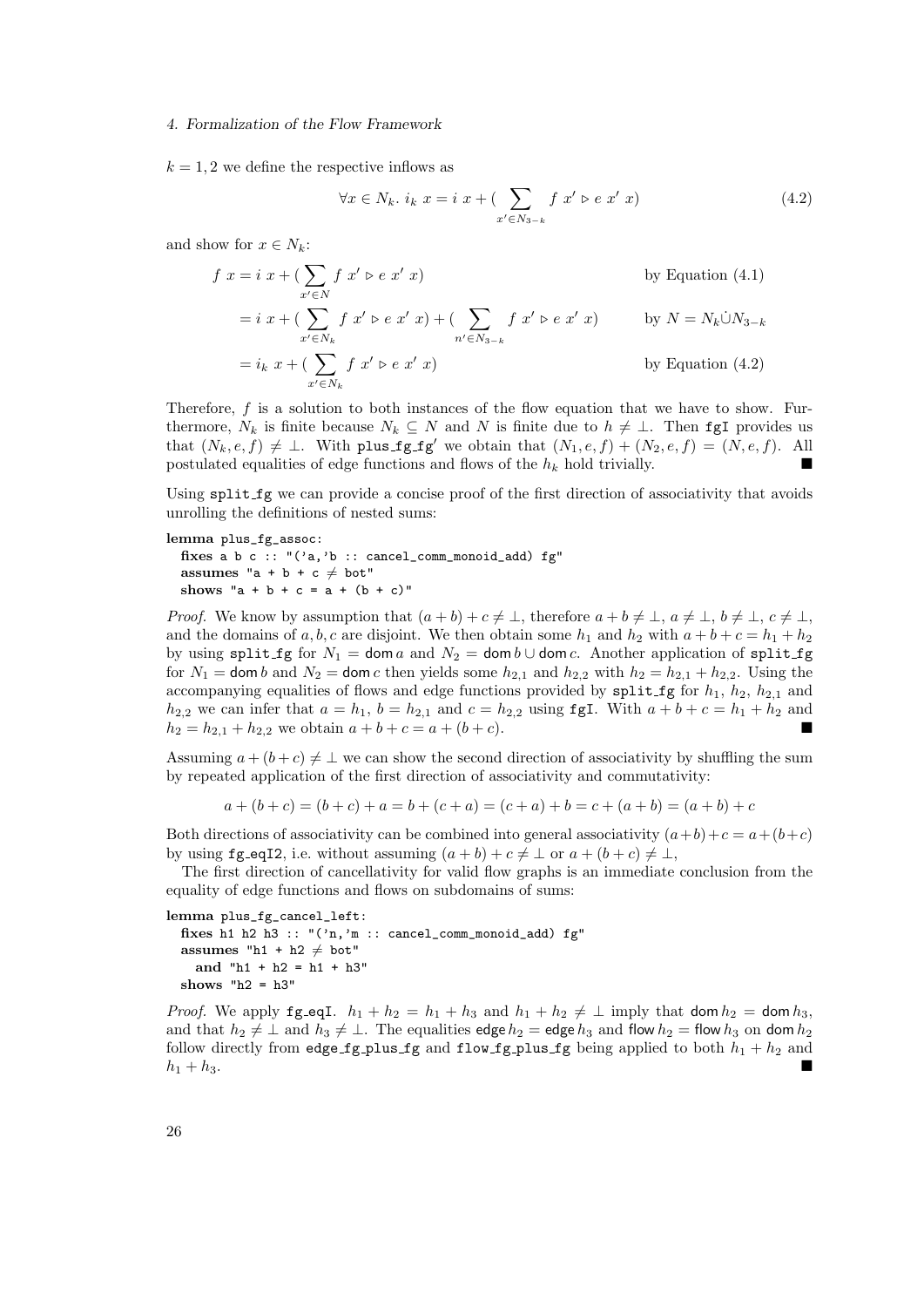The second direction (plus fg cancel right) immediately follows from the first one together with commutativity. Note that for  $(n, m)$  fg cancellativity only holds for valid sums: for  $h_1 + h_2 = h_1 + h_3 = \perp$  it does not follow that  $h_2 = h_3$ , e.g. for  $a \neq b$ , dom  $h_1 = \{a, b\}$ , dom  $h_2 = \{a\}$ , dom  $h_3 = \{b\}$  it obviously holds that  $h_1 + h_2 = \perp = h_1 + h_3$  due to dom  $h_1 \cap$ dom  $h_2 \neq \emptyset \neq$  dom  $h_1 \cap$  dom  $h_3$ , while  $h_2 \neq h_3$  due to dom  $h_2 \neq$  dom  $h_3$ .

# 4.1.4. Flow Interfaces

In the last subsection we observed that adding two valid flow graphs might result in an invalid flow graph, e.g. due to non-disjoint domains. Aside the trivial side-conditions on disjoint and finite domains the far more critical aspect for a sum of flow graphs to be valid is that there exists an appropriate inflow for the composed graph and flow function. We now derive a characterization of valid flow graph sums.

Consider the flow equations of two flow graphs  $h_1 = (N_1, e_1, f_1) \neq \perp$  and  $h_2 = (N_2, f_2, e_2) \neq \perp$ with inflows  $i_1$  and  $i_2$ , respectively, and  $N_1 \cap N_2 = \emptyset$ :

$$
\forall n \in N_k. \ f_k \ n = i_k \ n + \sum_{n' \in N_k} f_k \ n' \triangleright e_k \ n' \ n \qquad \text{for } k = 1, 2
$$

If we compare these flow equations with the flow equation of a valid sum  $h_1 + h_2 = h = (N, e, f)$ , where  $e = \lambda x$ . if  $x \in N_1$  then  $e_1$  x else  $e_2$  x and  $f = \lambda x$ . if  $x \in N_1$  then  $f_1$  x else  $f_2$  x and i is the inflow to h, then for all  $k = 1, 2$  (note that in the following for a given index k we will denote the "the other" index by  $3 - k$ ) and  $n \in N_k$ 

$$
f_k \ n = f \ n \qquad \text{by def. of } f \text{ and } N_1 \cap N_2 = \emptyset
$$
  
\n
$$
= i \ n + \sum_{n' \in N} f n' \triangleright e n' \ n \qquad \text{by flow eq.}
$$
  
\n
$$
= i \ n + (\sum_{n' \in N_k} f n' \triangleright e_k \ n' \ n) + (\sum_{n' \in N_{3-k}} f n' \triangleright e_{3-k} \ n' \ n) \qquad \text{by } N_1 \cap N_2 = \emptyset \land N = N_1 \cup N_2
$$
  
\n
$$
= i \ n + (\sum_{n' \in N_k} f_k \ n' \triangleright e_k \ n' \ n) + (\sum_{n' \in N_{3-k}} f_{3-k} \ n' \triangleright e_{3-k} \ n' \ n) \qquad \text{by def. of } f
$$

it follows by cancellativity that for  $n \in N_k$  it must hold that

$$
i_k \ n = i \ n + \sum_{n' \in N_{3-k}} f_{3-k} \ n' \triangleright e_{3-k} \ n' \ n
$$

If  $h_1 + h_2$  is not a valid sum then we obtain analogously to the above derivation that for some  $k \in \{1, 2\}$  and  $n \in N_k$  it must hold that

$$
f_k \ n \neq i \ n + (\sum_{n' \in N_k} f_k \ n' \rhd e_k \ n' \ n) + (\sum_{n' \in N_{3-k}} f_{3-k} \ n' \rhd e_{3-k} \ n' \ n)
$$

and therefore

$$
i_k \ n \neq i \ n + \sum_{n' \in N_{3-k}} f_{3-k} \ n' \triangleright e_{3-k} \ n' \ n
$$

Hence, combining both cases we obtain a characterization of valid sums:

$$
h_1 + h_2 \neq \bot \longleftrightarrow \left( \forall k \in \{1, 2\}, n \in N_k, i_k \ n = i \ n + \sum_{n' \in N_{3-k}} f_{3-k} \ n' \triangleright e_{3-k} \ n' \ n \right) \tag{4.3}
$$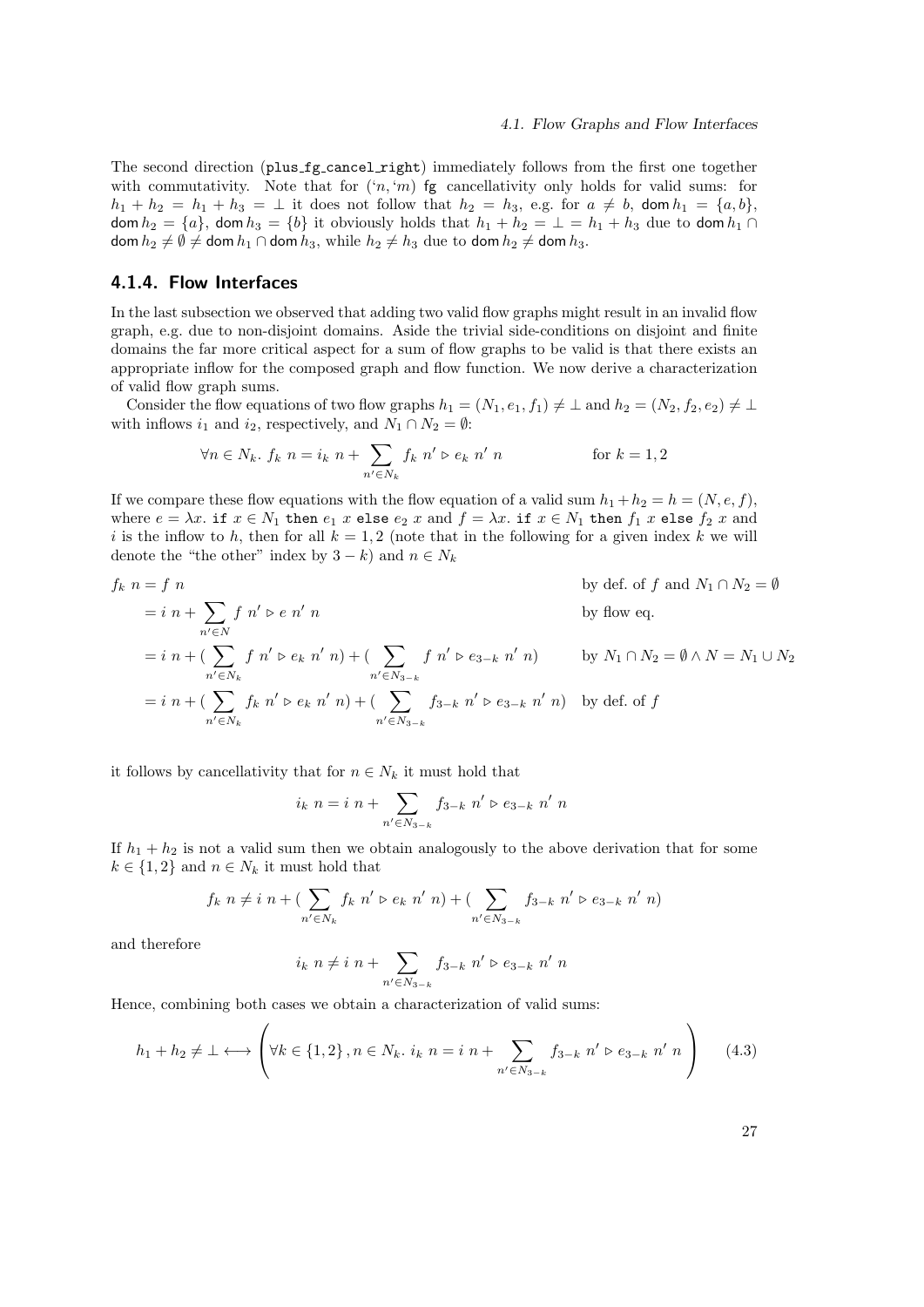The sum in Equation (4.3) exactly corresponds to the inflow to  $h_k$ : the first summand is the inflow i to h and the second summand is the contribution from  $h_{3-k}$  to  $h_k$ . As  $h_k$  is now considered on its own separated from  $h_{3-k}$  the contribution from  $h_{3-k}$  to  $h_k$  becomes an inflow to  $h_k$  instead of being propagated internally within h as flow, i.e. the original contribution from  $h_{3-k}$  to  $h_k$  via flow is simply relabeled as inflow. For this reason we introduce the notion of *outflow* of a flow graph  $(N, e, f)$ :

$$
\forall n \in -N. \text{ outf } (N, e, f) \ n = \sum_{n' \in N} f \ n' \triangleright e \ n' \ n
$$

Substituting this new notation into Equation (4.3) we obtain the following characterization of valid sums:

$$
h_1 + h_2 \neq \bot \longleftrightarrow (\forall k \in \{1, 2\}, n \in N_k, i_k \ n = i \ n + \text{outf } h_{3-k} \ n) \tag{4.4}
$$

We note that this characterization provides us some degree of freedom: it only depends on the *interface*, i.e. inflow and outflow, of a flow graph. Therefore, composability of flow graphs does not immediately depend on the internal structure of flow graphs but only on the implied interface. This is a weaker notion than equality of flow graphs: for example the outflow sum does not distinguish between different paths the outflow might take as long as the total outflow is the same.

Let us consider an opportunity to exploit this observation: if there is a flow graph  $h'_1$  =  $(N'_1, e'_1, f'_1)$  with inflow  $i'_1$  and both  $i'_1 = i_1$  and outf  $h'_1 =$  outf  $h_1$  hold, then with  $h'_2 := h_2$ 

$$
h_1 + h_2 \neq \bot \longleftrightarrow (\forall k \in \{1, 2\}, n \in N_k. \ i_k \ n = i \ n + \text{outf } h_{3-k} \ n)
$$

$$
\longleftrightarrow (\forall k \in \{1, 2\}, n \in N_k. \ i'_k \ n = i \ n + \text{outf } h'_{3-k} \ n)
$$

$$
\longleftrightarrow h'_1 + h_2 \neq \bot
$$

Reconsider our previous example on the left hand side with  $i_1 = \{a \mapsto 1, b \mapsto 0\}, i_2 = \{c \mapsto$  $2, d \mapsto 0$ ,  $f_1 = \{a \mapsto 1, b \mapsto 1\}$  and  $f_2 = \{c \mapsto 2, d \mapsto 2\}$ :



 $i_1$  is the inflow of  $h_1$  and  $o_1$   $n = \sum_{n' \in \{a,b\}} f_1 n' \triangleright e_1 n'$  is the outflow of  $h_2$ . We can compute that  $o_1 = \{c \mapsto 2, d \mapsto 0\}$ . On the right hand side we have an obviously different second flow graph  $h'_1 + h_2$ . For inflow  $i'_1 \coloneqq i_1$  and  $f'_1 = \{a \mapsto 1, b \mapsto 2\}$  we have outflow  $o'_1 = o_1$ . According to our characterization Equation (4.4) we obtain  $h'_1 + h_2 \neq \perp$  by only checking the equalities  $i'_1 = i_1$  and  $o'_1 = o_1$ .

The above observations induce a congruence relation on flow graphs with identical interfaces: in sums each flow graph can be replaced by an equivalent one without running danger that a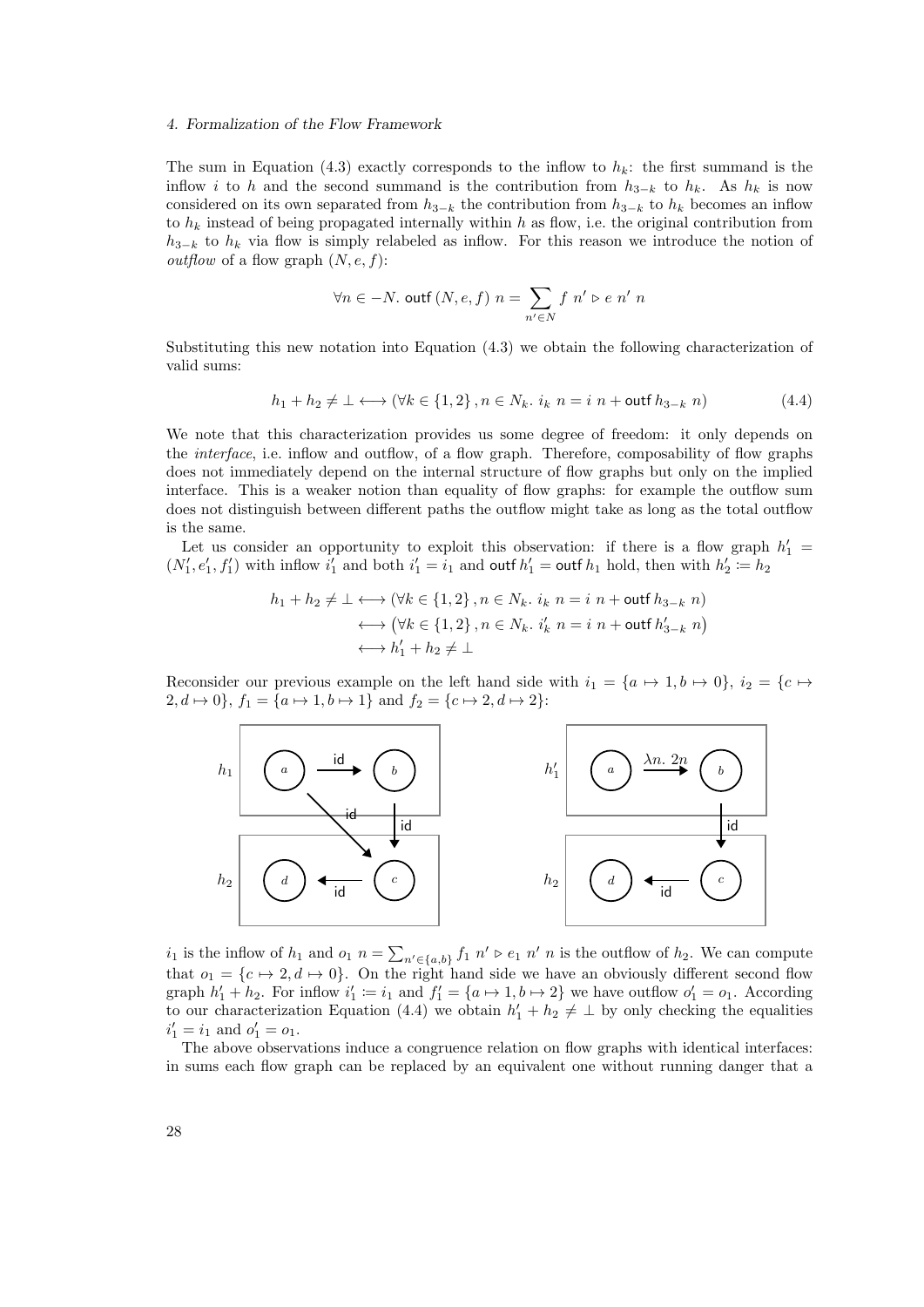previously valid sum becomes invalid. Therefore, if we modify a sub-flow graph and preserve the interface of the sub-flow graph then we can directly recompose the modified sub-flow graph with its sibling sub-flow graph without explicitly proving the existence of a flow for the resulting graph.

The characterization also explains our informal explanation why one of our examples on the addition of flow graphs did not work:



For  $i_1 = \{a \mapsto 1, b \mapsto 0\}$ ,  $f_1 = \{a \mapsto 1, b \mapsto 1\}$ ,  $i_2' = \{c \mapsto 1, d \mapsto 0\}$ ,  $f_2' = \{c \mapsto 2, d \mapsto 2\}$  we have outflows  $o_1 = \{c \mapsto 2, d \mapsto 0\}$  and  $o_2 = \{-\mapsto 0\}$ . When we try to calculate the inflow of  $h_1 + h'_2$  to c then we obtain  $1 = i_2$   $c = i$   $c + o_1$   $c = i$   $c + 2$  which is not solvable as  $i$   $c \geq 0$ . In contrast, for  $i_2'' = \{c \mapsto 3, d \mapsto 0\}$  and  $f_2'' = \{c \mapsto 3, d \mapsto 3\}$  we obtain solution  $i \ c = 1$  for  $3 = i_2''$   $c = i$   $c + o_1$   $c = o_1$   $c + 2$ .

# 4.1.5. A Type for Flow Interfaces

We now develop an explicit representation for flow interfaces, i.e. an explicit representation of the just described congruence classes of flow graphs. This development proceeds analogously to the one of flow graphs: we create a preliminary type for flow interfaces, introduce some quotient type for actual flow interfaces based on some notion of equality and validity.

The preliminary type for flow interfaces is

type\_synonym  $('n,'m)$  fi' = "'n set  $\times$   $('n \Rightarrow 'm) \times ('n \Rightarrow 'm)'$ "

A flow interface value  $(N, i, o)$ :  $({n, 'm})$  fi' is composed from three components: domain N, inflow  $i$ , and outflow  $o$ .

Two flow interfaces  $(N_1, i_1, o_1)$  and  $(N_2, i_2, o_2)$  are equal iff.  $N_1 = N_2$ ,  $i_1$  and  $i_2$  agree on N, and  $o_1$  and  $o_2$  agree on  $-N$  (remember that inflow and outflow are defined on disjoint domains). The lifted equality for  $((n, m)$  fi' option is defined canonically analogously to  $((n, m)$  fg' option. The only constraint imposed on flow interfaces by our flow interface validity predicate def  $_f i'$ is that N has to be finite.

Using these preliminary definitions we already can define the final type for flow interfaces:

quotient type (overloaded)  $('n,'m)$  fi = "('n,'m :: cancel\_comm\_monoid\_add) fi' option" / fi'\_option\_eq

A constructor function fi, the bottom element ⊥, accessor functions dom fi, inf fi and outf fi, and equality lemmas are defined analogously to their flow graph counterparts. The only pitfall that needs some attention is that the outflow is defined on  $-N$  and not on N. The lemma proving validity for some flow interface only has to check that the domain of the flow interface is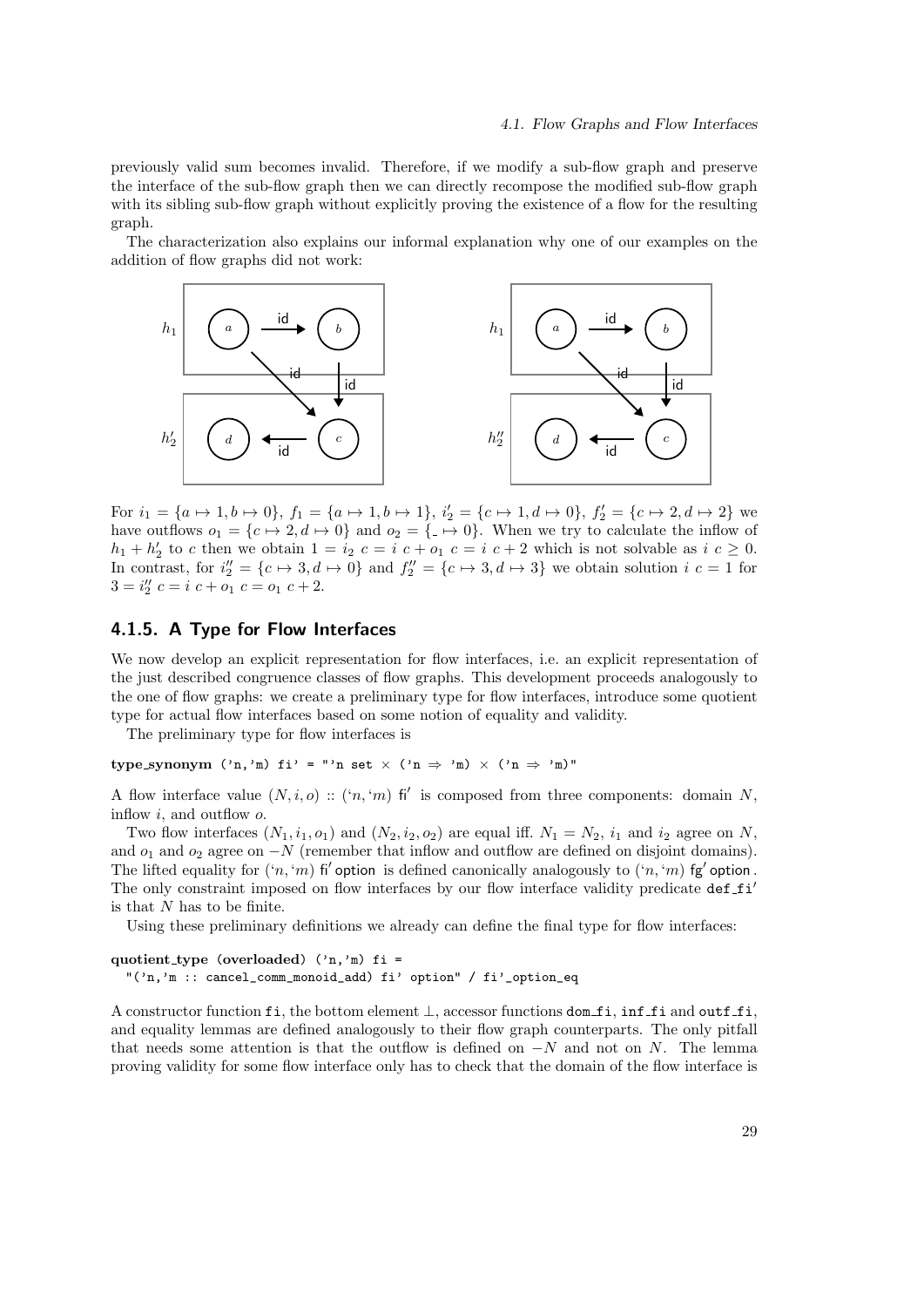finite. In this thesis we use  $\inf^1$  synonymously for  $\inf\texttt{fi}$  outf for  $\texttt{outf}\texttt{fi}$  and  $\texttt{dom} \texttt{fof}$  dom  $\texttt{fg}.$ Note that dom is used ambiguously, however, it should be always obvious which one is meant.

Note that for flow interfaces we could have avoided the quotient type construction by representing flow interfaces as tuples  $(N, f)$  and defining inflow  $i := f|_N$  and outflow  $o := f|_{-N}$  due to the complementary domains of inflows and outflows. As neither variant provides significant advantage in terms of usability (e.g. both variants require accessor and constructor to encode or decode flow interface values) we chose the analogous approach to flow graphs.

### 4.1.6. Flow Interface Algebra

In order to define the flow interface algebra we have to formalize the intuition developed two subsections above. The implicit nature of our characterization Equation (4.4) of the validity of flow graph sums sums is captured by the following predicate that determines if two flow graphs  $h_1$  and  $h_2$  with interfaces  $i_1$  and  $i_2$ , respectively, can be composed to a flow graph  $h_1 + h_2$ with interface  $i_{12}$ . The constraints on the domains of the interfaces immediately follow from the corresponding constraints imposed by the flow graph sum operator, and the outflow of the flow graphs simply simply adds up [Krishna et al., 2020, def. 6]:

definition is\_sum\_fi

```
:: "('n,'m) fi \Rightarrow ('n,'m) fi \Rightarrow ('n,'m::cancel_comm_monoid_add) fi \Rightarrow bool" where
"is sum fi i1 i2 i12 \equivi1 \neq bot ∧ i2 \neq bot ∧ i12 \neq bot ∧
  dom_fi i1 ∩ dom_fi i2 = {} ∧
  dom_fi i1 ∪ dom_fi i2 = dom_fi i12 ∧
  (\forall n \in \text{dom\_fi} i1. inf_fi i1 n = inf_fi i12 n + outf_fi i2 n) \wedge(\forall n \in \text{dom\_fi} i2. inf_fi i2 n = inf_fi i12 n + outf_fi i1 n) \wedge(\forall n \in \neg \text{dom\_fi} i12. outf_fi i12 n = outf_fi i1 n + outf_fi i2 n)"
```
We now define the plus operator for flow interfaces using the The-operator to obtain a solution to this predicate. If there is no solution then the result is ⊥:

```
definition plus_fi
  :: "('n,'m) fi \Rightarrow ('n,'m) fi \Rightarrow ('n,'m::cancel_comm_monoid_add) fi" where
  "plus_fi i1 i2 \equivif (∃ i12. is_sum_fi i1 i2 i12)
      then (THE i12. is_sum_fi i1 i2 i12)
      else bot"
```
To obtain access to this implicit representation we introduce two lemmas:

```
lemma plus fi to is sum fi:
  assumes "i1 + i2 = i12" "i12 \neq bot"
 shows "is_sum_fi i1 i2 i12"
lemma is sum fi to plus fi:
  assumes "is_sum_fi i1 i2 i12"
 shows "i1 + i2 = i12"
```
Using these two lemmas we can directly reduce all proof obligations regarding the instantiation of cancel comm monoid add for  $('n, 'm)$  fi to is sum fi.

The unit element of flow interfacese is defined as

<sup>1</sup>Some proof readers complained that our choice of this symbol is too confusing regarding the infimum. Unfortunately, the consequences of changing it at this point in time are too severe due to consistency with our formalization.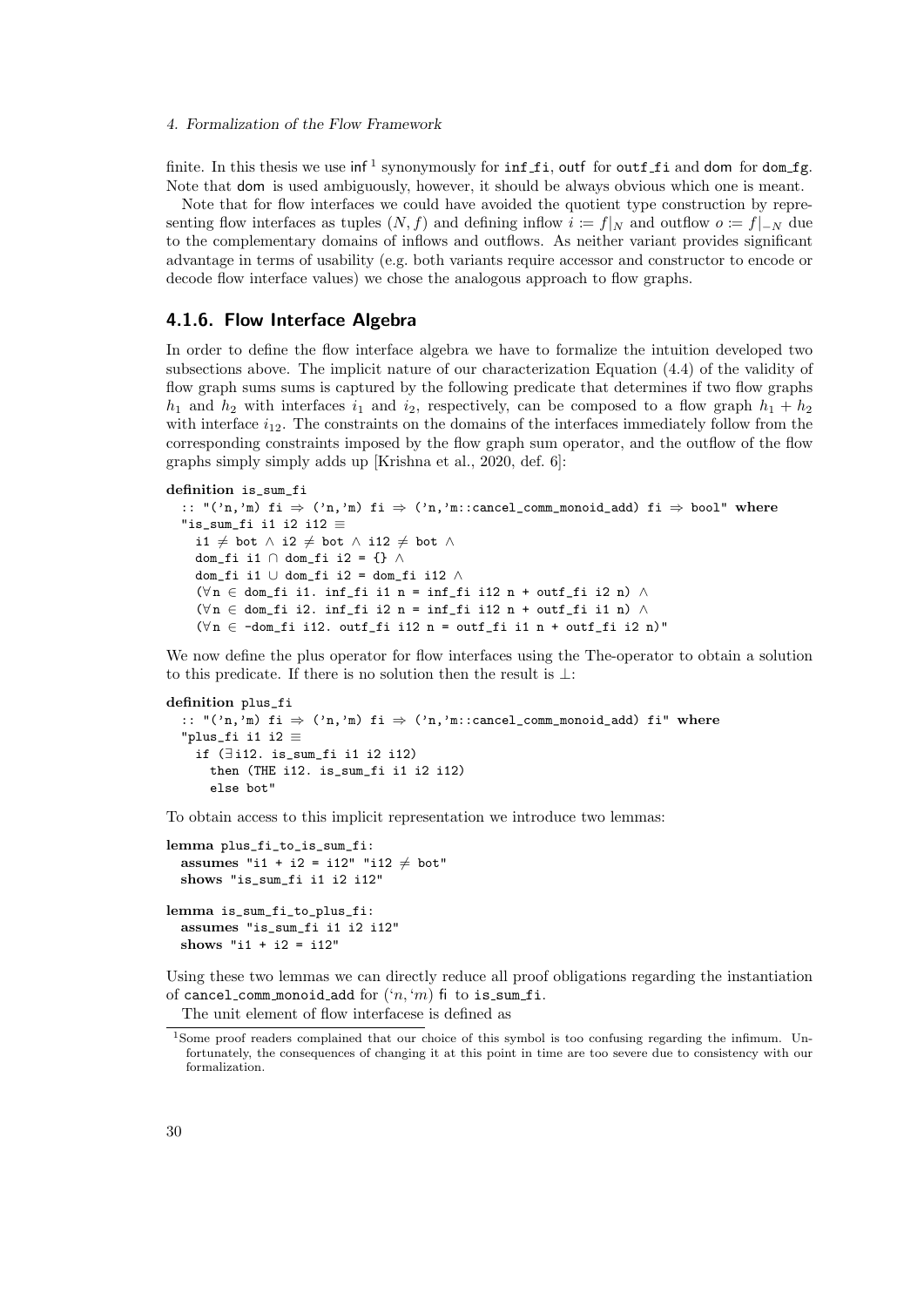definition zero\_fi where "zero\_fi  $\equiv$  fi {} ( $\lambda$ \_.0) ( $\lambda$ \_.0)"

Commutativity and neutrality of the unit element are trivial again. The first direction of associativity again requires some work [Krishna et al., 2020, th. 1]:

lemma is\_sum\_assoc\_rl: assumes "is\_sum\_fi i2 i3 i23" "is\_sum\_fi i1 i23 i123" shows "∃ i12. is\_sum\_fi i1 i2 i12 ∧ is\_sum\_fi i12 i3 i123"

Proof. This proof is an immediate formalization of the proof in [Krishna, 2019, th. 1].

The second direction is proven using the same approach already applied for flow graphs: shuffle the sums using the first direction of associativity and commutativity until the desired form is obtained. Together, both directions can be combined to general associativity using fi eqE2.

In order to prove cancellativity we show the following basically automatically proven lemma using fi\_eqI and the definition of is\_sum\_fi:

```
lemma is_sum_fi_unique2:
 assumes "is_sum_fi i1 i2 i12" "is_sum_fi i1 i2' i12"
 shows "i2 = i2'"
```
Using this, cancellativity follows directly after converting the flow interfaces of the involved sums to is sum fi (as with flow graphs: for valid sums only):

```
lemma plus_fi_cancel_right:
 fixes a b c :: "('a,'b::cancel_comm_monoid_add) fi"
 assumes "a + b \neq bot" "a + b = a + c"
 shows "b = c"
```
The other direction of cancellativity again follows using commutativity.

Note that in principle flow interfaces form a separation algebra (see theory Flow Interface-Separation Algebra). However, the same discussion applies as already for flow graphs.

# 4.1.7. Using Flow Interfaces

The previous subsection introduced flow interfaces independently from flow graphs. In this subsection we relate flow graphs and flow interfaces.

The inflow of flow graphs is only available implicitly as the function  $i$  that makes the flow of a flow graph satisfy the flow equation [Krishna et al., 2020, informally, p. 316]. In order to obtain this implicit information we apply Hilbert's Epsilon:

```
definition inf_fg :: "('n,'m) fg \Rightarrow ('n \Rightarrow 'm::cancel_comm_monoid_add)" where
  "inf_fg h \equiv let i = (SOME i. flow_eq h i) in restrict (dom_fg h) 0 i"
```
The outflow of flow graphs corresponds to our finding in Section 4.1.4 and can be stated explicitly [Krishna et al., 2020, p. 316]:

```
definition outf_fg :: "('n,'m) fg \Rightarrow ('n \Rightarrow 'm::cancel_comm_monoid_add)" where
  "outf_fg h ≡
    \lambdan. if n ∈ dom_fg h then 0 else (\sum n' \in dom_fg h. edge_fg h n' n (flow_fg h n'))"
```
Together, inflow and outflow form the interface of a flow graph [Krishna et al., 2020, p. 316]: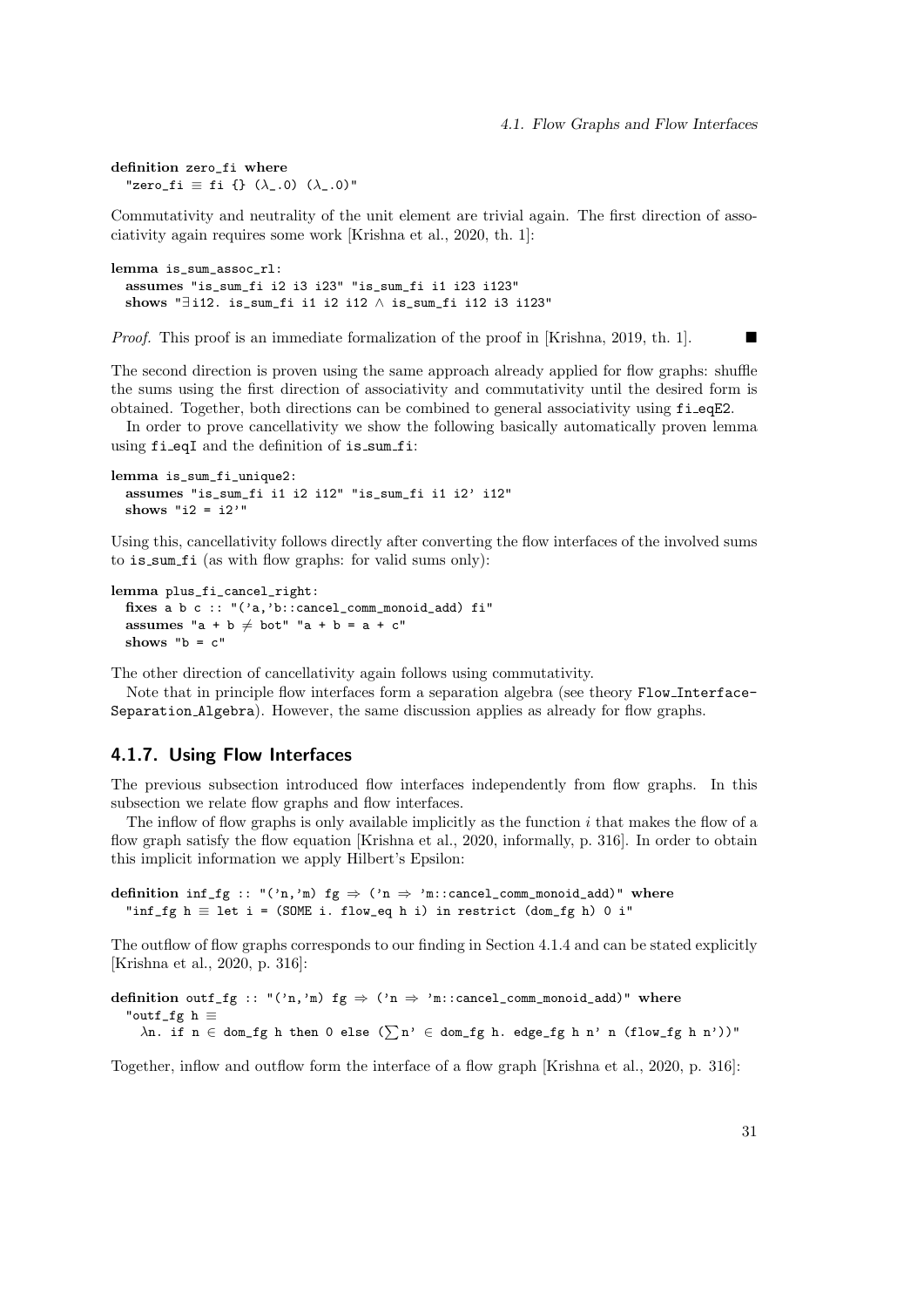definition int\_fg :: "('n,'m) fg  $\Rightarrow$  ('n,'m::cancel\_comm\_monoid\_add) fi" where "int\_fg  $h \equiv$  if  $h$  = bot then bot else fi (dom\_fg h) (inf\_fg h) (outf\_fg h)"

In the following we will use the notation inf h synonymously to  $\inf_{\mathcal{A}} f$ g h, outf h synonymously to outf fg h and inthe synonymously to int fg h. Note that inf and outf are used ambiguously for both flow graphs and flow interfaces.

A first observation is that int  $h \neq \perp$  iff.  $h \neq \perp$ . A first result on the relationship between singleton flow graphs and flow interfaces is [Krishna et al., 2019, Lemma 2]:

lemma int\_fg\_singleton\_fi: assumes "h  $\neq$  bot" "n  $\in$  dom\_fg h" "edge\_fg h n n = ( $\lambda$ \_. 0)" shows "int\_fg  $(fg \{n\})$  (edge\_fg h)  $(flow_fg h)$  = fi {n}  $(\lambda_{-}$ . flow\_fg h n)  $(\lambda n)'$ . edge\_fg h n n' (flow\_fg h n))"

The central lemma of this subsection relates sums of flow graphs and sums of flow interfaces [Krishna et al., 2020, Lemma 2]:

lemma int\_fg\_fi\_hom: "int\_fg (h1 + h2) = int\_fg h1 + int\_fg h2"

Proof. This proof is an immediate formalization of the proof in [Krishna et al., 2020].

This lemma exactly captures the intuition of being able to substitute flow graphs in sums if their interfaces are equal. Given some flow graph  $(h_1 + h_2) + h_3 \neq \bot$ . This implies that  $\text{int}((h_1 + h_2) + h_3) \neq \perp$ . Applying lemma int fg fi hom repeatedly we obtain for  $h'_1$  with  $\text{int } h_1' = \text{int } h_1 \text{ that}$ 

$$
int ((h1 + h2) + h3) = (int h1 + int h2) + int h3
$$
  
= (int h'<sub>1</sub> + int h<sub>2</sub>) + int h<sub>3</sub>  
= int ((h'<sub>1</sub> + h<sub>2</sub>) + h<sub>3</sub>)

This in turn implies that  $(h'_1 + h_2) + h_3 \neq \perp$ .

Note that equivalent flow graphs always have the same domain. Therefore, it is only possible to infer validity of flow graphs after changes to edges or flow using the above lemma. However, we are unable to extend flow graphs using the lemma. To extend flow graphs with additional nodes we introduce the additional notion of *contextual extension* [Krishna et al., 2020, definition 7]:

```
definition contextual_extension
  :: "('n,'m) fi \Rightarrow ('n,'m::cancel_comm_monoid_add) fi \Rightarrow bool" ("_ \lesssim _")
where
  "contextual_extension \equiv \lambdai1 i2. dom_fi i1 \subseteq dom_fi i2 \land(inf_fi i1 = inf_fi i2 on dom_fi i1) \wedge(outf_fi i1 = outf_fi i2 on -dom_fi i2)"
```
Contextual extension captures the fact that some interface  $i_2$  extends some "smaller" interface  $i_1$  in a way that allows us to substitute the "larger" interface  $i_2$  for  $i_1$  using the replacement theorem [Krishna et al., 2020, theorem 2]:

```
theorem replacement:
  assumes "i = i1 + i2" "i1 \leq i1'" "i \neq bot" "i1' \neq bot"
    "dom_fi i1' \cap dom_fi i2 = {}" "outf_fi i2 = (\lambda_. 0) on (dom_fi i1' - dom_fi i1)"
 shows "∃i'. i' = i1' + i2 \land i \leq i' \land i' \neq bot"
```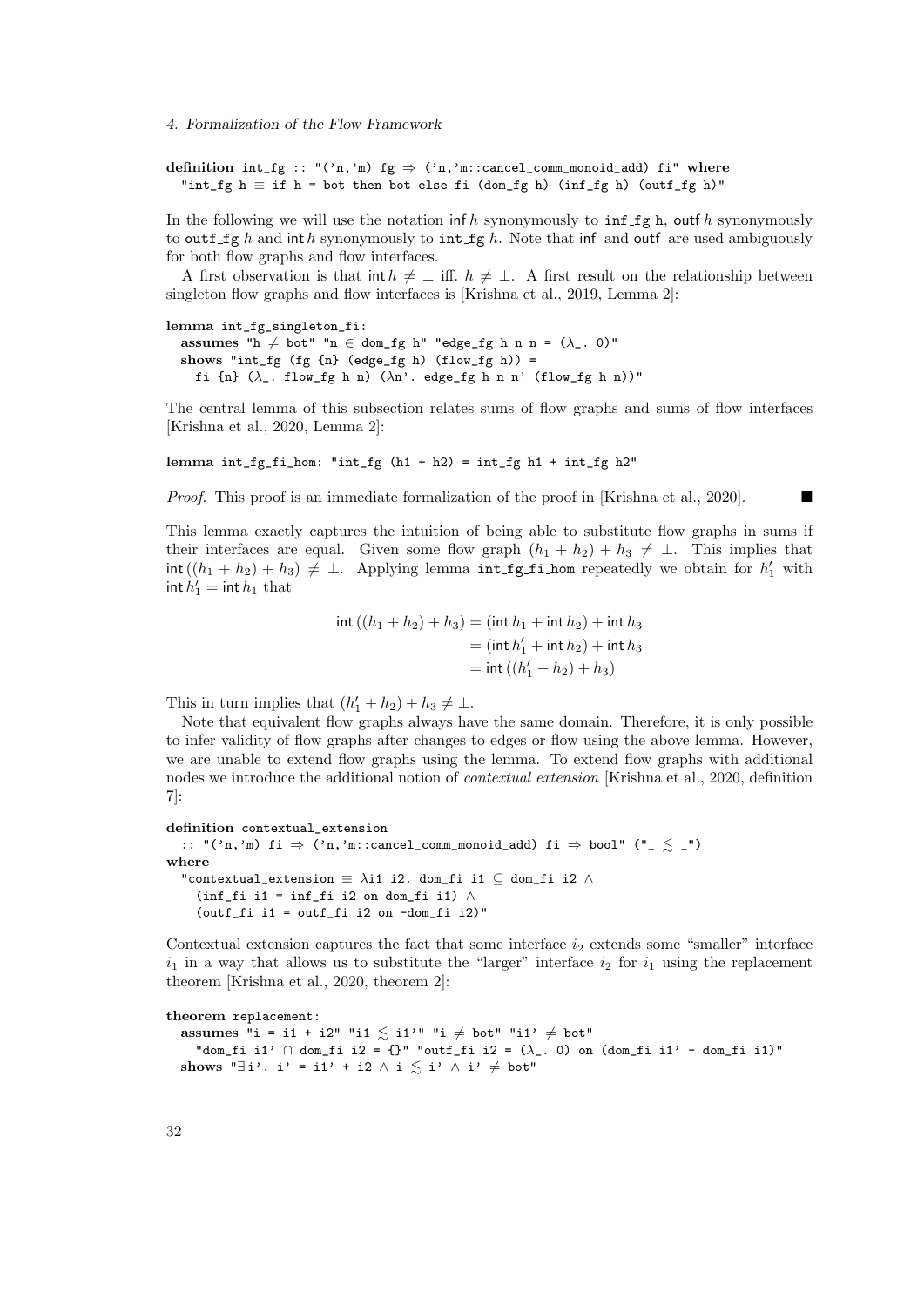We provide a simpler proof than [Krishna, 2019] in our formalization. Instead of reverting to the flow graphs underlying the flow interfaces we simply define  $i' = (N', in', out')$  where  $N' = N_1' \cup N_2$ ,  $in'$   $n =$  if  $n \in N_1' \setminus N_1$  then  $in'_1$  n else  $in$  n and  $out' = out$ , and show that  $i' = i'_1 + i_2 \neq \perp$  and  $i \preccurlyeq i'$ . In Isabelle each of these goals is basically proven automatically.

A use case of this theorem might look as follows: consider a sum  $(h_1+h_2)+h_3 \neq \perp$  and suppose we want to extend  $h_1$  with a fresh node x that does not receive inflow from any of the  $h_k$ . We first encapsulate x in a new singleton flow graph  $h_x$  and prove that  $h_x \neq \perp$  (this is usually a simple task for singleton flow graphs if possible). Then we prove the statement  $0 \le \text{int } h_x$ . Then  $(h_1 + h_2) + h_3 \neq \perp$  implies  $h_1 + h_2 \neq \perp$ ,  $h_3 \neq \perp$  and  $h_1 \neq \perp$ . Using replacement we can show together with  $0+$ int  $h_1 =$ int  $h_1 \neq \perp$  (follows from  $h_1 \neq \perp$ ) and  $0 \leq \text{int } h_x$  that int  $h_x +$ int  $h_1 \neq \perp$ and  $0 + \text{int } h_1 \le \text{int } h_x + \text{int } h_1$ . Another application of replacement then yields together with int  $h_1$  + int  $h_2 \neq \perp$  (follows from  $h_1 + h_2 \neq \perp$  and  $\text{int}_2 f$  into  $h_1$  and  $0 + \text{int } h_1 \leq \text{int } h_x + \text{int } h_1$ that  $(int h_x + int h_1) + int h_2 \neq \perp$  and  $(0 + int h_1) + int h_2 \preccurlyeq (int h_x + int h_1) + int h_2$ . A third iteration provides us that  $((\text{int } h_x + \text{int } h_1) + \text{int } h_2) + \text{int } h_3 \neq \perp \text{ and } ((0 + \text{int } h_1) + \text{int } h_2) +$ int  $h_3 \preccurlyeq ((\text{int } h_x + \text{int } h_1) + \text{int } h_2) + \text{int } h_3$ . We can conclude that  $((h_x + h_1) + h_2) + h_3 \neq \bot$  using int fg fi hom (which we already applied multiply times in this examples). In total we were able to extend  $h_1$  to  $h'_1 = h_x + h_1$  and to substitute  $h'_1$  for  $h_1$  in existing relationships while maintaining validity. Therefore, replacement enables us to allocate and include new nodes in our flow graphs. In practical use cases the restriction that there must not be inflow to the newly allocated nodes should not impose problems as there should not be any flow to a node that did not exist before.

# 4.2. Existence and Uniqueness of Flows

The issue with flow graphs is to prove that flows exist. Due to the recursive nature of solutions to the flow equation, this issue is non-trivial. [Krishna et al., 2020] identified three special cases of flow domains that enable finding solutions efficiently: edge-local flows, nilpotent cycles, effectively acyclic flow graphs. Edge-local flows break the recursive structure of the flow equation because constant edge functions omit their argument, i.e. in  $f \, n = i \, n + \sum_{n' \in N} f \, n' \triangleright e \, n' \, n$  the values  $f\ n' \triangleright e\ n' \ n$  are actually independent from  $f\ n'$  and it is trivial to compute f. For nilpotent and effectively acyclic flow graphs we can show that all paths of a certain length do not propagate any flow. E.g. if this certain length is  $l$  then we can simplify the unrolled flow equation

$$
f n = i n + (\sum_{\substack{x \le N \\ \lvert xs \rvert < l}} i n' \triangleright \text{ chain } e \text{ } xs \text{ } n) + (\sum_{\substack{x \le N \\ \lvert xs \rvert = l}} f n' \triangleright \text{ chain } e \text{ } xs \text{ } n)
$$
\n
$$
= i n + (\sum_{\substack{x \le N \\ \lvert xs \rvert < l}} i n' \triangleright \text{ chain } e \text{ } xs \text{ } n) + (\sum_{\substack{x \le N \\ \lvert xs \rvert = l}} 0)
$$
\n
$$
= i n + (\sum_{\substack{x \le N \\ \lvert xs \rvert < l}} i n' \triangleright \text{ chain } e \text{ } xs \text{ } n)
$$

The simplified unrolled flow equation does not depend anymore on f but only on the fixed inflow i. Therefore, we can simply compute  $f$ . We prove all three approaches in this section.

The general approach of conducting proofs using the Flow Framework is to abstract single entities x of instances of data structures by flow interfaces  $i_x$ . The flow interfaces corresponding the entire instances of data structures then have the form  $i = \sum_x i_x$ . We introduce global constraints  $\varphi(i)$  to the flow interfaces of instances. These constraints are immutable and must be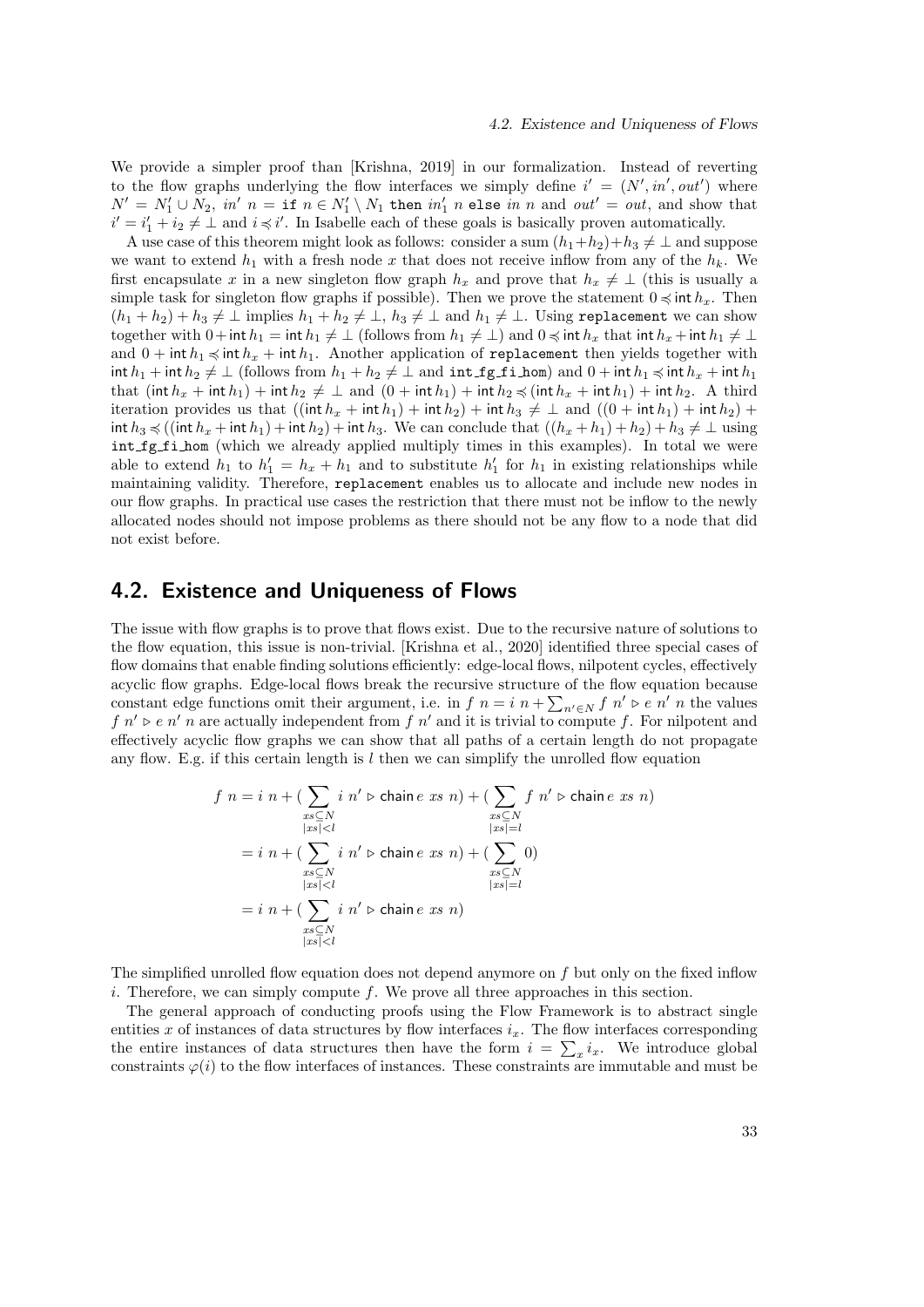satisfied for the entire live-time of each instance. Global constraints  $\varphi$  can be chosen arbitrarily for each data structure, the only requirement is that they enable the desired properties to be proven. Additionally, we introduce entity-local invariants  $\gamma(x, i_x)$  that constrain the flow interfaces  $i_x$ of single entities and also connect entities x with their interface  $i_x$ . In conjunction, all this information has to imply the property that is supposed to be proven.

This view explains the role of flow and inflow in the definition of flow graphs. In principle, there are two variable components in a flow graph that are relevant to solve the flow equation: flow and inflow. In our opinion the existential quantification of inflow in the definition of flow graphs even hints that the inflow is the parameter used to make given flows solve the flow equation. However, in contrast to this intuition our wording always suggested that the flow has to solve the flow equation and that the inflow has a kind of fixed role. This reasoning stems from the fact that usually the global inflow is fixed by a global invariant  $\varphi$  and this implies that according to the subdivison of the entirety of the flow graph the inflows of sub-flow graphs are already implicitly determined. Therefore, all lemmas following in this section are of the following form: given a graph  $(N, e)$  and an inflow i there exists a unique flow f for  $(N, e)$  and i.

# 4.2.1. Edge-Local Flows

A simple instance of proving the existence of flow for a given graph and inflow is when all edge functions are equal to a constant function. We describe sets of constant edge functions using a predicate

abbreviation "const  $E \equiv \forall e \in E$ .  $\exists a$ . e =  $(\lambda_{-}, a)$ "

To constrain the edge functions within a flow graph to those contained in a set of functions  $E$ , like const  $E$ , nilpotent  $E$  or End closed  $E$ , we apply assumptions of the following pattern:

$$
\forall x\,y.\,\, \text{edge}\, h\,x\,y \in E
$$

In contrast to [Krishna et al., 2020] we use explicit representations for facts like nilpotency or constraining edge functions instead of tying the set of allowed edge functions to the flow domain. Our motivation behind the explicit representation of these facts was to avoid an explicit type for flow domains that includes the set of allowed edge functions. Instead, we directly used the existing type-class cancel comm monoid add for our flow domain and handle sets of allowed edge functions separately from our flow domain. This approach also avoids a lot of notational overhead in the previous developments as the set of allowed edge functions is irrelevant there.

Using this predicate we can already prove the lemma about the existence and uniqueness of edge-local flows [Krishna, 2019, lem. 3.26]:

lemma edge\_local: assumes "const E" "∀x y. e x y ∈ E" "N  $\neq$  {}" "finite N" shows "∃f. flow\_eq (fg N e f) i  $\land$  ( $\forall$  f'. flow\_eq (fg N e f') i  $\longrightarrow$  f = f' on N)"

*Proof.* By assumption we know that for each x and y there is some  $a_{x,y}$  such that  $e x y = \lambda_1 a_{x,y}$ . We now show that  $f := \lambda n$ . i  $n + \sum_{n' \in N} a_{x,y}$  satisfies the flow equation for graph  $(N, e)$  and inflow *i*. For  $n \in N$  we have

$$
f n = i n + \sum_{n' \in N} a_{n',n} = i n + \sum_{n' \in N} f n' \triangleright e n' n
$$

Therefore, the flow equation holds.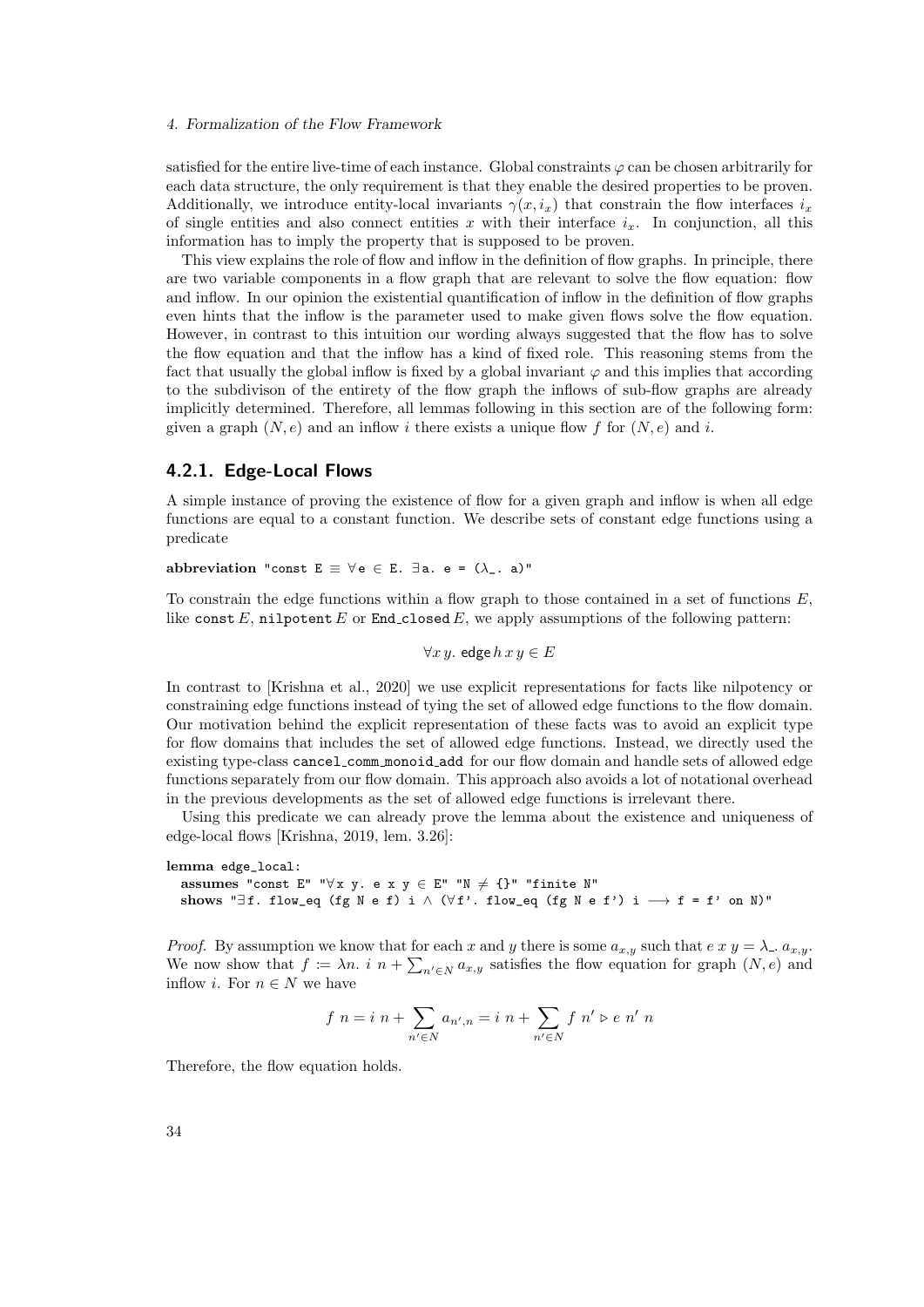$\blacksquare$ 

To show uniqueness we assume the flow equation holds also for flow graph  $(N, e, f')$  and i and we have to show that  $f = f'$ . Assume  $n \in N$ . Then

$$
f n = i n + \sum_{n' \in N} a_{n',n} = i n + \sum_{n' \in N} f' n' \ge e n' n = f' n
$$

# 4.2.2. Nilpotent Flow Graphs

The second approach assumes that all edge functions within a flow graph are nilpotent endomorphisms. We remember the definition of closed sets of endomorphisms and nilpotent sets of functions from Section 3.2:

```
definition End_closed where
```
"End\_closed  $E \equiv E \subseteq$  End  $\wedge$ 

( $\forall$ f1 f2. f1 ∈ E  $\longrightarrow$  f2 ∈ E  $\longrightarrow$  f1 + f2 ∈ E  $\land$  f2 o f1 ∈ E)"

definition nilpotent :: "('a  $\Rightarrow$  'a :: zero) set  $\Rightarrow$  bool" where "nilpotent  $E = \exists p > 1$ .  $\forall f \in E$ . f^^p = ( $\lambda$ \_. 0)"

Nilpotent endomorphisms then are represented by **End\_closed**  $E \wedge \textbf{nilpotent } E$ . Using the definition of nilpotency we are now able to formalize that there is a unique flow for any given inflow i and graph  $(N, e)$  whose edge functions are constrained to a set of nilpotent endomorphisms  $E$  [Krishna et al., 2020, lemma 4]:

```
lemma nilpotent_flow_exists:
```
fixes E :: " $('m \Rightarrow 'm :: pos\_cancel\_comm\_monoid\_add)$  set" assumes " $\forall x, y \in x, y \in E$ " "End\_closed E" "nilpotent E" "finite N"  $"(\lambda_-. 0) \in E"$  "finite N" shows " $\exists$  f. flow\_eq (fg N e f) i  $\land$  ( $\forall$  f'. flow\_eq (fg N e f') i  $\longrightarrow$  f = f' on N)"

Lacking an explicit representation for graphs we directly state some domain N and edge functions e. The only constraints that we have to obey for these two components is that N must be finite and that all edge functions must be from E.

*Proof.* If  $N = \emptyset$  then the statement holds trivially. Therefore, we are given a graph  $(N, e)$  with  $N \neq \emptyset$  and an inflow i and have to construct a flow f such that  $(N, e, f)$  and i satisfy the flow equation. All edge functions are drawn from a set E of nilpotent endomorphisms. Let  $p > 1$ denote the nilpotency index of E. We define  $l := |N| \cdot p + 1$ . Due to  $N \neq \emptyset$  and  $p \geq 2$  it follows  $l \geq 2$ . Furthermore, we define a function f: for each  $n \in N$ 

$$
f n := i n + \left(\sum_{\substack{n \le N \\ 1 \le |n| < l}} i \ (\text{hd } n s) \triangleright \text{chain } e n s n\right)
$$

We prove that f solves the flow equation for  $(N, e, f)$  and i.

But first we show for all ns with  $|ns| = l$  that chain e ns  $n = 0$ . Due to  $l = p \cdot |N| + 1$  and  $ns \subseteq N$  the generalized pigeonhole principle (generalized pigeonhole) provides us with some  $m \in N$  such that m occurs  $p + 1$  times in ns. Let ms and mss be the decomposition of ns such that  $ns = ms \cdot \text{concat} \, \text{mss}$  with  $\text{mss} \neq []$  and  $|\text{mss}| = p + 1$  and  $\forall \text{mss} \in \text{mss}$ . hd  $\text{mss} = m \wedge \text{mss} \neq$  $[|\wedge |ms| \leq |ns|.$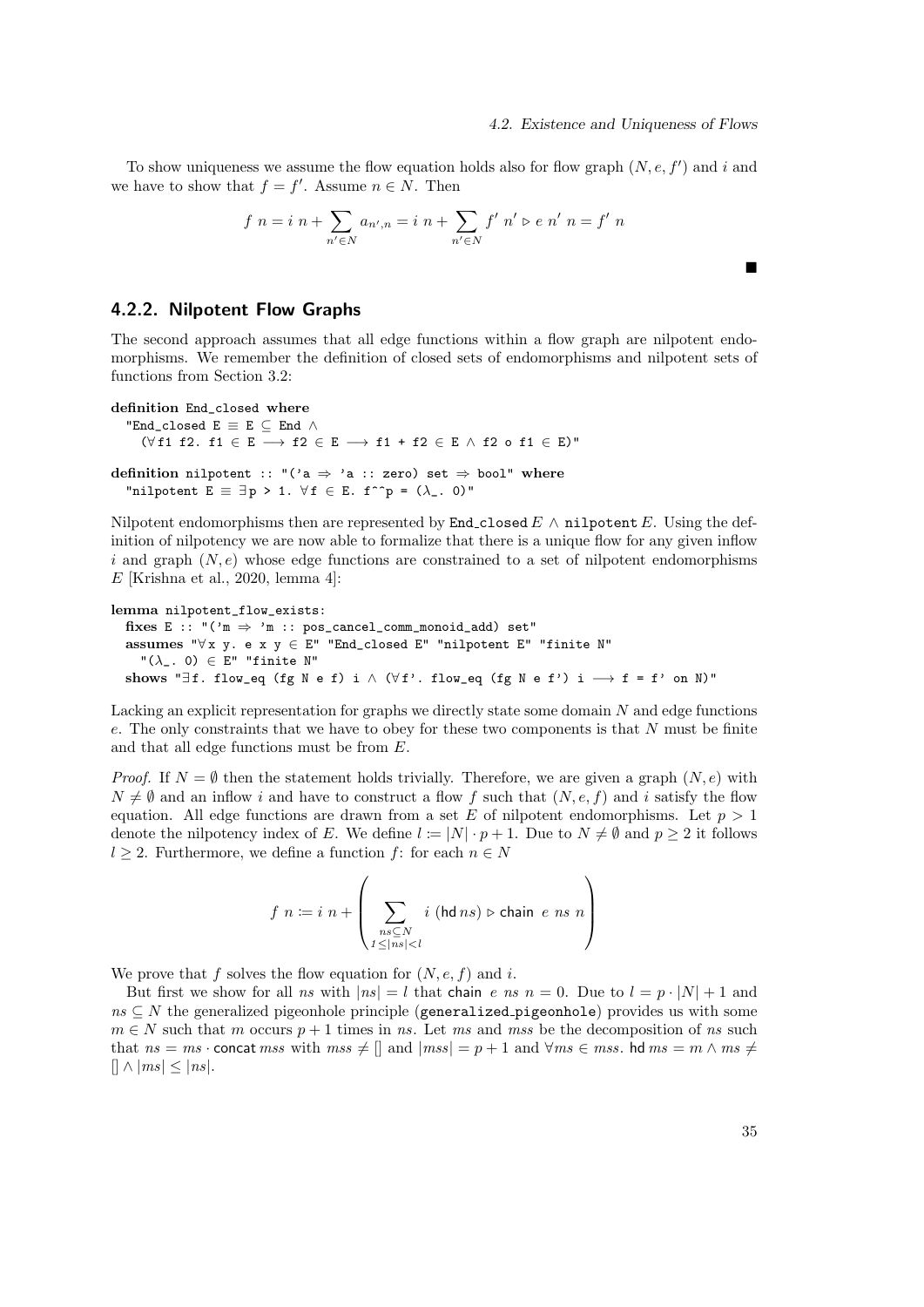We now define a function

$$
g \coloneqq \sum_{\substack{x s \subseteq N \\ |xs| < |ns|}} \text{chain } e\ (m \cdot xs)\ m
$$

Then, for each  $ms \in mss$  due to  $|ms| \leq |ns|$ , hd  $ms = m$  and positivity:

chain  $e(m \cdot ms)$   $m \leq g$ 

From  $|mss| = p+1$  it follows that  $|$ butlast  $mss| = p$  and from  $p > 1$  it follows that butlast  $mss \neq []$ . We approximate

chain *e* ns 
$$
n
$$
 = chains *e* (ms · mss) n  
= chain *e* ms  $m \triangleright$  chains *e* (butlast mss)  $m \triangleright$  chain *e* (last ms) n  
 $\leq$  chain *e* ms  $m \triangleright g^p \triangleright$  chain *e* (last ms) n  
= 0

The first equality uses our decomposition of  $ns$ ; the second one applies the definition of chains and lemma chains append1; the inequality iteratively approximates each chain in chains with g; the last equality follows by nilpotency and  $p > 1$ . In the second equality it is essential that butlast  $ms \neq \parallel$  and  $\forall ms \in ms$ .  $ms \neq \parallel$ : otherwise chains e (butlast mss) m would include the non-nilpotent identity function and we can not apply nilpotency in the last step.

By positivity, we obtain chain e ns  $n = 0$  for all ns with  $|ns| = l$ .

We now prove that f solves the flow equation for  $(N, e, f)$  and i. For notational reasons we assume in the following derivation that all sums quantifying over a variable ns also impose the implicit constraint  $ns \subseteq N$ .

$$
f n = i n + (\sum_{1 \leq |ns| < l} i \text{ (hd } ns) \triangleright \text{ chain } e ns n) + (\sum_{|ns| = l} f \text{ (hd } ns) \triangleright \text{ chain } e ns n)
$$
\n
$$
= i n + (\sum_{1 \leq |ns| < l} i \text{ (hd } ns) \triangleright \text{ chain } e ns n)
$$
\n
$$
= i n + (\sum_{1 \leq |ns| \leq l} i \text{ (hd } ns) \triangleright \text{ chain } e ns n)
$$
\n
$$
= i n + (\sum_{|ns| = 1} i \text{ (hd } ns) \triangleright \text{ chain } e ns n) + (\sum_{2 \leq |ns| \leq l} i \text{ (hd } ns) \triangleright \text{ chain } e ns n)
$$
\n
$$
= i n + (\sum_{|ns| = 1} i \text{ (hd } ns) \triangleright \text{ chain } e ns n) + (\sum_{n' \in N} i \text{ (hd } ns) \triangleright \text{ chain } e (ns \cdot n') n)
$$
\n
$$
= i n + (\sum_{n' \in N} i n' \triangleright \text{ chain } e [n'] n) + (\sum_{n' \in N} \sum_{1 \leq |ns| < l} i \text{ (hd } ns) \triangleright \text{ chain } e ns n' \triangleright e n' n)
$$
\n
$$
= i n + (\sum_{n' \in N} i n' \triangleright e n' n) + (\sum_{n' \in N} \sum_{1 \leq |ns| < l} i \text{ (hd } ns) \triangleright \text{ chain } e ns n' \triangleright e n' n)
$$
\n
$$
= i n + (\sum_{n' \in N} (i n' + \sum_{1 \leq |ns| < l} i \text{ (hd } ns) \triangleright \text{ chain } e ns n') \triangleright e n' n)
$$
\n
$$
= i n + (\sum_{n' \in N} f n' \triangleright e n' n)
$$
\n
$$
= i n + (\sum_{n' \in N} f n' \triangleright e n' n)
$$

The first equality unrolls the flow equation; the second one applies chain  $e$  ns  $n = 0$  to each summand of the second big sum; the third one adds all i (hd ns)  $\triangleright$  chain e ns  $n = 0$  for ns with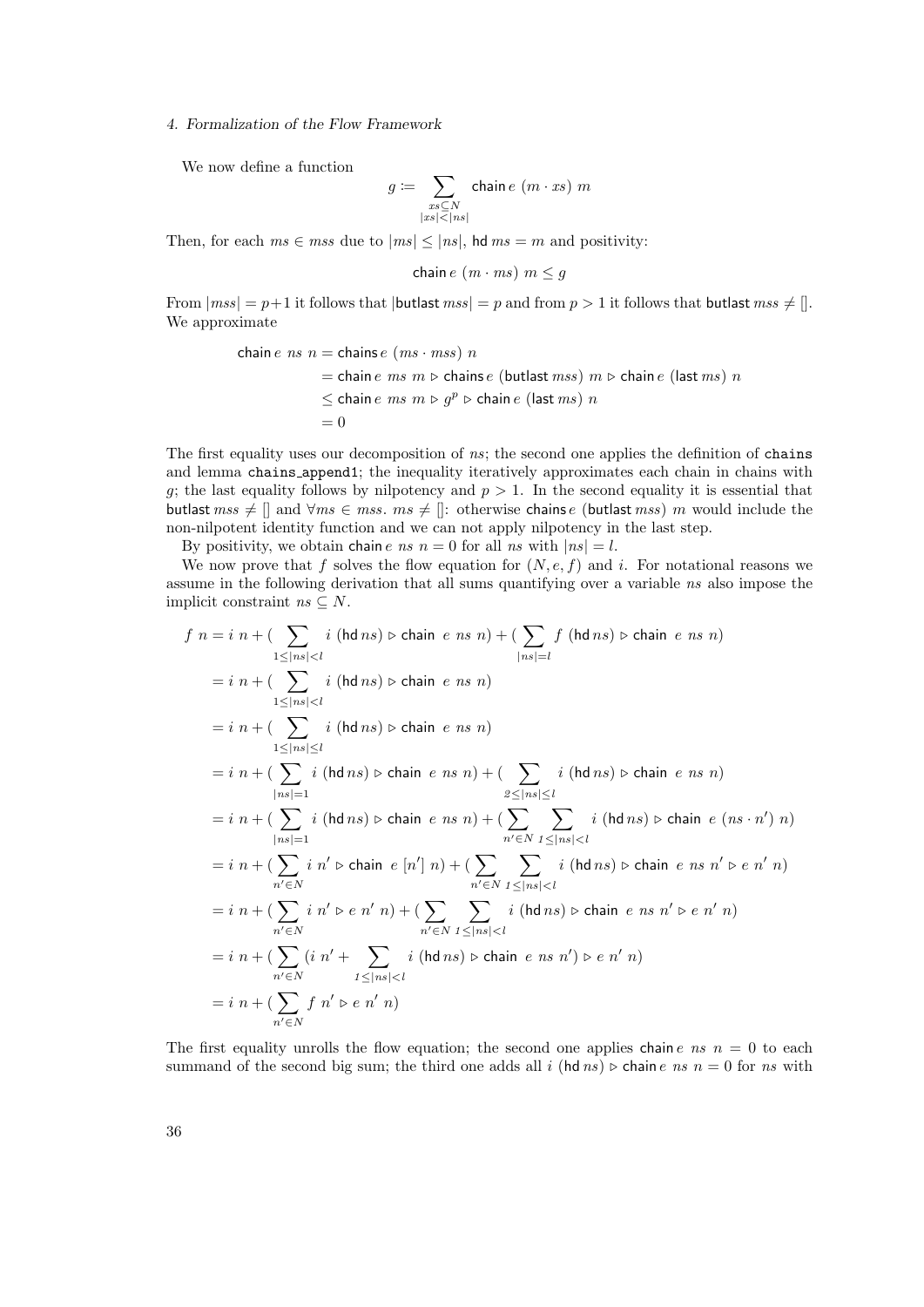$ns = l$  to the sum; the fourth one splits the sum according to the length of the ns; the fifth one introduces a name for last ns in the second sum and decomposes the sum; the sixth one replaces the singleton lists ns with a name for the only element in that list; the seventh one unfolds function chain applied to a singleton list; the eighth one applies distributivity; the last one substitutes the definition of  $f$ .

It remains to show that  $f$  is unique. Therefore, let  $f'$  be a second solution to the flow equation. After unrolling the flow equation for  $f'$  to paths of length of up to l we obtain using our observation that chain e ns  $n = 0$  for all ns with  $|ns| = l$  and the definition of f:

$$
f' n = i n + (\sum_{1 \leq |ns| < l} i \text{ (hd } ns) \triangleright \text{ chain } e ns n) + (\sum_{|ns| = l} f' \text{ (hd } ns) \triangleright \text{ chain } e ns n)
$$
\n
$$
= i n + (\sum_{1 \leq |ns| < l} i \text{ (hd } ns) \triangleright \text{ chain } e ns n)
$$
\n
$$
= f x
$$

Note that the existing proof in [Krishna et al., 2020] contains two shortcomings: first, the proof already assumes the existence of a function f such that the flow equation holds for  $(N, e, f)$  and i instead of stating a flow f and proving that it solves the flow equation. Second, the proof approximates paths from and to  $m$  using the capacity instead of our upper bound  $q$ . However, their upper bound renders the proof invalid as  $\text{cap}_i$  G m  $m = \delta_{m=m} + \ldots = \text{id} + \ldots$ , i.e. the upper bound contains the identity function which obviously is not nilpotent but has to be contained in the nilpotent set of endomorphisms E in order to obtain  $(\text{cap}_i \ G \ m \ m)^p = 0$  by nilpotency.

# 4.2.3. Effectively Acyclic Flow Graphs

Another approach to proving the existence and uniqueness of flows is the one using effectively acyclic flow graphs. A flow graph  $(N, e, f)$  is effectively acyclic iff. the flow along each cycle within  $(N, e, f)$  is 0:

definition eff\_acyclic where "eff\_acyclic N e f  $\equiv \forall k \geq 1$ .  $\forall$ ns  $\in$  k\_lists N k. chain e ns (hd ns) (f (hd ns)) = 0"

Remember the definition of k-lists:

definition "k\_lists X k = { xs. set xs  $\subseteq$  X  $\land$  length xs = k }"

We start with the proof of uniqueness. For a given effectively acyclic flow graph  $(N, e, f)$  with inflow  $i$ , flow  $f$  is unique:

```
lemma eff_acyclic_flow_unique:
  fixes E :: "('m \Rightarrow 'm :: pos\_cancel\_comm\_monoid\_add) set"
  assumes "End_closed E" "flow_eq (fg N e f) i" "eff_acyclic N e f"
     "finite N" "\forall x y. e x y \in E" "(\lambda_-. 0) \in E"
  shows "\forall f'. flow_eq (fg N e f') i \longrightarrow eff_acyclic N e f' \longrightarrow f = f' on N"
```
Our formulation of this lemma is a little bit low-level as we have to explicitly state the shared inflow of two flow graphs (as it was already the case for lemma nilpotent flow exists).

▬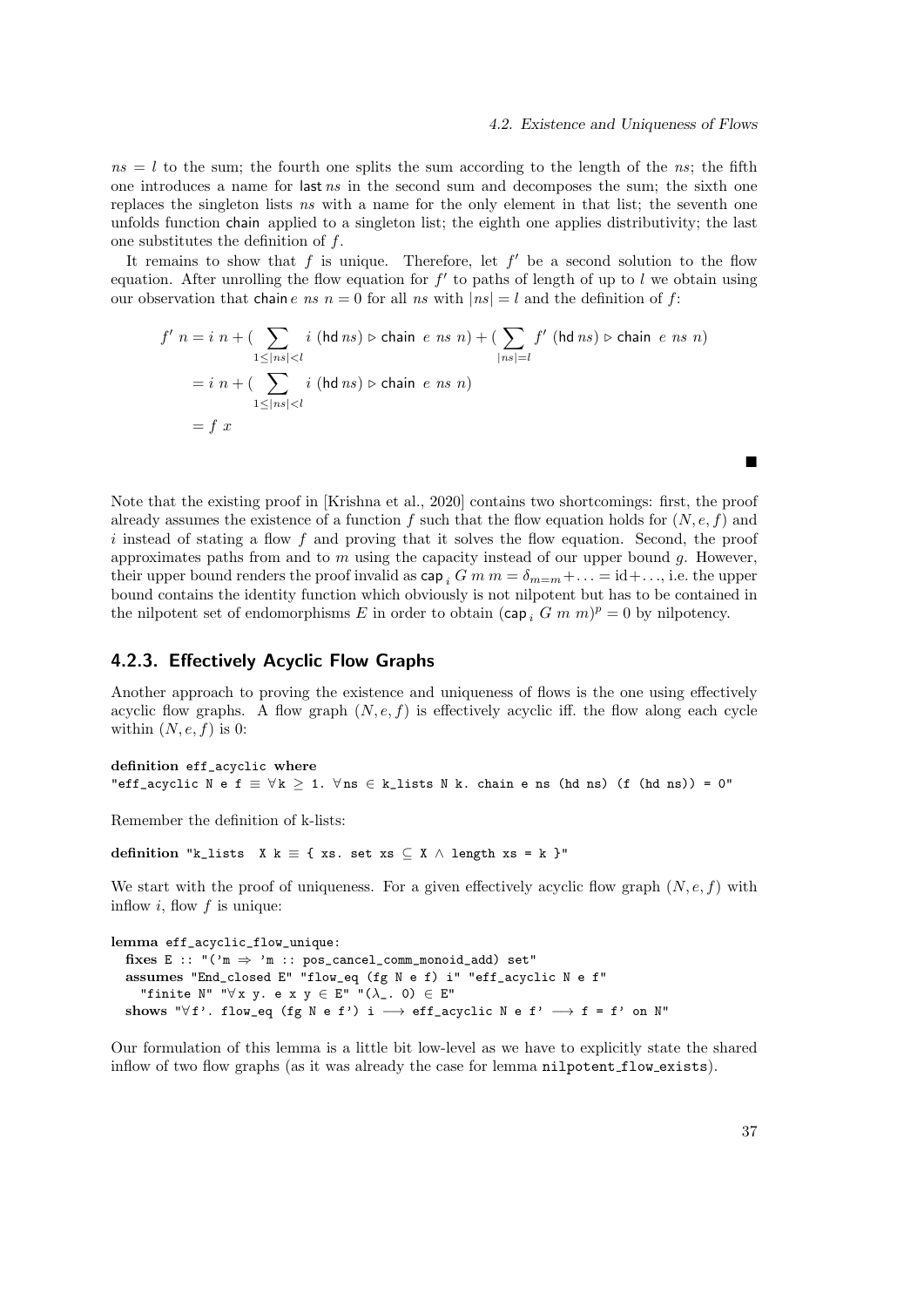*Proof.* Assume a second effectively acyclic flow graph  $(N, e, f')$  that satisfies the flow equation together with inflow *i*. We have to show for all  $n \in N$  that  $f \circ n = f' \circ n$ .

Let  $n \in N$ . Let  $l := |N| + 1$ . First, we note for all paths ns with  $|ns| = l$  that due to ns  $\subseteq$  N the pigeonhole principle provides us some  $m \in ns$  that occurs at least twice in ns. Let  $ns = ns_1 \cdot m \cdot ns_2 \cdot m \cdot ns_3$  be a decomposition of ns that exposes two occurences of m. By effective acyclicity of  $(N, e, f)$  and  $(N, e, f')$  we obtain

$$
f m \triangleright \text{chain } e (m \cdot ns_2) m = 0
$$
  

$$
f' m \triangleright \text{chain } e (m \cdot ns_2) m = 0
$$

As our edge functions are endomorphisms this result extends to chains over ns:

$$
f (hd ns) \triangleright chain \ e \ ns \ m
$$
\n
$$
= f (hd ns) \triangleright chain \ e \ ns_1 \ m \triangleright chain \ e \ (m \cdot ns_2) \ m \triangleright chain \ e \ (m \cdot ns_3) \ n
$$
\n
$$
= f (hd ns) \triangleright chain \ e \ ns_1 \ m \triangleright 0 \triangleright chain \ e \ (m \cdot ns_3) \ n
$$
\n
$$
= 0 \triangleright chain \ e \ (m \cdot ns_3) \ n
$$
\n
$$
= 0
$$

Function 0 renders all arguments to 0, therefore, we can ignore its argument f (hd  $ns \triangleright \text{chain } e \, ns_1 \, m$ ) and evaluate this term to 0. As chain e  $(m \cdot ns_3)$  n is an endomorphisms this value is also the final result. Using this and the analogous derivation for  $f'$ , we can calculate (with implicit constraints  $ns \subset N$ :

$$
f n = i n + (\sum_{|ns| < l} i \text{ (hd } ns) \triangleright \text{ chain } e ns n) + (\sum_{|ns|=l} f \text{ (hd } ns) \triangleright \text{ chain } e ns n)
$$
\n
$$
= i n + (\sum_{|ns| < l} i \text{ (hd } ns) \triangleright \text{ chain } e ns n)
$$
\n
$$
= i n + (\sum_{|ns| < l} i \text{ (hd } ns) \triangleright \text{ chain } e ns n) + (\sum_{|ns|=l} f' \text{ (hd } ns) \triangleright \text{ chain } e ns n)
$$
\n
$$
= f' n
$$

The first and last equality are justified by lemma unroll\_flow\_eq'. The other two equalities apply f (hd ns)  $\triangleright$  chain e  $(m \cdot ns_2)$   $m = 0$  for  $|ns| = l$ .

To prove the existence of flow in effectively acyclic flow graphs we need another kind of extension:

definition subflow\_preserving\_extension ("\_ $\lesssim$ <sub>S</sub> \_") where "h  $\leq_S$  h'  $\equiv$  int\_fg h  $\leq$  int\_fg h'  $\wedge$  $(\forall n \in \text{dom\_fg h. } \forall n' \in \neg \text{dom\_fg h'. } \forall m \leq \inf\_fg h n. \text{ cap\_fg h n n' m = cap\_fg h' n n' m) \land \exists n' \in \neg \text{dom\_fg h. } \forall n' \in \neg \text{dom\_fg h'. } \forall m \leq \inf\_fg h n.$  $(\forall n \in \text{dom\_fg } h' - \text{dom\_fg } h. \ \forall n' \in \text{-dom\_fg } h'. \ \forall m \leq \inf\_fg h' \ n. \ cap\_fg h' \ n \ n' \ m = 0)$ "

Subflow-preserving extensions extend contextual extensions but work on the level of flow graphs instead of flow interfaces only. The additional constraints introduced by the subflow-preserving extension are that: first, the original flow graph embedded into the extended flow graph must have the same capacities to the outside as the old flow graph, and second, the added portion in the extended flow graph must not have outflow at all.

The existence of flows in effectively acyclic flow graphs was supposed to be formalized by the following lemma: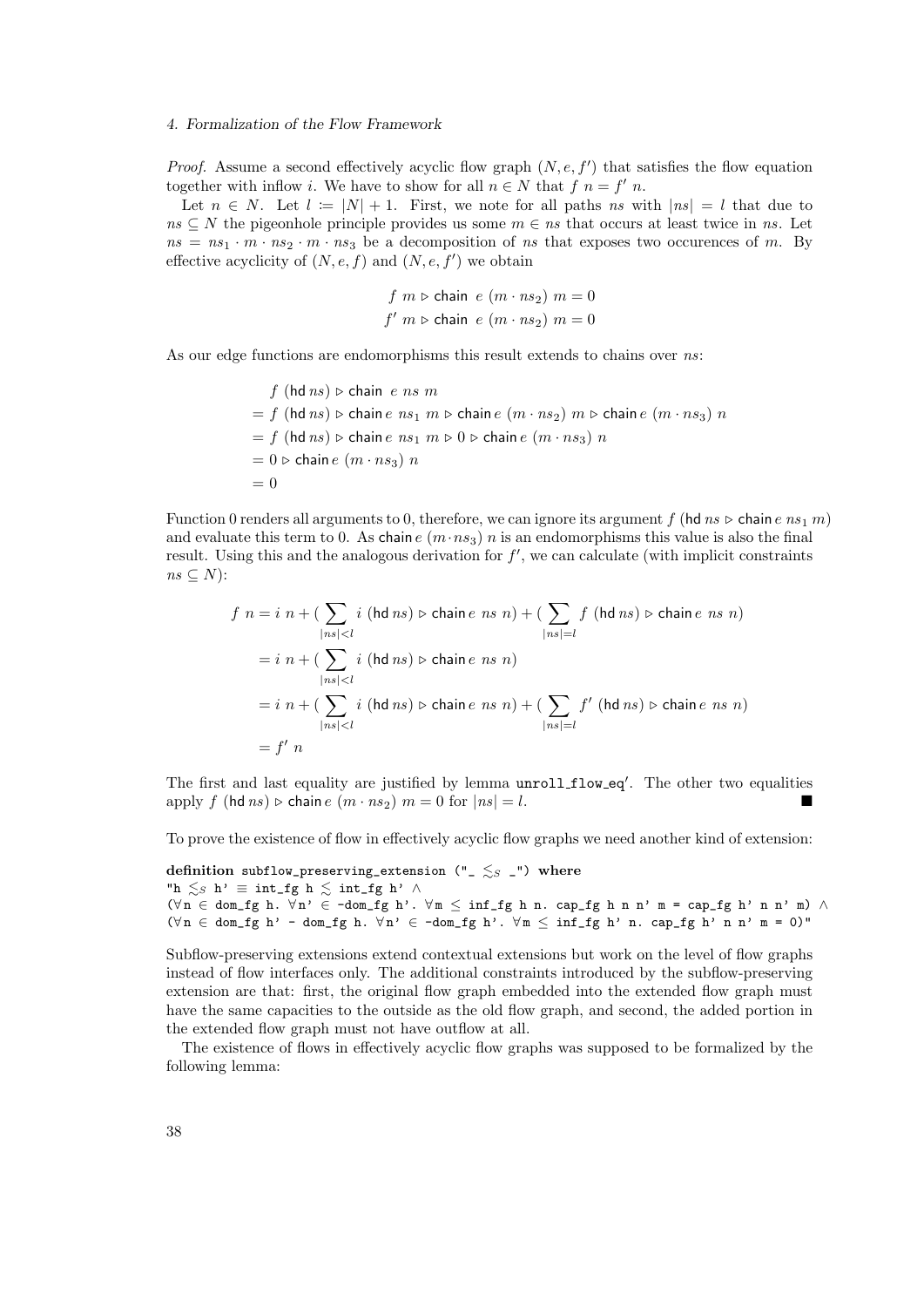```
lemma maintain_eff_acyclic_dom_flawed:
  fixes E :: "(2a \Rightarrow 2a : p \circ s \neq 0 \text{ mod } p \text{ mod } q \text{ mod } q) set"
  assumes nbot: "h = h1 + h2" "h \neq bot" "h1' \neq bot"
     and dom: "dom_fg h1' \cap dom_fg h2 = {}"
     and edge: "\forall n \in \text{dom\_fg } h1' - dom_fg h1. outf_fg h2 n = 0"
          "∀ x y. edge_fg h x y ∈ E" "End_closed E"
           "id \in E" "\forall x y. edge_fg h2 x y \in E"
           "\forall x \ y. edge_fg h1 x y \in E" "\forall x \ y. edge_fg h1' x y \in E"
          \forall x \ y. \ \text{edge\_fg} \text{ (h1'} + h2) \ x \ y \in E' \ \text{''(\lambda_-.0)} \in E'' \ \text{''reduced } E''and ea: "eff_acyclic' h" "eff_acyclic' h1" "eff_acyclic' h1'"
        "eff_acyclic' h2" "h1 \lesssim_S h1'"
     shows "∃h'. h' = h1' + h2 \wedge h' \neq bot \wedge eff_acyclic' h' \wedge h \leq_S h'"
```
Unfortunately, maintain eff acyclic dom flawed turned out to be unprovable (see counterexample later) because of an flawed instantiation of reduced E. Instead we will prove a fixed variant maintain eff acyclic dom using the interpretation of reduced that reflects the flawed instantiation:

definition pointwise\_reduced where

"pointwise\_reduced  $E \equiv \forall e \in E$ .  $\forall x$ . e  $x \neq 0 \longrightarrow e$  (e x)  $\neq 0$ "

Definition pointwise reduced is still sufficient to prove at least some of the examples in [Krishna] et al., 2020], e.g. path counting flows.

Theorem maintain eff acyclic dom will be proven separately in Chapter 6 due to the proof's significant size and required development. Here, we provide a counter-example for maintain effacyclic dom flawed. The insight of the counter-example is that the subflow-preserving extension does not prevent multi-dimensional flow-domains like multisets to close cycles. We are able to close a cycle within a subgraph by hiding the effects that would contradict the subflow-preserving extension just before leaving the subgraph. Consider an operator  $f_R$  on multisets

$$
f_R X = \{x + 1 \mid x \in X \land x \notin R\}
$$

that first filters its argument  $X$  for all elements in  $R$  and then increments the remaining values. In our formalization we show that the closure E over all functions  $f_R$  and  $\lambda$ . 0 and id is a reduced set of endomorphisms. Figure 4.1a shows us a simple effectively acyclic flow graph  $H = H_1 + H_2$ :

- 1. H is a flow graph because its domain is finite and for  $f = \{0 \mapsto \{0\}, 1 \mapsto \{1\}, 2 \mapsto \{2\}\}\$ and  $i = \{0 \mapsto \{0\}, \dots \mapsto \emptyset\}$  the flow equation holds:  $\{0\} = \{0\} + (\emptyset + \emptyset + f_{\{2\}} \{2\}), \{1\} =$  $\emptyset + (f_{\{3\}} \{0\} + \emptyset + \emptyset)$ , and  $\{2\} = \emptyset + (\emptyset + f_{\{2\}} \{1\} + \emptyset)$ .
- 2. H is effectively acyclic because for each cycle  $(0, 1, 2)$ ,  $(1, 2, 0)$ ,  $(2, 0, 1)$  not immediately containing a 0-edge it holds that  $\{0\} \triangleright f_{\{3\}} \triangleright f_{\{2\}} \triangleright f_{\{2\}} = \emptyset$ ,  $\{1\} \triangleright f_{\{2\}} \triangleright f_{\{2\}} \triangleright f_{\{3\}} = \emptyset$ , and  $\{2\} \triangleright f_{\{2\}} \triangleright f_{\{3\}} \triangleright f_{\{2\}} = \emptyset.$

 $H = H_1 + H_2$  being an effectively acyclic flow graph implies that  $H_1$  and  $H_2$  are effectively acyclic flow graphs, too.  $H'_1$  is also an effectively acyclic graph (inflow  $i = \{0 \mapsto \{0\}, 2 \mapsto \{2\}\},\$ obviously no cycles without zero-edges). Furthermore,  $H'_1 \cap H_2 = \emptyset$ . The condition that  $H_2$ must not have outflow to  $\textsf{dom}\, H_1 - \textsf{dom}\, H_1 = \emptyset$  is trivially true. Our edge functions are reduced and contained in  $E \supseteq {\{\lambda_-, 0\}}, \text{id}$  (see formalization of counter-example). It remains to show that  $H_1 \preccurlyeq_S H_1'$ :

• int  $H_1 \preccurlyeq$  int  $H'_1$  because of dom  $H_1 =$  dom  $H'_1$ , inf  $H_1 = \{0 \mapsto \{0\}, 2 \mapsto \{2\}\} = \inf H'_1$ , and outf  $H_1 = \{1 \mapsto \{1\}\} = \text{outf } H_1'.$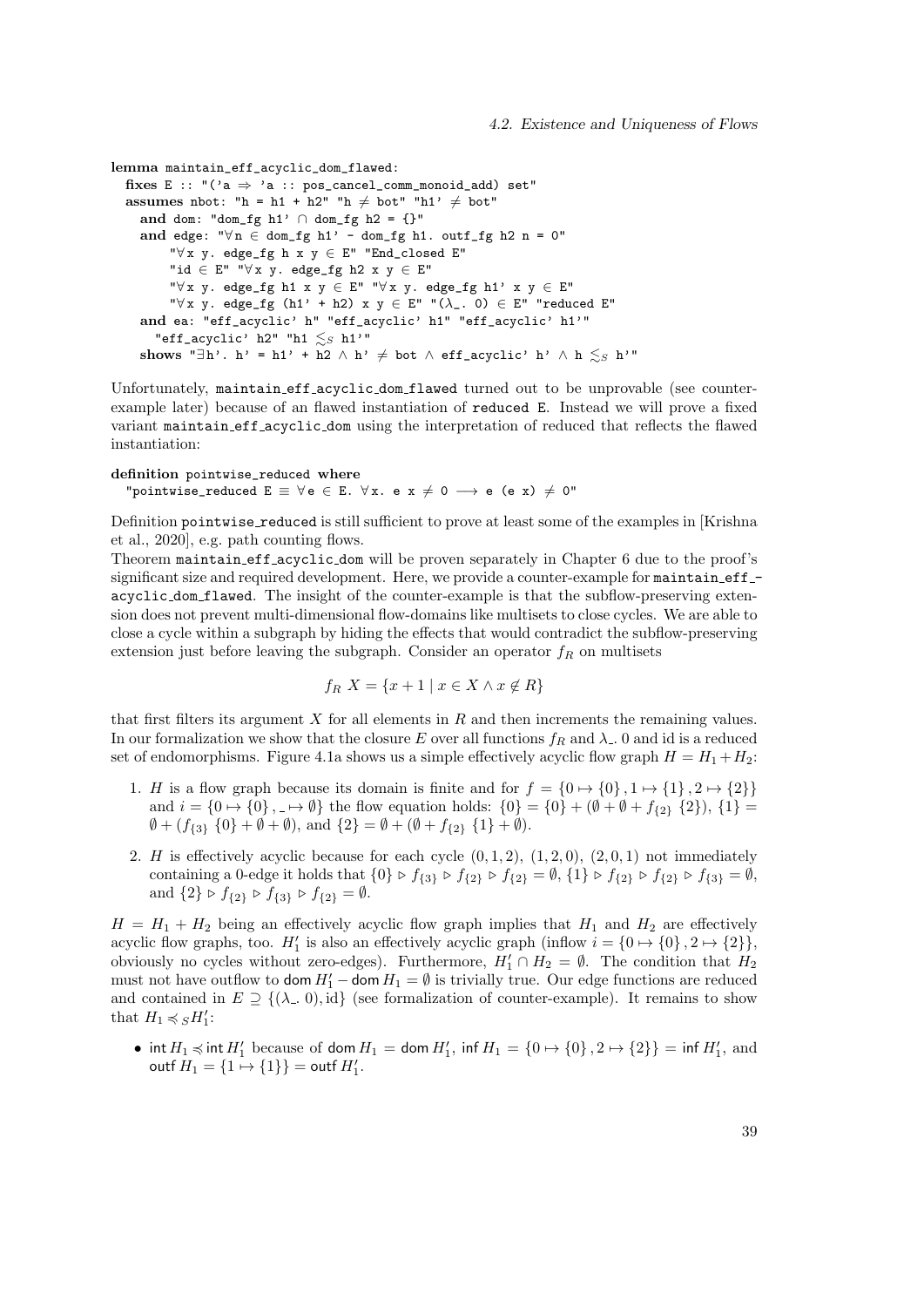

- Figure 4.1.: Counter-example for theorem 3.38. Gray boxes indicate subgraphs, cycles represent nodes with labels stating their identifier and flow, black arrows represent non-0-edges annotated with their edge function, gray arrows represent inflow.
	- $\forall n \in H_1, n' \in -H'_1, m \leq \inf H_1 n$ . cap  $H_1 n n'$   $m =$  cap  $H'_1 n n'$  m because of

$$
\operatorname{cap} H_1 \ 0 \ 1 \ \emptyset = f_{\{3\}} \ \emptyset = m = f_{\{3\}} \ \emptyset = \operatorname{cap} H'_1 \ 0 \ 1 \ \emptyset
$$
\n
$$
\operatorname{cap} H_1 \ 0 \ 1 \ \{0\} = f_{\{3\}} \ \{0\} = \{1\} = f_{\{3\}} \ \{0\} = \operatorname{cap} H'_1 \ 0 \ 1 \ \{0\}
$$

and

$$
\operatorname{cap} H_1 2 1 \emptyset = f_{\{3\}} (f_{\{2\}} \emptyset) = \emptyset = f_{\{3\}} (f_{\emptyset} \emptyset) = \operatorname{cap} H'_1 2 1 \emptyset
$$
  

$$
\operatorname{cap} H_1 2 1 \{2\} = f_{\{3\}} (f_{\{2\}} \{2\}) = \emptyset = f_{\{3\}} (f_{\emptyset} \{2\}) = \operatorname{cap} H'_1 2 1 \{2\}
$$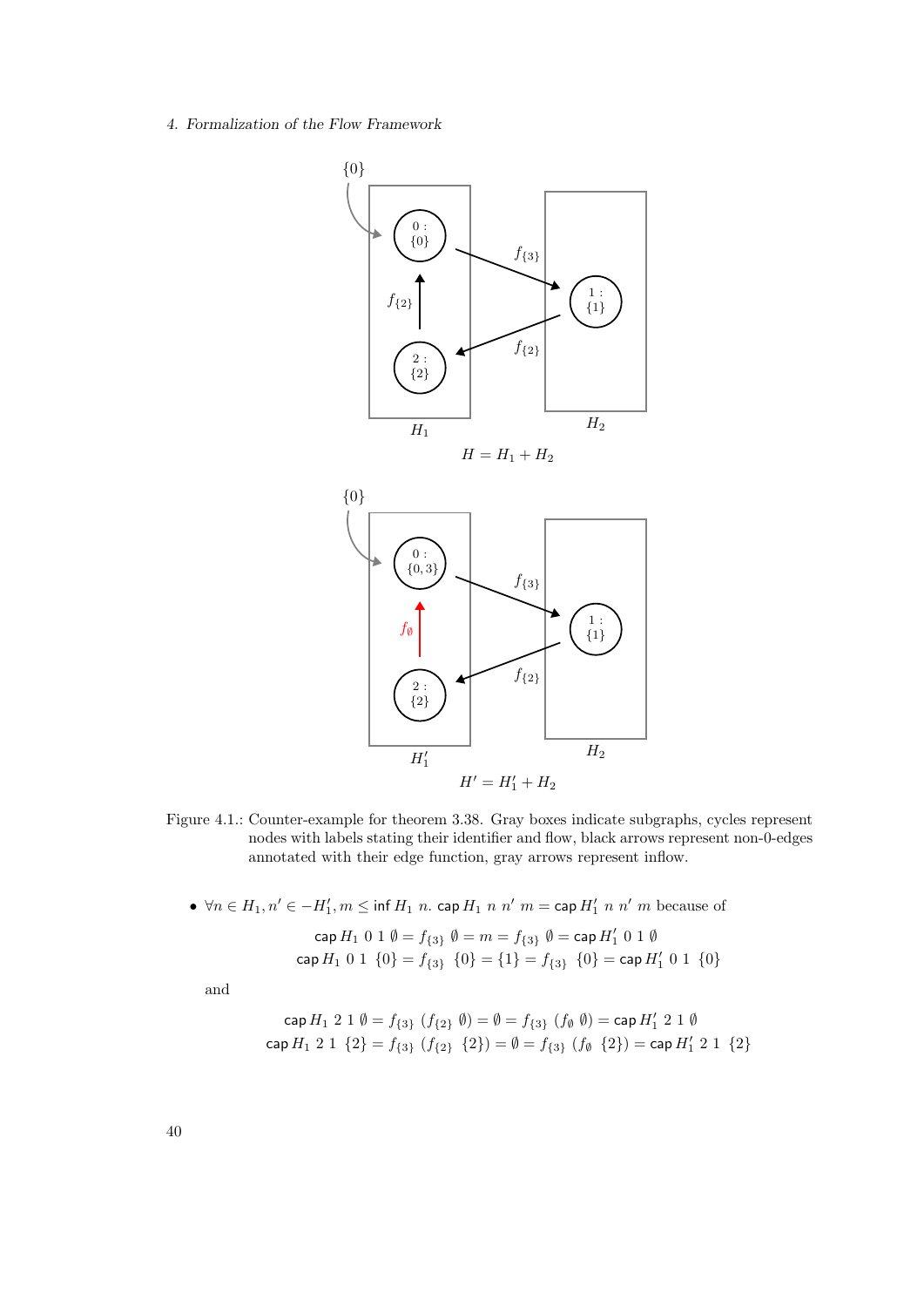•  $\forall n \in H'_1 - H_1, n' \in -H'_1, m \leq \inf H'_1$ .  $m \triangleright \mathsf{cap} H'_1$   $n \neq n'$   $m = 0$  holds trivially due to  $\operatorname{dom} H_1 = \operatorname{dom} H_1'.$ 

According to maintain eff acyclic dom flawed  $H' = H_1' + H_2$  should be effectively acyclic. However, in Figure 4.1b there is cycle  $(0, 1, 2)$  in  $H' = H'_1 + H_2$  such that

$$
\{0\} \, \triangleright \, f_{\{3\}} \, \triangleright \, f_{\{2\}} \, \triangleright \, f_{\emptyset} = \{3\} \neq \emptyset
$$

Hence,  $H'$  is not effectively acyclic in contradiction to the lemma.

# 4.3. Flow Footprints

This section presents a theoretical result about footprints of modifications to flow graphs. Given a flow graph  $h$ , when we apply an operation on  $h$  and obtain a result flow graph  $h'$  we call the sub-flow graph  $h'_1 \subseteq h'$  that contains exactly the modified portions of h the footprint of the operation. The unmodified portions can be considered as the frame of the operation following Separation Logic's narrative. Therefore, the portion  $h_1$  of a flow graph to be modified, the modified portion  $h'_1$  and the frame  $h_2$  satisfy  $h = h_1 + h_2$  and  $h' = h'_1 + h_2$ . Consider for example flow graph h in the left where we replace edge  $(b, c)$  by  $\lambda n$ . 2n:



In this example we have for inflows  $i = i' = \{a \mapsto 1, \dots \mapsto 0\}$  and flows  $f = \{a \mapsto 2, b \mapsto a\}$  $2, c \mapsto 4, d \mapsto 4$  and  $f' = \{a \mapsto 2, b \mapsto 2, c \mapsto 6, d \mapsto 6\}$  that dom  $h_1 =$  dom  $h'_1 = \{b, c, d\}$  and  $\text{dom } h_2 = \{a\}.$  b is part of the footprint because one of its outgoing edge functions changed, c and  $d$  are part of the footprint because their flow changed. The constant edge function from  $d$ to a contains the propagation of the effects of our modification such that a remains unaffected.

The crucial insight that lemma in footprint iff changed will provide us about flow footprints is that the interfaces of  $h_1$  and  $h'_1$  are identical, i.e. int  $h_1 = \text{int } h'_1$ . Therefore, we are able to determine suitable flow interfaces for our operations by looking at their effect.

Formally, we define footprints as [Krishna et al., 2019, def. 7]:

#### definition flow\_footprint where

"flow\_footprint  $\equiv \lambda h h' h1'.$  $(\exists$ h1 h2. h = h1 + h2 ∧ h' = h1' + h2 ∧ int\_fg h1 = int\_fg h1' ∧ ( $\forall$ h1''. (∃h1 h2. h = h1 + h2 ∧ h' = h1'' + h2 ∧ int\_fg h1 = int\_fg h1'')  $\rightarrow$  (dom\_fg h1'  $\subseteq$  dom\_fg h1'')))"

This definition seems a little convoluted: it states for an original flow graph  $h$ , an modified flow graph  $h'$  and a flow graph  $h'_1$  if  $h'_1$  is the flow footprint of the modification that transformed h into h'. Flow graph h is decomposed into  $h = h_1 + h_2$  and h' into  $h' = h'_1 + h_2$ . As  $h'_1$  is supposed the smallest flow graph that satisfies this predicate flow graph  $h_2$  is supposed to be the largest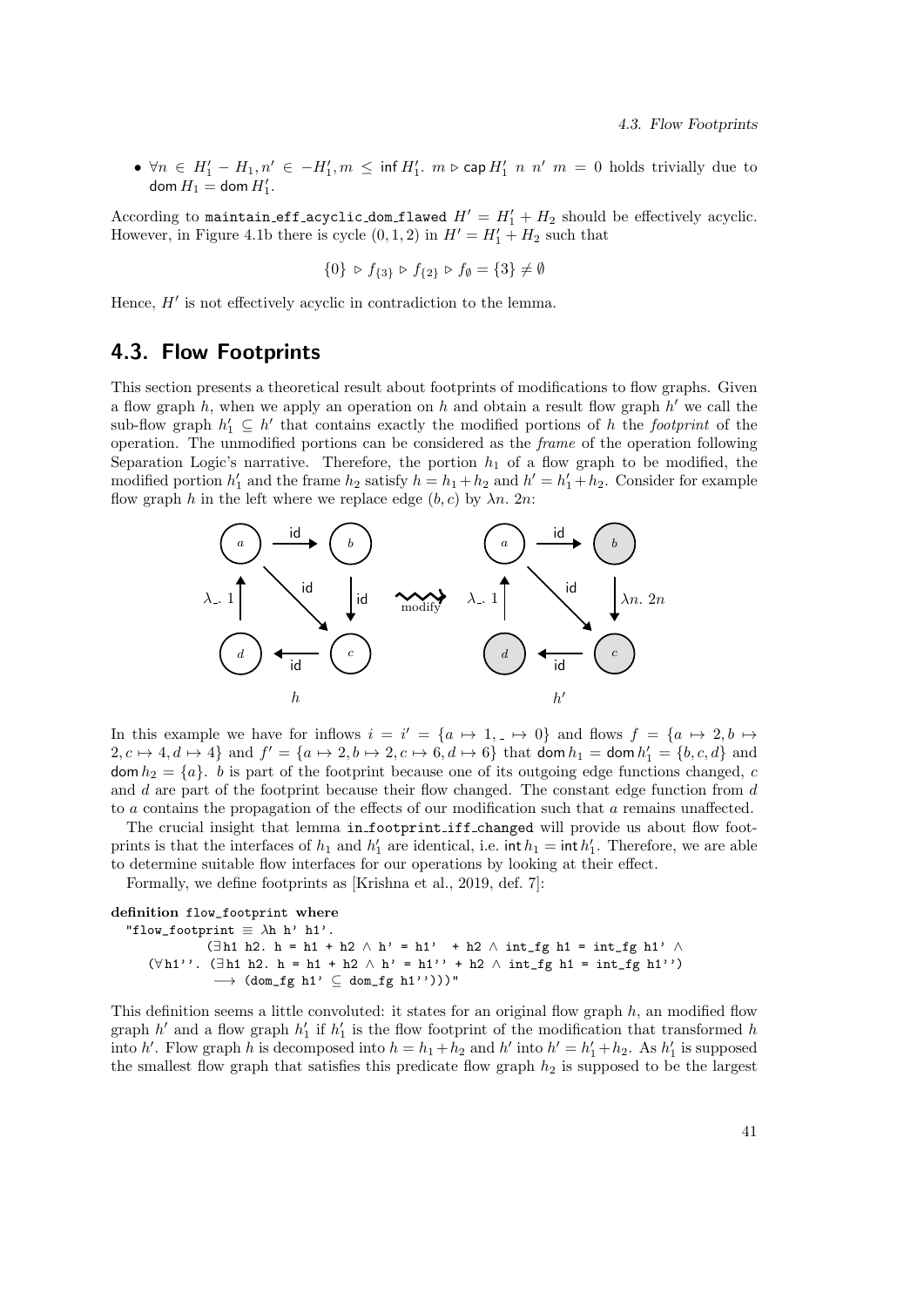flow graph. Therefore, all nodes of  $h'$  that were not changed by the operation must be part of  $h_2$  and  $h'_1$  comprises exactly the changed nodes.

Our intuition from above is justified by the following lemma: the flow footprint of an original flow graph h and a modified flow graph  $h'$  is exactly the flow graph  $h'_1$  that contains all nodes in  $h'$  that were changed by the modification of h to  $h'$  [Krishna et al., 2019, lem. 4].

lemma in\_footprint\_iff\_changed:

assumes "int\_fg h = int\_fg h'" "h  $\neq$  bot" "h'  $\neq$  bot" "n ∈ dom\_fg h" "flow\_footprint h h' h1'" shows "n  $\in$  dom\_fg h1'  $\longleftrightarrow$ fg {n} (edge\_fg h) (flow\_fg h)  $\neq$  fg {n} (edge\_fg h') (flow\_fg h')"

*Proof.* We prove the first direction by contradiction by assuming  $n \in h'_1$  and  $(\{n\}, e, f)$  $(\lbrace n \rbrace, e', f')$ . In this case we would be able to shrink  $h'_1$  to  $h'_1 \setminus \lbrace n \rbrace$  and therefore would violate the minimality of  $h'_1$ . Therefore, we have to construct flow graphs  $g''_1$ ,  $g_1$  and  $g_2$  such that  $h = g_1 + g_2, h' = g''_1 + g_2$ , int  $g''_1 = \text{int } g_1$ , and dom  $g''_1 \subsetneq$  dom  $h'_1$ .

By assumption we obtain  $h_1$  and  $h_2$  such that  $h'_1$  is minimal,  $h = h_1 + h_2$ ,  $h' = h'_1 + h_2$  and  $\int \ln h_1 = \ln h_1'.$  From the last fact follows that  $\ln h_1 = \ln h_1'.$ 

We notice that  $\text{dom } h = (\text{dom } h_1 \setminus \{n\}) \cup (\text{dom } h_2 \cup \{n\})$  due to  $h = h_1 + h_2, n \in h'_1$  and dom  $h_1 =$  dom  $h'_1$ . An application of split fg then provides us

$$
h = (\text{dom } h_1 \setminus \{n\}, e, f) + (\text{dom } h_2 \cup \{n\}, e, f) \neq \bot
$$

A second application of split fg provides us

$$
h' = (\text{dom } h_1 \setminus \{n\}, e', f') + (\text{dom } h_2 \cup \{n\}, e', f') \neq \bot
$$

using dom  $h'_1 =$  dom  $h_1$ . Due to  $h' = h'_1 + h_2$  and  $h = h_1 + h_2$  we know that  $f' = f$  on dom  $h_2$ and  $e' = e$  on dom  $h_2$ . Moreover,  $(\lbrace n \rbrace, e, f) = (\lbrace n \rbrace, e', f')$ , i.e.  $e \neq n = e' \neq n$  and  $f \neq n$ . This combines to  $f' = f$  on dom  $h_2 \cup \{n\}$  and  $e' = e$  on dom  $h_2 \cup \{n\}$ . Therefore, we can rewrite the previous representation of  $h'$  to

$$
h' = (\text{dom } h_1 \setminus \{n\}, e', f') + (\text{dom } h_2 \cup \{n\}, e, f)
$$

We then derive using  $int_f$ g fi hom and  $h' \neq \perp$  that

$$
\begin{aligned}\n\text{int}(\text{dom } h_1 \setminus \{n\}, e, f) + \text{int}(\text{dom } h_2 \cup \{n\}, e, f) \\
&= \text{int } h = \text{int } h' \\
&= \text{int}(\text{dom } h_1 \setminus \{n\}, e', f') + \text{int}(\text{dom } h_2 \cup \{n\}, e, f)\n\end{aligned}
$$

Using cancellativity of flow interfaces we conclude int  $(\text{dom } h_1 \setminus \{n\}, e, f) = \text{int } (\text{dom } h_1 \setminus \{n\}, e', f').$ Therefore, we constructed some flow graphs  $g''_1 \coloneqq (\text{dom } h_1 \setminus \{n\}, e', f'), g_1 \coloneqq (\text{dom } h_1 \setminus \{n\}, e, f)$ and  $g_2 := (\text{dom } h_2 \cup \{n\}, e, f)$  such that  $h = g_1 + g_2$ ,  $h' = g''_1 + g_2$ ,  $\text{int } g''_1 = \text{int } g_1$ , and  $\text{dom } g''_1 = \text{dom } h_1 \setminus \{n\} \subsetneq \text{dom } h_1 = \text{dom } h'_1$ . This contradicts our minimality assumption regarding  $h'_1$  from flow\_footprint  $h h' h'_1$ .

The second direction provides us the assumption that  $({n}, e, f) \neq ({n}, e', f')$  and we have to show that  $n \in \text{dom } h'_1$ . By assumption we obtain some flow graphs  $h_1$  and  $h_2$  such that  $h'_1$  is minimal,  $h = h_1 + h_2$ ,  $h' = h'_1 + h_2$  and  $\int h_1 = \int h'_1$ .

We observe that  $(\lbrace n \rbrace, e, f) \neq (\lbrace n \rbrace, e', f')$  only can hold if  $e \neq e' \neq n$  or  $f \neq f' \neq n$ . From this we can conclude that  $n \in \text{dom } h_1$  because for  $n \in \text{dom } h_2$  we have due to  $h = h_1 + h_2$  and  $h' = h'_1 + h_2$  that  $e \neq e' \neq n$  and  $f \neq f' \neq n$  and this contradicts our assumption that  $e \neq e' \neq n$ or  $f n \neq f' n$ . Ė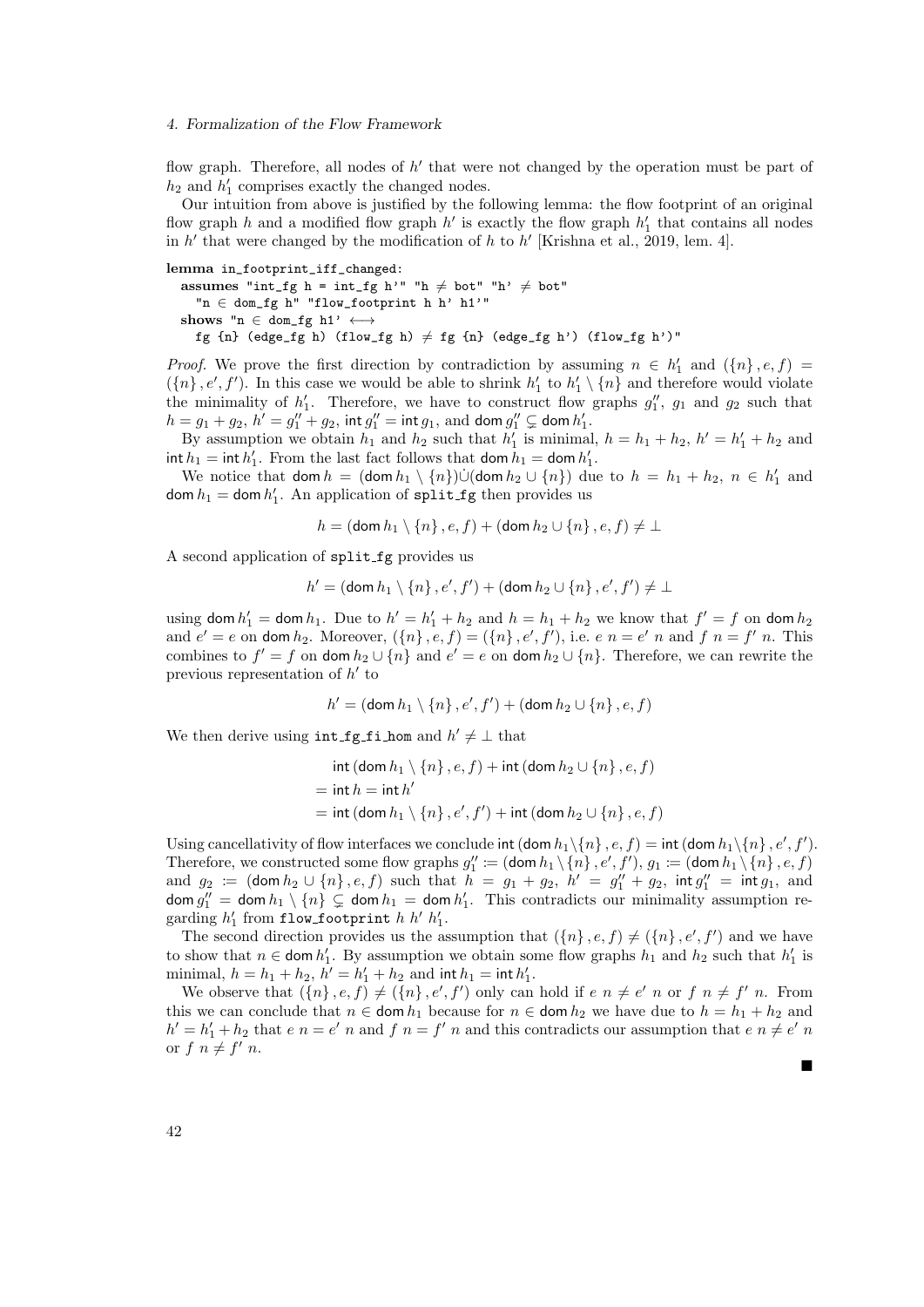We can show that flow footprints are unique:

```
lemma flow_footprint_unique:
```
assumes "flow\_footprint h h' h1'" "flow\_footprint h h' h1''" "h  $\neq$  bot" "h'  $\neq$  bot" shows " $h1' = h1'$ "

*Proof.* By assumption there are flow graphs  $h_{1,1}$  and  $h_{1,2}$  such that  $h = h_{1,1} + h_{1,2}$ ,  $h' = h'_1 + h_{1,2}$ and  $\text{int } h_{1,1} = \text{int } h'_1$ , as well as flow graphs  $h_{2,1}$  and  $h_{2,2}$  such that  $h = h_{2,1} + h_{2,2}$ ,  $h' = h''_1 + h_{2,2}$ and  $\int h_{2,1} = \int h''_1$ .

We can derive using int fg fi hom that

$$
\bot \neq \mathsf{int}\, h = \mathsf{int}\, (h_{1,1} + h_{1,2}) = \mathsf{int}\, h_{1,1} + \mathsf{int}\, h_{1,2} = \mathsf{int}\, h'_1 + \mathsf{int}\, h_{1,2} = \mathsf{int}\, (h'_1 + h_{1,2}) = \mathsf{int}\, h'
$$

First, we prove that  $h_{1,2} = h_{2,2}$ . To prove  $h_{1,2} = h_{2,2}$  we have to show that dom  $h_{1,2} =$  dom  $h_{2,2}$ . For this we define a set

$$
X = \{ n \mid n \in \text{dom } h \land (\{n\}, e, f) \neq (\{n\}, e', f') \}
$$

i.e. the set of nodes on which h and h' differ. We now show that  $X = \text{dom } h'_1$ . To show  $X \subseteq$  dom  $h'_1$  let  $n \in X$  and apply the second direction of in footprint iff changed: we already showed int  $h = \text{int } h'$ ;  $h, h' \neq \perp$  holds by assumption;  $n \in \text{dom } h$  because of the definition of X; flow footprint h h'  $h'_1$  holds by assumption; the inequality between the singleton flow-graphs holds by definition of X. We obtain  $n \in \text{dom } h'_1$ . To show dom  $h'_1 \subseteq X$  let  $n \in \text{dom } h'_1$ . Note that

$$
n \in \text{dom } h'_1 \subseteq \text{dom }(h'_1 + h_{1,2}) = \text{dom } (\text{int } (h'_1 + h_{1,2})) = \text{dom } (\text{int } (h_{1,1} + h_{1,2})) = \text{dom } h \quad (4.5)
$$

In this derivation dom (int  $(h'_1 + h_{1,2})$ ) = dom (int  $(h_{1,1} + h_{1,2})$ ) followed from assumption int  $h_{1,1}$  =  $\int h'_1$  and  $\int f$  fi hom. Equation (4.5) immediately proves our first subgoal  $n \in \text{dom } h$ . Furthermore, we show  $(\{n\} , e, f) \neq (\{n\} , e', f')$  using the first direction of  $\verb|infootprint_iffj$  changed: we already showed int  $h = \text{int } h'$ ;  $h, h' \neq \perp$  holds by assumption;  $n \in \text{dom } h$  by Equation (4.5); flow footprint h h' h' still holds by assumption;  $n \in \text{dom } h'_1$  by assumption.

Analogously, we can show  $X = \text{dom } h_{2,1}$  and obtain  $\text{dom } h_{1,1} = \text{dom } h_{2,1}$ . Then,  $h_{1,1} + h_{1,2} =$  $h = h_{2,1} + h_{2,2}$  implies dom  $h_{1,2} =$  dom  $h_{2,2}$ . We can conclude that  $h_{1,2} =$  (dom  $h_{1,2}, e, f$ )  $(\text{dom } h_{2,2}, e, f) = h_{2,2}.$  Using this we can conclude  $h'_1 + h_{1,2} = h' = h''_1 + h_{2,2} = h''_1 + h_{1,2}.$ Cancellativity of flow graphs then provides us  $h'_1 = h''_1$ .

Considering the previous lemma we can justify the following definition:

#### definition "the\_flow\_footprint  $\equiv \lambda h h'$ . (THE h1'. flow\_footprint h h' h1')"

This definition concludes our formalization of flow interfaces and graphs. The next chapter embeds them into a Separation Logic framework and applies the Flow Framework to an example.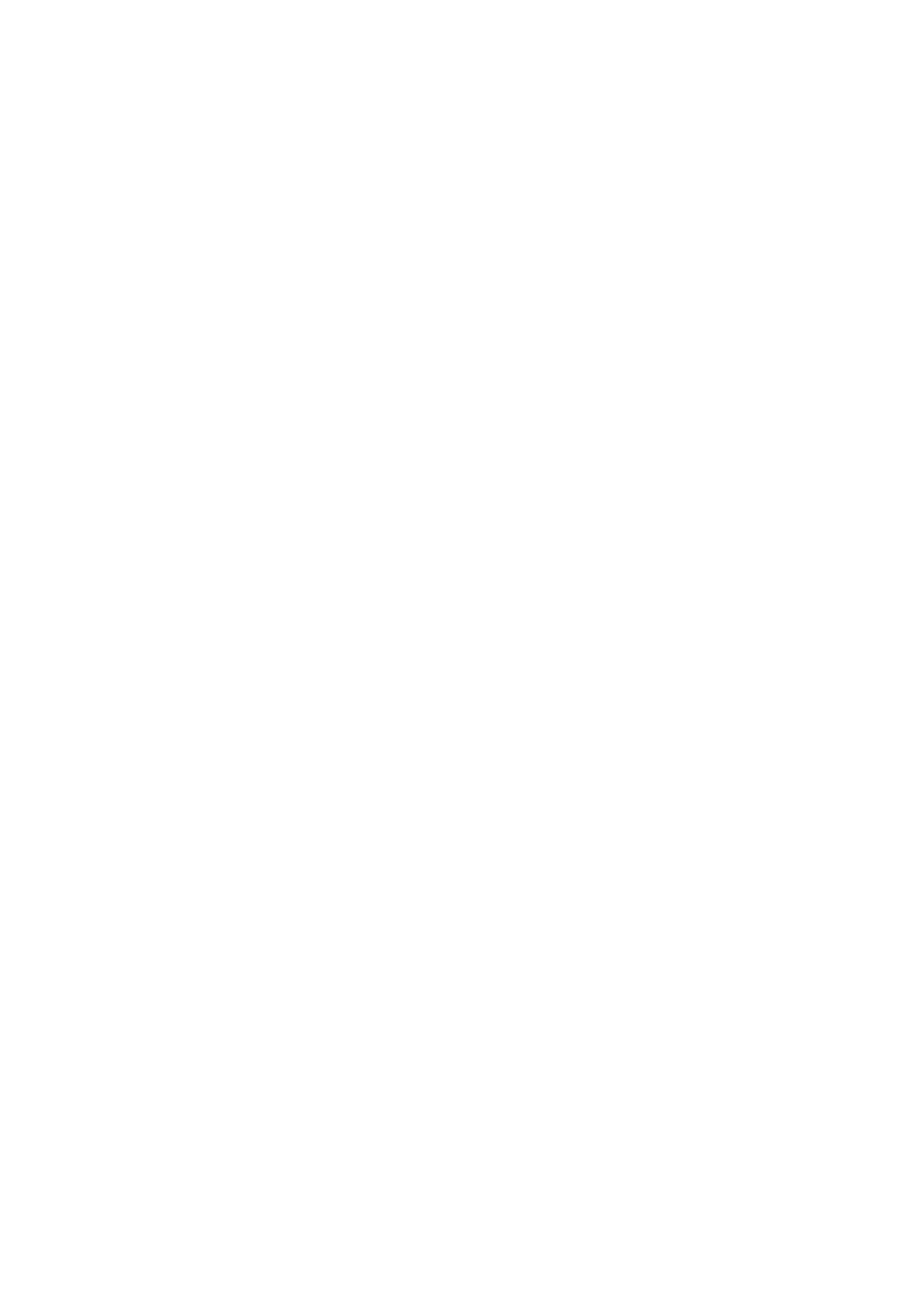This chapter first formalizes the Flow Framework as presented in [Krishna et al., 2020, sec. 4.1] which allows us to embed reasoning using flow graphs and flow interfaces into Isabelle's existing Separation Logic framework for Imperative-HOL [Lammich and Meis, 2012]. Then we demonstrate the application of the Flow Framework on the example of a graph update algorithm presented in [Krishna et al., 2020]. The example is inspired by the bookkeeping algorithm of the priority inheritance protocol.

# 5.1. The Flow Framework

We encapsulate the Flow Framework in an Isabelle locale such that we can instantiate the framework for different use cases and obtain a common infrastructure for all use cases:

```
locale FF =
```

```
fixes \gamma :: "'a \Rightarrow 'n ref \Rightarrow 'n :: heap \Rightarrow 'm :: cancel_comm_monoid_add \Rightarrow bool"
     and \varphi :: "('n ref, 'm) fi \Rightarrow bool"
     and edges :: "'n ref \Rightarrow 'n \Rightarrow 'n ref \Rightarrow 'm \Rightarrow 'm"
   assumes edges_not_refl: "\bigwedge x fs g m. \gamma g x fs m \implies edges x fs x = (\lambda_. 0)"
begin
```
The parameterization of our locale consists of a node type 'n, a flow domain 'm, a custom type 'a, the node-local invariant  $\gamma$ , the global invariant  $\varphi$  and the function edges. Our variant of the Flow Framework assumes that edges does not generate reflexive edges as this implies that for each node a singleton flow graph exists. Applications of the Flow Framework are supposed to be encoded into this format.

# 5.1.1. Flow Graphs

The basic idea of the Flow Framework is to abstract heap objects into nodes  $N g x$  fs m h:

```
definition N :: "'a \Rightarrow 'n ref \Rightarrow 'n \Rightarrow 'm \Rightarrow ('n ref, 'm) fg \Rightarrow assn" where
"N g x fs m h \equivx \mapsto_r \text{fs } * \uparrow (\gamma \text{ g } x \text{ fs } \text{m } \wedge \text{ h } \neq \text{ bot } \wedge \text{ h } = \text{fg } \{x\} \ (\lambda_-\text{. edges } x \text{ fs } ) \ (\lambda_-\text{. m} )"
```
Argument x is the heap location of the heap object abstracted by a node. Argument fs exposes the content of this particular heap location to the outside of the predicate, i.e a Flow Framework node encapsulates a Separation Logic heap object  $x \mapsto fs$ . Note that we identify nodes using their heap locations. Argument m allows us to specify the flow in nodes. In principle the choice of this argument is arbitrary, however, it must suit the proof we are conducting. Argument h exposes the singleton flow graph induced by the abstracted heap object and the provided flow m. We see in the definition of N that the singleton flow graph for our node x is always generated the same way: the explicitly specified flow argument m becomes the flow in x and edges generates the edge functions from x to other nodes. These edges are generated from the content of the abstracted heap object, i.e. the flow graph is induced by the underlying heap objects. Therefore, we do not specify flow graphs explicitly but they are defined implicitly by the abstracted heap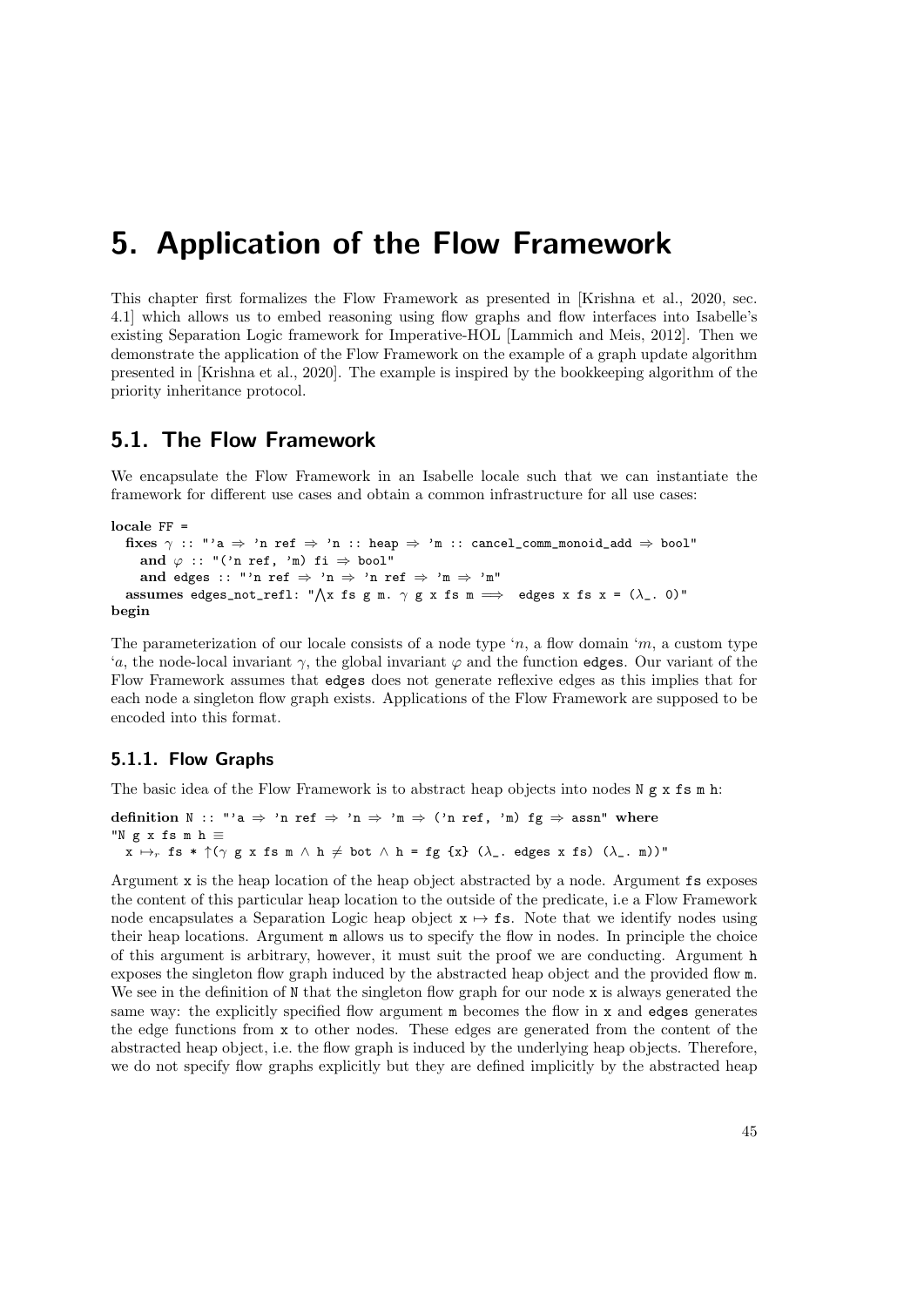objects. Hence, changes to heap objects also affect the structure of related flow graphs. The great challenge in the Flow Framework is to ensure that changes do not invalidate the flow in a flow graph. All development in Section 4.2 serves this cause. Our framework enforces flow graph validity checks by only allowing modifications to separated nodes that must be reintegrated with the remainder of their data structure and reintegration requires a valid composite flow graph. The singleton flow graph induced by a node is always valid due to our locale assumption edges not refl. Additionally each node ensures that its flow satisfies the node-local invariant  $\gamma$ .  $\gamma$  enables us to impose constraints on the flow a node can assume. Finally, N has some argument g that allows the user to inject auxiliary information into N. g can be related to the heap content and flow using  $\gamma$ .

We continue with the definition of graphs, i.e. compositions of multiple nodes:

```
definition
```
Gr :: "('n ref  $\Rightarrow$  'a)  $\Rightarrow$  ('n ref  $\Rightarrow$  'n)  $\Rightarrow$  'n ref set  $\Rightarrow$  ('n ref, 'm) fg  $\Rightarrow$  assn" where "Gr  $\eta$  Fs X h  $\equiv$  $\exists A$ H M. ( $\prod x \in X$ . N ( $\eta$  x) x (Fs x) (M x) (H x)) \*  $\uparrow$ (finite X  $\wedge$  h  $\neq$  bot  $\wedge$  h = ( $\sum x \in X$ . H x))"

X is a set of heap locations. A graph assumes that each of these heap locations represents a node. The related heap content is point-wisely accumulated and exposed by a function Fs. Similarly, function  $\eta$  point-wisely accumulates and exposes all auxiliary information  $g$  of all nodes within the graph. We also accumulate the flow arguments m and flow graphs h of all nodes of the graph using existentially quantified variables M and H. H is used to declare the flow graph h of graphs which is exactly the sum of all singleton flow graphs  $H \times$  of nodes  $x \in X$ . M simply captures the flow given to each node in the graph. We do not use this information in our examples but it could be exposed similarly to Fs or  $\gamma$  if needed. While  $h \neq bot$  is only stated for convenience in the definition of nodes N this constraint is more important for graphs Gr: the composition of all flow graphs H x might indeed be invalid. To ensure that the data structure represented by a graph always maintains a valid invariant we have to enforce  $h \neq \perp$ . Nodes can be added to a graph only if the composition of the graph and the new nodes is valid. To apply changes to parts of the graph those parts must be removed first and reintegrated after the change. This way we maintain a valid flow graph.

Now we derive some useful entailments to reason about graphs and nodes during verification. The first entailment is the decomposition entailment. It enables us to split a flow graph h into two flow graphs  $h_1$  and  $h_2$  such that  $h = h_1 + h_2$ :

```
lemma decomp_Gr:
  assumes "xs1 ∩ xs2 = {}" "dom_fg h = xs1 ∪ xs2"
  shows "Gr \eta Fs (xs1 ∪ xs2) h \LongrightarrowA
    \exists Ah1 h2. Gr \eta Fs xs1 h1 * Gr \eta Fs xs2 h2 * \uparrow (h \neq bot \wedge h = h1 + h2)"
```
This entailment applies split fg. The corresponding inverse entailment is the composition entailment. It allows us to combine two flow graphs  $h_1$  and  $h_2$  into a single flow graph  $h_1 + h_2$ :

```
lemma comp_Gr:
  assumes "xs1 ∩ xs2 = {}" "finite xs1" "finite xs2" "h = h1 + h2" "h \neq bot"
  shows "Gr \eta1 Fs1 xs1 h1 * Gr \eta2 Fs2 xs2 h2 \LongrightarrowA
    Gr (\lambdax. if x \in xs1 then \eta1 x else \eta2 x)
        (\lambdax. if x \in xs1 then Fs1 x else Fs2 x) (xs1 ∪ xs2) h"
```
Precondition  $h_1 + h_2 \neq \perp$  ensures that we obtain a valid flow in the composed graph as required by the definition of Gr and already discussed.

To construct and deconstruct singleton graphs from nodes we have two entailments: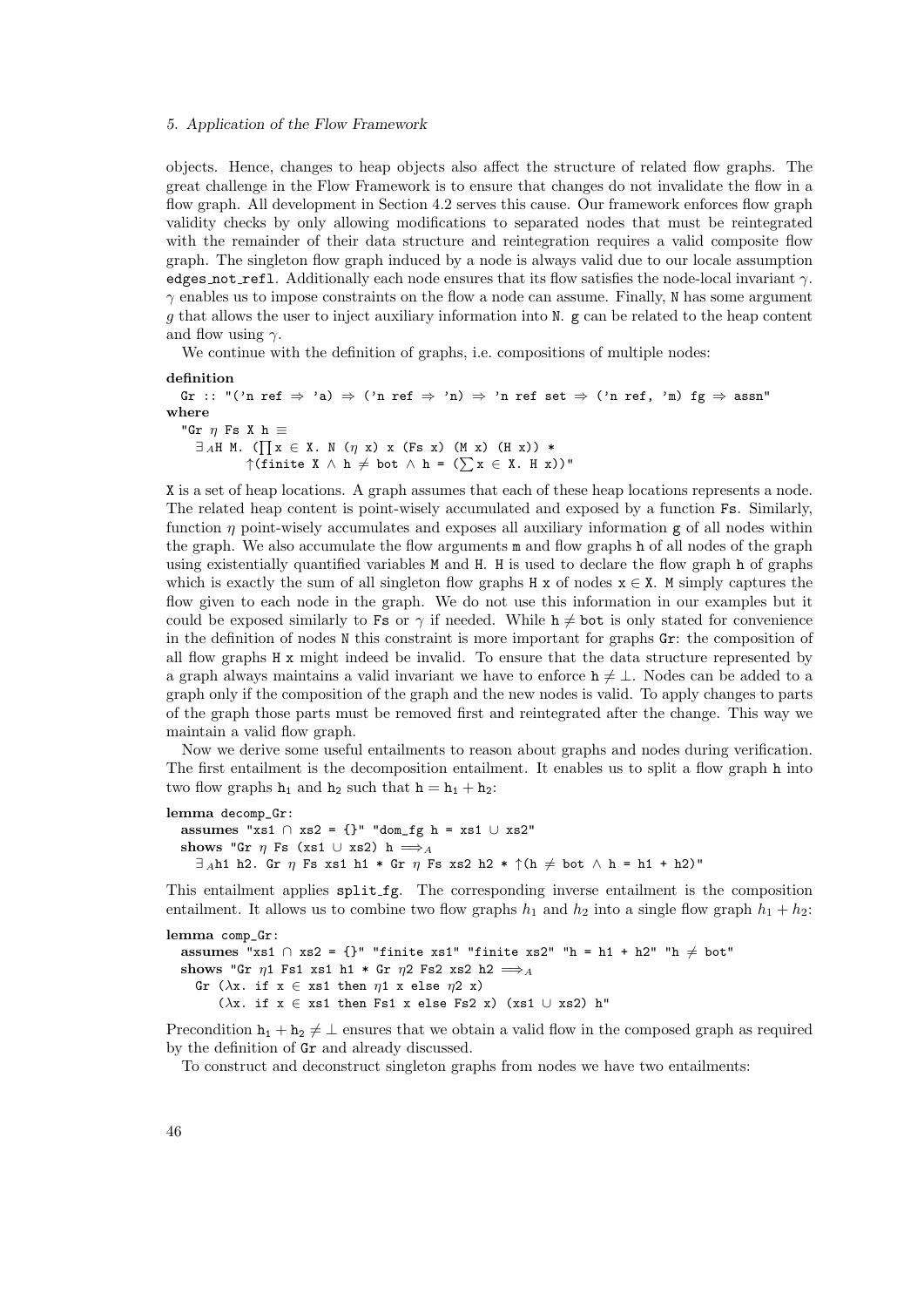lemma sing\_N\_Gr: "N  $(\eta x)$  x fs m h  $\Longrightarrow_A$  Gr  $\eta$  ( $\lambda$ \_. fs) {x} h" lemma sing\_Gr\_N: "Gr  $\eta$  Fs {x} h  $\Longrightarrow_A \exists_A m$ . N ( $\eta$  x) x (Fs x) m h \*

 $\uparrow$ ( $\gamma$  ( $\eta$  x) x (Fs x) m  $\land$  h  $\neq$  bot  $\land$  h = fg {x} ( $\lambda$ <sub>-</sub>. edges x (Fs x)) ( $\lambda$ <sub>-</sub>. m))"

In entailment sing Gr<sub>N</sub> we already provide all information that is available on the node because it might be relevant for some verification steps without actually modifying the underlying heap objects. For example the "fake-interface" approach that we will use later only manipulates the interface of some nodes without modifying the underlying heap object. In order to do so we need the node's flow graph.

For additional convenience we combine the above four entailments into two entailments "fold" and "unfold" that directly separate single nodes from graphs and reinsert single node into graphs:

```
lemma unfold_N:
  assumes "x \in X'' "X = dom_f g h''shows "Gr \eta Fs X h \Longrightarrow A
     \exists Am h1 h'. Gr \eta Fs (X - {x}) h' * N (\eta x) x (Fs x) m h1 *
       \uparrow(h = h1 + h' \wedge \gamma (\eta x) x (Fs x) m \wedge h1 = fg {x} (\lambda_. edges x (Fs x)) (\lambda_. m))"
lemma fold_N:
  assumes "x \notin X" "X = dom_fg h" "h + h1 \neq bot" "\gamma g x fs m"
  shows "Gr \eta Fs X h * N g x fs m h1 \LongrightarrowA
     Gr (\lambday. if y = x then g else \eta y) (\lambday. if y = x then fs else Fs y) (\{x\} \cup X) (h1 + h)"
```
To obtain access to the encapsulated heap objects we provide two entailments to "open" and "close" nodes (the terms "fold" and "unfold" that are usually used in the context of definitions are already taken):

```
lemma open_N:
  shows "N g x fs m h \LongrightarrowA
     x \mapsto_r fs * \uparrow(h \neq bot \wedge \gamma g x fs m \wedge h = fg \{x\} (\lambda_-. edges x fs) (\lambda_-. m))"
lemma close_N:
  assumes "\gamma g x fs m"
  shows "x \mapsto_r fs \Longrightarrow_A N g x fs m (fg {x} (\lambda_. edges x fs) (\lambda_. m))"
```
Opening a node provides us the underlying heap object and all information available about the node, i.e. its local invariant and singleton flow graph. Closing a node requires us to state a flow m and auxiliary information g, and to prove that the local invariant holds for the provided heap object fs and g and m. close N also nicely demonstrates how singleton flow graphs are induced by heap objects and explicitly stated flow m.

There are more entailments presented in [Krishna et al., 2020], e.g. an entailment to invoke the replacement theorem. Please refer to our formalization for those entailments.

If we remember our intuition from Section 2.3 we said that the Flow Framework manages an unstructured set of heap locations in order to obtain the flexibility that is required to describe data structures with an inherent degree of sharing. The definition of graphs and related operations exactly exhibit this intuition: we have the set X of heap locations that can be arbitrarily partitioned into smaller flow graphs and joined into larger flow graphs. Unfolding and opening enables us to construct excerpts of data structures in order to apply modifications on the underlying heap objects. The iterated separating conjunction at the heart of the definition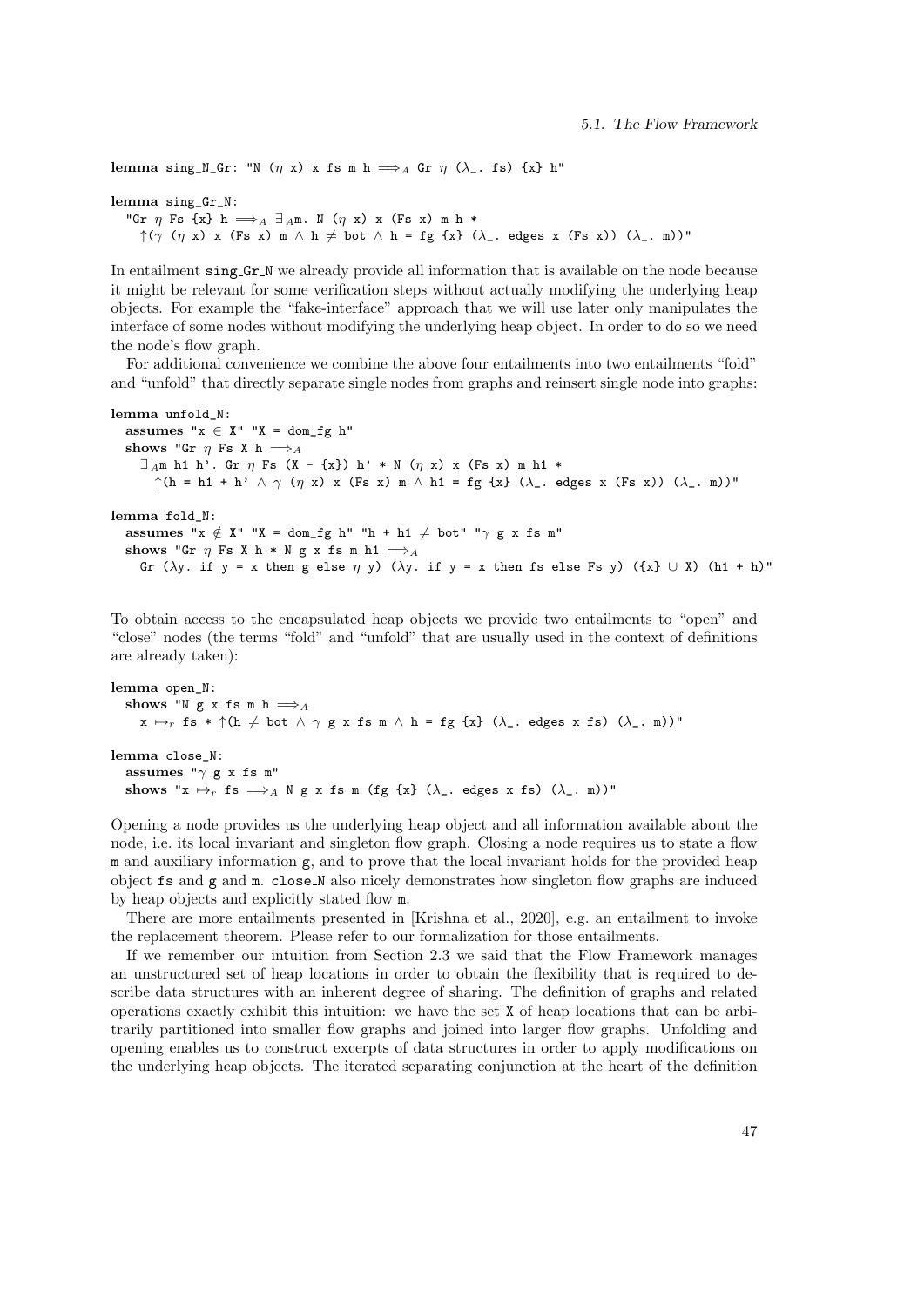of graphs enables these operations on graphs as we can arbitrarily partition and combine the iterated separation conjunction.

Furthermore, we said that we needed an approach flexible enough to state invariants in this context. Flow graphs and flow interfaces provide this flexibility: they are separation algebras and can be split arbitrarily to suit the construction of excerpts of data structures. The price for this flexibility is that we are constrained in the modifications that can be applied: we must preserve flow interfaces (or more generally prove the existence of flows) such that we are able to recompose the excerpts of data structures with their remainders.

# 5.1.2. Flow Interfaces

So far, we only addressed abstractions for flow graphs. To obtain the greater flexibility of working with flow interfaces instead of flow graphs we lift the development of the entire previous subsection to the flow interface level. Interface nodes of the Flow Framework simply encapsulate the original nodes and expose the flow interface of the encapsulated flow graph instead of the flow graph itself:

definition NI :: "'a  $\Rightarrow$  'n ref  $\Rightarrow$  'n  $\Rightarrow$  'm  $\Rightarrow$  ('n ref, 'm) fi  $\Rightarrow$  assn" where "NI g x fs m i  $\equiv \exists_A h$ . N g x fs m h \*  $\uparrow$  (i  $\neq$  bot  $\wedge$  i = int\_fg h)"

Analogously, we also lift the definition of graphs of the Flow Framework by exposing the flow interface of the flow graph of the encapsulated graph:

#### definition

```
GrI :: "('n ref \Rightarrow 'a) \Rightarrow ('n ref \Rightarrow 'n) \Rightarrow 'n ref set \Rightarrow ('n ref, 'm) fi \Rightarrow assn"
where
   "GrI \eta Fs X i \equiv \exists_A h. Gr \eta Fs X h * \uparrow (i = int_fg h)"
```
As flow interfaces are sufficient to determine composability of graphs we simplify composition and furthermore obtain the ability to substitute flow graphs for equivalent ones.

There are entailments completely analogous to the ones of the previous subsection. We omit these entailments here and notice that their naming scheme simply substituted N and Gr by NI and GrI, e.g. unfold\_NI instead of unfold\_N.

# 5.1.3. Proof Rules

More interesting is how to apply these entailments during verification. Often, quite precise application of our entailments is required. In order to obtain some degree of precision we introduce ghost commands for Imperative-HOL and corresponding Separation Logic proof rules that "execute" these ghost commands during verification. For example to fold a node into a graph using fold GrI we introduce the ghost command

definition "fold\_GrI  $x \equiv$  return ()"

Obviously, during execution this command has no effect. However, during verification we can trigger effects (on the logic level) using this command: in the case of the fold GrI ghost command we want rule fold GrI to be applied on the current proof state:

lemma fold\_GrI\_rule: assumes "i1 + i2  $\neq$  bot" "x  $\notin$  X" "finite X" shows "<NI g x fs m i1 \* GrI  $\eta$  Fs X i2> fold\_GrI x  $\langle \lambda \rangle$ . GrI ( $\lambda$ y. if y  $\in$  {x} then g else  $\eta$  y) ( $\lambda$ y. if  $y \in \{x\}$  then fs else Fs y) ( $\{x\} \cup X$ ) (i1 + i2)>"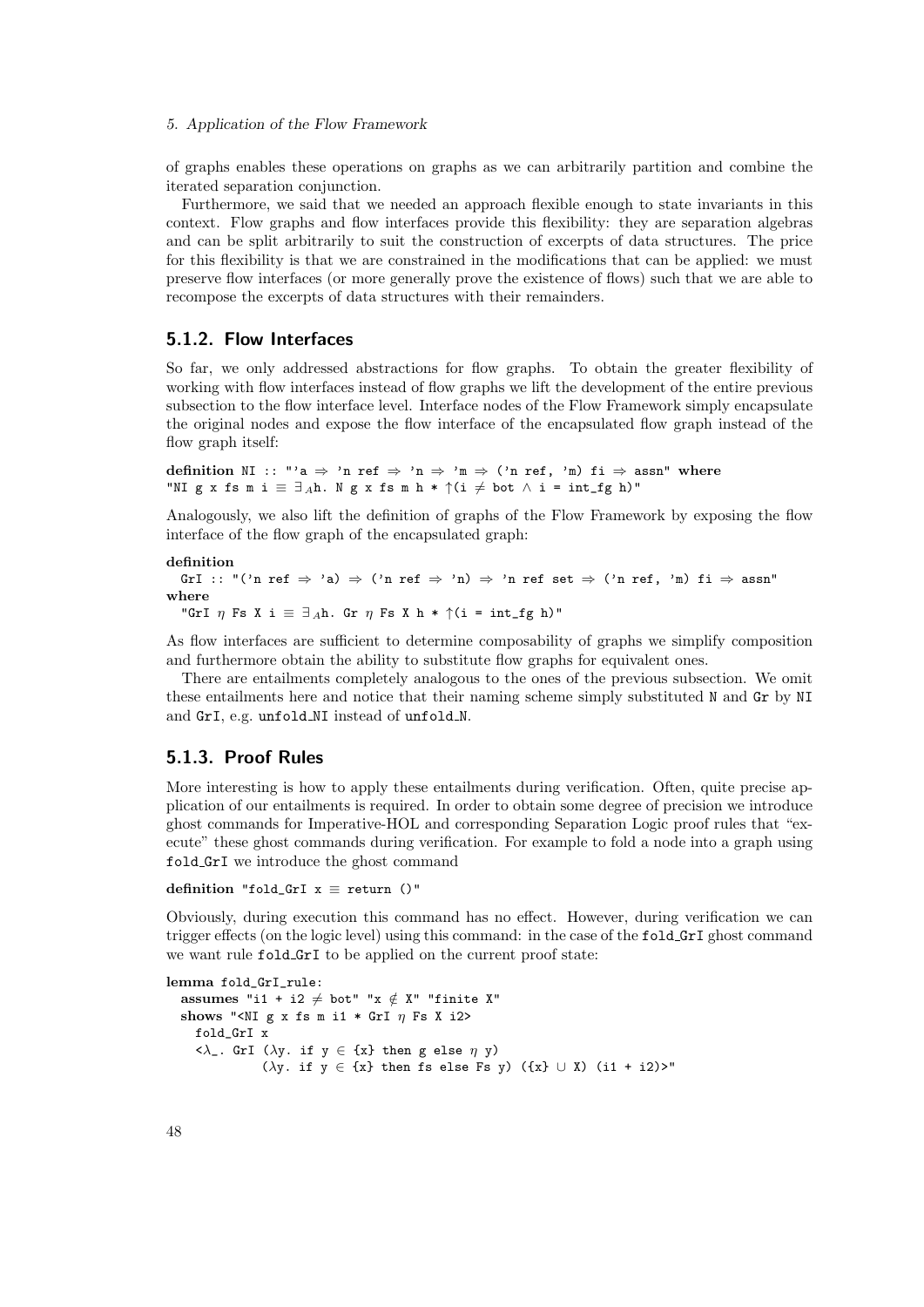The proof of this proof rule on the level of Separation Logic level immediately reduces to our entailment. The argument of the ghost command specifies which node is supposed be inserted into an implicitly determined graph. The naming scheme of our proof rules is to simply append the suffix rule to the names of the entailments.

We obtain some degree of precision and expressiveness by introducing proof rules like rule fold GrI rule. Precision in terms of being able to specify within our Imperative-HOL programs when to apply which proof rule. This facility greatly simplifies proofs using the Flow Framework on its current low level of automation. Expressiveness is unfortunately limited as we currently can not specify into which graph the specified node is supposed to be inserted. Therefore, this proof rule is only suited for use cases that only exhibit a single graph (like the ones we will encounter later). The issue we have with graphs is that in contrast to nodes we are not able to identify graphs: ghost commands are stated within the program definition in Imperative-HOL, i.e. we do not have access to logical variables from this context and in general domains of graphs are logical variables (see for example Figure 5.4, there is no set xs corresponding to the graph that is later used in update correct). In contrast, nodes fortunately already can be identified within the context of Imperative-HOL program definitions by the corresponding heap locations of heap objects that are required on the program level anyways. To overcome the limitation regarding the identification of graphs we could introduce ghost arguments in program definitions that represent domains of graphs that will later be introduced and provided to the program by proofs on these programs. During execution the ghost arguments of a program can be set to undefined. Of course, this approach requires some discipline to adhere to the convention that ghost arguments must not be occur in program level commands but only in ghost commands.

# 5.2. The PIP Example

# 5.2.1. The Priority Inheritance Protocol

The basic priority inheritance protocol [Sha et al., 1990], short PIP, is a job scheduling protocol where each job is assigned a priority and these priorities influence scheduling decisions if multiple jobs compete for resources: the higher the priority of a job the earlier it is supposed to gain access to resources and the earlier and/or longer it is supposed to be executed.

The issue of priority based job scheduling that the PIP is able to avoid is the following one: if a high priority job waits for some resource that currently is held by a low priority job then the high priority job has to wait for the low priority job to release the resource. Usually, waiting for the resource to become available again can not be circumvented. However, by waiting on the low priority job low priority scheduling decisions propagate to the execution of the high priority job as the low priority job is less privileged in terms of execution time or receipt of further required resources: a job of mid priority that blocks our low priority job also blocks the high priority job transitively. This behavior, called priority inversion, of course is undesirable. To prevent this behavior [Sha et al., 1990] introduce multiple priority inheritance protocols. The idea behind these protocols is that jobs that block jobs of higher priority "inherit" the priorities of the blocked jobs for the duration of their execution. Therefore, the progress of high priority jobs is no longer affected by low priority scheduling decisions because the progress of the blocking job is accelerated to the pace that the blocked jobs are at least entitled to.

# 5.2.2. The Example

In the following we will verify a potential data structure and algorithm for the priority and dependency bookkeeping of the "basic protocol" presented in [Krishna et al., 2020, ch. 3]. The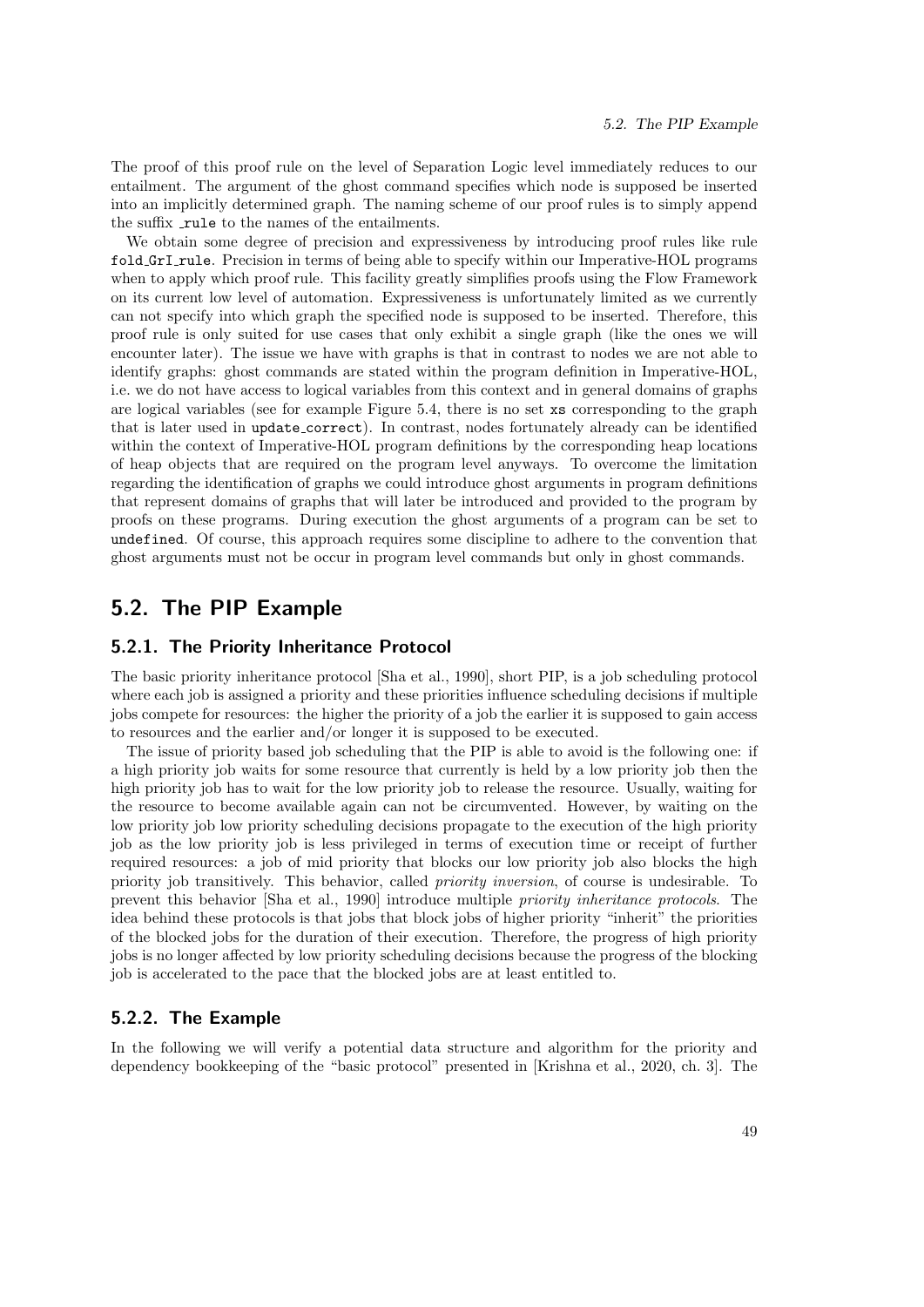datatype fields = Fields "fields ref option" "int" "int" "int multiset" fun  $\gamma$  :: "fields ref option  $\Rightarrow$  fields ref  $\Rightarrow$  fields  $\Rightarrow$  int multiset  $\Rightarrow$  bool" where "γ η x (Fields y q q0 qs) m = (q0  $\ge$  0  $\land$  ( $\forall$  q' $\in$ set\_mset qs. q'  $\ge$  0)  $\land$ finite (set\_mset qs) ∧ m = qs  $\land$  Max'\_mset ({#q0#} + qs) = q  $\land$  $\eta = y \land \eta \neq$  Some x)" definition  $\varphi$  where " $\varphi$  i  $\equiv$  i  $\neq$  bot  $\wedge$  inf\_fi i = ( $\lambda$ \_. {#})  $\wedge$  outf\_fi i = ( $\lambda$ \_. {#})" fun edge :: "fields ref  $\Rightarrow$  fields  $\Rightarrow$  fields ref  $\Rightarrow$  (int multiset  $\Rightarrow$  int multiset)" where "edge  $x$  (Fields  $y$  q q0 qs)  $z =$ ( $\lambda$ m. if Some z = y then {# Max\_mset (m + {# q0 #}) #} else {#})"

Figure 5.1.: Instantiation of the basic Flow Framework locale for the PIP example

data structure is supposed to keep track of all jobs and resources and their relationship. In particular, we represent resources and jobs as nodes of a graph. The semantics of a directed edge depends on whether it points from a resource to a job or vice versa: an edge from a resource to a job indicates that the origin resource is held by the destination job, and an edge from a job to a resource indicates that the origin job wants to acquire the destination resource. Each job node of the graph is assigned a default priority. Additionally, each job node is assigned its "current" or "effective" priority that corresponds to the maximum of its own and all its predecessors' default priorities and controls scheduling decisions. When an edge is modified then the priorities of all successor nodes must possibly be adjusted: if an edge is added to the graph then the priority of the source node of the edge must be propagated to all successor nodes (at least as long as the priorities change), if an edge is removed from the graph then the default priority of the source node of the edge must be removed from all successor nodes.

Analogously to [Krishna et al., 2020] we slightly simplify the example by dropping the differentiation between resource nodes and job nodes, i.e. we only consider nodes. Each node is assigned a default priority, its current priority, a multiset of predecessor priorities, and of course its successor node (a single successor node is sufficient: resources can be locked by a single job only, jobs can wait for a single resource only).

We now have a look at our example implementation in Figures 5.1 to 5.4. First we introduce the data structure in Figure 5.1. We represent nodes as values of type fields. Each value of this type may contain a "pointer" to its potential successor node (accessible via an accessor function fields  $y$ ), its current priority (fields  $q$ ), its default priority (fields  $q$ 0), and some multiset of predecessor priorities (fields qs). The data structure can be manipulated by two operations: acquire and release. acquire (Figure 5.2) adds an edge between two nodes and updates the current priorities of all nodes within the graph using update (Figure 5.4). Note that the code snippets already contain ghost commands which can be identified by the prefix 'ff' for our flow framework instantiation. The direction of the edge that is added by acquire depends on whether the desired destination node is available (it does not have a successor) or not. If the desired destination node r is available then we insert edge  $(p, r)$ , otherwise we add edge  $(r, p)$ . The release operation (Figure 5.3) removes an edge from node  $p$  to node  $r$  and updates the current priorities using update. Adding and removing edges is the responsibility of acquire and release, the update of the current priorities then is deferred to update. update traverses the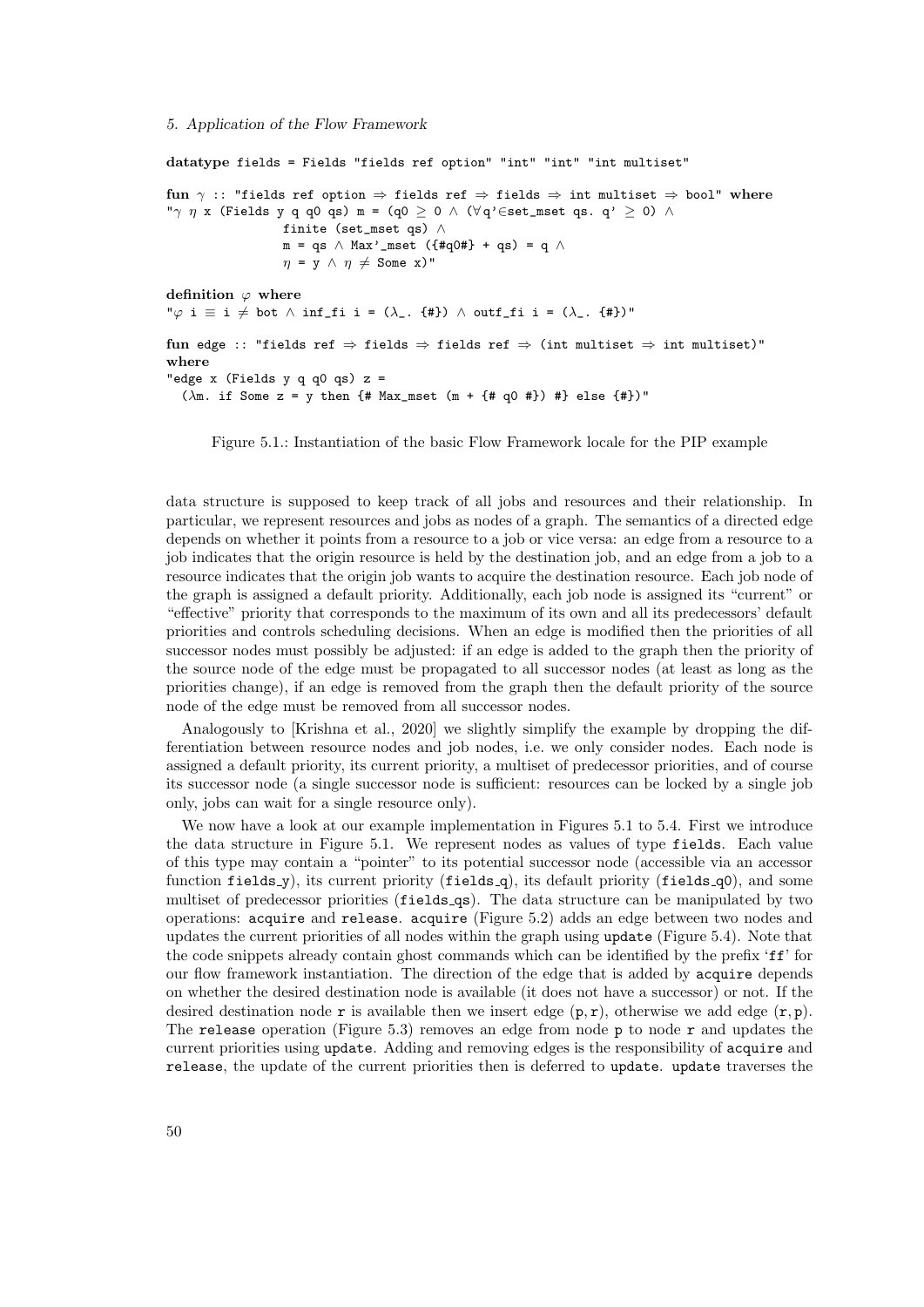```
definition acquire :: "fields ref \Rightarrow fields ref \Rightarrow unit Heap" where
"acquire p r = do {
    ff.unfold_GrI p;
    ff.unfold_GrI r;
    ff.open_NI r;
    rqs ← fields_lookup fields_qs r;
    ry ← fields_lookup fields_y r;
    (if ry = None
      then do {
        fields_change fields_y' (Some p) r;
        rq \leftarrow fields_lookup fields_q r;
        ff.close_NI r rqs;
        ff.fold_GrI r;
        update p (-1) rq }
      else do {
        ff.close_NI r rqs;
        ff.open_NI p;
        fields_change fields_y' (Some r) p;
        pq ← fields_lookup fields_q p;
        pqs ← fields_lookup fields_qs p;
        ff.close_NI p pqs;
        ff.fold_GrI p;
        update r (-1) pq})
  }"
```
Figure 5.2.: Acquire operation of example graph update algorithm

```
definition release :: "fields ref \Rightarrow fields ref \Rightarrow unit Heap" where
"release p r = do {
   ff.unfold_GrI p;
    ff.unfold_GrI r;
    ff.open_NI r;
    rq \leftarrow fields_lookup fields_q r;
    rqs ← fields_lookup fields_qs r;
    fields_change fields_y' None r;
    ff.close_NI r rqs;
    ff.fold_GrI r;
    update p rq (-1)
  }"
```
Figure 5.3.: Release operation of xample graph update algorithm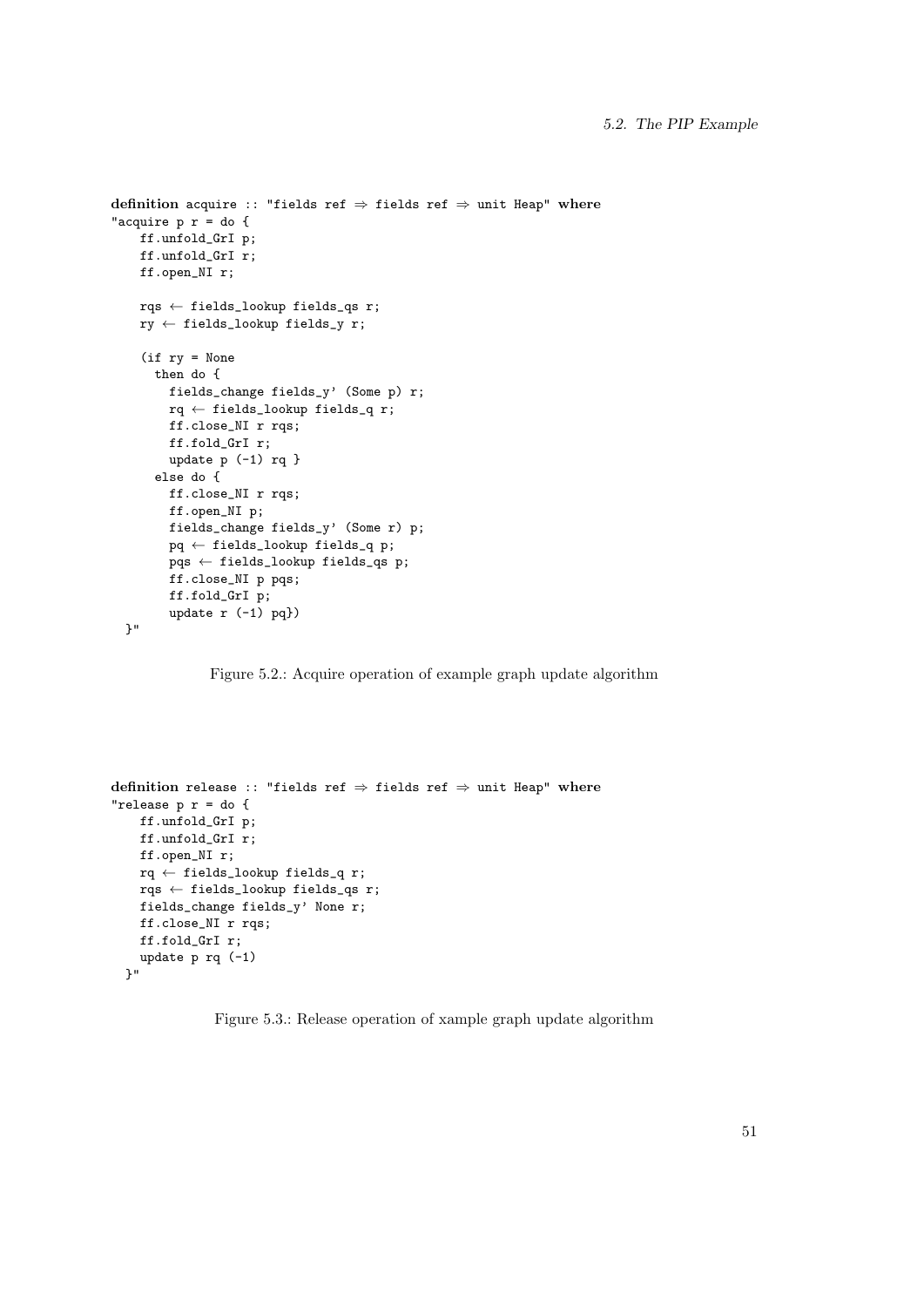5. Application of the Flow Framework

```
partial function (heap) update :: "fields ref \Rightarrow int \Rightarrow int \Rightarrow unit Heap" where
"update n from to = do {
    ff.open_NI n;
    q0 ← fields_lookup fields_q0 n;
    qs ← fields_lookup fields_qs n;
    let qs' = qs - {# from #} + (if to \ge 0 then {# to #} else {#}) in do {
    fields_change fields_qs' qs' n;
    from ← fields_lookup fields_q n;
    fields_change fields_q' (Max_mset (qs' + {#q0#})) n;
    to ← fields_lookup fields_q n;
    y \leftarrow fields_lookup fields_y n;
    ff.close_NI n qs';
    if from \neq to
      then (case y of
        Some y' \Rightarrow do {
            ff.unfold_GrI y';
             ff.fold_GrI n;
             update y' from to
           }
         | \_ \Rightarrow do {
           ff.fold_GrI n
        })
      else ff.fold_GrI n
 }
}"
```
Figure 5.4.: Update operation of example graph update algorithm

graph and updates the current priorities along its path.

In the following we will specify and verify the release operation using the Flow Framework (and therefore the update operation, too). We choose the release operation because it allows us not only to demonstrate how to state invariants using the Flow Framework but also how to use this information to additionally prove the termination of update. The proof of termination is a new contribution to the PIP example. For the proof of acquire please refer to our formalization. That proof is basically analogous to the proof of release but has to apply a symmetric invariant (instead of argument f being constant for all invocations of update argument t is constant) and a slightly different termination argument.

### 5.2.3. Instantiating the Flow Framework

The first step of our verification effort is to instantiate the FF locale (see Figure 5.1 for the locale arguments) that we developed in Section 5.1. Note that for time and automation reasons we only use the simple variant of the framework that does not exploit nilpotency or effective acyclicity. This introduces some shortcoming of our program specification that we discuss in Section 5.2.10.

We choose type int multiset as our flow domain. Isabelle's standard library already proved that this type is a flow domain, i.e. it is of type-class cancel comm monoid add . The mapping from heap objects to nodes is trivial: each PIP node is mapped directly to a node within the Flow Framework, and a set of nodes makes up a graph. The node-local invariant  $\gamma$  for flow graph nodes states that default priorities are non-negative; therefore all values in the predecessor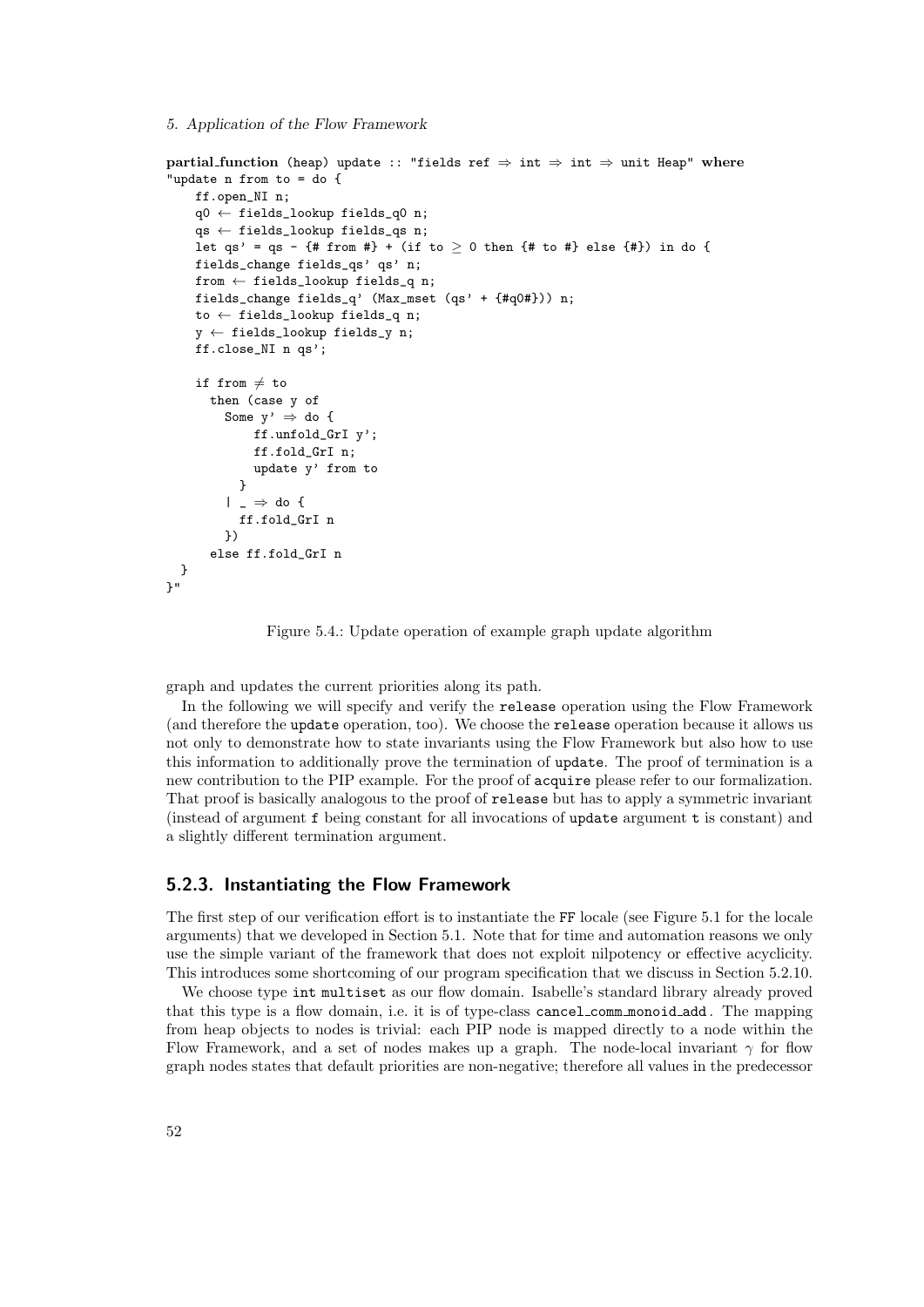priority multiset are non-negative, too; the current priority equals the maximum of all predecessor priorities and the local default priority; nodes are not their own successors (i.e. there are no reflexive edges within the graph). Additionally,  $\gamma$  enforces that the multisets of predecessor priorities correspond to the flow in nodes. Finally,  $\gamma$  exposes the successor node using the auxiliary argument g in order to state the successor aspect of functional correctness using the auxiliary argument. This implies that  $\eta$  x represents the successor node of x. Edge functions generated by function edge propagate the current priority of nodes to the nodes' (unique) successor nodes. All other edges need to be modelled as 0-functions within the Flow Framework. As  $\gamma$  prohibits that nodes are their own successor it is obvious that FF's assumption edges not refl holds. The global invariant  $\varphi$  that we use to instantiate the Flow Framework merely enforces that there is neither inflow nor outflow. After instantiation of the Flow Framework, we obtain the predicates NI and GrI and their accompanying proof rules. The obtained predicates embed PIP nodes into the Flow Framework and enable us to work with and reason about these nodes using the Flow Framework.

# 5.2.4. Specification of the Operations

We now specify the release operation:

```
lemma release_correct:
   assumes "p \in X" "r \in X" "p \neq r" " \eta r = Some p" "i \neq bot"
       and "\forall x \in X. case \eta x of Some y \Rightarrow y \in X | _ \Rightarrow True"
   shows "<ff.GrI \eta Fs X i>
       release p r
       \langle \lambda_-. \ \exists_A \mathrm{Fs}^\prime \cdot \ \mathrm{ff}. \mathrm{GrI} \ \ (\eta(\mathtt{r} \ := \ \mathtt{None})) \ \mathrm{Fs}^\prime \ \ \mathtt{X} \ \mathtt{i}^{\prime}
```
If we want to remove an edge  $(p, r)$  we require that this edge actually exists in the graph comprising  $X$ . Furthermore,  $p$  and  $r$  must be different and part of the graph  $X$  and the graph has to have a valid flow interface i. The additional assumption that all edges from some node in X again point to some node in X is stated explicitly to simplify the proof. Alternatively, we could include the global invariant  $\varphi$  i as an assumption which in particular implies that there is no outflow, i.e. no edge points outside X due to our definition of edge. A second alternative would be to extend the node-local invariant  $\gamma$  by a conjunct that ensures that the successor node has to be in X. The second alternative is cumbersome to encode into the Flow Framework as we have to inject varying sets X into  $\gamma$  using the auxiliary arguments of nodes and graphs and this implies some work to update all nodes and graphs each time X changes.

The result of release is expected to be a graph still comprising X with the same flow interface i. However, the auxiliary argument  $\eta$  (representing successor nodes) was updated such that r does not have successor p any longer. This is the first of the two functional requirements that we expect release to satisfy. But the second one is missing at first sight: the current priorities of all nodes in the graph are expected to be adjusted. This requirement is encoded into the node-local invariants in order to avoid a global specification: the change of the current priorities is potentially only bounded by the extent of the graph and we would have to be able and willing to state the footprint of the operation as well as the updated values explicitly. This reasoning also explains why we existentially quantify the resulting heap contents  $Fs'$ : we are not able and willing to reason about the extent of the change in  $Fs'$ .

Next, we specify update:

```
lemma update_correct:
  fixes i ix ixs :: "(fields ref, int multiset) fi"
  assumes "finite (dom_fi i)" "V ⊆ dom_fi i"
```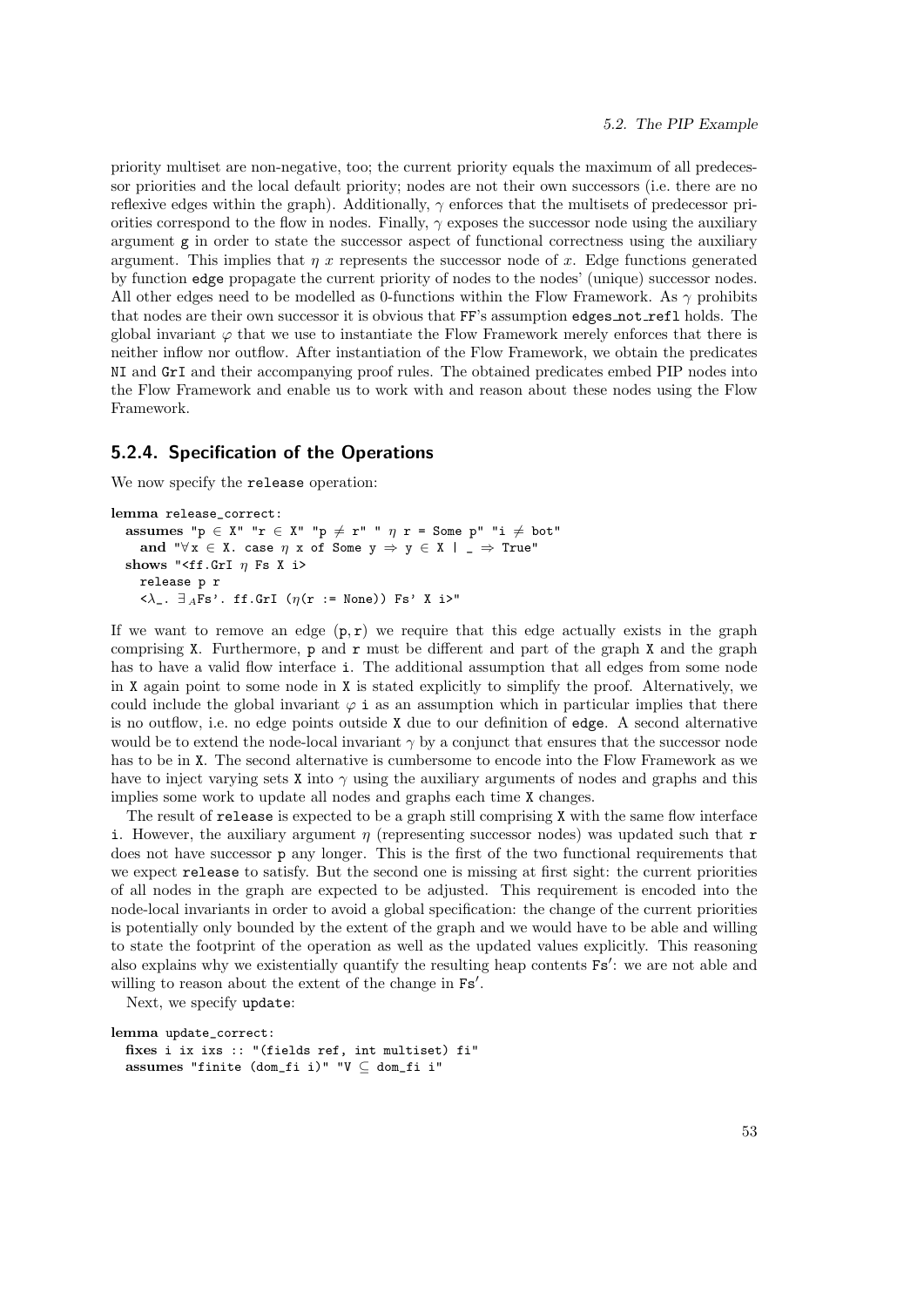```
and "f ∈# inf_fi ix x" "\forall x \in V. f \notin# fields_qs (Fs x)"
  and "x \notin xs"
  and "i = ixs + ix''"
  and "ix'' = fi \{x\}(\lambda_{-} \cdot \inf_{-} f i \, ix \, x - \{ # f \, # \} + (if \, t \geq 0 \, then \, \{ # t \, # \} \, else \, \{ # \})) (outf_fi ix)"
  and "i \neq bot" "f > t"
  and "\forall x' \in \{x\} \cup xs. case \eta x' of Some y \Rightarrow y \in \{x\} \cup xs \mid \bot \Rightarrow True'"
shows "<ff.NI (\eta x) x (Fs x) m ix * ff.GrI \eta Fs xs ixs>
  update x f t
  \langle \lambda_-. \ \exists_A \text{Fs'}. ff.GrI \eta Fs' ({x} \cup xs) i>"
```
A function invocation update  $x f t$  is supposed to remove priority f from  $x$ 's set of predecessor priorities and to add priority t to x's set of predecessor priorities. If the current priority of x was changed by this modification then update is supposed to propagate this change to the successor node of x.

The first four assumptions of this specifications are related to termination and will be explained later. To simplify the proof we assume  $x \notin xs$  which we could also infer from the separating conjunction between node x and graph xs. Assumption  $i = i x s + i x'$  is related to our proof technique, the *fake-interface* approach, which we be explained shortly.  $i \neq \bot$  is generally necessary to work with flow interfaces.  $f > t$  is necessary to derive that f stays constant for all iterations of update. Note that we have to prove the correctness of update separately depending on whether update is invoked by release or by acquire: while update invoked by acquire keeps argument t constant for all iterations, update invoked by release keeps argument f constant for all iterations. This observation leads to two distinct invariants used to prove termination. The last assumption again ensures that no edge points outside X.

# 5.2.5. PIP in Action

We shortly demonstrate how to apply acquire and release in Figure 5.5:

```
lemma pip_example_correct:
  shows "<ff.GrI Map.empty Fs0 {} 0 * \uparrow(\varphi) 0)>
     pip_example
     \langle \lambda(a,b,c) \rangle. (\exists_AFs i \eta. ff.GrI \eta Fs {a,b,c} i *
                     \uparrow(\eta = Map.empty(c \mapsto b, a \mapsto c) \wedgei = fi {a,b,c} (\lambda_. 0) (\lambda_. 0) \land \varphi i))>"
```
We start with an empty graph that trivially satisfies the global invariant  $\varphi$ . We obtain a graph that contains three nodes  $a, b, c$  and two edges  $(c, a)$  and  $(a, b)$  and again satisfies the global invariant  $\varphi$ . Additionally, we know that the interface of the graph is  $(\{a, b, c\})$ , 0, 0). The resulting graph and its flow interface imply that the current priorities of each of the three nodes are at least the maximum of the default priorities of their predecessors' and its own default priorities (see Section 5.2.10). Note that we do not show that the current priorities are not exactly the maximum of their predecessors' and its own default priorities but only that the current priorities are greater or equal than this maximum. See Section 5.2.10 for a discussion.

Our allocation operation (see Figure 5.6) applies the replacement theorem:

lemma alloc\_correct: assumes "q $0 > 0$ " "outf\_fi i =  $(\lambda_{-}$ . 0) on -dom\_fi i" shows "<ff.GrI  $\eta$  Fs X i> alloc\_node q0  $\langle \lambda x. \ \exists A \text{ix. ff.GrI} \ (\eta(x := \text{None}))$  $(\lambda x'$ . if  $x = x'$  then Fields None q0 q0 {#} else Fs x') (X  $\cup$  {x}) (i + ix) \*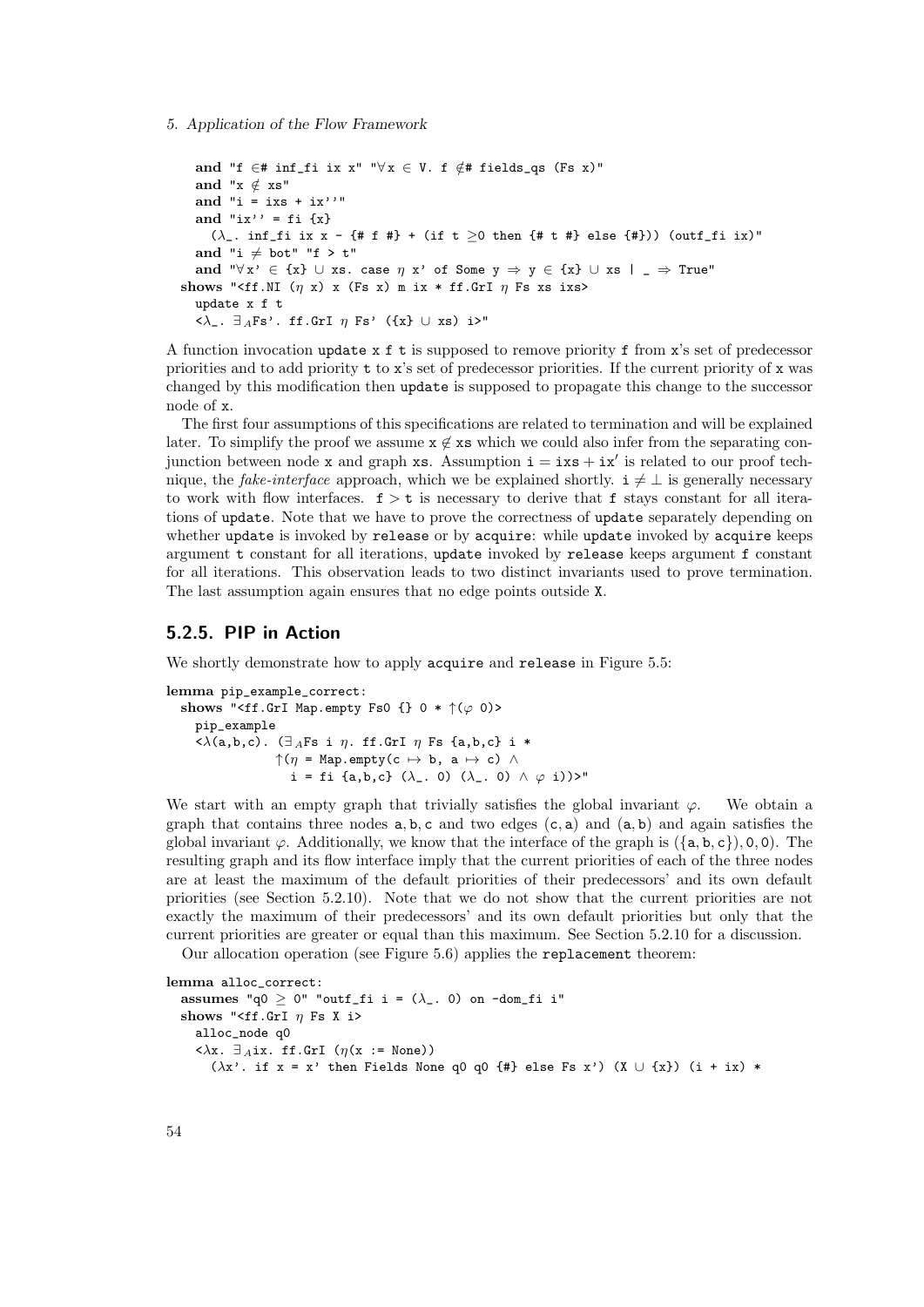```
definition pip_example where
"pip_example \equiv do {
  a \leftarrow \text{alloc\_node 1};b \leftarrow \text{alloc\_node 2};acquire a b;
  c \leftarrow \text{alloc\_node} 3;
  acquire b c;
  release a b;
  acquire c a;
  return (a,b,c)
\mathcal{V} !!
```
Figure 5.5.: Application of example graph update algorithm

```
definition alloc_node :: "int \Rightarrow fields ref Heap" where
"alloc_node q0 \equiv do {
  x \leftarrow ref (Fields None q0 q0 {#});
  ff.close_NI x ({#} :: int multiset);
  fold_GrI_repl x;
  return x
}"
```
Figure 5.6.: Allocation operation of example graph update algorithm

 $\uparrow$ (i + ix  $\neq$  bot  $\wedge$  ix = fi {x} ( $\lambda$ , 0) ( $\lambda$ , 0)  $\wedge$  x  $\notin$  dom\_fi i)>"

For a given default priority  $\varphi$  and a graph over nodes X with flow interface i we first allocate a PIP node at address x with content Fields None q0 q0  $\emptyset$ , then we close the PIP node and obtain a Flow Framework node with flow interface  $i_x = (\{n\}, 0, 0)$ . Then we extend graph X using fold GrI repl rule to a graph over nodes  $\{x\} \cup X$  and interface  $i_x+i = (\{x\} \cup X, 0, 0) \neq \bot$ . Rule fold GrI repl rule is a custom proof rule that in our use case first proves  $0 \preccurlyeq i_x$  and then applies the replacement theorem to extend flow interface  $i = 0 + i$  to flow interface  $i_x + i \neq \perp$ (we already demonstrated this approach in Section 4.1.7). This information then is applied to fold node x into graph  $X$  using  $fold.GrI_rule$ . In order to apply the replacement theorem we had to introduce the assumption on i's outflow in lemma alloc\_correct.

An approach to prove the existence of flows in programs is to start with trivial flows that correspond to initial states of data structures, e.g. empty data structures. Those should usually be easy to prove. In our example the initial flow graph is 0. For each data structure a valid flow graph is supposed to exist for the entire life time as proving the existence of flows for arbitrary data structures is non-trivial. To modify data structures we decompose the graph of the data structure to obtain the required (minimal) excerpt of the data structure. By iteratively decomposing a graph to an excerpt  $h_n$  we obtain a decomposition of the flow graph, e.g.  $h = h_1 + (h_2 + (\dots +$  $(h_{n-1}+h_n)) \neq \bot$ . This flow graph decomposition later guides our recomposition. Then, we have at least three options: first, the simple one merely applies a flow interface preserving modification and the excerpt trivially recomposes with the remainder by lemma int fg fi hom. This option does not allow us to extend the data structure. The second option applies theorem replacement and also allows extending the data structure: we have to prove an initial instance of a contextual extension int  $h_n \preccurlyeq$  int  $h'_n$  for the modified flow graph  $h'_n$ . Iterative application of the replacement theorem finally provides us  $h' = h_1 + (h_2 + (\ldots + (h_{n-1} + h'_n))) \neq \bot$ . For trivial extensions like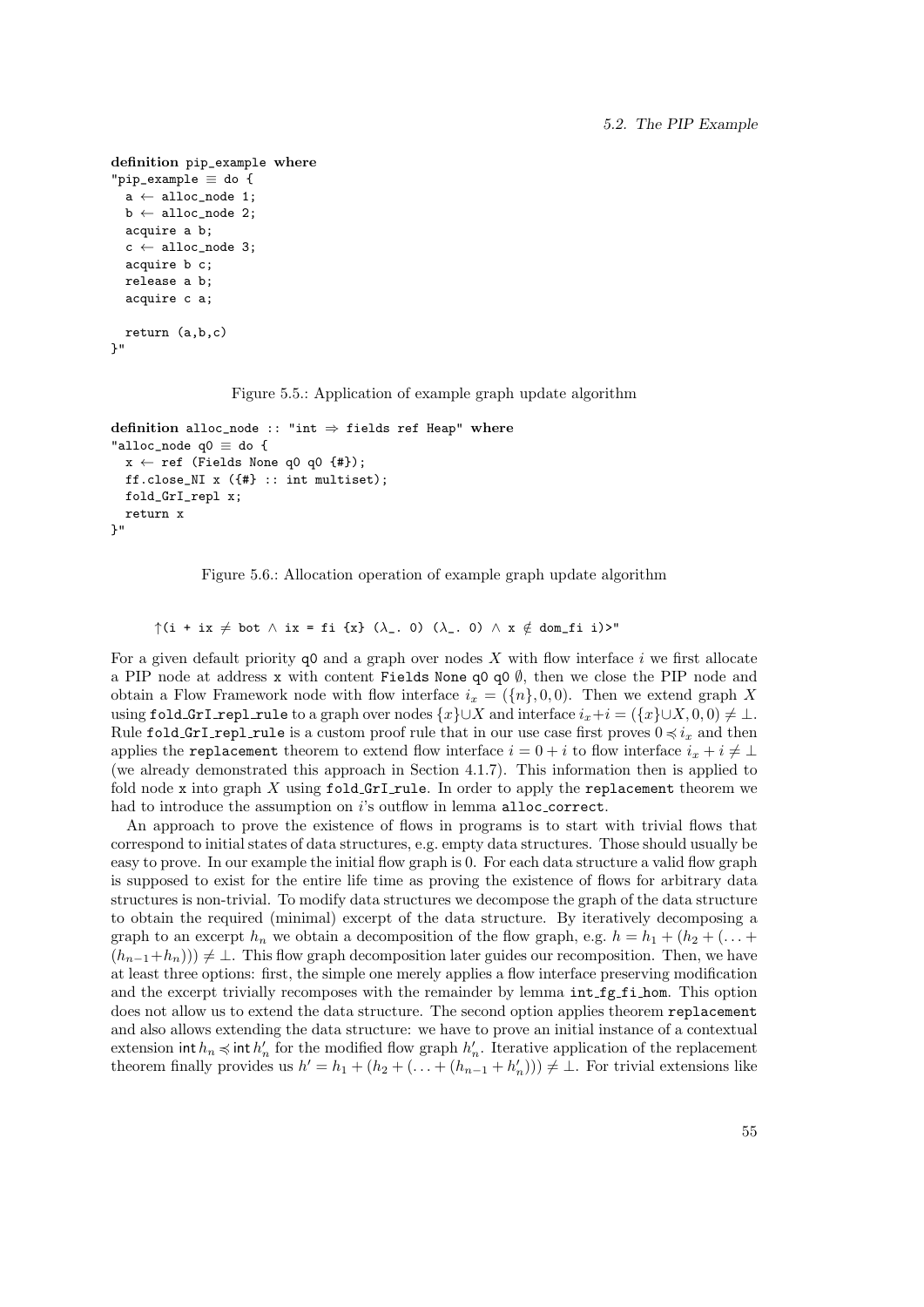in our PIP example we choose  $h_n = 0$  and  $h'_n = (\{x\}, \ldots, \ldots)$ . Option three works analogously to option two but instead applies theorem matintain eff acyclic hom and subflow-preserving extensions.

The next section shows us that there are also far more flexible and creative approaches of working with flow graphs.

### 5.2.6. Proof Technique: Fake-Interfaces

In update we apply a proof technique called fake-interfaces [Krishna et al., 2020, ch. 3]. This technique enables local reasoning for iterative algorithms that achieve their total effect by applying many small changes. Our graph update algorithm is a good example for such an algorithm: it updates the current priority of one node after another, by "fixing" one node its successor node might break and has to be fixed, too. This process is iterated until there is nothing more to be fixed.

The primary difficulty of working with flow graphs is to prove that the flow equation still holds after modifications. Consider release: in order to remove edge  $(p, r)$  we have to update the successor field of p. Hence, we unfold p from  $\text{GrI}(\eta, X, i)^{1}$  and obtain a graph  $\text{GrI}(\eta, X - \{p\}, i')$ and a node  $NI(\eta p, x, i_p)$  with  $i = i_p + i'$ . Modifying p yields a node  $NI(\text{None}, p, i'_p)$  where  $i'_{p} = (\{p\}, \inf i_{p}, 0)$ . It does not hold that  $i = i'_{p} + i'$  as p no longer provides flow to node r and the definition of flow interface addition then requests the outside of X to fill in this expected flow to r for p, i.e.  $i'_{p} + i'$  is now supposed to additionally contribute the inflow to i' that was previously provided by  $i_p$ . Therefore  $i'_p + i' \neq i$ . As we want our total interface to equal i again (because i satisfies the global invariant  $\varphi$  and we want to reestablish a valid state of our data structure) we have to adjust i' to no longer include the flow from p.

If we wanted to incorporate this adjustment at once we encounter the issue of footprints of unknown extent (as we already observed in our specification of release): we do not know how to determine or are not willing to determine the footprint and related changes in the flow graph. The key insight of the fake-interface approach is to not try to adjust i' instantly but to update the interface in lockstep with further computations by deferring flow graph adjustments to later steps. In our example, this approach limits the footprint in each step to two nodes: we unfold r from  $\texttt{GrI}(\eta, X - \{p\}, i')$  and obtain  $\texttt{NI}(\eta, \mathbf{r}, \mathbf{r}, i_{\mathbf{r}})$  and  $\texttt{GrI}(\eta, X - \{p, \mathbf{r}\}, i'')$  with  $i' = i_{\mathbf{r}} + i''$ , i.e.  $i = i_p + i_r + i''$ . If we find some  $i'_r$  such that  $i_p + i_r = i'_p + i'_r$  then we obtain  $i = i'_p + i'_r + i''$ . This way we can fold p back into  $\text{GrI}(\eta, X - \{p, r\}, i'')$  and obtain  $\text{GrI}(\eta, X - \{r\}, i'_{p} + i'')$ . By doing this we break composability of this graph with r as r still has flow interface  $i_r$  while  $i_p + i'$ is only known to compose with  $i'_r$ . Restoring composability of  $r$  by making its interface equal  $i'_r$  then is delegated to update.

The steps executed by update in principle follow the same scheme as the first step executed by release: update the current node to make its interface satisfy the expected shape, rewrite the interfaces of the current node and its successor node in order to become able to fold back the current node into the graph, then repeat this process for the now "broken" successor node. This process terminates when there is no more successor or change of the flow graph.

In our example the flow interface rewriting  $i_p + i_r = i'_p + i'_r$  in release is done as follows: we know that  $i_p = (\{p\}, \lambda_-, m_p, \lambda y, \text{ edge } p \text{ fs}_p y m_p)$  for some  $m_p$  and  $fs_p$ , and  $i'_p = (\{p\}, \lambda_-, m_p, 0)$ , i.e. the flow from p to r vanishes and we have to remove p's contribution  $C =$  edge p fs<sub>p</sub> r m<sub>p</sub> from  $\mathbf{r}$ 's flow  $m_{\mathbf{r}}$ . We obtain

 $i_{p} + i_{r} = (\{p\}, \lambda_{-}, m_{p}, 0) + (\{r\}, \lambda_{-}, m_{r} \setminus {\{C\}}, \lambda_{y}, \text{ edge } r \text{ fs}_{r} \text{ y } (m_{r} \setminus {\{C\}}))$ 

<sup>&</sup>lt;sup>1</sup>We omit the **Fs** and **fs** arguments to simplify our presentation.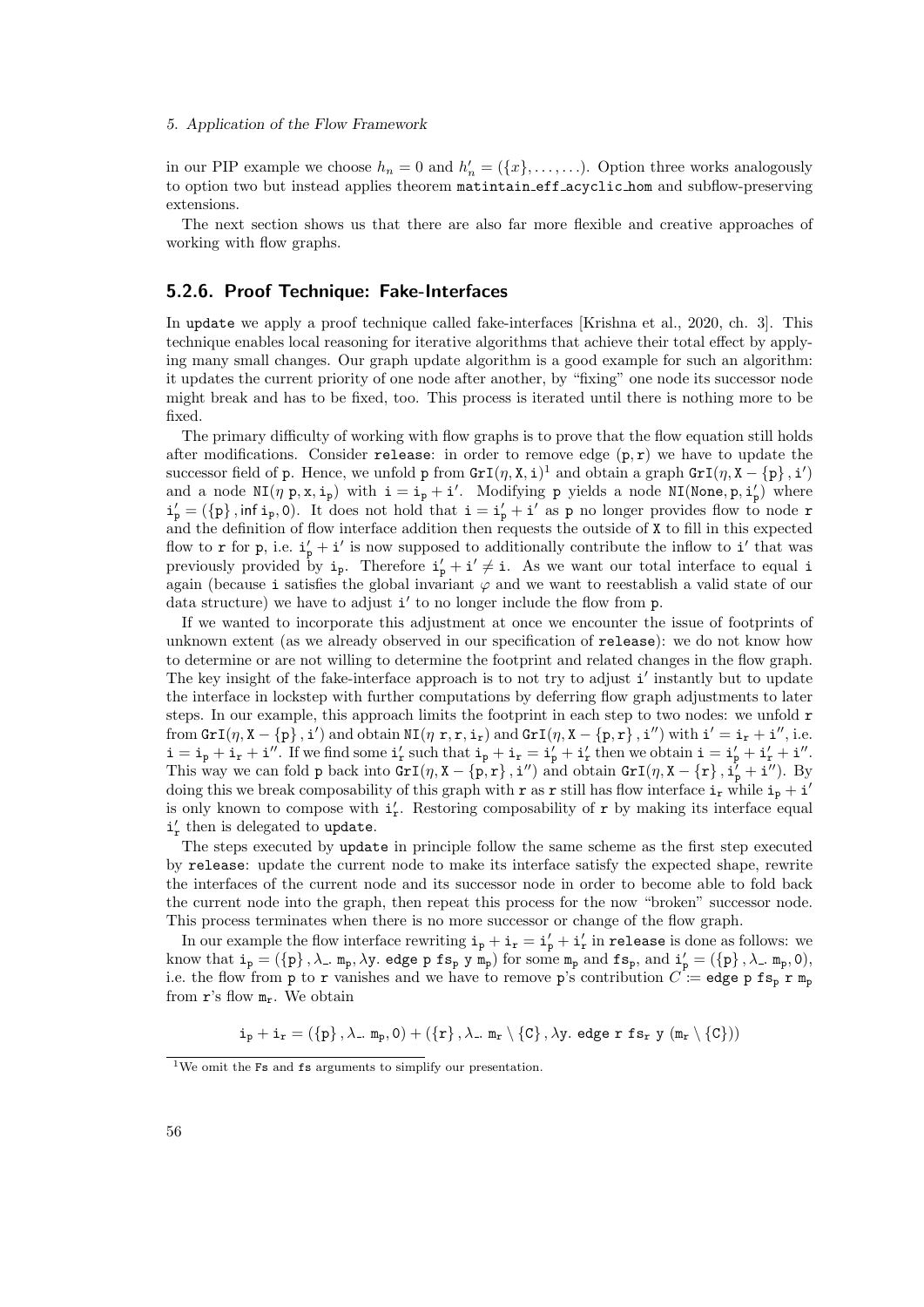finite F F' ⊆ F ^ a F. a ∈ F P a F ^ x F'. F' ⊆ F x ∈ F ^ y. y ∈ F P y ({x} ∪ F') P x F' a ∈ F P a F'

Figure 5.7.: Induction rule that simplifies the termination proof of the update operation

The crucial observation to make the fake-interface approach work is that we can keep around parts of graphs that are supposed to be composed but have to be adjusted in order to do so.

# 5.2.7. Termination

A technical difficulty of the proof of update within Isabelle is that Imperative-HOL's separation logic framework [Lammich and Meis, 2012] does not support partial correctness. Therefore, we also prove termination for update as an additional contribution. The key observation for the termination proof of update is that as soon as an already visited node is reencountered then the algorithm terminates, i.e. if update reencounters a node during traversal we can prove that the guard around the recursive call can not be satisfied and therefore we do not have to consider a recursive call.

To separate the termination issue from the original verification issue we introduce an induction rule (see Figure 5.7) that is inspired by the corresponding graph traversal narrative: we show inductively that the statement to prove holds for *shrinking* sets of already visited nodes. This is motivated by the above observation that only a single node is reencountered at most once: if we already visited all nodes F then the next encountered node x was already visited, i.e.  $x \in F$ , and we can prove that the algorithm terminates, i.e. we do not need an induction hypothesis and therefore this case is the base case. The step case assumes that there is some set  $F' \subseteq F$  of already visited nodes and we are currently visiting a node  $x$ . We obtain the induction hypothesis that the statement under proof already holds for a larger set of already visited nodes  $\{x\} \cup F'$ and an arbitrary node  $\eta$  being visited next. Note that in the step case we do not specify if the currently visited node  $x \in F$  was already visited or not, i.e. if  $x \in F'$  holds or not. Therefore, we have to consider both possibilities in our proofs using this induction rule.

We apply this induction rule in the following proof of update using  $F \coloneqq \text{dom } h$  (the upper bound of visitable nodes is exactly the set of nodes within the flow graph). To prove that we do not call update recursively in the base case we have to accumulate some information along the path of already visited nodes. In the case of a call update  $x$  (−1) t by acquire we have to accumulate for all already visited nodes  $x \in F'$  that  $t \in$  fields qs x, and for a call update x f  $(-1)$  by release we have to accumulate for all already visited nodes  $x \in F'$  that  $f \notin$  fields qs x. These invariants build upon the insight that during an update traversal triggered by acquire argument t stays constant for all recursive calls and analogously for an update traversal triggered by release argument f stays constant. In the acquire case this information is already sufficient to prove together with  $t > f$  that for the second encounter of a node there is no change in the current priority and therefore no recursive call is executed. In the release case we additionally need to propagate the information along the path that  $f \in$  fields qs x for the currently visited node x. This fact is implied for each step by the guard around the recursive call in update,  $t < f$  and the flow equation. In the base case these facts provide us immediately a contradiction, i.e. it is actually impossible for update invoked by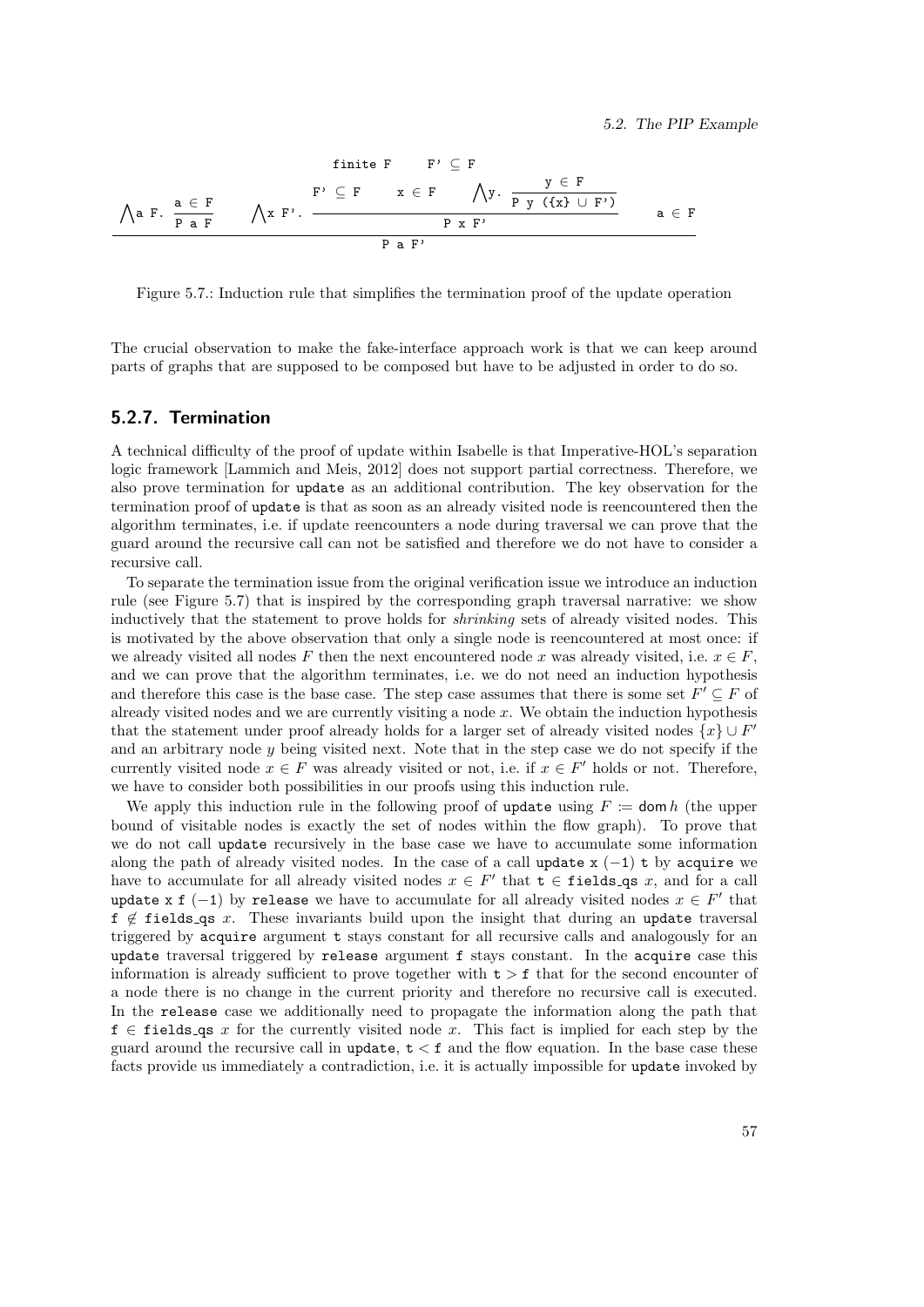release to reencounter an already visited node.<sup>2</sup>

### 5.2.8. Example Proof

We prove the correctness of update for the release-case:

```
lemma update correct:
  fixes i ix ixs :: "(fields ref, int multiset) fi"
  assumes "finite (dom_fi i)" "V ⊆ dom_fi i"
     and "f ∈# inf_fi ix x" "\forall x \in V. f ∉# fields_qs (Fs x)"
     and "x \notin xs"
     and "i = ixs + ix''"
     and "ix'' = fi {x}
        (\lambda_{-} \cdot \inf_{-} f i \, ix \, x - \{ # f \, # \} + (if \, t \geq 0 \, then \, \{ # t \, # \} \, else \, \{ # \})) (outf_fi ix)"
     and "i \neq bot" "f > t"
     and "\forall x' \in \{x\} \cup xs. case \eta x' of Some y \Rightarrow y \in \{x\} \cup xs \mid \bot \Rightarrow True'"
  shows "<ff.NI (\eta x) x (Fs x) m ix * ff.GrI \eta Fs xs ixs>
     update x f t
     \langle \lambda_-. \ \exists_A \text{Fs'}. ff.GrI \eta Fs' ({x} \cup xs) i>"
```
Proof. We summarize our formal proof using a Hoare-logic style proof. To avoid significant duplication of facts we do not repeat pure facts (printed in blue). Those are valid for the entire remainder of the proof once introduced. Spatial facts are always repeated and printed in red.

We conduct our proof by induction over the set of already visited nodes V using induction rule finite induct reverse for arbitrary  $t, X, i_x, i_y, Fs, m, \eta$ .

First we consider the base case: we know that the current node x was already visited, i.e.  $x \in V$ . Therefore, we know by assumption that both  $f \in \inf_{\mathcal{I}} f_i$  is x and  $f \notin \text{fields\_qs}$  (Fs x). Additionally, we obtain  $\gamma$  ( $\eta$  n) x (Fs x) m and inf fi  $i_x$  x = m from NI ( $\eta$  x) x m  $i_x$ . Furthermore,  $\gamma$  (η x) x (Fs x) m implies that m = fields qs (Fs x). Therefore, we obtain the contradiction  $f \in \mathfrak{m}$  and  $f \notin \mathfrak{m}$  and finished the base case of this proof.

Next we consider the step case:

```
1 update x from to = do {
```

```
\overline{2}\{ x \not\in X \ * \ to \ <\ from \ * \ i = i''_x + i_X \neq \bot \ * \ (\forall x' \in \{x\} \cup X. \ \textit{case} \ \eta \ x' \ \textit{of} \ \textit{Some} \ y \Rightarrow y \in \{x\} \cup X) \ *Fs_0 x = (y_x, q_x, q0_x, qs_x) *i''_x = (\{x\}, \lambda_-. qs_x - \{from\} + (if\ to\geq 0\ then\ \{to\} \text{ else } \emptyset), \lambda y.\text{ edges } x \text{ (Fs0 x) y qs x}) *{\tt V} \subseteq {\tt dom\_fi} i * from \in \tt inf\_fi i<sub>x</sub> {\tt x} * (\forall {\tt x}' \in {\tt V}. from \not\in fields_qs ({\tt Fs}\ \tt x')) *NI (\eta \times) \times (Fs_0 \times) qs<sub>x</sub> i<sub>x</sub> * GrI \eta Fs<sub>0</sub> X i<sub>X</sub> }
3 ff . open_NI x;
4
              { \gamma (\eta x) x (Fs<sub>0</sub> x) qs<sub>x</sub> * i<sub>x</sub> = ({x}, \lambda<sub>-</sub> qs<sub>x</sub>, \lambday. edges x (Fs<sub>0</sub> x) y qs<sub>x</sub>) *
                 x \mapsto Fs_0 x * GrI \eta Fs_0 xs i_X5 q0 <- fields_lookup fields_q0 x;<br>6 as <- fields lookup fields as x:
6 qs \zeta- fields_lookup fields_qs x;<br>7 let qs ' = qs - {# from #} + (if
              let qs' = qs - {# from #} + (if to >= 0 then {# to #} else {#}) in do {
8 fields_change fields_qs' qs' x;
```
<sup>&</sup>lt;sup>2</sup>If we removed an edge that is part of a cycle then we broke the cycle before calling update and therefore will not be able to traverse a cycle. Otherwise we removed an edge that is not part of a cycle but could lead to a cycle. We distinguish two cases: first, the priority that is to be removed by update equals the current priority of all nodes in the cycle. Then we already terminate when we encounter the cycle as the dominant priority is contained at least twice in the set of predecessor priorities and we only remove a single one of them, i.e. the current priority does not change. Second, the priority that is to be removed by update is less than the current priority in the cycle. Then we terminate also when we encounter the first node of the cycle as the current priority does not change.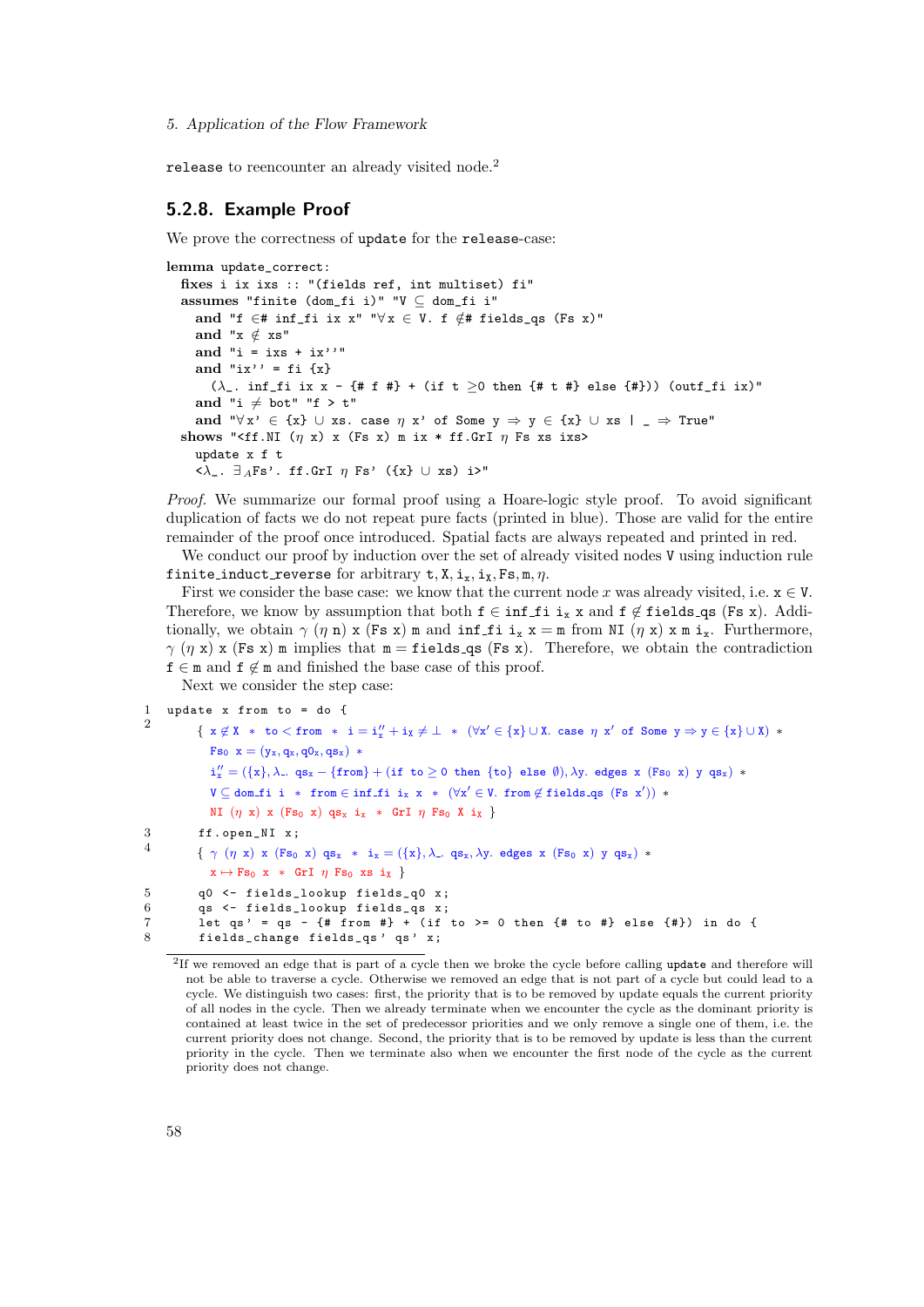```
9 from ' <- fields_lookup fields_q x;<br>10 fields change fields q ' (Max mset
10 fields_change fields_q ' ( Max_mset (qs ' + {# q0 #}) ) x;
11 to' <- fields_lookup fields_q x;
12 y \leftarrow fields_lookup fields_y x;<br>13
              {q0 = q0_x * qs = qs_x * qs' = qs_x - {from} + (if to ≥ 0 then {to} else )) *from' = q_x * q' = max (qs' + {q0}) * to' = q' * y = y_x *Fs_1 = \lambda x'. if x' = x then (y_x, q', q0_x, qs') else Fs_0 x' *x \mapsto Fs_1 \ x \ * \ GrI \ \eta \ Fs_1 \ xs \ i \chi \}14 ff.close_NI x qs';
15 { i'_x = (\{x\}, \lambda x. qs', \lambda x'. edge x (Fs_1 x) x' qs') *NI (\eta x) x (Fs_1 x) qs' i'<sub>x</sub> * GrI \eta Fs<sub>1</sub> xs i<sub>X</sub> }
16
17 if from ' != to '<br>18 then (case y
18 then (case y of \sin \theta y \sin \theta y \sin \theta y \sin \theta and \sin \theta y \sin \theta and \sin \theta y \sin \theta and \sin \theta y \sin \theta and \sin \theta and \sin \theta and \sin \theta and \sin \theta and \sin \theta and \sin \theta and \sin \theta and \sin \theta and \sin \theta and \sin \thetaSome v' = > d_0 {
20 { y = Some \, y' * from' \neq to' *NI (\eta x) x (Fs_1 x) qs' i'<sub>x</sub> * GrI \eta Fs<sub>1</sub> xs i<sub>X</sub> }
21 ff.unfold_GrI y';<br>
22
22 { i_X = i_{y'} + i'_X * i_{y'} = (\{y'\}, \lambda_X. q_{S_{y'}}, \lambda_X. edge y' (Fs_1 \ y') \ x \ q_{S_{y'}}) *Fs_1 y' = (y_{y'}, q_{y'}, q0_{y'}, qs_{y'}) *23 MI (\eta x) x (Fs_1 x) qs' i'_x * M (n y') y' (Fs_1 y') qs' j'_x * Gr I \eta Fs_1 (X - {y'}) i'_x24 \{ i = i''_x + i_{y'} + i'_{x} = i'_{x} + i'_{y'} + i'_{x}i'_{y'} = (\{y'\}, \lambda_-, q s_{y'} - \{from'\} + \{to'\}, \lambda x, \text{ edge } y' \text{ (Fs}_1 \text{ y'}) \text{ x } q s_{y'})25 N I(\eta x) x (Fs_1 x) q s' i'_{x} * NI(\eta y') y' (Fs_1 y') q s_{y'} i_{y'} * G r I \eta Fs_1 (X - {y'}) i'_{x}26 ff.fold_GrI x;
27 { NI (\eta \ y') y' (Fs_1 \ y') q s_{y'} i_{y'} * GTI \ \eta Fs_1 (X - {y'} + {x}) (i_x' + i_x')28 { y' \not\in X - \{y'\} + \{x\} * to' < from' * i = i'_{y'} + (i'_x + i'_x) \neq \bot *(\forall x \in \{y'\} \cup (\mathbf{X} - \{y'\} + \{\mathbf{x}\}). case \eta x of Some y \Rightarrow y \in \{\mathbf{x}\} \cup \mathbf{X}) *
                                i'_{y'} = (\{y'\}, \lambda_-, q s_{y'} - \{from'\} + (if\ to'\geq 0\ then\ \{to'\} \ \text{else}\ \emptyset), \lambda y.\ \text{edges}\ y'\ \text{(Fs}_1\ y')\ y\ q s_{y'})\ *\{\tt V} \cup \{{\tt x}\} \subseteq {\tt dom\_fi} i * from'\in {\tt inf\_fi} i_{{\tt y}'} \tt y' * (\forall {\tt x} \in {\tt V} \cup \{{\tt x}\} . f\not\in {\tt fields\_qs} ({\tt Fs}\ \tt x)) *29 NI (\eta \ y') \ y' (Fs_1 \ y') \ qs_{y'} i_{y'} * GTI \ \eta \ Fs_1 \ (X - \{y'\} + \{x\}) \ (i'_x + i'_x) \}30 update y' from to'<br>31 (5.7 - 7) (6.1)(1)\{ GrI \eta Fs<sub>2</sub> (\{x\} \cup X) i }
32 }
33 | = > do {<br>34
34 { y = None * from' \neq to' *NI (\eta n) x (Fs_1 x) qs' i'<sub>x</sub> * GrI \eta Fs<sub>1</sub> xs i<sub>X</sub> }
35 { i_x' = i_x'' *
                            NI (\eta x) x (Fs_1 x) qs' i'<sub>x</sub> * GrI \eta Fs<sub>1</sub> xs i<sub>X</sub> }
36 ff.fold_GrI x<br>37 f C \rightarrow \mathbb{F} F_{\alpha} (F)\{ \text{GrI } n \text{ Fs}_{1} (\{x\} \cup X)) i \}\begin{array}{ccc} 38 & & & \end{array}<br>39 else
                 39 else do {
40 { {\tt from}' = {\tt to}' *
```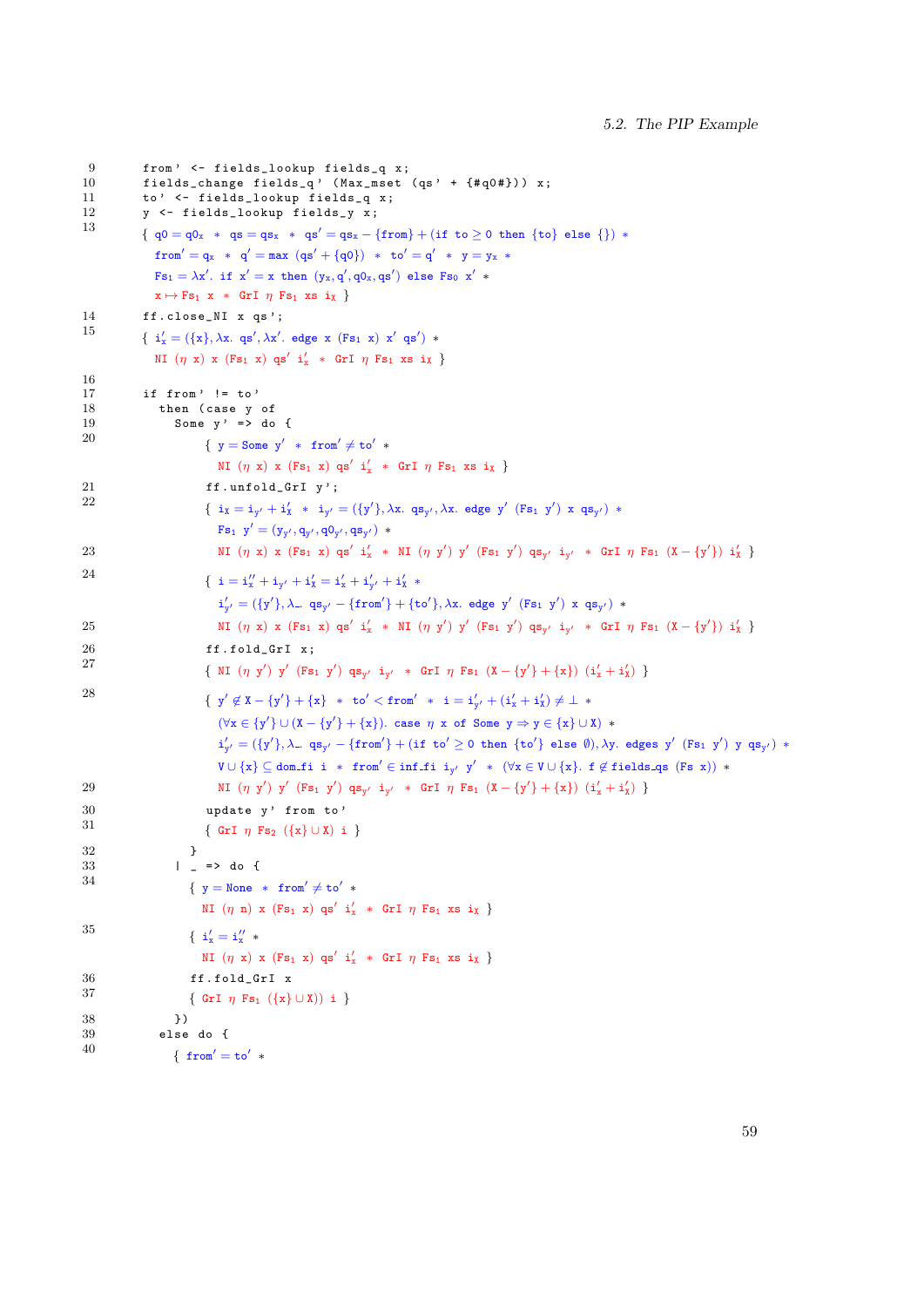46 }

```
NI (\eta x) x (Fs_1 x) qs' i'<sub>x</sub> * GrI \eta Fs<sub>1</sub> xs i<sub>X</sub> }
 41 \{ i'_x = i''_x *NI (\eta x) x (Fs_1 x) qs' i'<sub>x</sub> * GrI \eta Fs<sub>1</sub> xs i<sub>X</sub> }
42 ff.fold_GrI x<br>43 f G_{\mathbf{r}} \mathbf{r} \mathbf{r} \mathbf{r} \mathbf{r} \mathbf{r} \mathbf{r} \mathbf{r} \mathbf{r} \mathbf{r} \mathbf{r} \mathbf{r} \mathbf{r} \mathbf{r} \mathbf{r} \mathbf{r} \mathbf{r} \mathbf{r} \mathbf{r} \mathbf{r} \mathbf{r} \mathbf{r}\{ GrI \eta Fs<sub>1</sub> ({x} ∪ X)) i }
44 }
\begin{matrix}45 & & \\ 46 & & \end{matrix}
```
We start we a summary of all assumptions in Line 2. In Line 3 we open node x to obtain access to the underlying heap object in order to modify the PIP node. Line 13 summarizes all changes applied in lines  $5$  to  $12$ . In Line  $14$  we close node x again and obtain the induced flow interface  $i'_x$ . Now we have to consider three cases: from'  $\neq$  to'  $\land$  y<sub>x</sub>  $\neq$  None, and from'  $\neq$  to'  $\land$  y<sub>x</sub> = None, and  $from' = to'.$ 

We start with case from  $\neq$  to'  $\land$  y<sub>x</sub>  $\neq$  None in Line 20. Analogously to the base case we can infer that we have not visited node x yet, i.e.  $x \notin V$ . We have some y' such that  $y_x = S$ ome y'. We unfold node y' in Line 21. Here we know that  $\eta x = y' \in X$  due to our assumption that all edges stay within the graph. Then we manipulate the flow interfaces of  $x$  and  $y'$ : we know that  $i''_x + i_{y'} \neq \bot$ .  $i''_x$  has an outflow of  $\{ \text{from'} \}$  to  $y'$ , while  $i'_x$  has an outflow of  $\{ \text{to'} \}$ . Therefore, we have to remove from' from y''s inflow and add to' to its inflow to compensate for the change in x's outflow and to obtain flow interface  $\mathbf{i}'_{y'}$  such that  $i''_x + i_{y'} = i'_x + i'_{y'}$ (see lemma adjust interface  $m$ set' in our formalization). We substitute this equality into the  $\mathbf{i} = \mathbf{i}_{x}'' + \mathbf{i}_{y'} + \mathbf{i}_{x}'$  and obtain  $\mathbf{i} = \mathbf{i}_{x} + \mathbf{i}_{y'} + \mathbf{i}_{x} \neq \bot$ . This implies  $i'_{x} + i'_{x} \neq \bot$  and we can fold node x into graph  $X - \{y'\}$ . In Line 28 we establish the precondition for the recursive call. Non-trivial facts thereof are:

- to' < from': we know that both to' = max  $({q0} \cup (m {from} + {to}))$  and from' =  $\max (\{ \mathsf{q0} \} \cup \mathtt{m})$ . Furthermore, to  $<$  from and from  $\in \mathtt{m}$ . Therefore, to'  $\leq$  from'. Our case distinction already provided us with  $\texttt{to}' \neq \texttt{from}'$ . Therefore,  $\texttt{to}' < \texttt{from}'$ .
- from  $\in$  inf\_fi i<sub>y'</sub> y': We have  $i''_x + i_{y'} \neq \perp$ . The definition of flow interface sums provides us that inf fi  $i_{y'}$   $y' = \inf f$  i  $(i''_x + i_{y'})$   $y' + \text{outf}$  fi  $i''_x$   $y'$ . We know that for arbitrary flows m it holds that outf\_fi  $i''_x$  y' m = edge x (Fs<sub>1</sub> x) y' m = max ( $\{q0_x\} \cup m$ ). Moreover, from'  $\neq$  to' and to  $<$  from imply that max m = from. Moreover,  $qO_n <$  from as otherwise  $from' = to'.$  Combining the previous two results yields  $from = max (\lbrace q0_m \rbrace \cup m) = from'.$ This provides us together with the above result that  ${\tt from} \in {\tt outf\_fi}$  i'<sub>x</sub> y'  $\subseteq {\tt inf\_fi}$  i<sub>y'</sub> y'.
- f  $\notin$  fields qs (Fs<sub>1</sub> x): if there was f  $\in$  fields qs (Fs<sub>1</sub> x) then we would have obtained  $from' = to'$  which contradicts our assumption  $from' \neq to'$ .

The next line executes the recursive call. In order to do so we have to show  $from' = from:$  we showed this already in the second item of our derivation of non-trivial assumptions. The recursive call provides us just the result we have to show ourselves.

In Line 35 we show  $i'_x = i''_x$  for case from'  $\neq$  to'  $\land$  y = None. First we show that the outflows of  $i'_x$  and  $i''_x$  agree. We know that  $y = y_x = \texttt{fields}\_y$   $(Fs_0 x) = \texttt{fields}\_y$   $(Fs_1 x) = \texttt{None}$ . Then, for all  $x'$  holds

edges x  $(Fs_1 x) x'$  qs' = if Some  $x'$  = None then \_ else Ø by fields y  $(Fs_1 x)$  = None  $= \emptyset$  $=$  if Some  $x'$  = None then  $=$  else  $\emptyset$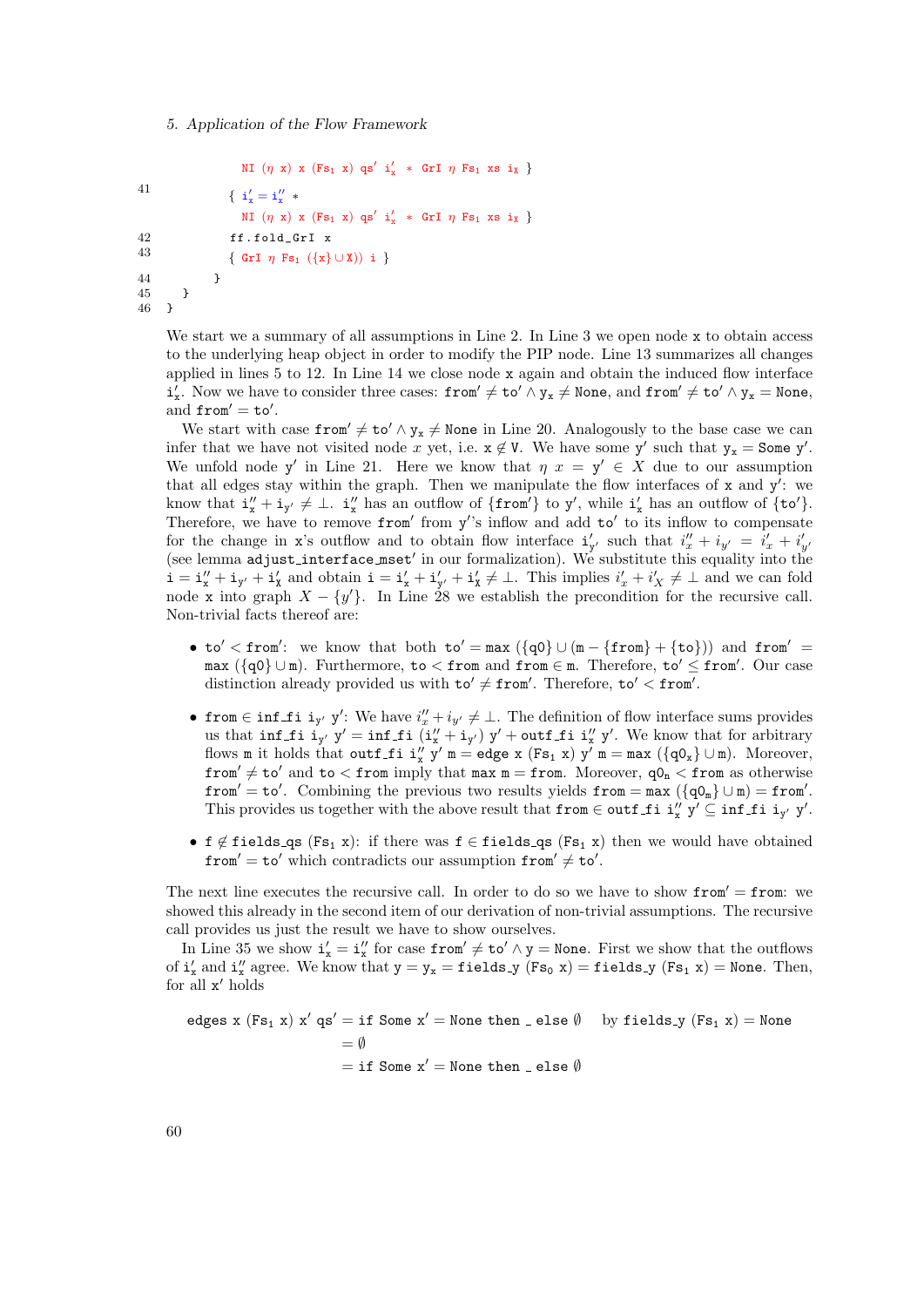5.2. The PIP Example

 $=$  edges x  $(Fs_0 x)$  x  $qs_x$  by fields y  $(Fs_0 x)$  = None

Domain and inflow are trivially identical. Therefore,  $\mathbf{i}'_{x} = \mathbf{i}''_{x}$ . Using this we can fold node x into graph X in Line 36.

Similarly, in Line 41 we show  $\mathbf{i}'_{\mathbf{x}} = \mathbf{i}''_{\mathbf{x}}$  for case from' = to' by an additional case distinction: If  $y_x \neq$  Some y' then we are done analogously to the previous case. If  $y_x =$  Some y' then we observe that

$$
\max (qs_x + \{q0_x\}) = \max ((qs_x - \{from\} + (if\ to \geq 0\ then\ \{to\} \ else\ \emptyset)) + \{q0_x\})
$$

Using this and  $y_x =$  Some y' we obtain

$$
\begin{aligned} \text{edges x (Fs}_1 \text{ x}) \text{ y}' \text{ qs}' &= \text{if Some y}' = \text{y}_x \text{ then } \text{max (qs'} \cup \{q0_x\}) \text{ else } \emptyset \\ &= \text{max ((qs}_x - \{\text{from'}\} + (\text{if to} \geq 0 \text{ then } \{\text{to}\} \text{ else } \emptyset)) \cup \{q0_x\}) \\ &= \text{max (qs}_x \cup \{q0_x\}) \\ &= \text{if Some y}' = \text{y}_x \text{ then } \text{max (qs}_x \cup \{q0_x\}) \text{ else } \emptyset \\ &= \text{edges x (Fs}_0 \text{ x}) \text{ y}' \text{ qs}_x \end{aligned}
$$

## 5.2.9. Implementation

The verification of the PIP example using our implementation of the Flow Framework basically follows the proof outline in the previous subsection. The proof rules introduced by our implementation of the Flow Framework enable efficient and effective injection of proof steps into automatic proof methods of our Separation Logic framework. However, there are several difficulties remaining in our proofs (not only related to the Flow Framework) that should be addressed by further development:

- The verifying condition generator introduces a case distinction to  $> 0$  in operation update. This case distinction duplicates the efforts required in our proof. Slight differences in both proofs imposed a significant amount of additional effort.
- For some unknown reason we were not able to state a lemma about the flow shift required by fake interfaces that enables the simplifier to automatically solve flow interface equations that contain this shift. The implicit nature of solutions to sums of flow interfaces probably requires significant effort to design effective proof methods or sets of simplification rules. Multiple ideas for simplification rules during the course of this thesis only yielded insignificant improvement.
- Similarly, we have to repeatedly show that flow graph sums are valid by using the validity of larger sums. These mostly required manual intervention, especially if additionally the fake interface flow shift is involved. Sometimes, non-trivial reasoning on multisets additionally complicated these steps.
- Proof steps that can not be solved by proof method sep auto introduce significant delays in the runtime of the proofs as sep auto tries for too long to solve these steps before falling back to human assistance. Therefore, the proofs of the PIP example are very slow.
- Our opaque node and graph abstractions introduced by the Flow Framework prevent spatial reasoning usually enabled by Separation Logic, e.g. that two pointers are different. We had to introduce dedicated lemmas that enables this reasoning for our abstractions. These rules are not yet integrated into the automated proof methods and therefore require manual steps.

 $\blacksquare$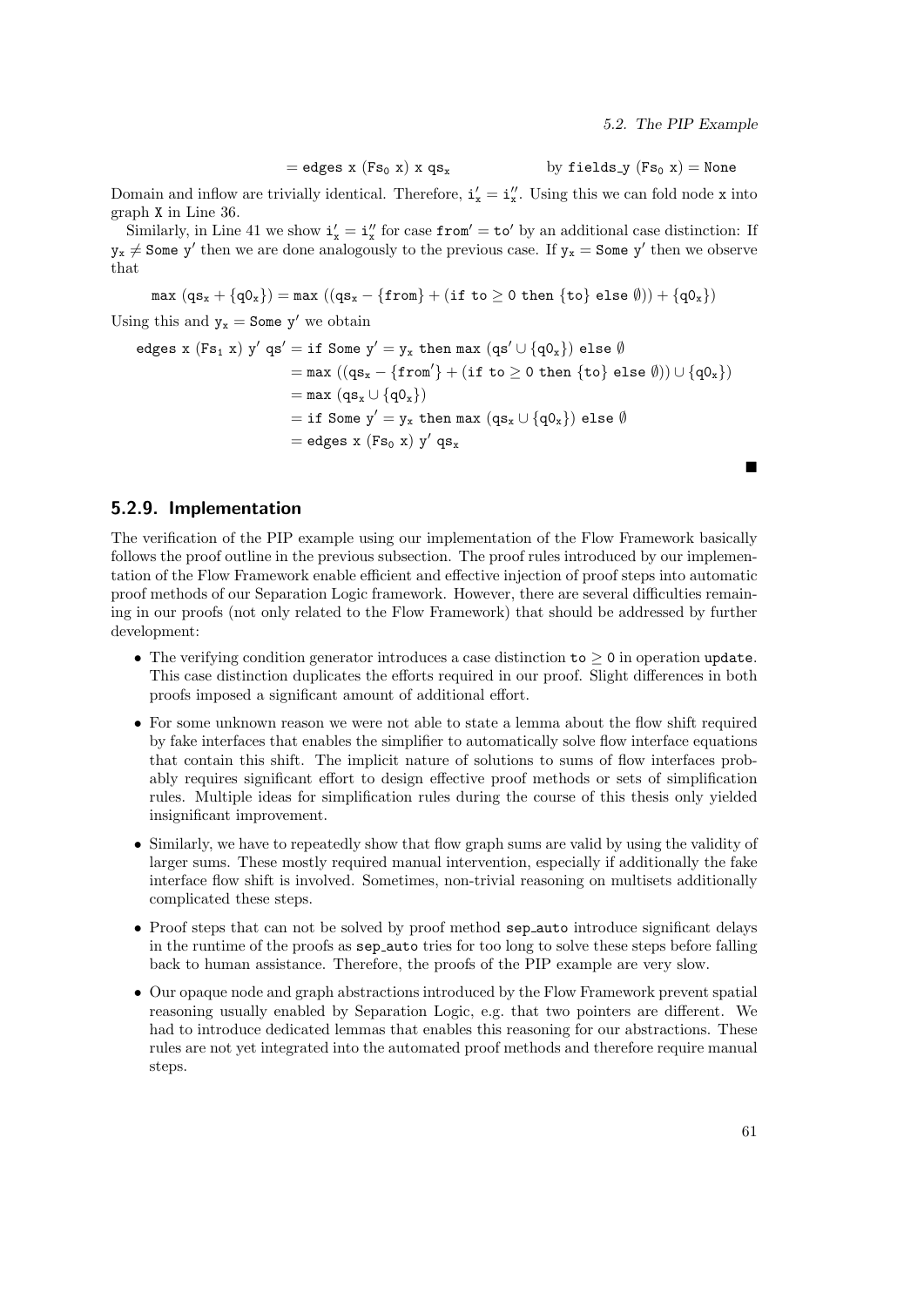# 5.2.10. Thoughts About Invariants

The previous example expresses some invariant in graphs using the Flow Framework. The original PIP invariant was stated in a global fashion as "the priority of each node corresponds to the maximum of its default priority and its predecessors' default priorities". How can we be sure that our local invariant is equivalent to the global one?

There are two points of view on this question: first, if the invariant is merely a means of proving some greater property then we can take the stance that it does not matter if both invariants are equal as long as the chosen invariant enables us to prove the property. In this case we could also call the invariant a technical detail of the proof. In our example the involvement of the flow to prove termination of update in the release case can be seen as an instance for this point of view: we do not care how termination was proven, the only thing that matters is that is was proven.

However, regarding the invariant about priorities in our algorithm we can not apply this reasoning. Our graph update algorithm is only a component of the PIP. To plug our algorithm into the PIP we have to either show that our algorithm satisfies the specification that the PIP expects from priority bookkeeping algorithms or otherwise we have to prove the entire PIP using the specification we introduced in our algorithm. The second option is again an instance of our first point of view while the first option requires us to prove the equivalence of the local and the global invariant.

In our example we follow the second option and show that in each node y the current priority fields  $\mathbf{y}$  (Fs  $\mathbf{y}$ ) is greater or equal the maximum of its own and all predecessors' default priorities (along finite paths):

```
lemma upper_bound:
```

```
assumes "finite P" "X = dom_fg H" "y \in X" "P \subseteq paths Fs X y" "H \neq bot"
shows "ff.Gr \eta Fs X H \Longrightarrow_A ff.Gr \eta Fs X H *\uparrow(fields_q (Fs y) \geqMax ({fields_q0 (Fs (hd xs)) | xs. xs \in P } \cup {fields_q0 (Fs y)}))"
```
Note that we can assume the validity of flow graph  $H$  as maintaining a valid flow graph for the entire live time of a data structure is essential in the use of the flow framework as proving flows for arbitrary data structures is non-trivial (remember our discussion in Section 5.2.5). Furthermore, note that we do not show that this upper bound is tight. In fact, it is not: the local invariant also holds for cycles with a self-sustaining priority that is not founded by a default priority of a participating node, i.e. the flow for a graph and inflow is not unique in this case. To prevent such self-sustaining flow contributions we would have to apply effective acyclicity (which unfortunately exceeded the current level of automation of our Flow Framework implementation and remaining time for this thesis).

Now, the original purpose of the Flow Framework was to avoid global reasoning and yet we are again unable to avoid it in the case of the second point of view. However, while reasoning globally we avoided the "splitting issue" described in Chapter 2 by breaking our verification down into two steps: first, prove the local invariant using the approach that avoids the "splitting issue", and second, relate the local invariant to the global invariant using information only that does not suffer from the "splitting issue", i.e. in our proof of upper bound we have unrestricted access to the entire node-local invariant without caring about spatial constraints imposed by Separation Logic.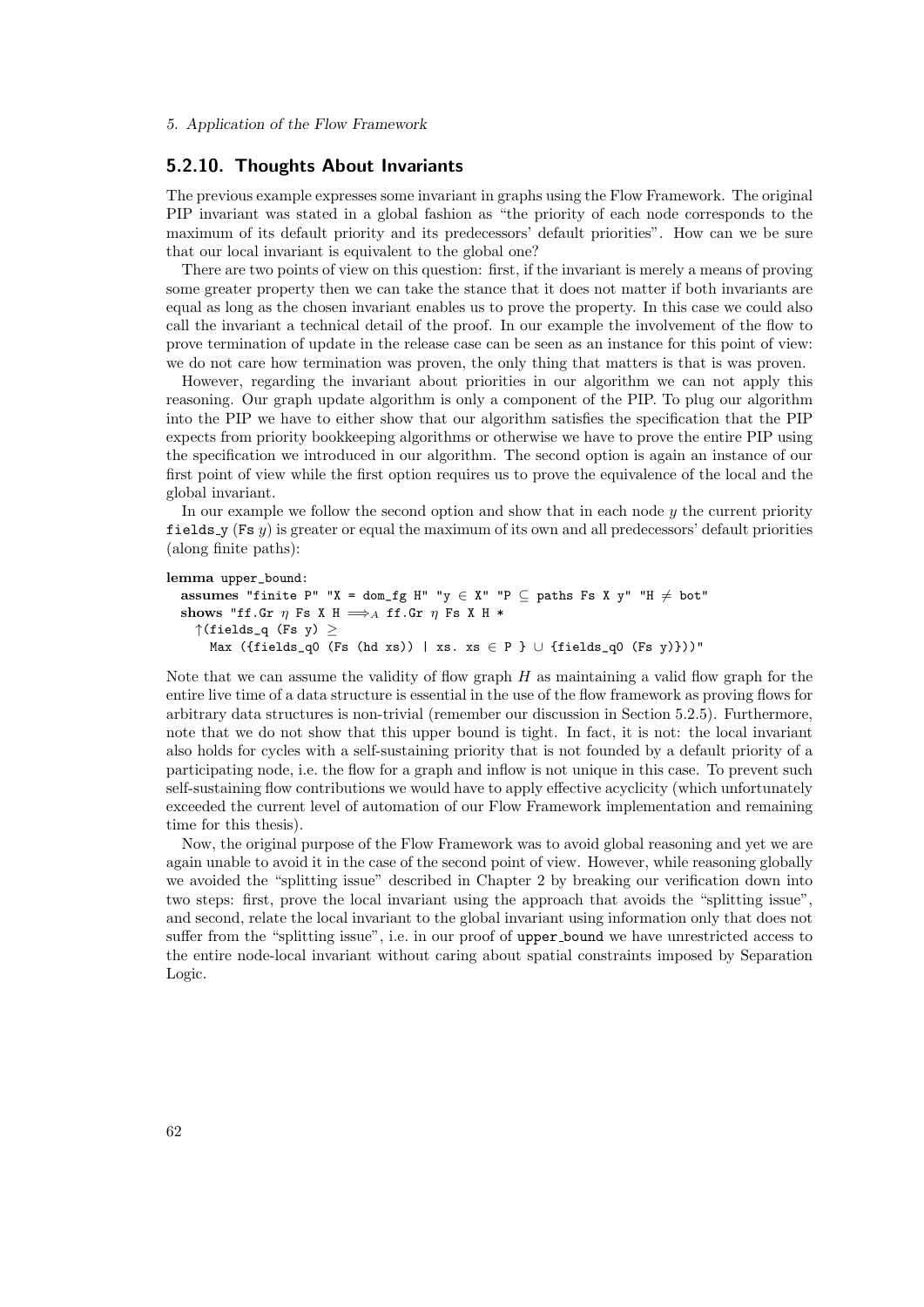In this section we try to give a consistent paper-version of our formalization of [Krishna et al., 2020, theorem 3]. There is an existing high-level proof in [Krishna, 2019, th. 3.38] that we refine in this chapter. The goal of this chapter is to provide all details that are relevant to re-implement and enhance our proof without too much struggle.

# 6.1. Preliminaries

## Notation

We introduce an arrow notation

 $m \stackrel{xs}{\longrightarrow}_e y \equiv$  chain e xs y m

to denote path functions (composition of edge functions along a path) along paths  $xs$  to  $y$  using edge functions  $e$  with an initial flow value m. Flow along concatenated chains  $xs_i$  using edge functions  $e_i$  is written as

$$
m \xrightarrow{xs_1} e_1 \xrightarrow{xs_2} e_2 \cdots \xrightarrow{xs_{n-1}} e_{n-1} \xrightarrow{xs_n} e_n y
$$

This chain corresponds to

chain  $e_n$  xs<sub>n</sub> y ( chain  $e_{n-1}$   $xs_{n-1}$  (hd (concat  $(xs_n \cdot [y]))$ ) ( · · · chain  $e_2$   $xs_2$  (hd (concat  $(xs_3 \cdots xs_n \cdot [y]))$ ) ( chain  $e_1$   $xs_1$  (hd (concat  $(xs_2 \cdots xs_n \cdot [y]))$ )  $m) \cdots$ ))

Therefore, if there are empty path segments  $xs<sub>i</sub>$  then the corresponding path segment function equals id and the destination nodes for path segment functions preceding the empty path segment are obtained from path segments succeeding the empty path segment. This translation enables us to state an equivalence for arrows corresponding to lemma chain append nonempty, i.e. this equivalence does not impose constraints regarding path segments being nonempty.

xs·xs<sup>0</sup> −−−−−→<sup>e</sup> ≡ xs −−→<sup>e</sup> xs<sup>0</sup> −−−→<sup>e</sup>

We use this notation for the proof of theorem 3 in order to simplify the proof. Due to the proof's high abstraction level low-level details like lists being empty or not produce too much noise that obstructs the proof's key ideas.

If there is some designated node x within a path xs, i.e.  $xs = xs_1 \cdot x \cdot xs_2$ , then we obtain the equivalence

 $m \xrightarrow{xs_1 \cdot x \cdot xs_2} e \equiv (m \xrightarrow{xs_1} e x) \xrightarrow{x \cdot xs_2} e$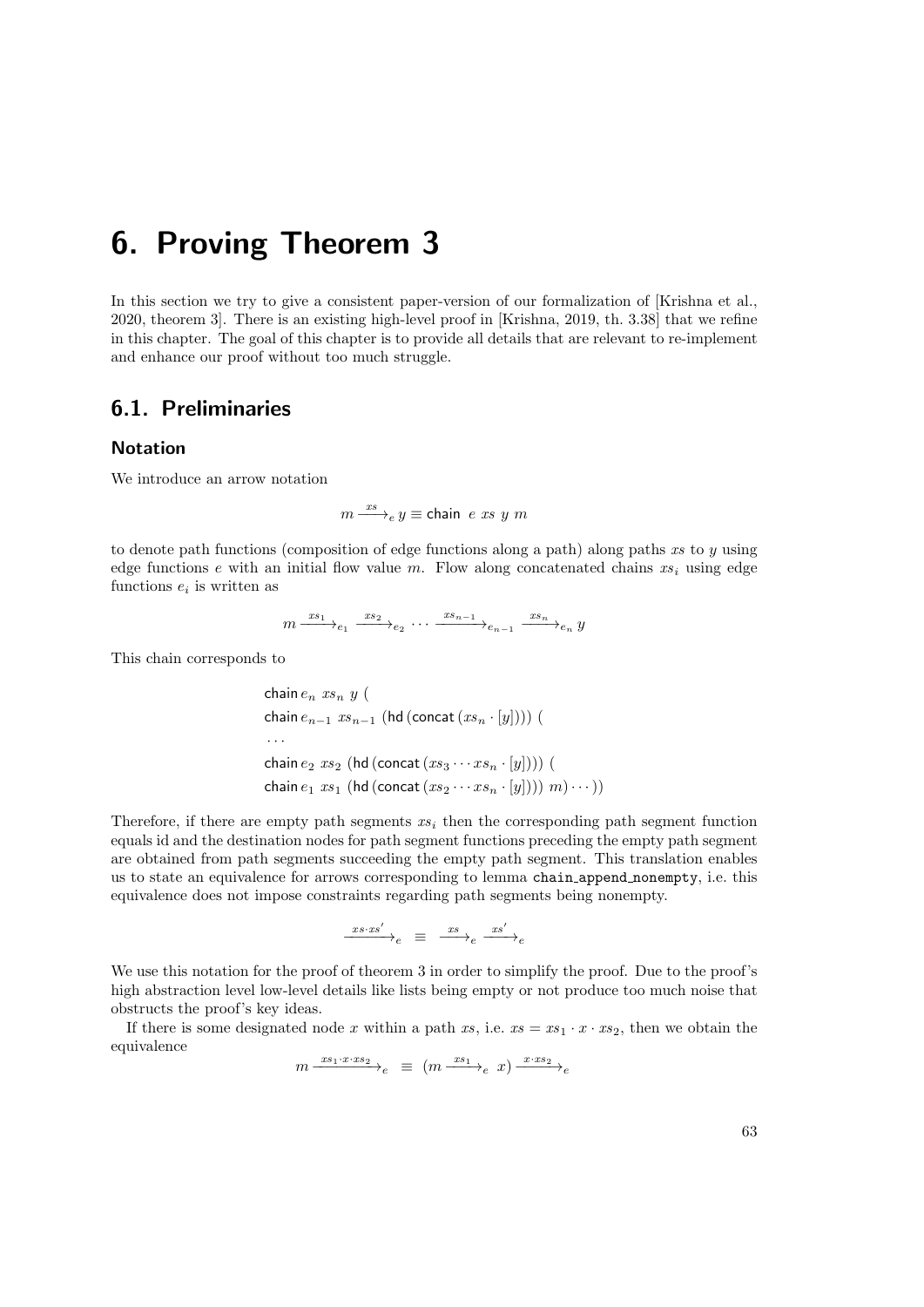Additionally, we lift the arrow notation to convoluted paths  $xss = [xs_1, \ldots, xs_n]$ :

$$
\xrightarrow{xss}e \equiv \xrightarrow{xs_1}e \cdots \xrightarrow{xs_n}e
$$

We denote capacities in  $h$  that approximate paths using the notation

$$
m \xrightarrow{x s} e y \equiv \text{cap } e \text{ (hd } xs) y m
$$

This notation that only uses the heads of paths as source nodes for capacities is motivated by the fact that we will approximate paths and path segments with capacities (if  $|xs| < |h|$  then cape (hd xs) y includes the flow along xs to y, i.e.  $m \xrightarrow{xs} e y \leq m \xrightarrow{xs} e y$ ). We again lift this notation to chains of capacities:

$$
m \xrightarrow{xss} y \equiv m \xrightarrow{x s_1} e \cdots \xrightarrow{x s_n} e y \equiv \text{chains}' (\lambda x s y. \text{ cap } e (\text{hd } x s) y) x s s y m
$$

If the annotated function  $f$  is not an edge function then we consider

$$
m \xrightarrow{xss} y \equiv m \triangleright f \ xs_1 \ (\text{hd } xs_2) \triangleright \ \cdots \ \triangleright f \ xs_n \ y \equiv \text{chains}' \ f \ xss \ y \ m
$$

Another notational convention is that if the value in front of an arrow is a function from nodes to flow values then we obtain the initial flow value by applying the first node along the path to this function:

$$
f \xrightarrow{xs} e y \equiv f \text{ (hd } (xs \cdot y)) \xrightarrow{xs} e y
$$

This notation avoids some pitfalls and notational inconvenience if the first path segments are empty. For concatenated chains this translates to:

$$
f \xrightarrow{x s_1} e_1 \cdots \xrightarrow{x s_n} e_n y \equiv f \left(\text{hd} \left(x s_1 \cdots x_n \cdot y \right)\right) \xrightarrow{x s_1} e_1 \cdots \xrightarrow{x s_n} e_n y
$$

## Implicit Assumptions

In this chapter the following assumptions apply implicitly:

- The flow domain is a positive cancellative commutative monoid.
- $\bullet$  There is a reduced closed set of endomorphisms  $E$ .
- $(\lambda_-, 0) \in E$ , id  $\in E$
- All edge functions of all flow graphs are drawn from E.

An immediate conclusion from these assumptions is that all arrow notations from the above notation are defined (the lemmas underlying the arrow equalities usually require endomorphic edge functions) and that  $E$  is closed under arrows.

For each flow graph  $h$  we assume the existence of its accompanying domain  $N$ , edge functions e, and flow f. E.g. for a flow graph  $h''_7$  there are also its components  $N''_7$ ,  $e''_7$  and  $f''_7$ . For each flow graph  $h$  we denote its flow interface with  $i$ .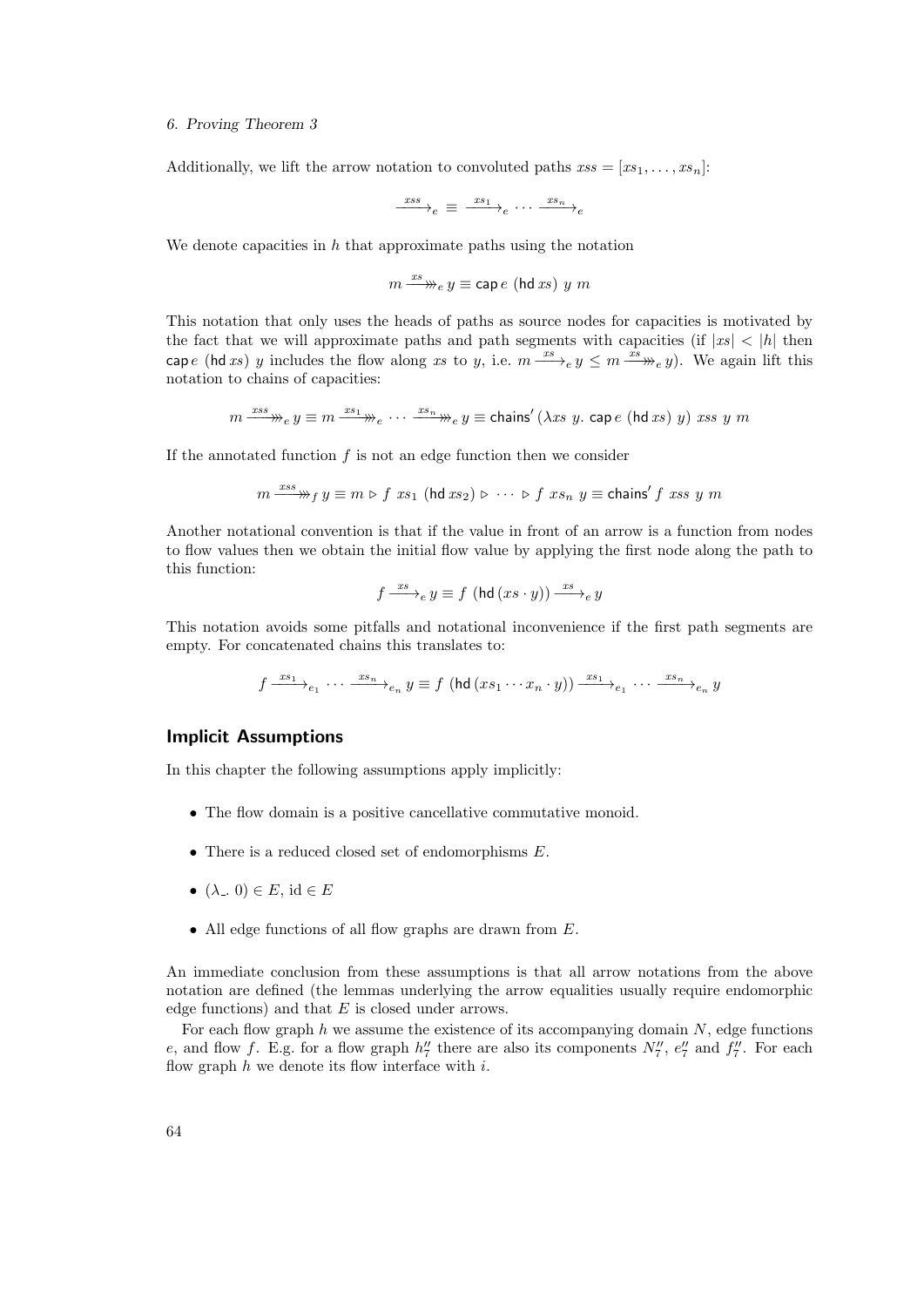# 6.2. Abstractions

In the proof of theorem 3 we will often apply similar proof steps on multiple levels of abstraction. The pattern usually is related to following some inflow along a path within a graph, and also following some inflow along a path through multiple subgraphs of a sum graph.

A general reasoning pattern in theorem 3 is to show that some sum over path functions does not equal zero and therefore, there must be a path that does not equal zero. To streamline this reasoning style we construct a set of abstractions that over-approximate given terms and enable us to chain multiple steps, e.g.:

$$
0<\ldots\leq\ldots\leq\ldots=\ldots\leq\sum\ldots
$$

We provide a small overview of the introduced approximation lemmas to develop some intuition about our approach. For the remaining lemmas and their proofs, please refer to our formalization.

We start with simple statements connecting inflow, outflow and flow in a single node  $x$ :

```
lemma inf_fg_le_inf_fg:
  fixes E :: "(2a \Rightarrow 2a :: pos\_cancel\_comm\_monoid\_add) set"
  assumes "h1 + h2 \neq bot" "x ∈ dom_fg h1" "\forall x y. edge_fg h1 x y ∈ E"
  shows "inf_fg (h1 + h2) x \le inf_fg h1 x"
lemma inf_fg_le_flow_fg:
  fixes h :: "('n,'m :: pos_cancel_comm_monoid_add) fg"
```

```
assumes "h \neq bot" "n \in dom\_fg h"
shows "inf_fg h n \leq flow_fg h n"
```

```
lemma outf_fg_le_inf_fg:
  fixes E :: "(2a \Rightarrow 2a): pos_cancel_comm_monoid_add) set"
  assumes "h \neq bot" "h = h1 + h2" "x ∈ dom_fg h2" "\forall x y. edge_fg h1 x y ∈ E"
  shows "outf_fg h1 x \le inf_fg h2 x"
```
These statements immediately follow from the definitions of flow interface sums and the flow equation. inf fg le inf fg and outf fg le inf fg already provide us some insight into the interaction of composed flow graphs.

Next we observe that we can approximate a single edge leaving a flow graph by the entire outflow:

```
lemma edge_fg_flow_fg_le_outf_fg:
  fixes E :: "(2a \Rightarrow 2a : p \circ s \text{-} \text{cancel\_comm\_monoid\_add}) set"
  assumes "h \neq bot" "x ∈ dom_fg h" "y ∈ -dom_fg h" "\forall x y. edge_fg h x y ∈ E"
  shows "edge_fg h x y (flow_fg h x) \leq outf_fg h y"
```
This follows immediately from the definition of outflow.

The flow along a path in a flow graph to a destination node  $y$  can be approximated by  $y$ 's  $flow:$ 

lemma chain\_inf\_fg\_le\_flow\_fg: fixes E :: " $(2a \Rightarrow 2a :: pos\_cancel\_comm\_monoid\_add)$  set" assumes "h  $\neq$  bot" "End\_closed E" "∀x y. edge\_fg h x y  $\in$  E" "set xs  $\subseteq$  dom\_fg h" "y  $\in$  dom\_fg h" "id  $\in$  E" " $(\lambda_-, 0) \in$  E" shows "chain (edge\_fg h) xs y (inf\_fg h (hd (xs  $\mathcal{C}$  [y])))  $\leq$  flow\_fg h y"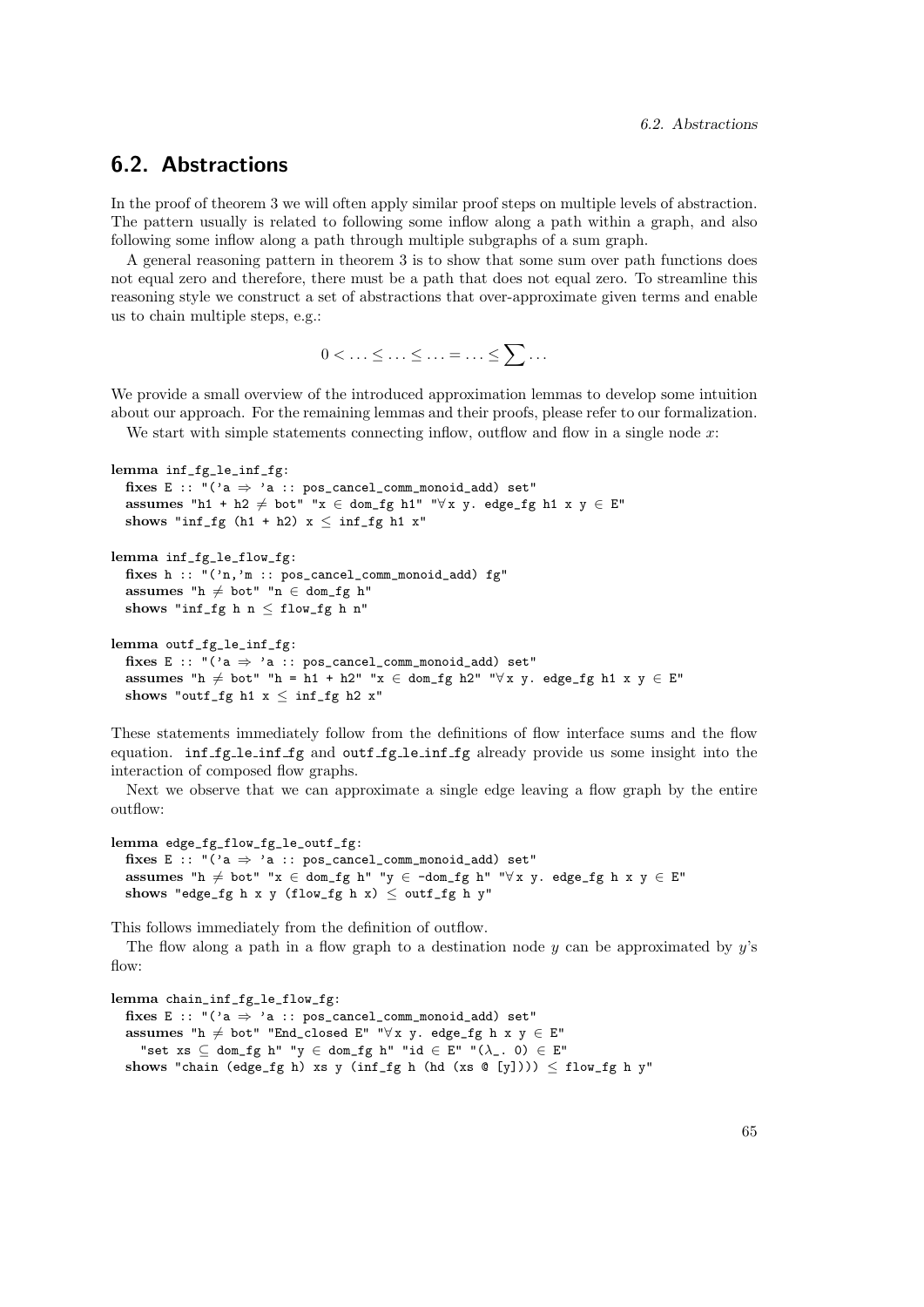For this lemma it is crucial that the initial flow is at most the flow in the path's origin node. According to inf fg le flow fg this is the case for this lemma. In arrow notation we obtain (embezzling the assumptions):

$$
i \xrightarrow{xs} e y \leq f y
$$

The next lemma relates the flow along a path to the inflow of a sibling flow graph:

lemma chain\_inf\_fg\_le\_inf\_fg: fixes E :: " $(2a \Rightarrow 2a)$ : pos\_cancel\_comm\_monoid\_add) set" assumes "h  $\neq$  bot" "End\_closed E" "∀x y. edge\_fg h1 x y  $\in$  E" "set xs  $\subseteq$  dom\_fg h1" "y ∈ dom\_fg h2" "h = h1 + h2" "xs  $\neq$  []" "id ∈ E" "( $\lambda$ \_. 0) ∈ E" shows "chain (edge\_fg h1) xs y (inf\_fg h1 (hd (xs @ [y])))  $\leq$  inf\_fg h2 y"

In arrow notation we obtain:

 $i_1 \xrightarrow{xs} e_1 y \leq i_2 y$ 

Now we arrive at the next level of abstraction: capacities. The first lemma states that the entire capacity to a node  $y$  inside a flow graph can be approximated by  $y$ 's flow:

```
lemma cap'_inf_fg_le_flow_fg:
  fixes E :: "(2a \Rightarrow 2a :: pos\_cancel\_comm\_monoid\_add) set"
  assumes "h \neq bot" "\forall x \space y. edge_fg h x y \in E" "End_closed E" "x \in dom_fg h"
    "y ∈ dom_fg h" "k \geq 1" "id ∈ E" "(\lambda_-, 0) \in E"
  shows "cap' k (dom_fg h) (edge_fg h) x y (inf_fg h x) \leq flow_fg h y"
```
If we consider the capacity to a node outside the flow graph then we can approximate this capacity with the flow graph's outflow:

```
lemma cap_fg_inf_fg_le_outf_fg:
```
fixes E :: " $(2a \Rightarrow 2a : p \circ s \neq 0 \text{ mod } p \text{ mod } q \text{ mod } q)$  set" assumes "h $\neq$  bot" "x ∈ dom\_fg h" "y ∈ -dom\_fg h" "End\_closed E" " $\forall x$  y. edge\_fg h x y  $\in$  E" "dom\_fg h  $\neq$  {}" "id  $\in$  E" " $(\lambda_{-}. 0) \in$  E" shows "cap\_fg h x y (inf\_fg h x)  $\leq$  outf\_fg h y"

From the previous lemma the next lemma follows directly by approximating the outflow with a sibling flow graphs's inflow:

lemma cap'\_fg\_inf\_fg\_fg\_le\_inf\_fg: fixes E :: " $(2a \Rightarrow 2a :: pos\_cancel\_comm\_monoid\_add)$  set" assumes "h  $\neq$  bot" "h = h1 + h2" "xs  $\neq$  []" " $\forall$ x y. edge\_fg h x y  $\in$  E" "End\_closed E" " $\forall x, y \in \mathbb{R}$ " " $\forall x, y \in \mathbb{R}$ " " $\forall x, y \in \mathbb{R}$ " "id  $\in \mathbb{R}$ " " $(\lambda_-, 0) \in \mathbb{R}$ " "id  $\in$  E" "set xs  $\subseteq$  dom\_fg h1" "y  $\in$  dom\_fg h2" shows "cap\_fg h1 (hd xs) y (inf\_fg h1 (hd xs))  $\leq$  inf\_fg h2 y"

The arrow notation of this lemma is

$$
i_1 \xrightarrow{xs} u_{e_1} y \leq i_2 y
$$

The next lemma demonstrates that the above lemmas can be generalized to initial flow values  $m \leq \inf h \, x$  instead of fixed initial flow values like inf h x:

lemma cap'\_fg\_le\_inf\_fg\_le\_inf\_fg: fixes E :: " $(2a \Rightarrow 2a)$ : pos\_cancel\_comm\_monoid\_add) set" assumes "h  $\neq$  bot" "h = h1 + h2" "xs  $\neq$  []" " $\forall$  x y. edge\_fg h x y  $\in$  E" "End\_closed E" " $\forall x \ y.$  edge\_fg h1 x y  $\in$  E" " $\forall x \ y.$  edge\_fg h2 x y  $\in$  E" "id  $\in$  E" "set xs  $\subseteq$  dom\_fg h1" "y  $\in$  dom\_fg h2" "m  $\leq$  inf\_fg h1 (hd xs)" " $(\lambda_-.0) \in E$ " shows "cap\_fg h1 (hd xs) y m  $\leq$  inf\_fg h2 y"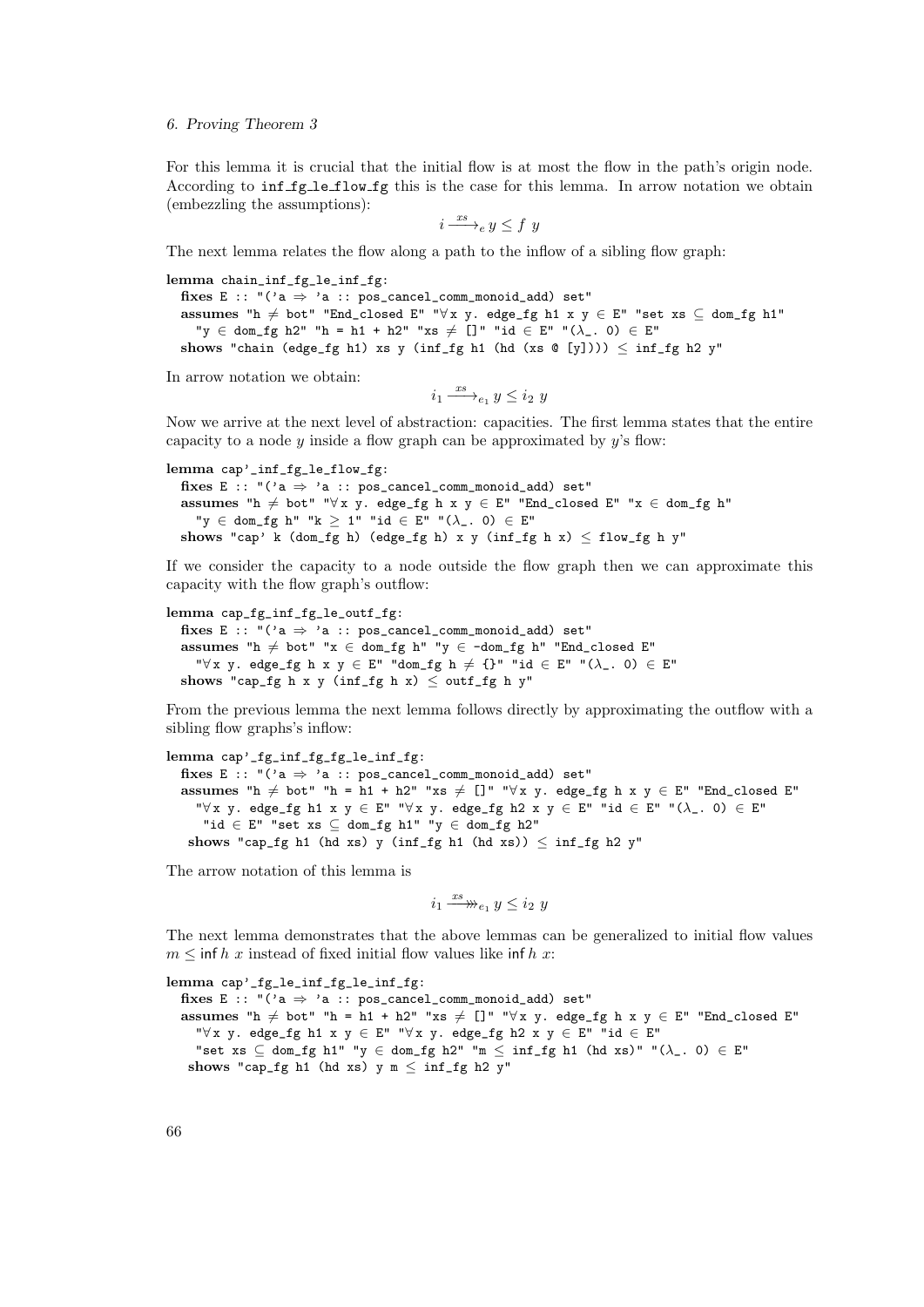The arrow notation of this lemma is

$$
m \xrightarrow{xs} w \leq i_2 y
$$

The next level of abstraction is reached by approximating alternating capacity chains:

lemma chains'\_cap\_fg\_inf\_fg\_le\_inf\_fg': fixes E :: "('a  $\Rightarrow$  'a :: pos\_cancel\_comm\_monoid\_add) set" assumes "alternating' (P h1) (P h2) xss ys" "h  $\neq$  bot" "h = h1 + h2" "xss  $\neq$  []" " $\forall x \ y.$  edge\_fg h x  $y \in E$ " "End\_closed E" " $\forall x \ y.$  edge\_fg h1 x  $y \in E$ " " $\forall x \ y.$  edge\_fg h2  $x \ y \in E$ " "xss  $\neq$  []" " $\forall x s \in$  set xss. xs  $\neq$  []"  $\sqrt{X}$ xs. P h1 xs  $\implies$  set xs  $\subseteq$  dom\_fg h1" " $\sqrt{X}$ xs. P h2 xs  $\implies$  set xs  $\subseteq$  dom\_fg h2" "id  $\in$  E" "hd ys  $\in$  dom\_fg (alt h2 h1 xss)" " $(\lambda_-.0) \in$  E" shows "chains' (alt\_cap\_fg h1 h2) xss (hd ys) (inf\_fg h1 (hd (hd xss)))  $\leq$  inf\_fg (alt h2 h1 xss) (hd ys)"

This lemma considers a convoluted path through the subgraphs  $h_1$  and  $h_2$  of a flow graph  $h = h_1 + h_2$ . alt\_cap\_fg  $h_1$   $h_2$  xs y is a function that simply chooses the appropriate capacity variant for path segments xs, i.e. it equals either cap  $fg h_1$  (hd xs) y or cap  $fg h_2$  (hd xs) y depending on set xs  $\subseteq$  dom fg h<sub>1</sub> or not. The proof of this lemma applies symmetric alternating induction on xss and basically reduces to an application of cap' fg inf fg le inf fg for each path segment of xss.

# 6.3. Sourced Paths

In theorem 3 we have to come up with an arbitrary path xs within a flow graph  $h' = h'_1 + h'_2$ that is sourced by inflow of  $h'$ .

In general, for effectively acyclic graphs  $h$  we can easily show (by sufficiently far unrolling of the flow equation and eliminating all terms still mentioning the flow using effective acyclicity as the pigeonhole principle tells us that there must be a cycle for long enough paths) that for every node x with flow  $f(x) \neq 0$  there must be some path xs such that  $i \frac{xs}{x}$   $\neq 0$  (see eff acyclic flow is sourced).

Unfortunately, our flow graph  $h' = h'_1 + h'_2$  is known to not be effectively acyclic. Fortunately, we know that there is an effectively acyclic flow graph  $h = h_1 + h_2$  that is related to h' by subflow-preserving extensions  $h_1 \preccurlyeq_S h'_1$  and  $h_2 \preccurlyeq_S h'_2$ . We additionally know that the interfaces of the corresponding flow graphs are equal, i.e.  $i = i'$  and  $i_k = i'_k$ .

The proof idea is to obtain a cycle xs such that  $f' \xrightarrow{xs} e'$  hd  $xs \neq 0$  as  $h'$  is not effectively acyclic. Then we start from node  $x_0 := \text{hd } xs \in h'_k$  (see Figure 6.1) and find some  $h'_k$ -local sourced path  $xs'_0 \subseteq h'_k$ , i.e.  $i'_k$  (hd  $xs'_0$ )  $\neq 0$ , using eff acyclic flow is sourced for  $h'_k$ . According to the definition of  $h'_k$ 's inflow  $i'_k$  (hd  $xs'_0$ ) = i' (hd  $xs'_0$ ) +  $o'_{3-k}$  (hd  $xs'_0$ ) there are two possibilities: there is inflow to  $h'_k$  contributed by i' or there is not. In the first case, we are done with our search for inflow. In the second case, we know that the entire inflow to hd  $xs'_0$  is contributed by  $h'_{3-k}$ .

From now on we continue the search for a sourced path in  $h = h_1 + h_2$  instead of h'. We follow the inflow to hd  $xs'_0$  to a node in  $h_{3-k}$ . This is possible due to  $o_k = o'_k$ . Then we find some  $h_{3-k}$ -local sourced path  $xs'_1 \subseteq h_{3-k}$ . We again apply the case distinction whether the inflow to  $xs'_1$  stems from i or  $i_k$ . In the first case we are done with out search, otherwise we do another step. We eventually find some convoluted alternating path  $\mathit{rss}' = [\mathit{xs}'_1, \ldots, \mathit{xs}'_n]$  through  $h_1$  and  $h_2$ , respectively, that is sourced by inflow to h. We now can transfer each path segment  $xs'_l$ for  $l = 1, \ldots, n$  iteratively from  $h_k$  to  $h'_k$  using our subflow-preserving extensions  $h_k \preccurlyeq Sh'_k$  and obtain a convoluted path  $xss = [xs'_0, xs_1, \ldots, xs_n]$  in  $h'_1$  and  $h'_2$  that is sourced by inflow to h (and because of  $i = i'$  also by inflow to  $h'$ ).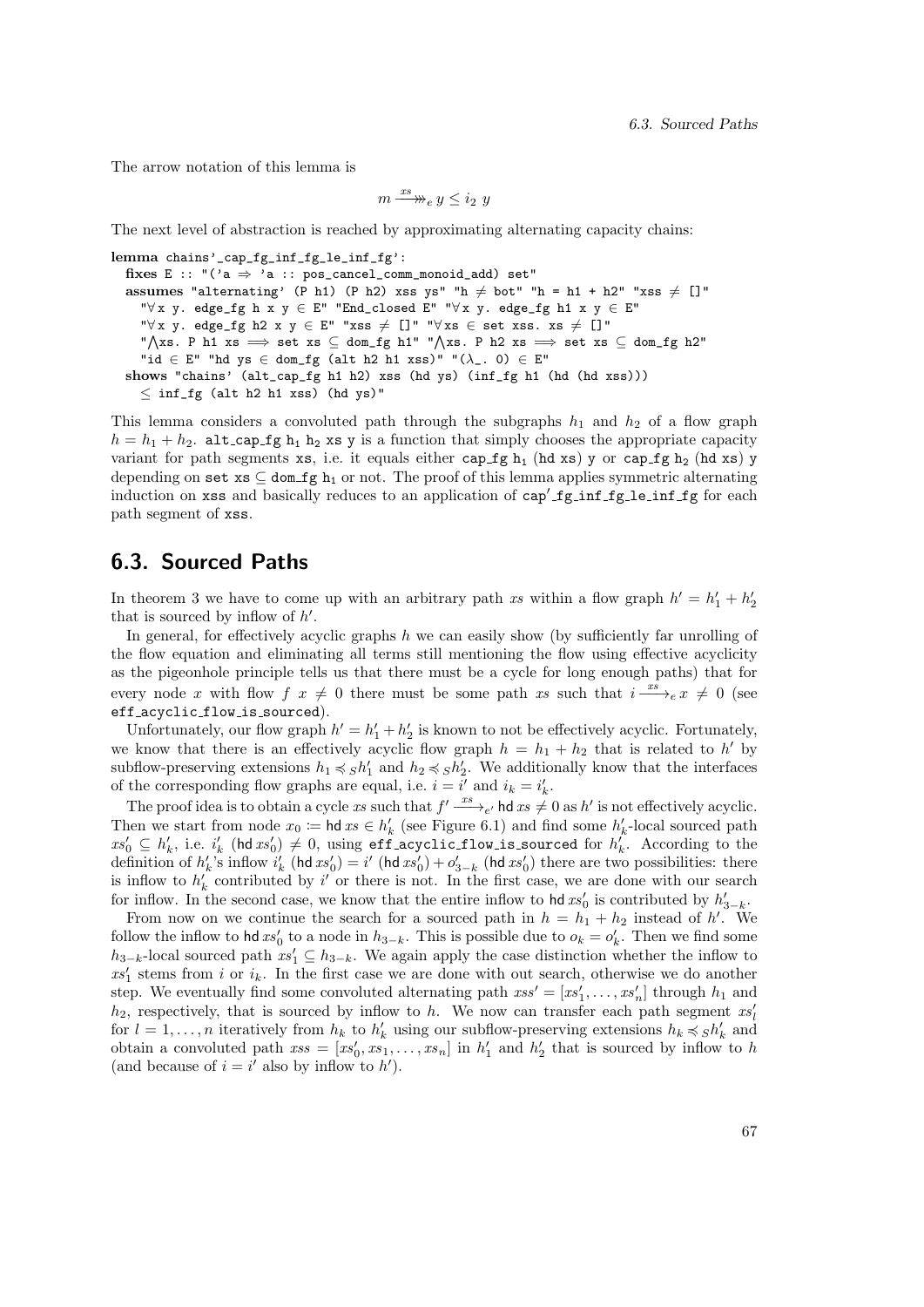

Figure 6.1.: Idea behind steps in lemma 1: We start at some node  $x_k$  and find a sourced path  $xs_k$ in  $x_k$ 's subgraph. If i (hd  $xs_k \neq 0$  we found what we are looking for. Otherwise, we find some node  $x_{k+1}$  in the other subgraph and repeat the same process once more.

We have to split this process into two lemmas: the first one finding a suitable starting node for the second lemma, and the second one executing the iterative steps starting from the suitable starting node. We start with the lemma on iterative steps:

**Lemma 1.** Given flow graphs  $h = h_1 + h_2$  and  $h' = h'_1 + h'_2$  with  $N_k = N'_k$  and  $\text{int } h_k = \text{int } i'_k$ <br>and  $\text{int } i = \text{int } i'$  for  $k = 1, 2$ . Assume that  $h, h_1, h_2, h'_1, h'_2$  are effectively acyclic and that  $h'$  is not effectively acyclic. Furthermore,

$$
\forall n \in h_k, n' \in -h'_k, m \leq i_k \ n. \ \operatorname{cap} h_k \ n \ n' \ m = \operatorname{cap} h'_k \ n \ n' \ m
$$

and

 $o_2 \xrightarrow{xs} e \xrightarrow{as} e' b \neq 0$ 

with  $\mathsf{hd} \, \mathit{xs} \in h_1, \, \mathit{xs} \subseteq h, \, \mathit{as} \subseteq h'$ . Then there exists a path  $\mathit{ys} \subseteq h'$  such that

$$
i \xrightarrow{ys}_{e'} \xrightarrow{xs}_{e} \xrightarrow{as}_{e'} b \neq 0
$$

*Proof.* We conduct the proof by induction over  $|x_s|$  for arbitrary  $h, h', h_1, h'_1, h_2, h'_2$  using the induction rule nat descend induct: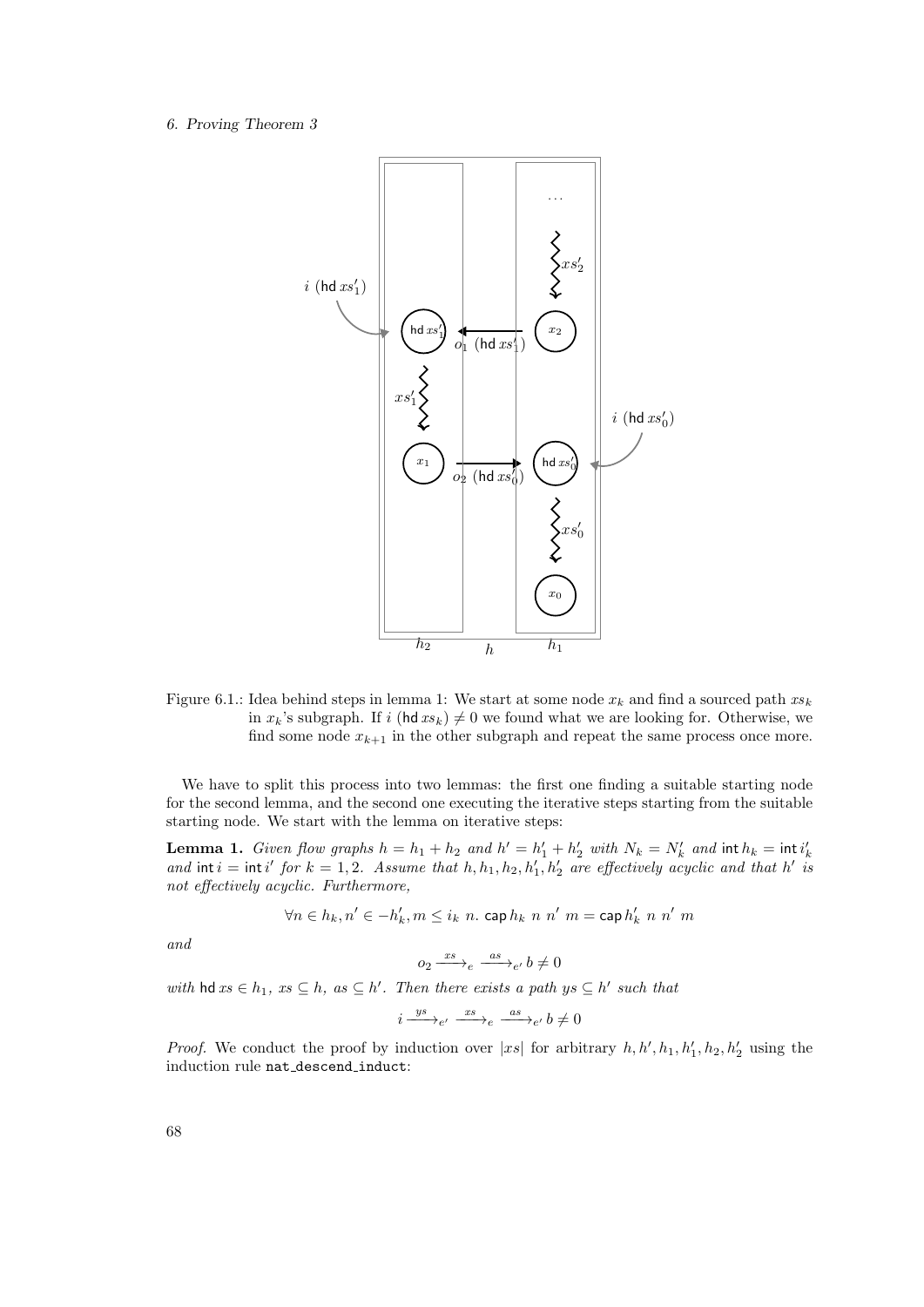$$
\begin{array}{c|ccccc}\lambda^k. & \frac{n\ <\ k} & \quad & \lambda^k. & \frac{k\ <\ n} & \quad & \lambda^i. & \frac{k\ <\ i} & \\\hline \text{$P$ } & k & & & \text{$P$ } & \text{$R$} & \\\hline & & & & \text{$P$ } & \text{$R$} & \\\hline \end{array}
$$

The base case requires us to show that for paths xs with  $|xs| > n$  the proposition holds in general. The step case requires us to show that for paths xs with  $|x_s| \leq n$  the proposition holds under the assumption that the proposition already holds for all longer paths. For our proof we instantiate the induction rule with some  $n \geq \max\{|h|, |h'|\}.$ 

In parallel to the actual proposition of lemma 1 we have to prove an auxiliary proposition that provides us the pre-condition for the transfer of capacities using  $\cosh k$  n n' m = cap  $h'_k$  n n' m:

$$
i \xrightarrow{ys}_{e'} (\text{hd } xs) \leq i_1 (\text{hd } xs)
$$

We now conduct the induction as stated:

• Base case  $|x_s| > \max\{|h|, |h'|\}$ : Using the pigeonhole principle  $|x_s| > |h|$  and  $xs \subseteq h$ imply that there is an element  $x \in xs$  that occurs at least twice in xs. Therefore, we can decompose xs such that  $xs = xs_1 \cdot x \cdot xs_2 \cdot x \cdot xs_3$ .

By assumptions we have

$$
o_2 \xrightarrow{xs} e \xrightarrow{as} e b \neq 0
$$

and obtain

$$
o_2 \xrightarrow{xs} e (\text{hd} (as \cdot [b])) \neq 0
$$

because our arrows are endomorphisms and therefore we can apply lemma  $e_1$  ( $e_2$  x)  $\neq$  $0 \Longrightarrow e_2$   $x \neq 0$ . Substituting the decomposition of xs we obtain with another application of the lemma that

$$
o_2 \xrightarrow{x s_1} e \xrightarrow{x \cdot xs_2} e x \neq 0
$$

Using this we can derive the following contradiction:

$$
0 < o_2 \xrightarrow{x_{s1}} e \xrightarrow{x \cdot xs_2} e x
$$
\n
$$
\leq f \xrightarrow{x \cdot xs_2} e x
$$
\nby chain\_inf\_f\_l = 0 by a bin\_inf\_f\_l = 0 by a bining effectively acyclic

Therefore, this case can not occur.

• Descend Case  $|x_s| \leq \max\{|h|, |h'|\}$ :

We have

$$
0 < o_2 \xrightarrow{x_s} e \xrightarrow{as} e'
$$
\n
$$
= \left( \sum_{z \in h_2} f_2 \ z \triangleright e_2 \ z \ (\text{hd} \ (xs \cdot as \cdot b)) \xrightarrow{x_s} e \xrightarrow{as} e' \ b
$$
\n
$$
= \left( \sum_{z \in h_2} \left( \sum_{\substack{zs \subseteq h_2 \\ |zs| < |h_2|}} i_2 \xrightarrow{zs} e z \right) \triangleright e_2 \ z \ (\text{hd} \ (xs \cdot as \cdot b)) \right) \xrightarrow{x_s} e \xrightarrow{as} e'
$$
\n
$$
b \ \text{by der. of outflow}
$$
\n
$$
= \left( \sum_{z \in h_2} \left( \sum_{\substack{zs \subseteq h_2 \\ |zs| < |h_2|}} i_2 \xrightarrow{zs} e z \right) \triangleright e_2 \ z \ (\text{hd} \ (xs \cdot as \cdot b)) \right) \xrightarrow{x_s} e \xrightarrow{as} e'
$$
\n
$$
b \ \text{by unrolling flow}
$$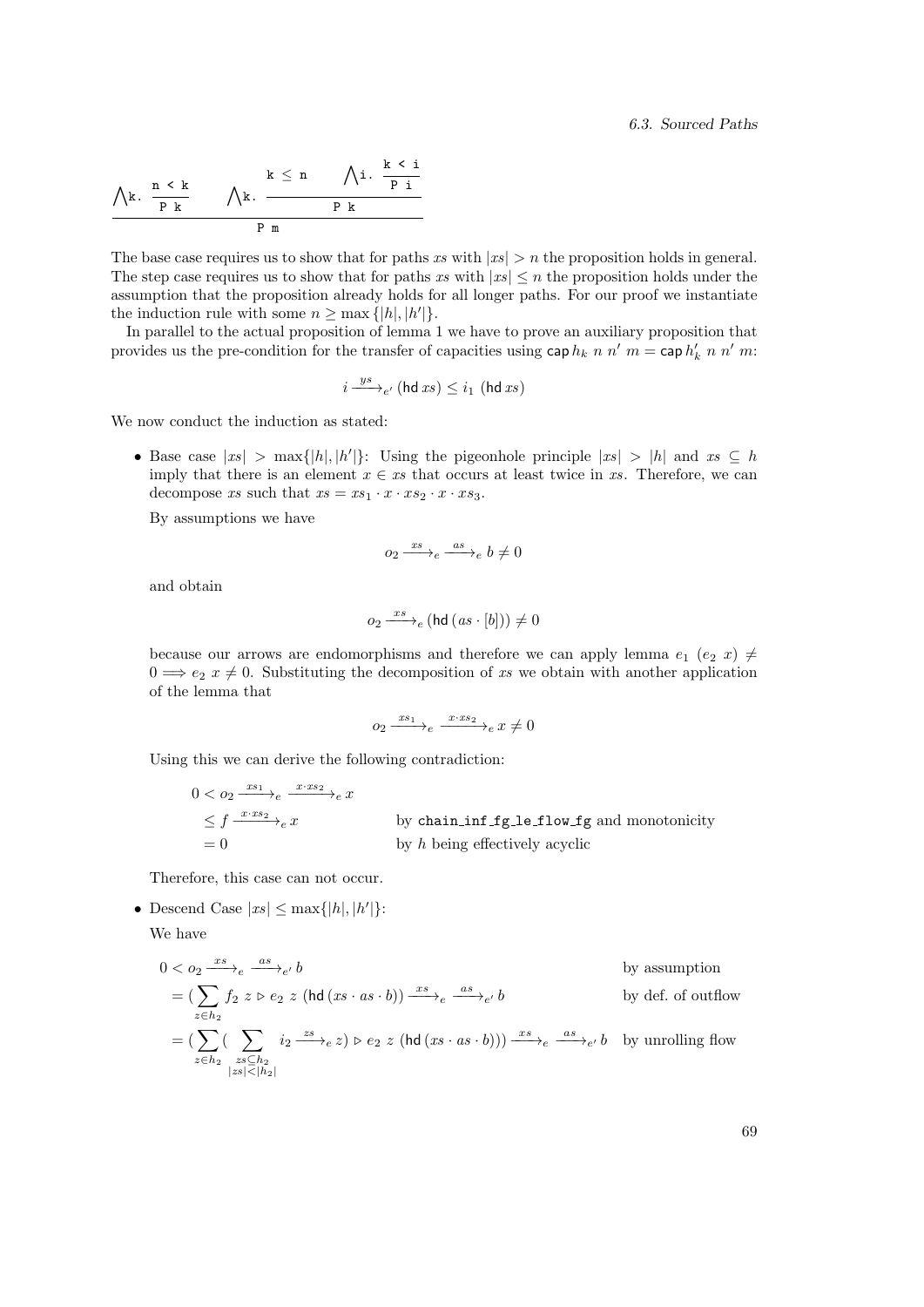$$
= \left(\sum_{z \in h_2} \left(\sum_{\substack{zs \subseteq h_2 \\ |zs| < |h_2|}} i_2 \xrightarrow{zs} e z\right) \triangleright e z \left(hd(xs \cdot as \cdot b)\right)\right) \xrightarrow{xs} e \xrightarrow{as} e' b \quad \text{by } z \in h_2
$$
\n
$$
= \left(\sum_{z \in h_2} \left(\sum_{\substack{zs \subseteq h_2 \\ |zs| < |h_2|}} i_2 \xrightarrow{zs \cdot z} e\left(hd(xs \cdot as \cdot b)\right)\right)\right) \xrightarrow{xs} e \xrightarrow{as} e' b \quad \text{by chain.append1}
$$
\n
$$
= \left(\sum_{z \in h_2} \left(\sum_{\substack{zs \subseteq h_2 \\ |zs| < |h_2|}} i_2 \xrightarrow{zs \cdot xs} e\left(hd(a s \cdot b)\right)\right)\right) \xrightarrow{as} e' b \quad \text{by endom.}
$$
\n
$$
= \left(\sum_{\substack{zs' \subseteq h_2 \\ |zs| \le |h_2|}} i_2 \xrightarrow{zs' \cdot xs} e \left(hd(a s \cdot b)\right)\right) \xrightarrow{as} e' b \quad \text{by } zs' := zs \cdot z
$$
\n
$$
= \sum_{\substack{zs' \subseteq h_2 \\ 1 \le |zs'| \le |h_2|}} i_2 \xrightarrow{zs' \cdot xs} e \xrightarrow{as} e' b \quad \text{by endom.}
$$

As the last sum does not equal 0 we obtain some  $xs' \subseteq h_2$  with  $xs' \neq []$  such that

 $i_2 \xrightarrow{xs'\cdot xs} e \xrightarrow{as} e' b \neq 0$ 

We now show that there is some  $ys$  such that

i ys −−→<sup>e</sup> 0 xs<sup>0</sup> ·xs −−−−−→<sup>e</sup> as −−−→<sup>e</sup> <sup>0</sup> b 6= 0

If  $i \frac{xs' \cdot xs}{\longrightarrow}e \stackrel{as}{\longrightarrow}e' b \neq 0$  then we choose  $ys = []$  and are done. Otherwise, it follows from the definition of sums of flow interfaces (in particular,  $i_2 = i + o_1$ ) that

$$
o_1 \xrightarrow{xs' \cdot xs} e \xrightarrow{as} e' b \neq 0
$$

Using this we invoke the induction hypothesis for  $h_1 := h_2$  and  $h_2 := h_1$  and obtain some ys such that

$$
i \xrightarrow{ys}_{e'} \xrightarrow{xs' \cdot xs}{}_e \xrightarrow{as}_{e'} b \neq 0
$$

Additionally we obtain the auxiliary proposition

 $\overline{a}$ 

$$
i \xrightarrow{ys}_{e'} (\text{hd } xs') \leq i_2 (\text{hd } xs')
$$

It remains to transfer  $xs'$  from h to h':

$$
0 < i \xrightarrow{ys}_{e'} \xrightarrow{xs' \cdot xs} e \xrightarrow{as}_{e'} b
$$
\n
$$
= i \xrightarrow{ys}_{e'} \xrightarrow{xs'} e_2 \xrightarrow{xs}_{e} e \xrightarrow{as}_{e'} b
$$
\n
$$
\leq i \xrightarrow{ys}_{e'} \xrightarrow{xs'} \xrightarrow{xs} e \xrightarrow{xs}_{e} \xrightarrow{as}_{e'} b
$$
\nby  $xs' \subseteq h_2$  and  $h = h_1 + h_2$ \n
$$
\leq i \xrightarrow{ys}_{e'} \xrightarrow{xs'} \xrightarrow{xs} e \xrightarrow{as}_{e'} b
$$
\nby chain-le-cap'\n
$$
= i \xrightarrow{ys}_{e'} \xrightarrow{xs'} \xrightarrow{xs} e \xrightarrow{as}_{e'} b
$$
\nby assumption and aux. prop.

The last equality follows from our assumption that

$$
\forall n \in h_2, n' \in -h'_2, m \leq i_2 \ n. \ \text{cap} \ h_2 \ n \ n' \ m = \text{cap} \ h'_2 \ n \ n' \ m
$$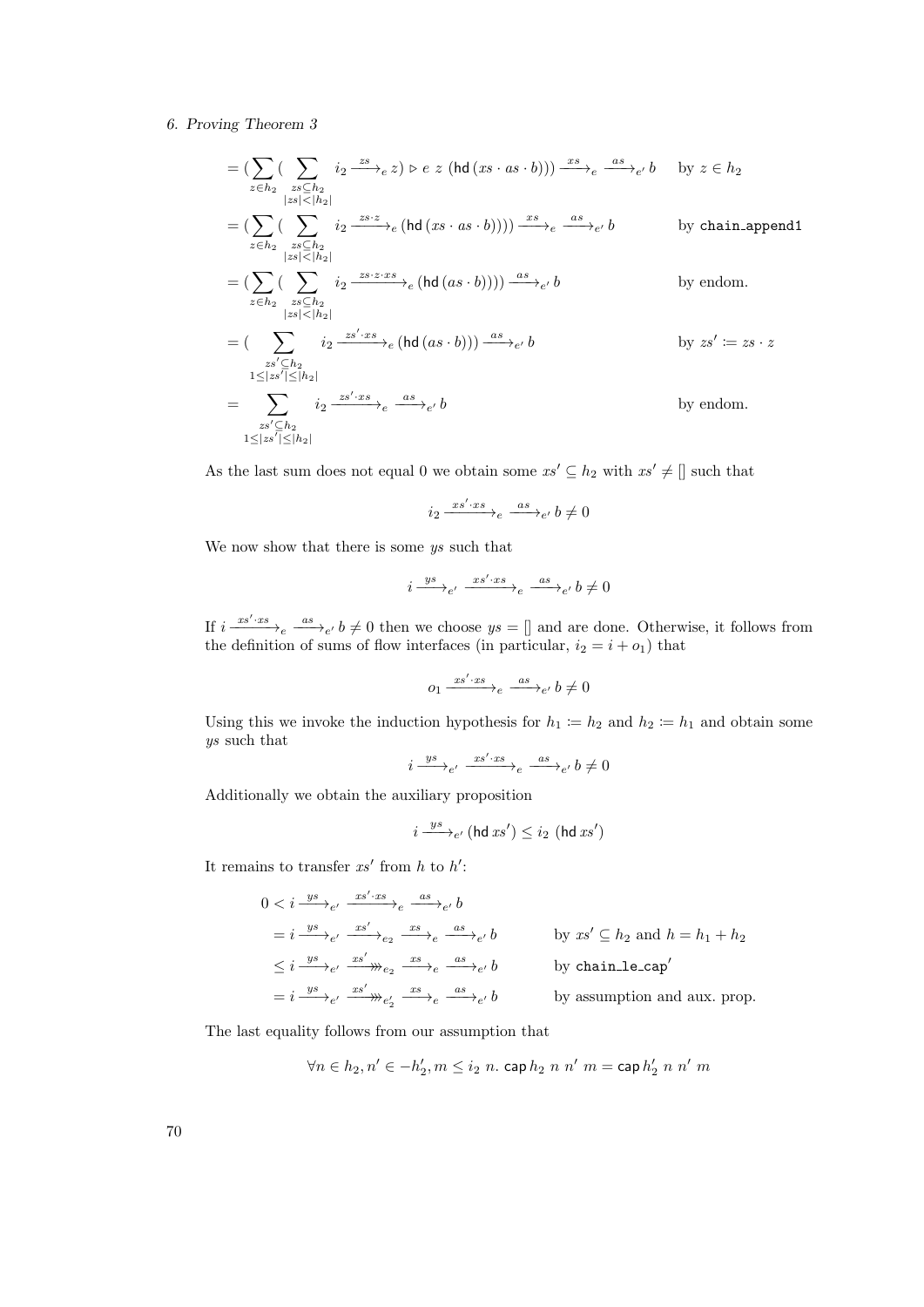We know that  $\mathsf{hd} x s' \in h_2$  and  $\mathsf{hd} x s \in h_1 \subseteq -h_2$ . For  $y s \neq \mathbb{I}$  the auxiliary proposition provided by the induction hypothesis ensures that  $m := i \frac{ys}{-g}$  (hd xs')  $\leq i_2$  (hd xs'). For  $ys = []$  this assumption follows trivially from the definition of chain.

After unfolding the definition of cap we obtain some  $ys' \subseteq h_2$  with hd  $ys' =$  hd xs such that

$$
0 \neq i \xrightarrow{ys} e' \xrightarrow{ys'} e' \xrightarrow{xs} e \xrightarrow{as} e \xrightarrow{as} e' b
$$
  
\n
$$
\neq i \xrightarrow{ys} e' \xrightarrow{ys'} e' \xrightarrow{xs} e \xrightarrow{as} e' b
$$
 by  $ys' \subseteq h_2$  and  $h = h_1 + h_2$   
\n
$$
= i \xrightarrow{ys \cdot ys'} e' \xrightarrow{xs} e \xrightarrow{as} e' b
$$

For  $ys := ys \cdot ys'$  this is exactly what we had to show.

Now, we are only missing the proof for the auxiliary proposition:

$$
i' \xrightarrow{ys \cdot ys'} \rightarrow_{e'} \text{hd } xs = i' \xrightarrow{ys'} \rightarrow_{e'} \xrightarrow{ys'} \rightarrow_{e'} \text{hd } xs
$$
  
\n
$$
= i' \xrightarrow{ys} \rightarrow_{e'} \xrightarrow{ys'} \rightarrow_{e'} \text{hd } xs
$$
  
\n
$$
\leq i'_{2} \xrightarrow{ys'} \rightarrow_{e_{2}} \text{hd } xs
$$
  
\n
$$
\leq i'_{2} \xrightarrow{ys'} \rightarrow_{e_{2}} \text{hd } xs
$$
  
\nby  $ys' \subseteq h_{2}$  and  $h' = h'_{1} + h'_{2}$   
\nby aux. prop or inf\_fg\_le\_inf\_fg  
\nby chain\_infg\_le\_inf\_fg

Note that the third step applies a case distinction whether  $ys \neq []$ : if true then we apply the auxiliary proposition after remembering that  $\mathsf{hd} y s' = \mathsf{hd} x s'$ , if false then the arrow equals id and we apply inf fg<sub>-le-inf-fg</sub>.

The next lemma encapsulates the lemma on iterative search and provides it with some initial path such that we have some valid starting node for lemma 1:

**Lemma 2.** Given flow graphs  $h = h_1 + h_2$  and  $h' = h'_1 + h'_2$  with dom  $h_k = \text{dom } h'_k$  and int  $h_k = \text{int } h'_k$  and  $\text{int } h = \text{int } h'$  for  $k = 1, 2$ . Assume that  $h, h_1, h_2, h'_1, h'_2$  are effectively acyclic and that  $h'$  is not effectively acyclic. Furthermore,

$$
\forall n \in h_k, n' \in -h'_k, m \leq i_k \ n. \ \operatorname{cap} h_k \ n \ n' \ m = \operatorname{cap} h'_k \ n \ n' \ m
$$

Then there exists a path  $xs \subseteq h'$  and some  $y \in xs$  such that

$$
i \xrightarrow{xs} e' y \neq 0
$$

*Proof.* By assumption we know that  $h'$  is not effectively acyclic and therefore obtain by definition of effective acyclicity some path as such that  $f' \stackrel{as}{\longrightarrow}_{e'}$  hd as  $\neq 0$  and as  $\subseteq h'$ . Without loss of generality we assume that  $hd \ as \in h'_1$ . Using eff\_acyclic\_flow\_is\_sourced we obtain some path  $xs \subseteq h'_1$  such that

$$
i_1' \xrightarrow{\;\; x s \;\;} e_1' \xrightarrow{\;\; a s \;\;} e' \; \text{hd} \; a s \neq 0
$$

Because of  $i'_1 = i' + o'_2$  we have to consider two cases:

• If  $i' \frac{xs}{s} \rightarrow_{e'} \text{ (hd } as) \neq 0$  then we directly found a solution  $xs := xs \cdot as$  and  $y := \text{hd } as$ :

$$
i \xrightarrow{xs\cdot as} e^{\prime} \text{ (hd } as) = i \xrightarrow{xs} e^{\prime} \xrightarrow{as} e^{\prime} \text{ hd } as
$$
  
\n
$$
= i \xrightarrow{xs} e^{\prime}_1 \xrightarrow{as} e^{\prime} \text{ hd } as
$$
  
\n
$$
= i^{\prime} \xrightarrow{xs} e^{\prime}_1 \xrightarrow{as} e^{\prime} \text{ hd } as
$$
  
\n
$$
\neq 0
$$
  
\nby  $xs \subseteq h'_1$   
\nby  $i' = i$ 

71

 $\blacksquare$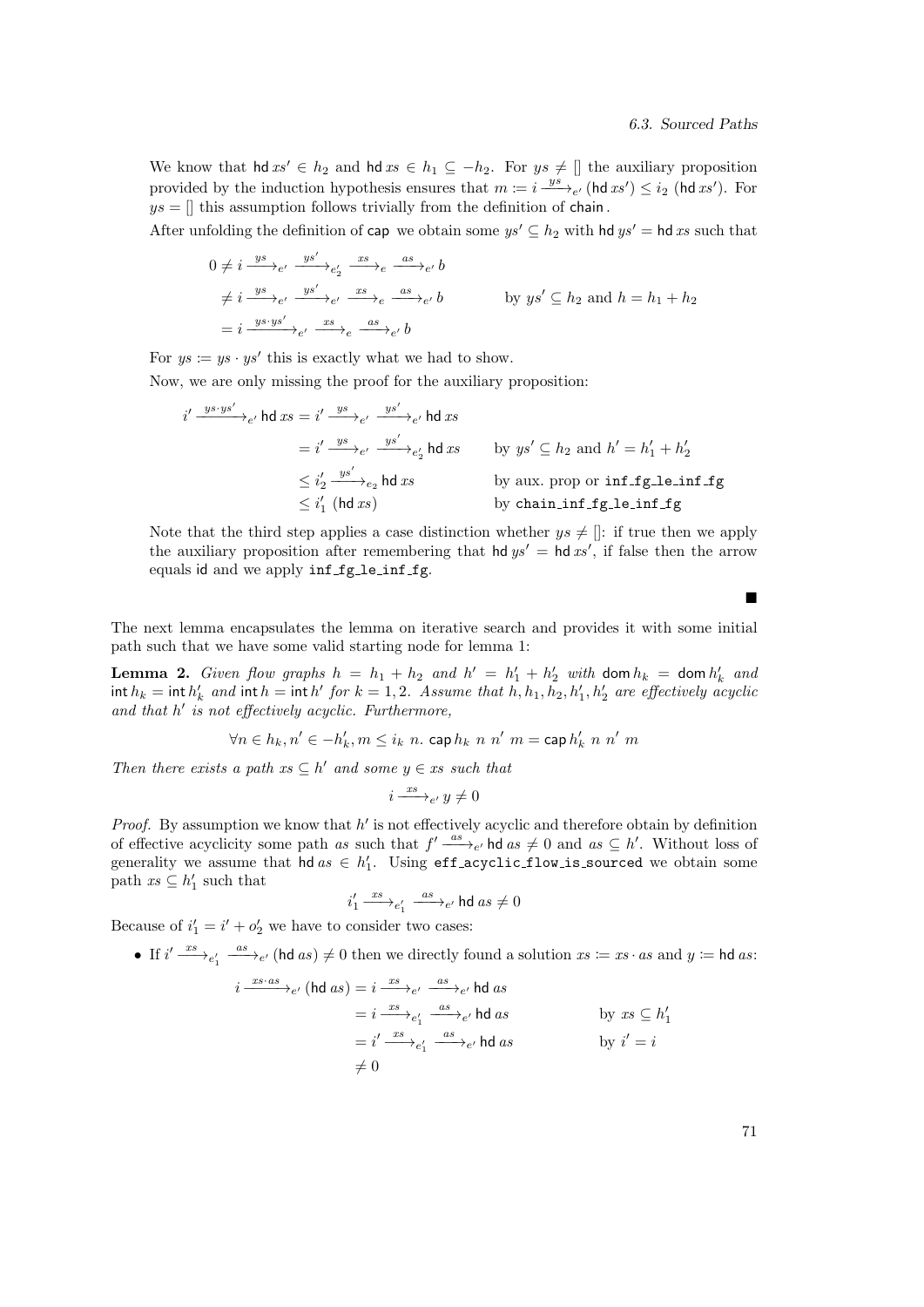• Otherwise,  $o'_2 \xrightarrow{xs} e'_1 \xrightarrow{as} e'_i$  hd  $as \neq 0$ . We obtain

$$
o_2 \xrightarrow{xs \cdot as} e^{\prime} \text{ hd } as = o'_2 \xrightarrow{xs \cdot as} e^{\prime} \text{ hd } as
$$
  
\n
$$
= o'_2 \xrightarrow{xs} e^{\prime} \xrightarrow{as} e^{\prime} \text{ hd } as
$$
  
\n
$$
= o'_2 \xrightarrow{xs} e'_1 \xrightarrow{as} e^{\prime} \text{ hd } as
$$
  
\n
$$
\neq 0
$$
  
\nby  $o'_2 = o_2$   
\nby  $o'_2 = o_2$   
\nby  $o'_3 = o_3$ 

Using this we can apply lemma 1 for  $b := \text{hd } as$ ,  $as := xs \cdot as$ ,  $xs := []$  and obtain some ys with  $ys \subseteq h'$  such that

$$
i \xrightarrow{ys\cdot xs\cdot as}{}_{e'} \mathsf{hd} \; as \neq 0
$$

 $\blacksquare$ 

Therefore, we found the solution  $xs := ys \cdot xs \cdot as$  and  $y := \text{hd } as$ .

# 6.4. Transfer of Capacity Chains

lemma 1 already exhibited the transfer of capacities from a flow graph  $h$  to a flow graph  $h'$ using subflow-preserving extensions. However, in lemma 1 we only considered a single capacity between two nodes because we had to select a single path after each induction step. We now consider the transfer of alternating capacity chains from  $h = h_1 + h_2$  to  $h' = h'_1 + h'_2$ .

**Lemma 3.** Let  $h = h_1 + h_2 \neq \perp$  and  $h' = h'_1 + h_2 \neq \perp$  be flow graphs with dom  $h_k =$  dom  $h'_k$ for  $k = 1, 2$ . Let  $P = \lambda h$  xs.  $xs \neq \lceil \n \wedge xs \subseteq h \rceil$ 

$$
F = \lambda h_1 \ h_2 \ xs \ y. \begin{cases} \cosh_1 (\text{hd } xs) \ y & \text{for } xs \subseteq h_1 \\ \cosh_2 (\text{hd } xs) \ y & \text{for } xs \subseteq h_2 \\ 0 & \text{otherwise} \end{cases}
$$

Let xss be a convoluted list with alternating  $(P h_1)$   $(P h_2)$  xss ys. Furthermore,

$$
\forall n \in h_k, n' \in -h'_k, m \leq i_k \ n. \ \operatorname{cap} h_k \ n \ n' \ m = \operatorname{cap} h'_k \ n \ n' \ m
$$

and  $m \leq i_1$ (hd (hd  $xss$ )). Then

$$
m \xrightarrow{xss} \mathbb{W}_{F\,h_1\,h_2} \,(\text{hd}\,ys) = m \xrightarrow{xss} _{F\,h'_1\,h'_2} \,(\text{hd}\,ys)
$$

Proof. By symmetric alternating induction over xss for arbitrary m.

• The empty case  $xs = []$  is trivial:

$$
m \xrightarrow{\parallel} \mathcal{W}_{F \, h_1 \, h_2} (\mathsf{hd} \, ys) = m = m \xrightarrow{\parallel} \mathcal{W}_{F \, h_1' \, h_2'} (\mathsf{hd} \, ys)
$$

• The base case  $xss = [xs]$  with P  $h_1$  xs and P  $h_2$  ys reduces to the assumed equality between capacities:

$$
m \xrightarrow{xs} \mathbb{W}_{F h_1 h_2} \text{hd } ys = \text{cap } h_1 \text{ (hd } xs) \text{ (hd } ys) m
$$

$$
= \text{cap } h'_1 \text{ (hd } xs) \text{ (hd } ys) m
$$

$$
= m \xrightarrow{xs} \mathbb{W}_{F h'_1 h'_2} \text{hd } ys
$$

We can apply the equality between capacities because alternating  $(P h_1) (P h_2)$  [xs] ys implies hd  $xs \in h_1$  and hd  $ys \in h_2$  and by assumption  $m \leq i_1$ (hd  $xs$ ).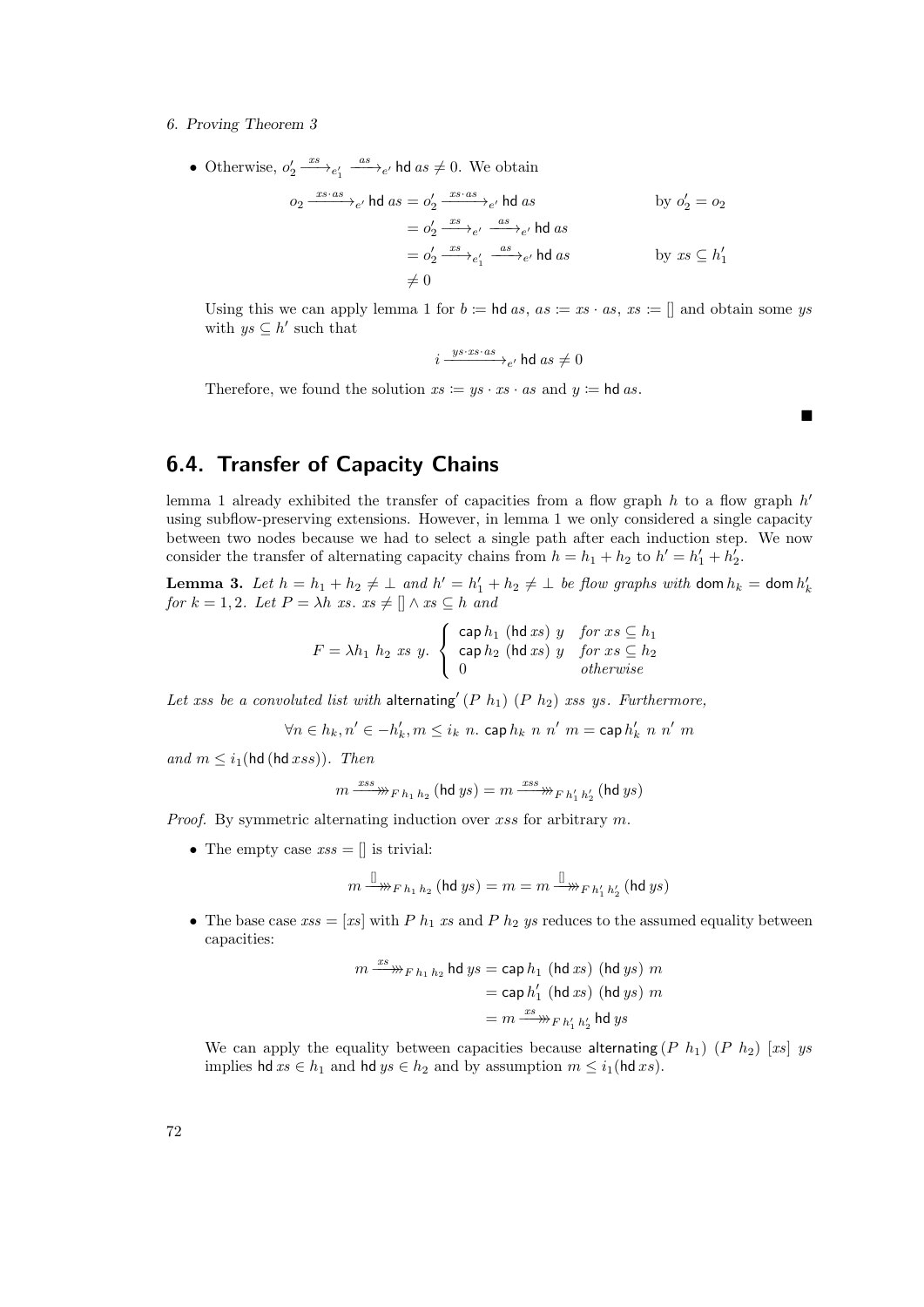• The step case  $xs = xs_1 \cdot xs_2 \cdot xs'$  provides us with P  $h_1$   $xs_1$  and P  $h_2$   $xs_2$  and the induction hypothesis for  $xs_2 \cdot xss'$ . We then calculate

$$
m \xrightarrow{xs_1 \cdot xs_2 \cdot xss'} m_{F h_1 h_2} \text{hd } ys = m \xrightarrow{xs_1} m_{F h_1 h_2} \xrightarrow{xs_2 \cdot xs'} m_{F h_1 h_2} \text{hd } ys
$$
  
=  $m \xrightarrow{xs_1} m_{F h_1 h_2} \xrightarrow{xs_2 \cdot xs'} m_{F h'_1 h'_2} \text{hd } ys$   
=  $m \xrightarrow{xs_1} m_{F h'_1 h'_2} \xrightarrow{xs_2 \cdot xs'} m_{F h'_1 h'_2} \text{hd } ys$   
=  $m \xrightarrow{xs_1 \cdot xs_2 \cdot xs'} m_{F h'_1 h'_2} \text{hd } ys$ 

The first and last equality follow from the definition of chains'. The second equality follows from the induction hypothesis after noting that  $m \xrightarrow{x_{s_1}}_{F h_1 h_2}$  hd  $xs_2 \leq \inf h_2$  (hd  $xs_2$ ) by cap' inf fg le inf fg and alternating (P  $h_2$ ) (P  $h_1$ ) (xs<sub>2</sub> · xss') ys. The third equality follows analogously to the transfer of capacities in the base case.

We will also use a slight variation of lemma 3 that works on sequences of common nodes instead of approximated paths:

**Lemma 4.** Let  $h = h_1 + h_2 \neq \perp$  and  $h' = h'_1 + h_2 \neq \perp$  be flow graphs with dom  $h_k =$  dom  $h'_k$ for  $k = 1, 2$ . Let  $P = \lambda h \, x \, x \in h$  and

$$
F = \lambda h_1 \ h_2 \ x \ y. \begin{cases} \n\text{cap } h_1 \ x \ y & \text{for } x \in h_1 \\ \n\text{cap } h_2 \ x \ y & \text{for } x \in h_2 \\ \n0 & \text{otherwise} \n\end{cases}
$$

Let xs be a list of common nodes with alternating (P h<sub>1</sub>) (P h<sub>2</sub>) xs y with  $y \in -h$ . Furthermore,

 $\forall n \in h_k, n' \in -h'_k, m \leq i_k \ n$ . cap  $h_k \ n \ n' \ m =$  cap  $h'_k \ n \ n' \ m$ 

and  $m \leq i_1$ (hd (hd  $xss$ )). Then

chain  $(F h_1 h_2)$  xs  $y m =$ chain  $(F h'_1 h'_2)$  xs  $y m$ 

# 6.5. Transfer of Capacities

The next level of transferring paths between flow graphs related by subflow-preserving extensions is to transfer a capacity from a sum flow-graph  $h = h_1 + h_2$  to  $h' = h'_1 + h'_2$ . The previous section considered chains of capacities where we were able to transfer a single chain segment at a time. In this section we have to first find a decomposition of capacities in  $h$  into chains of capacities in  $h_1$  and  $h_2$ . Only then we can apply the previous result to obtain the required transfer of a capacity.

To decompose a capacity in h into capacity chains in  $h_1$  and  $h_2$  we prove the following lemma:

**Lemma 5.** Let  $h = h_1 + h_2 \neq \perp$  be an effectively acyclic flow graph and

$$
F = \lambda h_1 \ h_2 \ x \ y. \begin{cases} \n\text{cap } h_1 \ x \ y & \text{for } x \in h_1 \\ \n\text{cap } h_2 \ x \ y & \text{for } x \in h_2 \\ \n0 & \text{otherwise} \n\end{cases}
$$

73

 $\blacksquare$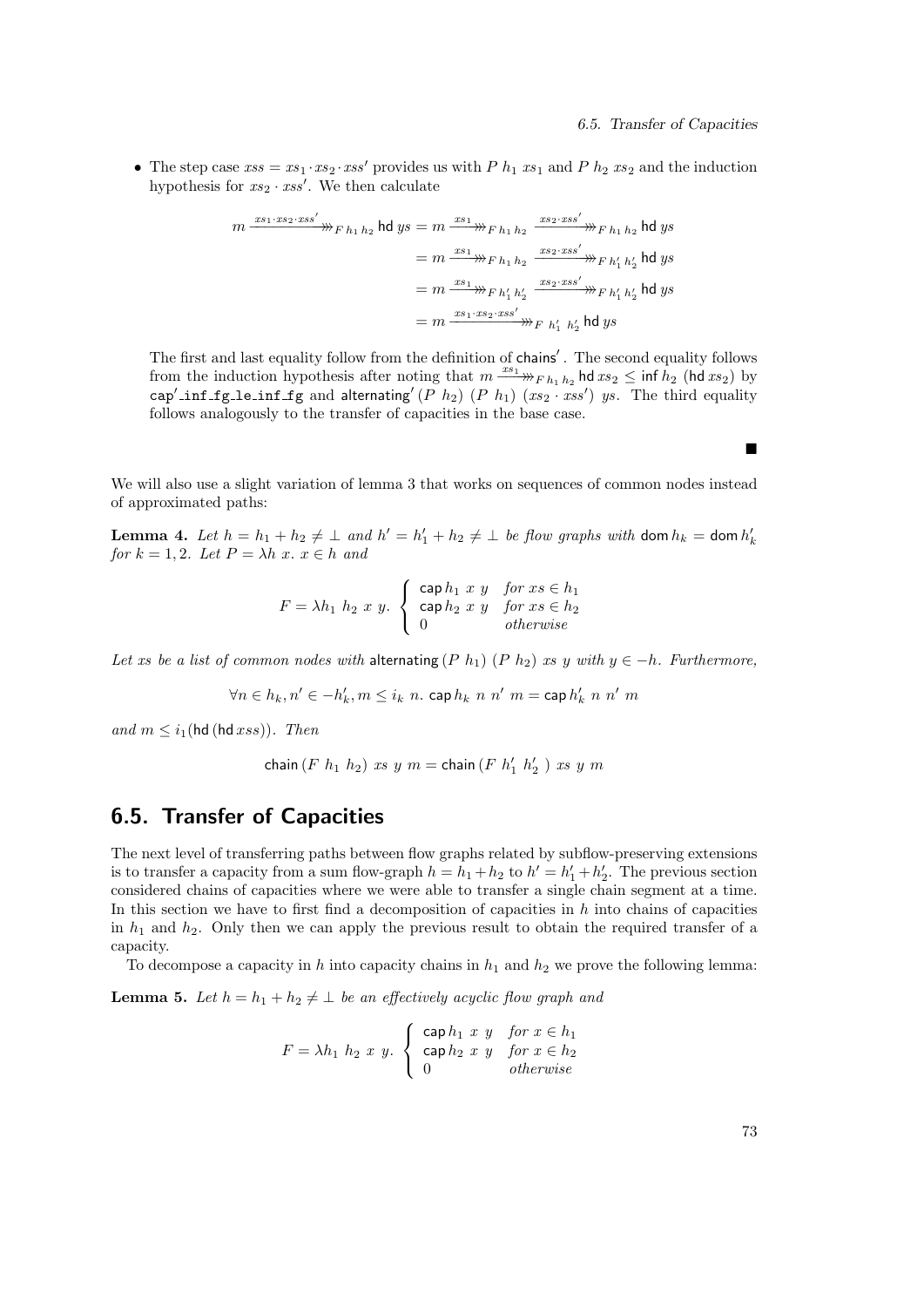Then for all  $x \in h_1$ ,  $x' \in -h$  and  $m \leq \inf h x$  holds that

$$
\mathsf{cap}\,h\,\,x\,\,x'\,\,m = \sum_{k=1}^{|h|} \sum_{\substack{\text{length }xs=k \\ \text{distinct }xs \\ \text{ind }xs=x \\ \text{alternating }h_1\,h_2\,xs}} \text{chain}\,(F\,h_1\,h_2)\,\,xs\,\,x'\,\,m
$$

Proof. We omit the correctness arguments of the sum transformations in this paper proof. Please refer to our formalization for these.

We calculate:

cap h x x<sup>0</sup> m = X x·xs⊆h |x·xs|≤|h| distinct (x·xs) chain e (x · xs) x <sup>0</sup> m = X concat xss⊆h |concat xss|≤|h| distinct (concat xss) hd (hd xss)=x alternating h<sup>1</sup> h<sup>2</sup> xss chain e (concat xss) x <sup>0</sup> m = X |h| k=1 X concat xss⊆h |concat xss|≤|h| distinct (concat xss) hd (hd xss)=x alternating h<sup>1</sup> h<sup>2</sup> xss length xss=k chain e (concat xss) x <sup>0</sup> m = X |h| k=1 X length ys=k distinct ys hd ys=x alternating h<sup>1</sup> h<sup>2</sup> ys X concat xss⊆h |concat xss|≤|h| distinct (concat xss) map hd xss=ys alternating h<sup>1</sup> h<sup>2</sup> xss chain e (concat xss) x <sup>0</sup> m = X |h| k=1 X length ys=k distinct ys hd ys=x alternating h<sup>1</sup> h<sup>2</sup> ys X concat xss⊆h |concat xss|≤|h| distinct (concat xss) map hd xss=ys alternating h<sup>1</sup> h<sup>2</sup> xss alternating (|·|≤|h1|) (|·|≤|h2|) xss chain e (concat xss) x <sup>0</sup> m = X |h| k=1 X length ys=k distinct ys hd ys=x alternating h<sup>1</sup> h<sup>2</sup> ys X concat xss⊆h |concat xss|≤|h| distinct (concat xss) map hd xss=ys alternating h<sup>1</sup> h<sup>2</sup> xss alternating (|·|≤|h1|) (|·|≤|h2|) xss chains e xss x <sup>0</sup> m = X |h| k=1 X length ys=k distinct ys hd ys=x alternating h<sup>1</sup> h<sup>2</sup> ys chain (F h<sup>1</sup> h2) ys x <sup>0</sup> m

74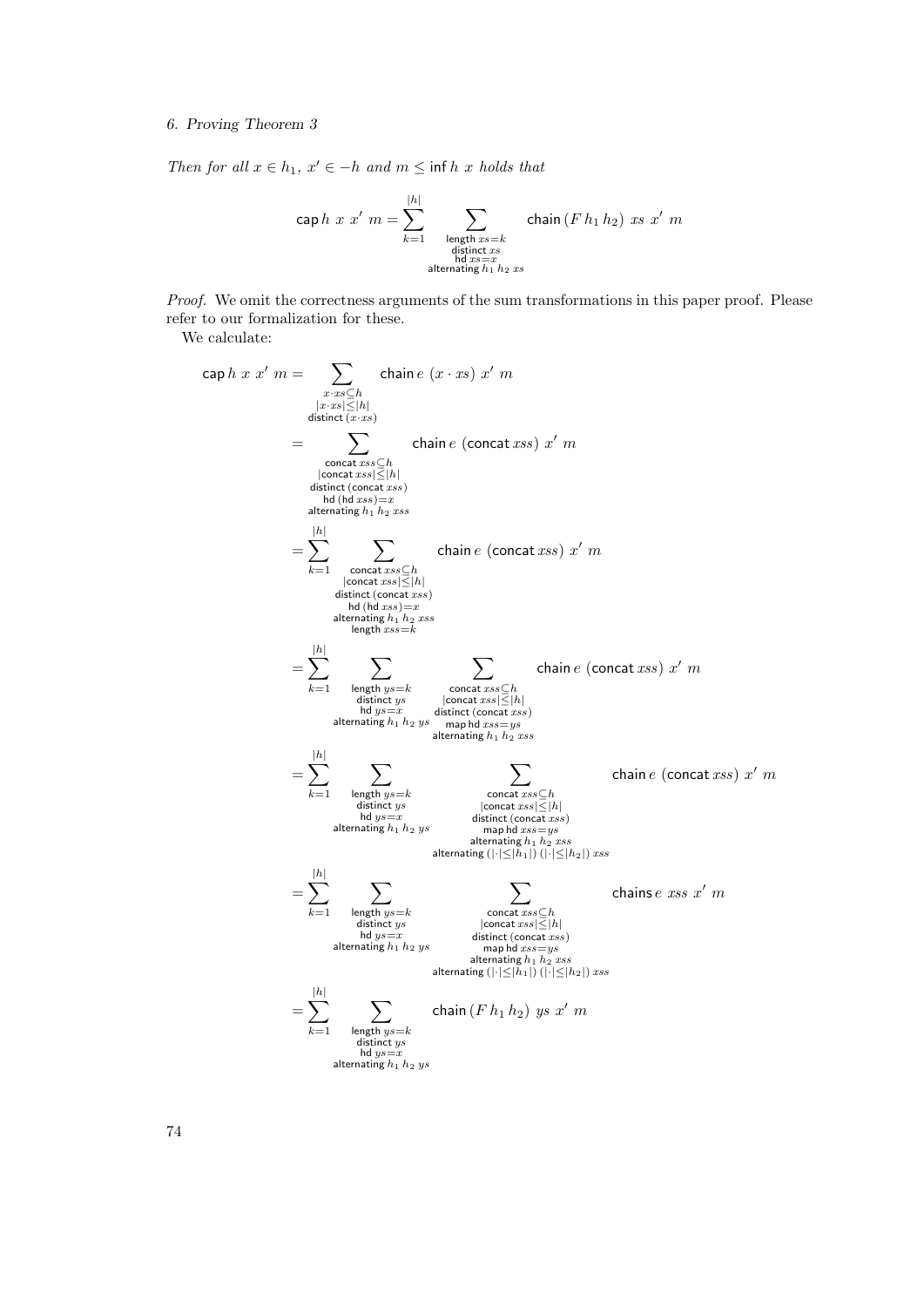The first step follows from unrolling the capacity and noting that all summands with  $\neg$ distinct (x  $\cdot$ xs) equal 0 due to effective acyclicity of h. We explicitly record that  $|x \cdot xs| \leq |h|$  which is already implied by  $x \cdot xs \subseteq h$  and distinct  $(x \cdot xs)$ . The second step simply rewrites the sum variable of the big-sum: we always can find a decomposition of  $x \cdot xs$  into an alternating list xss of non-empty lists using split segments. In the third step we partition the big-sum according to the length of xss. The fourth step partitions the inner big-sums according to the head elements of the lists xss. The fifth step prunes summands using effective acyclicity of  $h_1$  and  $h_2$ , i.e. if there is a path segment  $xs_l \subseteq h_k$  in some xss with  $|xs_l| > |h_k|$  then this path segment has no flow and, therefore, the entire path has not. The sixth step transitions from chain to chains. Now, if the inner big-sum corresponds to chain  $(F h_1 h_2)$  *ys x' m* then we finished the proof. We show this equality by symmetric alternating induction on  $ys$  for arbitrary  $m$ :

- Empty case  $ys = []$ : does not occur due to  $k \ge 1$  and length  $ys = k$ .
- Base case  $ys = [y_0]$ : by exploiting this information the goal reduces to

$$
\mathop{\rm cap}\nolimits h_1\ y_0\ x'\ m=\sum_{\substack{x\leq h_1\\|x\leq\lfloor h_1\rfloor\\ \text{distinct}\ xs\\ \text{hd}\ xs=y_0}}\mathop{\rm chain}\nolimits e\ xs\ x'\ m
$$

We argue analogously to the first two steps of the previous part of the proof: after unrolling the capacity on the left hand side, eliminating all summands for non-distinct xs that evaluate to 0 due to effective acyclicity of  $h_1$ , and integrating  $y_0$  into the sum variable we obtain exactly the right hand side.

• Step case  $ys = y_0 \cdot y_1 \cdot ys'$ :

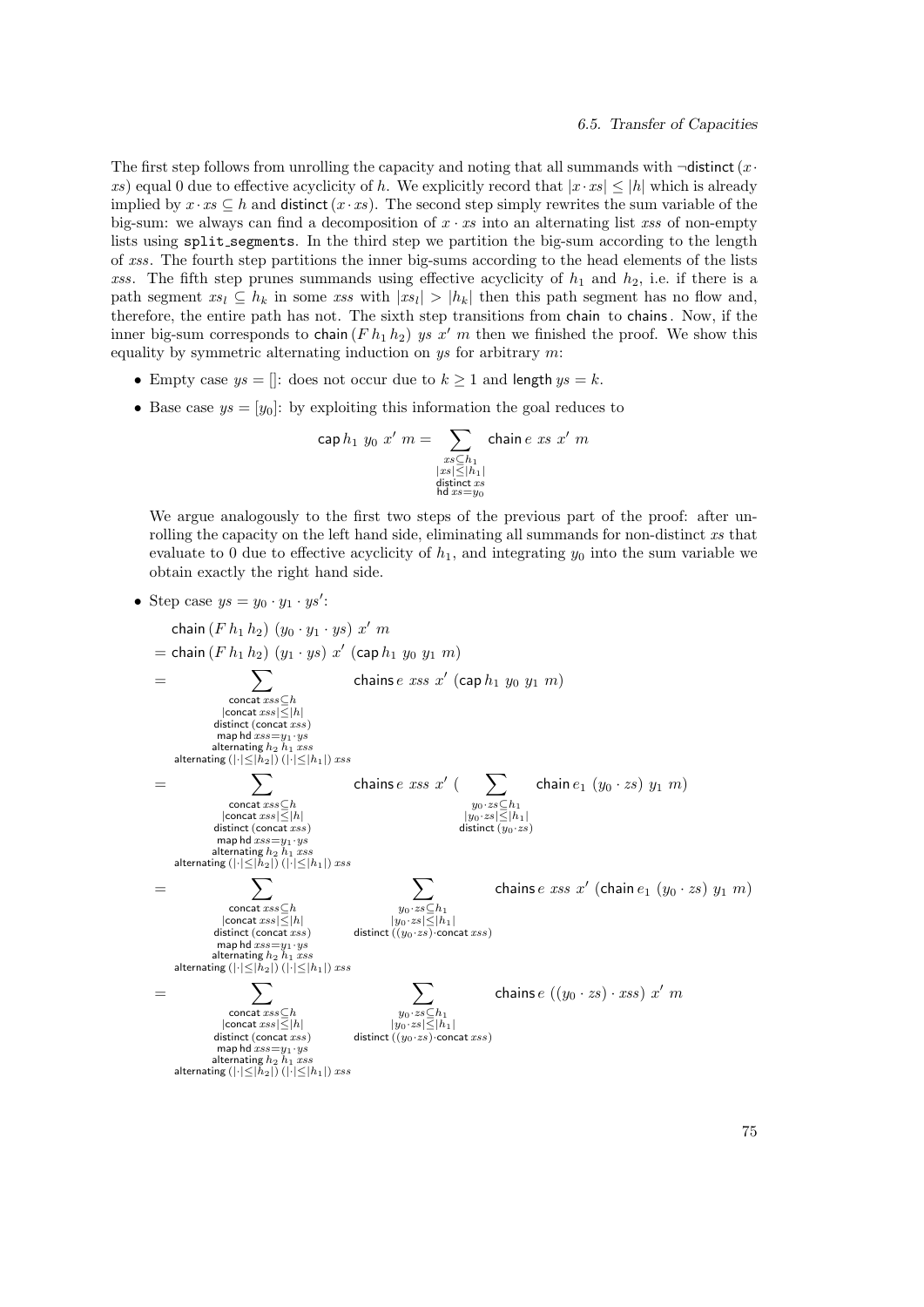

The first step simply unfolds the definition of chain . The second step applies the induction hypothesis. Step three unrolls cap  $h_1$   $y_0$   $y_1$   $m$ . In step four we partition the inner big-sum into those zs such that distinct  $((y_0 \cdot zs) \cdot \text{concat} xss)$  holds and those zs that do not satisfy this property. Then we distribute chains  $e$  ass  $x'$  into both partition big-sums and note that the second partition vanishes due to effective acyclicity. In step five we join chain and chains according to the definition of chains after noticing that hd (hd  $xss$ ) =  $y_1$ . In step six we integrate  $y_0 \cdot zs$  into zss and combine both big-sums and are done.

Ē

Using lemma 5 we can reduce the transfer of capacities to the transfer of capacity chains as provided by lemma 4:

**Lemma 6.** Let  $h = h_1 + h_2 \neq \perp$  and  $h' = h'_1 + h_2 \neq \perp$  be flow graphs with dom  $h_k =$  dom  $h'_k$ for  $k = 1, 2$ . Let  $F = \lambda h$  xs.  $xs \neq \emptyset \wedge xs \subseteq h$ . Let  $n \in h$  and  $n' \in h'$ . Assume that

 $\forall n \in h_k, n' \in -h'_k, m \leq i_k \ n$ . cap  $h_k \ n \ n' \ m =$  cap  $h'_k \ n \ n' \ m$ 

and  $m \leq i$  n. Then

$$
\mathsf{cap}\,h\,\,n\,\,n'\,\,m=\mathsf{cap}\,h'\,\,n\,\,n'\,\,m
$$

*Proof.* We assume without loss of generality that  $n \in h_1$ . Otherwise exchange  $h_1$  and  $h_2$ . Then

$$
\begin{aligned}\n\text{cap } h \ n \ n' \ m &= \sum_{k=1}^{|h|} \sum_{\substack{\text{length } x s = k \\ \text{distinct } xs \\ \text{alternating } h_1 h_2 x s}} \text{chain } (F \ h_1 \ h_2) \ x s \ x' \ m \\
&= \sum_{k=1}^{|h'|} \sum_{\substack{\text{length } x s = k \\ \text{distinct } xs \\ \text{distinct } ts \\ \text{other } x s = k \\ \text{distribet } xs}} \text{chain } (F \ h_1' \ h_2') \ x s \ x' \ m \\
&= \sum_{\substack{\text{length } x s = k \\ \text{distribet } x s = x \\ \text{alternating } h_1' h_2' x s}} \end{aligned}
$$

The first and last equality are justified by lemma 5, the second equality is justified for each k and xs by lemma 4 and by noting that  $\text{dom } h_k = \text{dom } h'_k$  and thereby also  $|h| = |h'|$  using  $h = h_1 + h_2.$ 

# 6.6. Three More Lemmas

In the following we provide proofs for lemmas 3.39 to 3.41 from [Krishna, 2019].

**Lemma 7.** If  $h' = h_0 + h \neq \perp$  such that  $\forall n \, n'$  edge  $h_0 \, n \, n' = 0$  and h is effectively acyclic, then  $h'$  is effectively acyclic.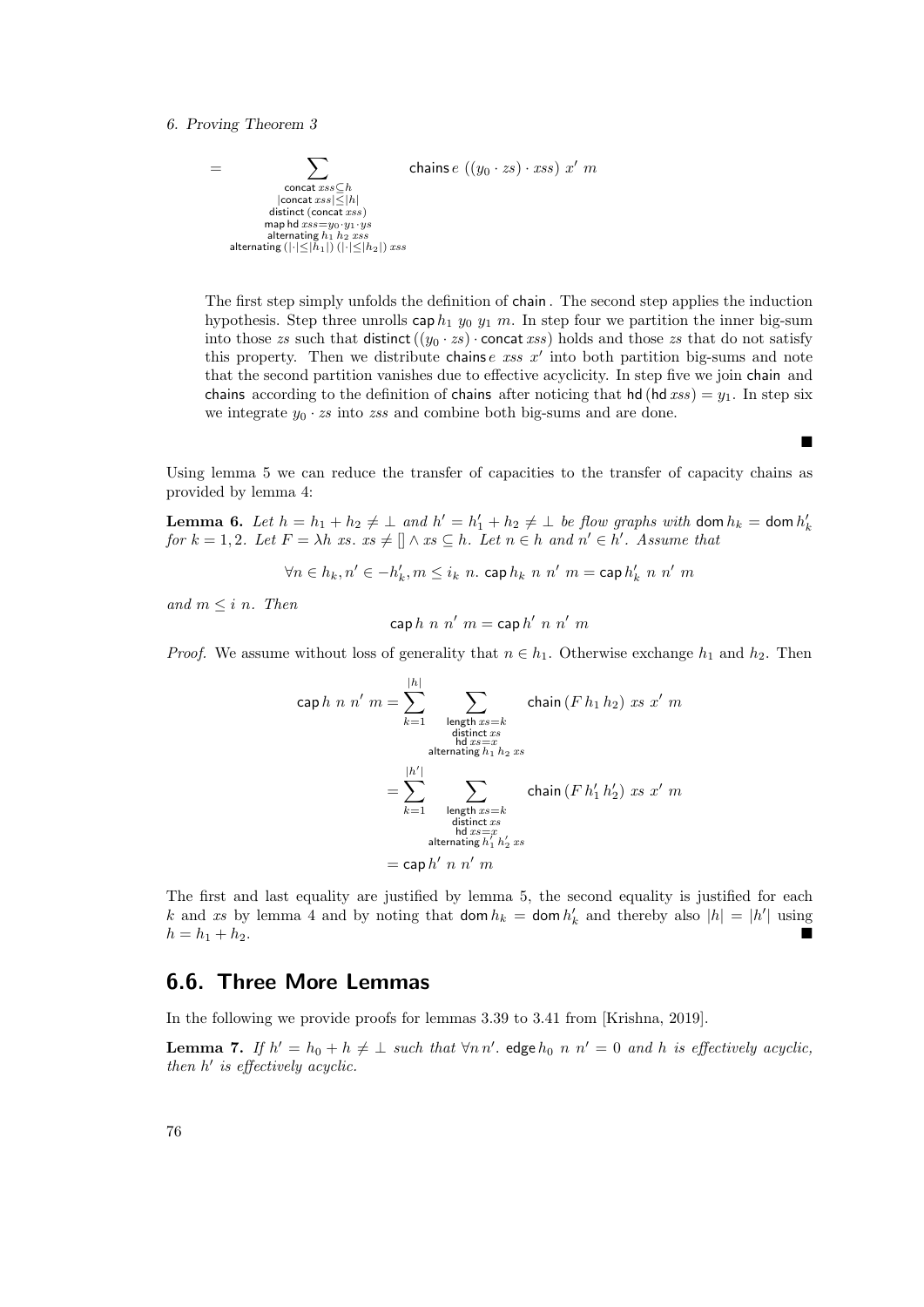*Proof.* To show effective acyclicity we assume some  $k \ge 1$  and a list ns such that  $|ns| = k$  and  $ns \subseteq h'$ . We have to show that  $f' \xrightarrow{ns}_{e'}$  hd  $ns = 0$ .

If  $ns \subseteq h$  then effective acyclicity of h provides this statement because edges and flows of subgraphs are identical to the corresponding parts of  $h'$ . Therefore, we can assume that there is some element n in ns such that  $n \in h_0$ . Using  $n \in h_0$  we obtain a decomposition  $ns = ns_1 \cdot n \cdot ns_2$ . Then

$$
f' \xrightarrow{ns} e'
$$
hd ns =  $f' \xrightarrow{ns_1 \cdot n \cdot ns_2} e'$ hd ns by decomposition  
\n=  $(f' \xrightarrow{ns_1} e'$  n)  $\xrightarrow{[n]} e'$   $\xrightarrow{ns_2} e'$  hd ns by arrow calculus  
\n=  $((f' \xrightarrow{ns_1} e'$  n)  $\triangleright e'$  n (hd ns))  $\xrightarrow{ns_2} e'$  hd ns by def. of arrow  
\n=  $((f' \xrightarrow{ns_1} e'$  n)  $\triangleright e_0$  n (hd ns))  $\xrightarrow{ns_2} e'$  hd ns by n  $\in h_0$  and  $h' = h_0 + h \neq \bot$   
\n=  $0 \xrightarrow{ns_2} e'$  hd ns  
\n= 0  
\nby endomorphism

**Lemma 8.** If  $h' = h_0 + h \neq \perp$  such that  $\forall n \, n'$  edge  $h_0 \, n \, n' = 0$ , then

$$
\forall n' \in -h'.\text{ outf } h' \ n = \text{outf } h \ n
$$

*Proof.* Assume  $n' \in -h'$ . We have to show outf  $h'$   $n =$  outf  $h n$ .

outf 
$$
h' = \sum_{n' \in h'} f' n' \triangleright e' n' n
$$
 by def. of outflow

\n
$$
= \left( \sum_{n' \in h_0} f' n' \triangleright e' n' n \right) + \left( \sum_{n' \in h} f' n' \triangleright e' n' n \right) \quad \text{by } h' = h_0 + h \neq \bot
$$
\n
$$
= \left( \sum_{n' \in h_0} f_0 n' \triangleright e_0 n' n \right) + \left( \sum_{n' \in h} f n' \triangleright e n' n \right) \quad \text{by def. of } + \text{ for flow graphs}
$$
\n
$$
= \left( \sum_{n' \in h} f n' \triangleright e n' n \right) \quad \text{by assumption } e_0 n' = 0 \quad \text{for } n' \in h_0
$$
\n
$$
= \text{outf } h \quad n \quad \text{by def. of outflow}
$$

**Lemma 9.** If  $h' = h_0 + h \neq \perp$  such that  $\forall n \, n'$ . edge  $h_0 \, n \, n' = 0$  and h is effectively acyclic, then

$$
\forall n \in h', \, n' \in -h'. \ m \leq \inf h' \ m \longrightarrow m \,\, \triangleright \, \mathop{\rm cap}\nolimits h' \ n \ n' = \left\{ \begin{array}{ll} m \,\, \triangleright \, \mathop{\rm cap}\nolimits h \ n \ n' & \hbox{for} \ n \in h \\ 0 & \hbox{for} \ n \in h_0 \end{array} \right.
$$

*Proof.* We assume that  $n \in h'$ ,  $n' \in -h'$  and that  $m \leq \inf h'$  m. We have to show that

$$
m \triangleright \mathsf{cap} \, h' \, n \, n' = \left\{ \begin{array}{ll} m \triangleright \mathsf{cap} \, h \, n \, n' & \text{for } n \in h \\ 0 & \text{for } n \in h_0 \end{array} \right.
$$

If  $n \in h$  then

$$
\text{cap } h' \ n \ n' \ m = \delta \ n \ n' \ m + \left( \sum_{\substack{n \leq h' \\ |n s| < |h'|}} m \xrightarrow{n \cdot ns} e' \ n' \right)
$$

77

 $\blacksquare$ 

 $\blacksquare$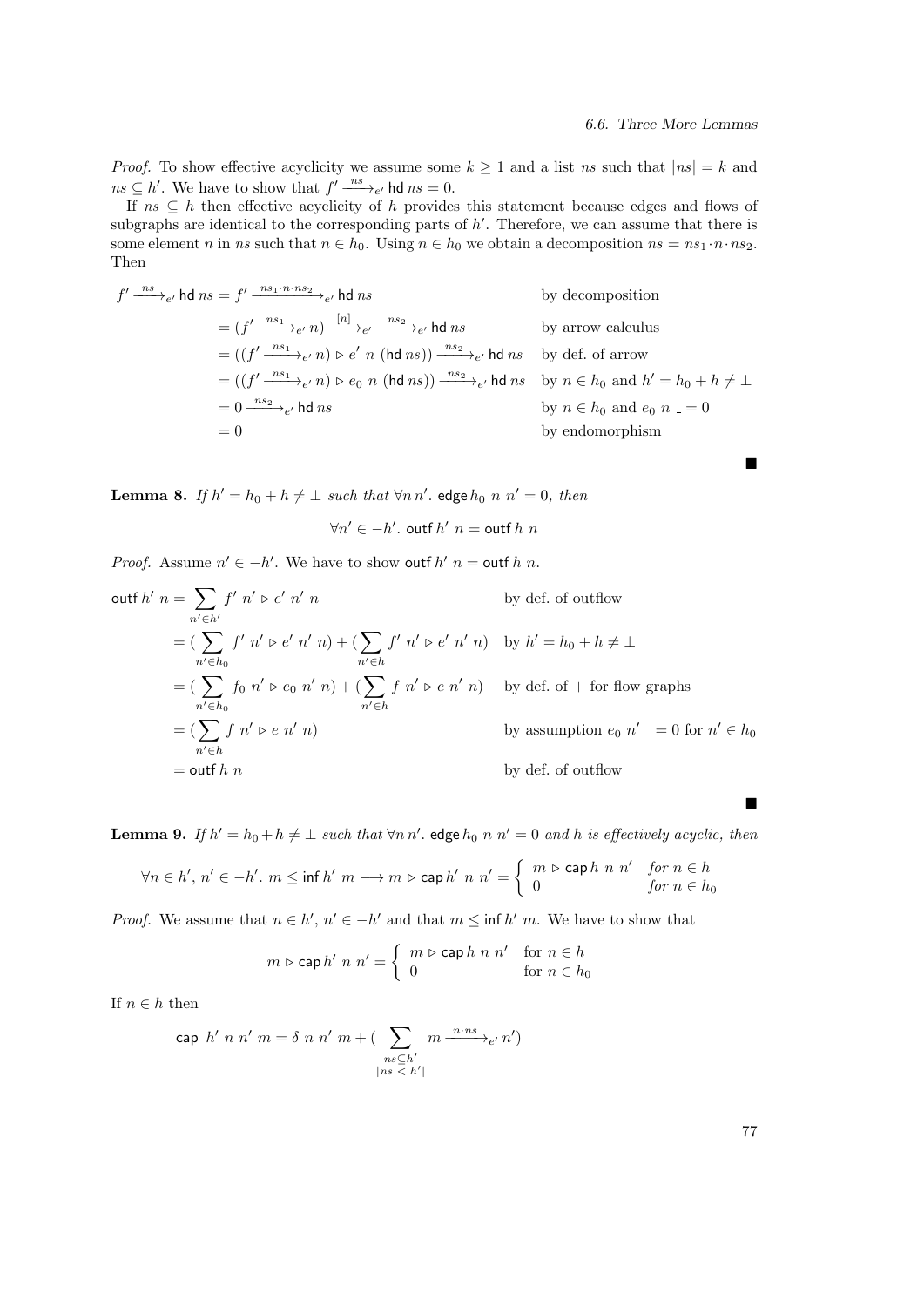$$
= \delta n n' m + \left(\sum_{\substack{n \leq h' \\ n \leq h' \\ n \leq h' \\ n \leq h'}} m \frac{n \cdot ns}{\left|\frac{n!}{\left|\frac{n!}{\left|\frac{n!}{\left|\frac{n!}{\left|\frac{n!}{\left|\frac{n!}{\left|\frac{n!}{\left|\frac{n!}{\left|\frac{n!}{\left|\frac{n!}{\left|\frac{n!}{\left|\frac{n!}{\left|\frac{n!}{\left|\frac{n!}{\left|\frac{n!}{\left|\frac{n!}{\left|\frac{n!}{\left|\frac{n!}{\left|\frac{n!}{\left|\frac{n!}{\left|\frac{n!}{\left|\frac{n!}{\left|\frac{n!}{\left|\frac{n!}{\left|\frac{n!}{\left|\frac{n!}{\left|\frac{n!}{\left|\frac{n!}{\left|\frac{n!}{\left|\frac{n!}{\left|\frac{n!}{\left|\frac{n!}{\left|\frac{n!}{\left|\frac{n!}{\left|\frac{n!}{\left|\frac{n!}{\left|\frac{n!}{\left|\frac{n!}{\left|\frac{n!}{\left|\frac{n!}{\left|\frac{n!}{\left|\frac{n!}{\left|\frac{n!}{\left|\frac{n!}{\left|\frac{n!}{\left|\frac{n!}{\left|\frac{n!}{\left|\frac{n!}{\left|\frac{n!}{\left|\frac{n!}{\left|\frac{n!}{\left|\frac{n!}{\left|\frac{n!}{\left|\frac{n!}{\left|\frac{n!}{\left|\frac{n!}{\left|\frac{n!}{\left|\frac{n!}{\left|\frac{n!}{\left|\frac{n!}{\left|\frac{n!}{\left|\frac{n!}{\left|\frac{n!}{\left|\frac{n!}{\left|\frac{n!}{\left|\frac{n!}{\left|\frac{n!}{\left|\frac{n!}{\left|\frac{n!}{\left|\frac{n!}{\left|\frac{n!}{\left|\frac{n!}{\left|\frac{n!}{\left|\frac{n!}{\left|\frac{n!}{\left|\frac{n!}{\left|\frac{n!}{\left|\frac{n!}{\left|\frac{n!}{\left|\frac{n!}{\left|\frac{n!}{\left|\frac{n!}{\left|\frac{n!}{\left|\frac{n!}{\left|\frac{n!}{\left|\frac{n!}{\left|\frac{n!}{\left|\frac{n!}{\left|\frac{n!}{\left|\frac{n!}{\left|\frac{n!}{\left|\frac{n!}{\left|\frac{n!}{\left|\frac{n!}{\left|\frac{n!}{\left|\frac{n!}{\left|\frac{n!}{\left|\frac{n!}{\left|\frac{n!}{\left|\frac{n!}{\left|\frac{n!}{\
$$

 $\cosh n n' m$ 

The first step simply unrolls the capacity in  $h'$ . The second step merely partitions the big-sum: is the entire path contained in h? The third step notices that for each  $ns \nsubseteq h$  there is some element  $n_0$  in ns such that  $n_0 \in h_0$ . Therefore,  $m \xrightarrow{n \cdot ns}_{e'} n' = 0$  analogously to the reasoning in lemma 7. The fourth step transfers the paths from h' to h as all  $ns \subseteq h$  and  $h' = h_0 + h$ . The fifth step again partitions the big-sum according to the length of the paths. The sixth step notices that effective acyclicity of h implies for all ns with  $|ns| \ge |h|$  that  $m \xrightarrow{n \cdot ns} e n' = 0$ . The seventh step only omits the redundant conditions on the sum (due to dom  $h \subseteq$  dom  $h'$  and  $|h| \leq |h'|$ , such that the last step can un-unroll the capacity in h and finished this case.

For  $n \notin h$  it follows that  $n \in h_0$ . Then

$$
\text{cap } h' \ n \ n' \ m = \delta \ n \ n' \ m + \left( \sum_{\substack{n \leq h' \\ |ns| < |h'|}} m \xrightarrow{n \cdot ns} e^n n' \right) = \delta \ n \ n' \ m = 0
$$

The first step again unrolls the capacity in  $h'$ . The second step notices analogously to the third step of the previous case that the big sum equals 0, this time due to  $n \in h_0$ . The last step notices  $\delta$  n n'  $m = \texttt{if} \; n = n'$  then m else  $0 = 0$  as  $n \in \text{dom } h_0 \subseteq \text{dom } h'$  and  $n' \notin h'$ .

# 6.7. Proof of [Krishna, 2019, Theorem 3]

We finally prove [Krishna, 2019, th. 3]:

**Theorem 1.** Let  $M$  be a positive monoid,  $E$  be a point-wise reduced set of endomorphisms. If  $h = h_1 + h_2$ ,  $h_1 \preccurlyeq_S h'_1$ ,  $h'_1 \cap h_2 = \emptyset$ ,  $\forall n \in h'_1 - h_1$ . outf  $h_2$   $n = 0$ , and if  $h, h_1, h_2, h'_1$  are effectively acyclic flow graphs, then there exists an effectively acyclic flow graph  $h' = h'_1 + h_2$  such that  $h \preccurlyeq_S h'.$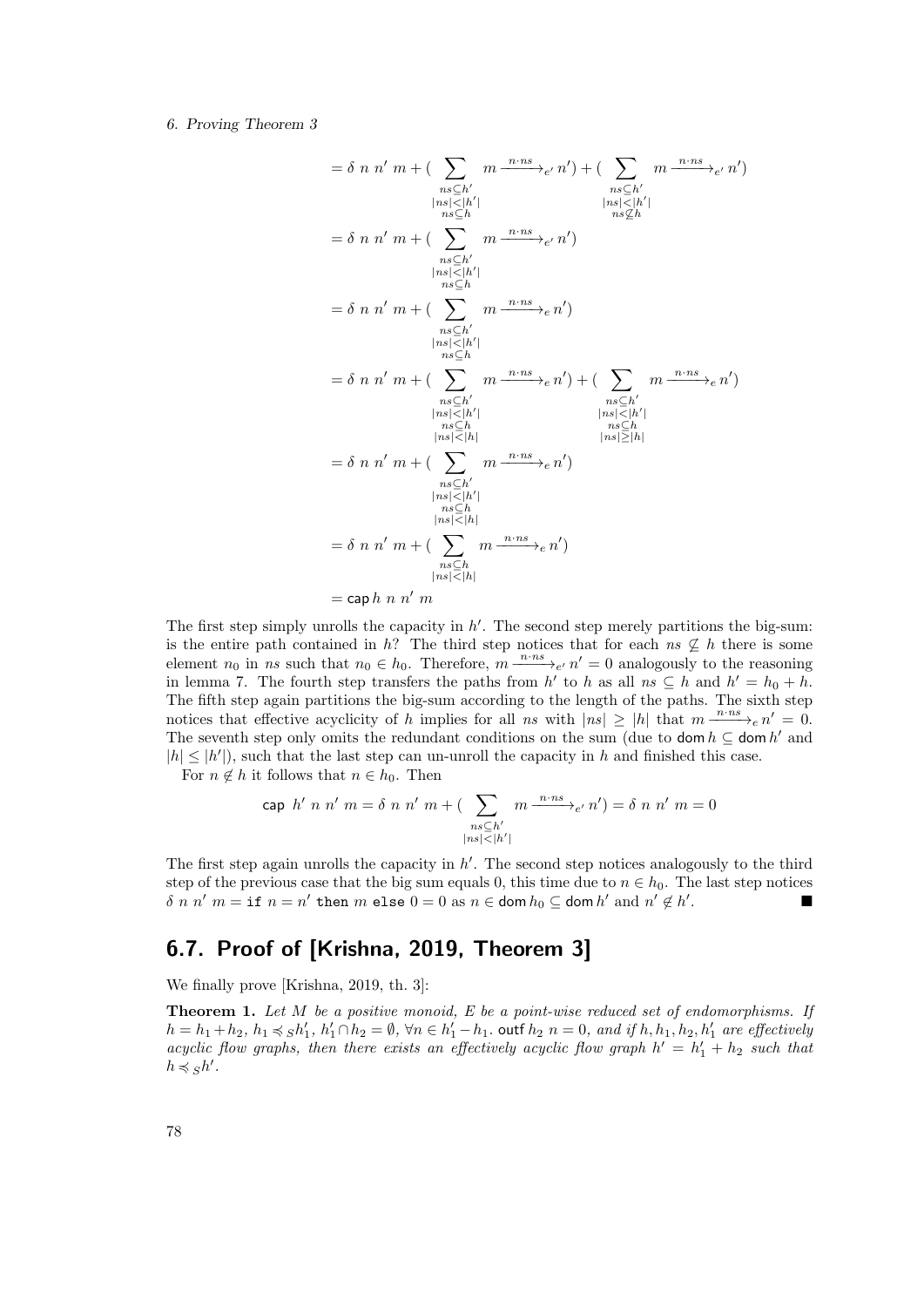This proof basically follows the proof already given in [Krishna, 2019] but refines the proof significantly. The proof is structured as follows: first, we consider the case where  $\text{dom } h_1 =$ dom  $h_2$ , and second, we consider the case where dom  $h_1 \subsetneq$  dom  $h_2$  by reducing it to the first one.

## *Proof.* **Case 1:** dom  $h_1 =$  dom  $h_2$

The case distinction provides us that dom  $h_1 =$  dom  $h_2$ . This assumption reduces our assumption on the subflow-preserving extension  $h_1 \preccurlyeq_S h'_1$  to  $\text{int } h_1 = \text{int } h'_1$  and

$$
\forall n \in h_1, n' \in -h'_1, m \le \inf h_1 \ n. \ m \triangleright \mathsf{cap} \ h_1 \ n \ n' = m \triangleright \mathsf{cap} \ h'_1 \ n \ n' \tag{6.1}
$$

The homomorphic relationship between flow graphs and interfaces  $(int_f_f_i)$  then implies together with  $\bot \neq h = h_1 + h_2$  and  $h' = h'_1 + h_2$  that

$$
\bot\neq\mathsf{int}\, h=\mathsf{int}\, h_1+\mathsf{int}\, h_2=\mathsf{int}\, h_1'+\mathsf{int}\, h_2=\mathsf{int}\, h'
$$

It remains to show that  $h'$  is effectively acyclic and  $h \preccurlyeq_S h'$ . For notational reasons we introduce a variable  $h'_2 := h_2$  for the remainder of this proof and note that

$$
\forall n \in h_2, n' \in -h'_2, m \le \inf h_2 \ n. \ m \triangleright \mathsf{cap} \ h_2 \ n \ n' = m \triangleright \mathsf{cap} \ h'_2 \ n \ n' \tag{6.2}
$$

trivially holds.

## Case 1, EA

First, we show that  $h'$  is effectively acyclic. We do this by proof by contradiction, i.e. we assume that  $h'$  is not effectively acyclic and have to infer a contradiction. As  $h'$  is not effectively acyclic lemma 1 provides us a path ns to n where  $ns \subseteq h'$ ,  $n \in ns$  and  $i \stackrel{ns}{\longrightarrow}_{e'} n \neq 0$ .

If  $ns \subseteq h'_k$  for some  $k \in \{1,2\}$  then we already found our contradiction as  $h'_k$  is effectively acyclic by assumption: we can decompose ns into  $ns = ns_1 \cdot n \cdot ns_2$  due to  $n \in ns$ . Then we obtain the contradiction

| $0 < i \xrightarrow{ns} e^n$                                     |                                       |
|------------------------------------------------------------------|---------------------------------------|
| $i' \stackrel{ns}{\longrightarrow}_{e'} n$                       | by $i = i'$                           |
| $\leq i'_{k} \xrightarrow{n s} e' n$                             | by inf fg le_inf fg and monotonicity  |
| $\langle f'_k \xrightarrow{n s} e' n \rangle$                    | by inf_fg_le_flow_fg and monotonicity |
| $= f'_k \xrightarrow{n s_1} e' \xrightarrow{n \cdot n s_2} e' n$ | by decomposition of ns                |
| $\leq f'_k \xrightarrow{n \cdot ns_2} e' n$                      | by chain_flow_fg_le_flow_fg           |
| $= 0$                                                            | by effective acyclicity of $h'_{k}$   |

Therefore, for the remaining proof we can assume that ns is nonempty and that  $ns \cap h'_k \neq \emptyset$ for both  $k = 1, 2$ . From this we obtain a convoluted list nss using split segments of at least two non-empty path segments that alternatingly belong to either  $h'_1$  or  $h'_2$ , and concat  $nss = ns$ . Without loss of generality, we assume that the first path segment of nss belongs to  $h'_1$ . If the first path segment of nss belongs to  $h'_2$  then the remaining proof of this case is symmetric with flipped flow graph indices.

From concat  $nss = ns$  we obtain the equality

$$
i'_1 \xrightarrow{\;\; n s \;\;} e' \; n \;\; = \;\; i'_1 \xrightarrow{\;\; n s s \;\;} e' \; n
$$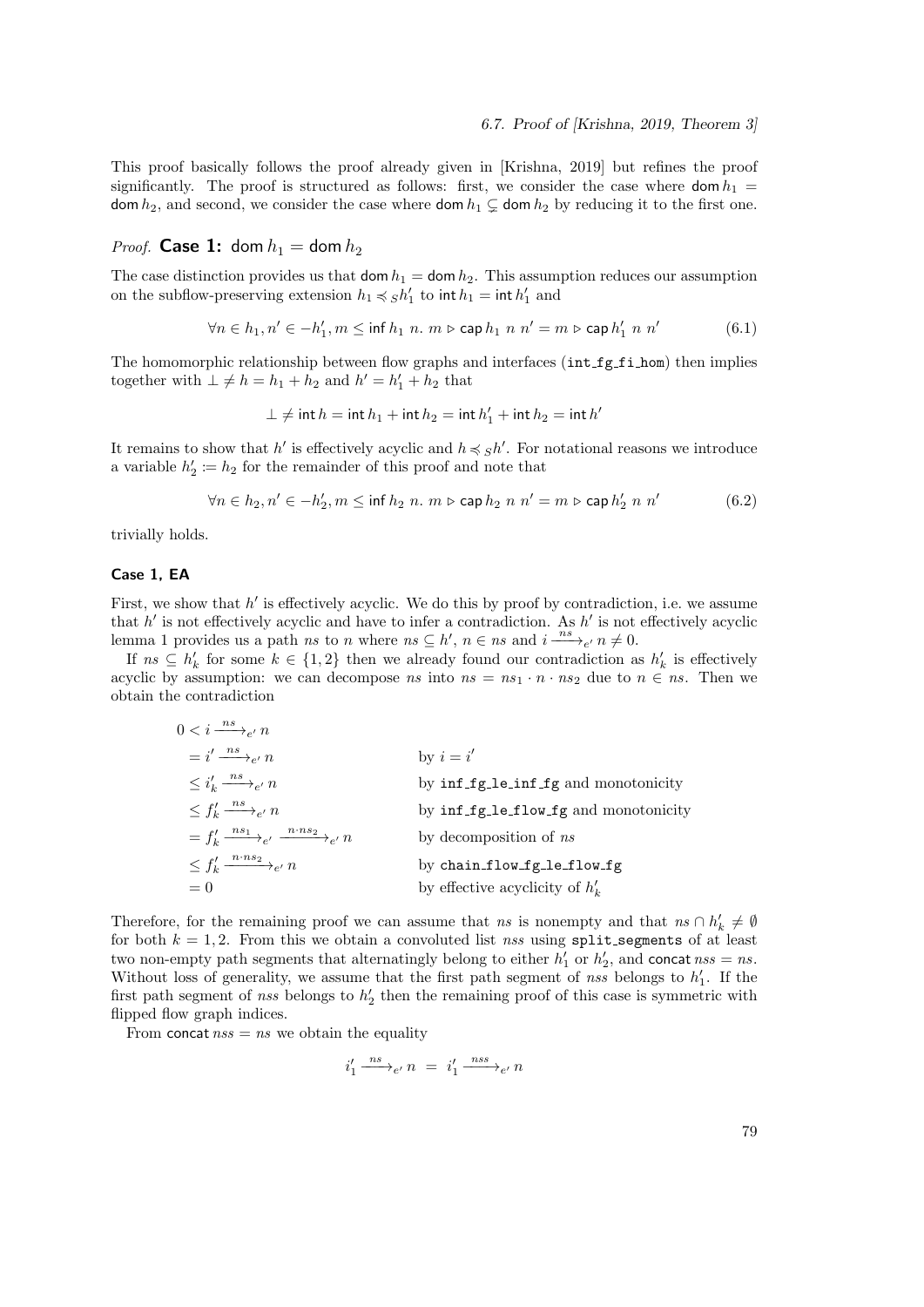Using this equality and inf fg le inf fg it follows

$$
0 < i \xrightarrow{\text{ns}} e^{\prime} \text{ } n = i' \xrightarrow{\text{ns}} e^{\prime} \text{ } n \leq i'_1 \xrightarrow{\text{ns}} e^{\prime} \text{ } n = i'_1 \xrightarrow{\text{ns}} e^{\prime} \text{ } n
$$

From this we can infer using eff acyclic chain length le card' that each list segment of nss has alternatingly length of at most  $|h_1|$  and  $|h_2|$ , respectively.

As we know that nss contains at least two path segments we now can consider the following two cases separately:  $n \in$  last nss and  $n \notin$  last nss. Additionally, we know that butlast nss is nonempty and that each path segment in butlast nss is non-empty. Furthermore, we know that last nss is non-empty.

**Case 1, EA,**  $n \in$  last nss The case distinction provides us with the fact  $n \in$  last nss. Additionally, we can assume that without loss of generality that hd (last nss)  $\in h_1$ . Otherwise, the proof simply flips  $h_1$  and  $h_2$  in the appropriate places.

From hd (last  $nss$ )  $\in h_1$  we can infer that last  $nss \subseteq$  dom  $h_1 =$  dom  $h'_1$ . Then:

$$
0 < i'_1 \xrightarrow{nss} e' n
$$
\n
$$
= i'_1 \xrightarrow{\text{butlast nss}} e' \xrightarrow{\text{last nss}} e' n
$$
\n
$$
\leq i'_1 \xrightarrow{\text{last nss}} e' n
$$
\n
$$
= i'_1 \xrightarrow{\text{last nss}} e'_1 n
$$
\n
$$
\leq f'_1 \xrightarrow{\text{last nss}} e'_1 n
$$
\nby last nss  $\subseteq h'_1$  and  $h' = h'_1 + h'_2$ \n
$$
\leq f'_1 \xrightarrow{\text{last nss}} e'_1 n
$$
\nby inf\_f =10w\_f

We can decompose last nss into last nss =  $ns_1 \cdot n \cdot ns_2$  because  $n \in$  last nss. Then

$$
= f'_1 \xrightarrow{n \cdot n_1} e'_1 \xrightarrow{n \cdot n_2} e'_1 n
$$
 by decomposition  
\n
$$
\leq f'_1 \xrightarrow{n \cdot n_3} e'_1 n
$$
 by endomorphism  
\n
$$
= 0
$$
 by effective acyclicity of  $h'_1$ 

This provides us the required contradiction and we are done with this case.

Note that compared to [Krishna et al., 2020] our proof avoids the transfer of parts of the convoluted path nss from h' to h by exploiting the observation that  $\int h = \int h'$ . This observation enables us to directly approximate  $i'_1 \xrightarrow{\text{butlast } nss} e'$  with  $i'_1$  as inflow and path refer to the same flow graph  $h' = h'_1 + h'_2$ . In contrast, [Krishna et al., 2020] approximates the flow along nss with a chain of capacities in order to be able to execute the transfer from  $h'$  and h which in turn enables an approximation comparable to ours within h.

In case  $n \notin \text{last } nss$  we can not apply the same idea because there the cycle is not constrained to a single subgraph but involves multiple path segments through both subgraphs, i.e. we have to conduct our contradiction against the effective acyclicity of  $h$  instead of being able to use the effective acyclicity of  $h'_1$  for this.

### **Case 1, EA,**  $n \notin$  last nss

From  $n \in ns$  we know that there must be some decomposition  $nss = nss_1 \cdot (ns_1 \cdot n \cdot ns_2) \cdot nss_2$ . nss<sub>2</sub> is non-empty because  $n \notin$  last nss. Additionally, hd nss<sub>2</sub> is non-empty because all segments in nss are non-empty.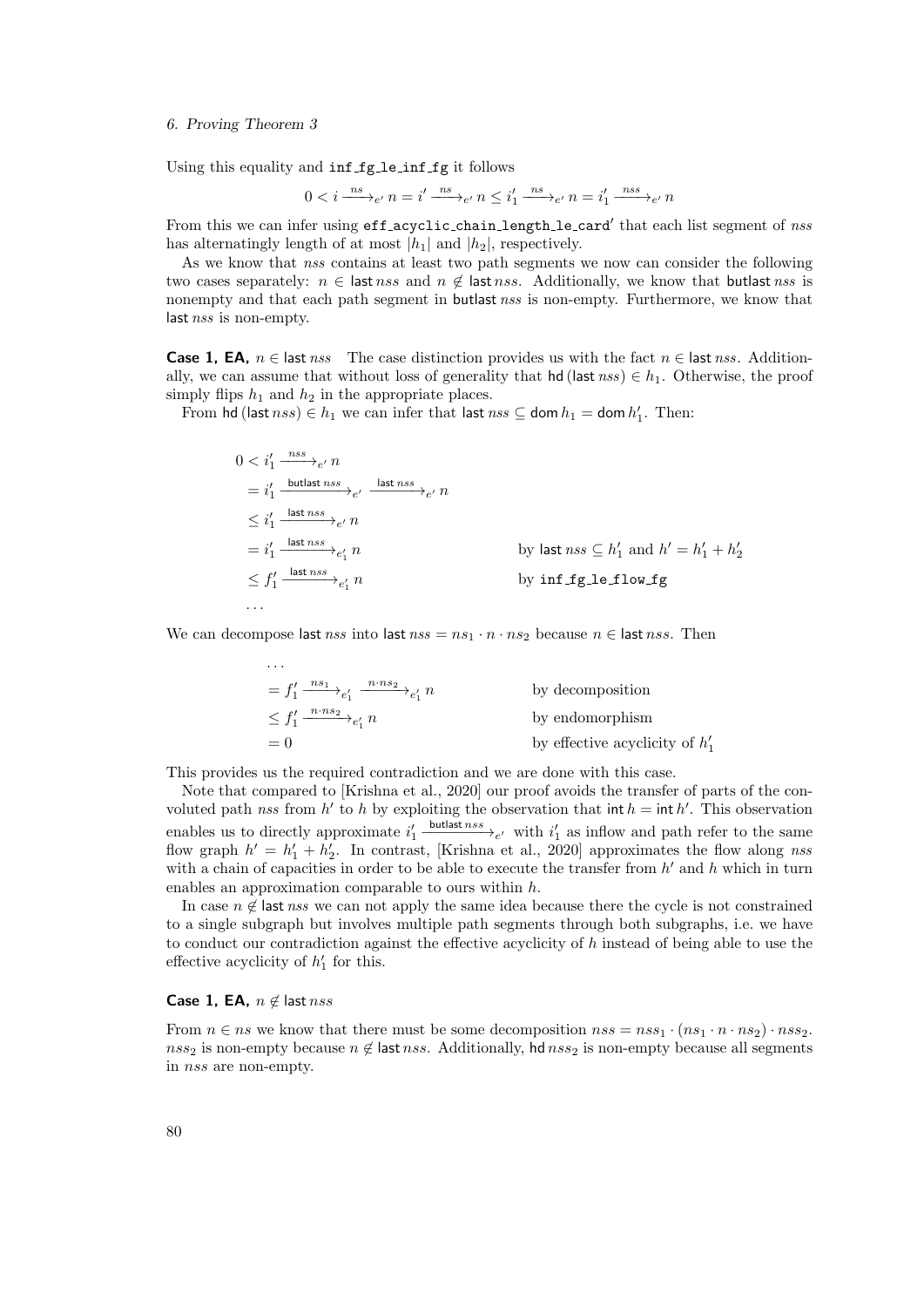## 6.7. Proof of [Krishna, 2019, Theorem 3]

Using the decomposition we obtain

$$
0 < i \frac{ns}{\cdot}e' n
$$
\n
$$
= i \frac{nss_1 \cdot (ns_1 \cdot n \cdot ns_2) \cdot nss_2}{\cdot}e' n
$$
\n
$$
= (i \frac{nss_1 \cdot ns_1}{\cdot}e' n) \frac{n \cdot ns_2 \cdot nss_2}{\cdot}e' n
$$

Using pointwise reduction we then obtain

$$
0 \neq ((i \xrightarrow{ns_{1} \cdot ns_{1}} e_{e'} n) \xrightarrow{n \cdot ns_{2} \cdot ns_{3}} e_{e'} n) \xrightarrow{n \cdot ns_{2} \cdot ns_{3}} e_{e'} n
$$

$$
= ((i \xrightarrow{ns_{1} \cdot ns_{1}} e_{e'} n) \xrightarrow{n \cdot ns_{2} \cdot ns_{3}} e_{e'} n) \xrightarrow{n \cdot ns_{2}} e_{e'} \xrightarrow{n \cdot ns_{2}} e_{e'} n
$$

In this inequality we can omit the last arrow because arrows are endomorphisms and for endomorphisms holds  $e_1$   $(e_2 x) \neq 0 \implies e_2 x \neq 0$ . Then:

$$
0 \neq ((i \xrightarrow{nss_1 \cdot ns_1} \cdot e, n) \xrightarrow{n \cdot ns_2 \cdot nss_2} \cdot e, n) \xrightarrow{n \cdot ns_2} \cdot e, \text{hd} \text{ (hd} n s s_2)
$$
  
= 
$$
(i \xrightarrow{nss_1 \cdot ns_1} \cdot e, n) \xrightarrow{n \cdot ns_2 \cdot nss_2 \cdot n \cdot ns_2} \cdot e, \text{hd} \text{ (hd} n s s_2)
$$
  
= 
$$
i \xrightarrow{nss_1 \cdot ns_1 \cdot n \cdot ns_2 \cdot nss_2 \cdot n \cdot ns_2} \cdot e, \text{hd} \text{ (hd} n s s_2)
$$

We know that concat  $(nss_1 \cdot ns_1 \cdot n \cdot ns_2 \cdot nss_2)$  = concat  $nss = ns$  is an alternating list. We have to extend this alternating list using  $split$  segments extend to an alternating list mss with  $ns \cdot n \cdot ns_2 = \text{concat}(n s_1 \cdot (ns_1 \cdot n \cdot ns_2) \cdot n s_2 \cdot (n \cdot ns_2)).$  As last  $n s_2$  and  $n \cdot n s_2$  can be in the same subgraph or in different subgraphs we do not know if  $n \cdot ns_2$  is merged with last  $nss_2$  or becomes an additional path segment. To account for these two possibilities we introduce two auxiliary variables zs and zss where exactly one of those two variables equals  $[]$  and the other one equals  $n \cdot ns_2$  and  $[n \cdot ns_2]$ , respectively. Then  $mss = nss_1 \cdot (ns_1 \cdot n \cdot ns_2) \cdot \text{butlast } nss_2 \cdot (last nss_2 \cdot zs) \cdot zss.$ For the next derivation we introduce some abbreviations:

$$
\lambda_1 \; xs \; y := \begin{cases}\n\text{ cap }'|h_1| \; h_1 \; e' \; (\text{hd } (xs \cdot y)) \; y & \text{for } xs \subseteq h_1 \\
\text{ cap }'|h_1| \; h_2 \; e' \; (\text{hd } (xs \cdot y)) \; y & \text{for } xs \subseteq h_2 \\
0 & \text{otherwise}\n\end{cases}
$$
\n
$$
\lambda_2 \; xs \; y := \begin{cases}\n\text{ cap }'|h_1| \; h_1 \; e'_1 \; (\text{hd } (xs \cdot y)) \; y & \text{for } xs \subseteq h_1 \\
\text{ cap }'|h_1| \; h_2 \; e'_2 \; (\text{hd } (xs \cdot y)) \; y & \text{for } xs \subseteq h_2 \\
0 & \text{otherwise}\n\end{cases}
$$
\n
$$
\lambda_3 \; xs \; y := \begin{cases}\n\text{ cap }'|h_1| \; h_1 \; e_1 \; (\text{hd } (xs \cdot y)) \; y & \text{for } xs \subseteq h_1 \\
\text{ cap }'|h_1| \; h_2 \; e_2 \; (\text{hd } (xs \cdot y)) \; y & \text{for } xs \subseteq h_2 \\
0 & \text{otherwise}\n\end{cases}
$$

Additionally, we extend the arrow notation: for  $xss = [xs_1, \ldots, xs_n]$ 

$$
m \xrightarrow{xss} \mathbb{W}_{\lambda_k} y \equiv m \triangleright \lambda_k \ x s_1 \ (\text{hd } x s_2) \triangleright \ \cdots \ \triangleright \lambda_k \ x s_n \ y
$$

Then:

$$
0
$$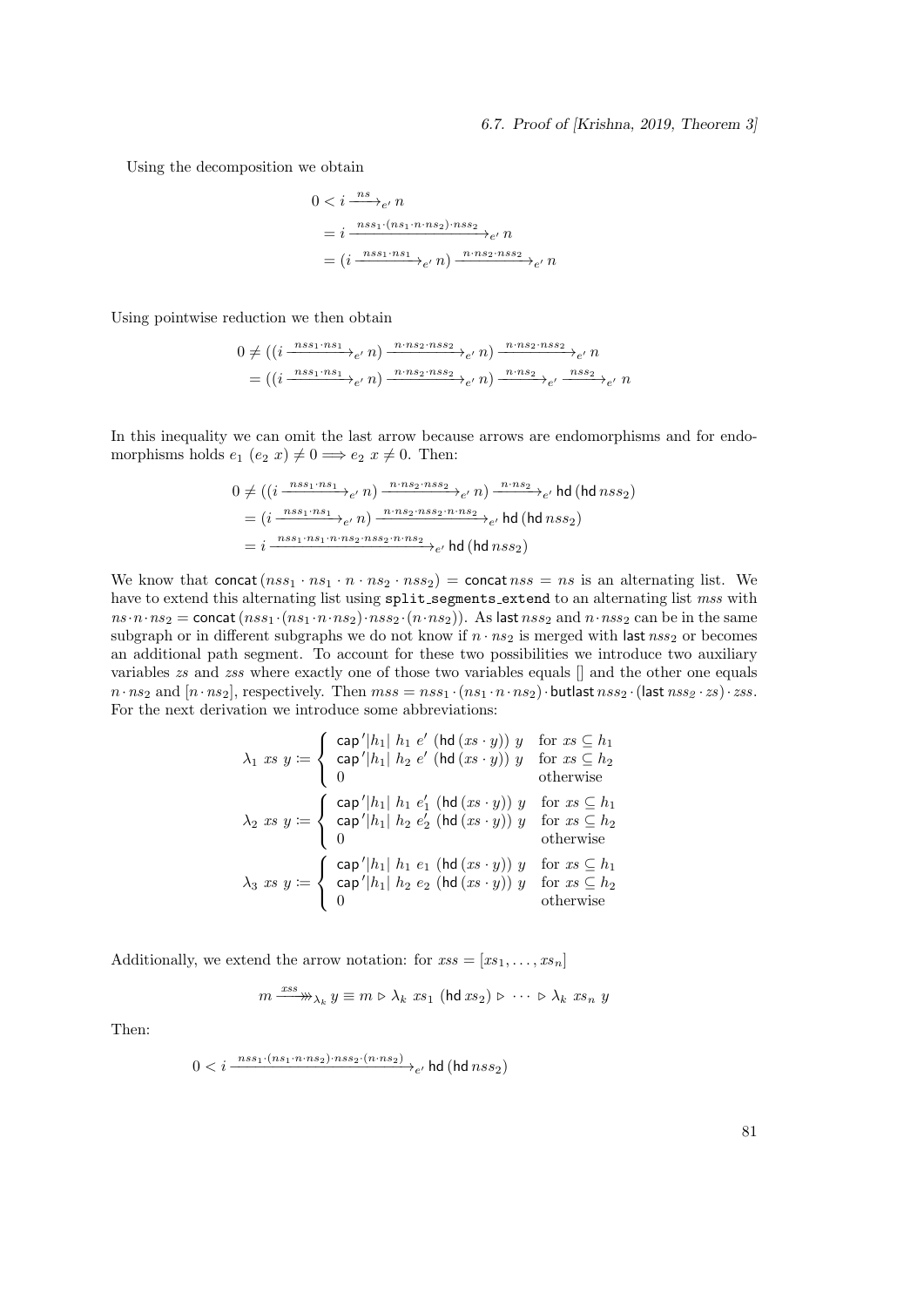$$
= i \frac{mss}{\text{m}} \rightarrow e' \text{ hd (hd nss2)}
$$
\n
$$
\leq i \frac{mss}{\text{m}} \rightarrow \text{A}_1 \text{ hd (hd nss2)}
$$
\n
$$
\leq i \frac{mss}{\text{m}} \rightarrow \text{A}_2 \text{ hd (hd nss2)}
$$
\n
$$
\leq i \frac{mss}{\text{m}} \rightarrow \text{A}_3 \text{ hd (hd nss2)}
$$
\n
$$
\leq i_1 \frac{mss}{\text{m}} \rightarrow \text{A}_3 \text{ hd (hd nss2)}
$$
\n
$$
= i_1 \frac{nss_1 \cdot ns_1 \cdot n \cdot ns_2}{\text{m}} \rightarrow \text{A}_3 \frac{\text{butlast nss2} \cdot (\text{last nss2} \cdot zs) \cdot zs \cdot ss_2}{\text{butlast nss2} \cdot (\text{last nss2} \cdot zs) \cdot xs_3} \text{ hd nss2}
$$
\n
$$
\leq i (\text{alt } h_2 \ h_1 \ (nss_1 \cdot ns_1 \cdot n \cdot ns_2)) \xrightarrow{\text{butlast nss2} \cdot (\text{last nss2} \cdot zs) \cdot xs_3} \text{hd nss_2}
$$
\n
$$
\leq \sum_{xs} i_1 \frac{\text{hd (hd nss2)} \cdot xs}{\text{d}} \text{hd (hd nss_2)}
$$

The first inequality is known from above. The next one simply rewrites the arrow using the decomposition of mss. The third one approximates each path segment with a capacity using chain le cap<sup>'</sup> and monotonicity. The fourth one substitutes  $e'_1$  or  $e'_2$  for  $e'$  as each capacity is in either  $h'_1$  or  $h'_2$ . The fifth one transfers each capacity from  $h'_k$  to  $h_k$  by applying lemma 3. The sixth one applies inf fg le inf fg. Then we split the arrow using chains' append. Then we apply chains'\_cap\_fg\_inf\_fg\_le\_inf\_fg'. Then we apply chains'\_cap\_inf\_le\_chain\_sum.

This inequality implies that there is some path  $xs$  such that

$$
i_1 \xrightarrow{\text{hd (hd nss2)\cdot xs}} e \text{hd (hd nss_2)} \neq 0
$$

This proposition contradicts effective acyclicity of h.

## Case 1,  $\preccurlyeq$  S

First we notice that  $\text{int } h \preccurlyeq \text{int } h'$  holds trivially due to  $\text{int } h = \text{int } h'$ . It remains to show that

$$
\forall n \in h, n' \in -h', m \le \inf h \ n. \ m \triangleright \operatorname{cap} h \ n \ n' = m \triangleright \operatorname{cap} h' \ n \ n'
$$

This is exactly what lemma 6 states.

## **Case 2:** dom  $h_1 \subsetneq$  dom  $h_2$

We now consider the case where  $\text{dom } h_1 \subsetneq \text{dom } h_2$ . The idea is to reduce this case to case dom  $h_1 =$  dom  $h_2$ . Therefore, we have to construct a flow graph  $h''_1$  such that we can apply case dom  $h_1 =$  dom  $h_2$  for  $h_1 \coloneqq h''_1$  and  $h_2 = h_2$ .

We define  $h_0 := (N_0, e_0, f_0) := (\text{dom } h'_1 \setminus \text{dom } h_1, \lambda n n' = 0, \lambda n \cdot i'_1 n + o_1 n)$ . Using this we define  $h''_1 := (N''_1, e''_1, f''_1) := h_0 + h_1$ . We prove that  $h''_1 \neq \perp$  using **fgI**, i.e. we have to show that dom  $h''_1$  is finite and that the flow equation holds for  $h''_1$  and  $i'_1$ : dom  $h''_1$  is finite because the domain of  $h''_1$  is composed of finite domains of flow graphs. The flow equation holds for  $n \in h_0$ because

$$
f_1'' n = f_0 n
$$
 by def.  $f_1''$  on  $N_0$   
\n
$$
= i'_1 n + o_1 n + 0
$$
 by def. of  $f_0$   
\n
$$
= i'_1 n + (\sum_{n' \in N_1} f_1 n' \triangleright e_1 n' n) + (\sum_{n' \in N_0} f_1'' n' \triangleright e_1'' n' n)
$$
 by def. of  $o_1$  and  $e_1''$   
\n
$$
= i'_1 n + (\sum_{n' \in N_1} f_1'' n' \triangleright e_1'' n' n) + (\sum_{n' \in N_0} f_1'' n' \triangleright e_1'' n' n)
$$
 by def. of  $f_1''$  on  $N_1$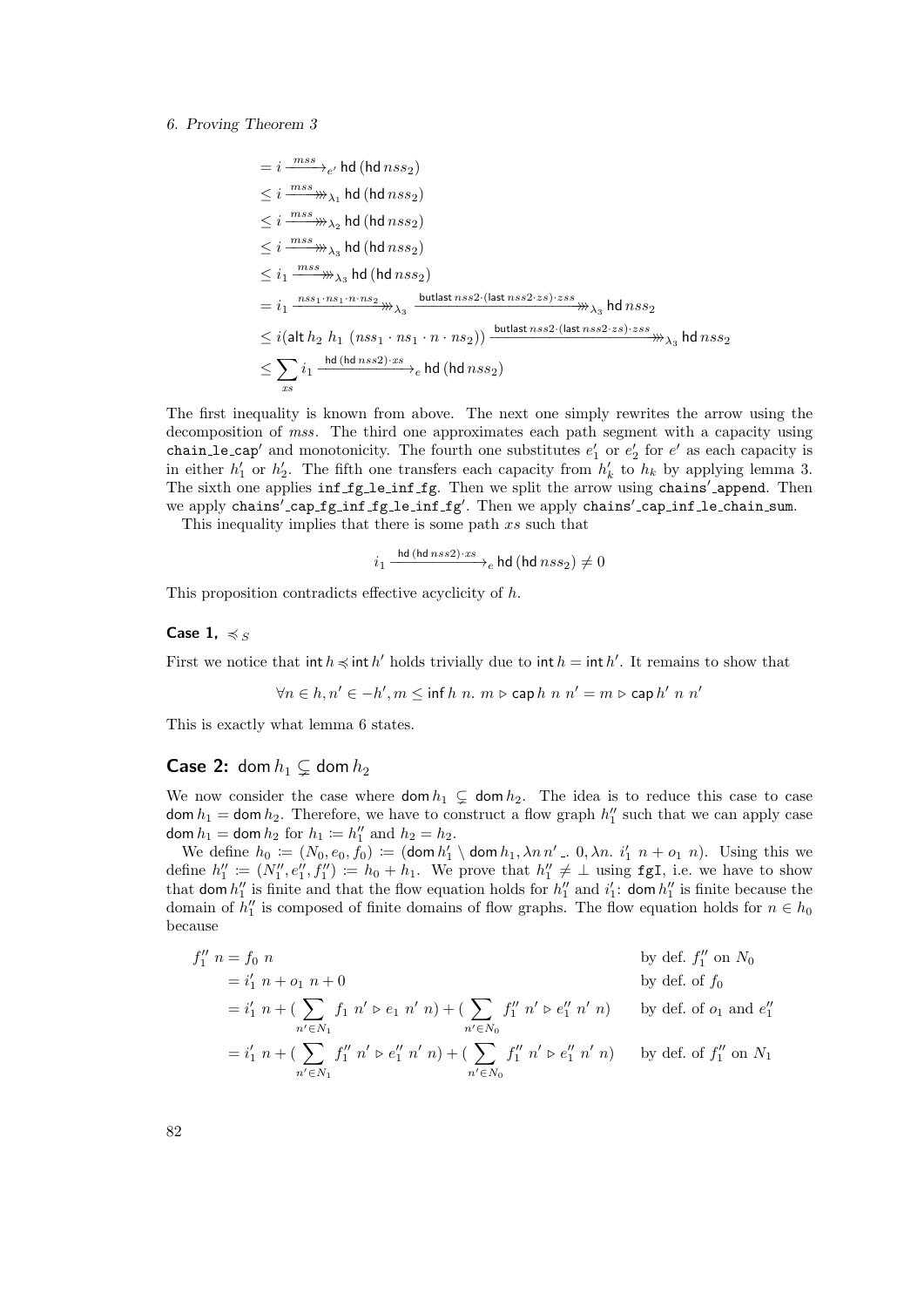6.7. Proof of [Krishna, 2019, Theorem 3]

$$
=i'_1 \ n + (\sum_{n' \in N_0 \cup N_1} f''_1 \ n' \triangleright e''_1 \ n' \ n)
$$

by disj. of  $N_0$  and  $N_1$ 

and for  $n \in h_1$  because

$$
f_1'' n = f_1 n
$$
 by def. of  $f_1''$  on  $N_1$   
\n
$$
= i_1 n + (\sum_{n' \in h_1} f_1 n' \triangleright e_1 n' n) + 0
$$
 by def. of flow eq.  
\n
$$
= i'_1 n + (\sum_{n' \in h_1} f_1 n' \triangleright e_1 n' n) + (\sum_{n' \in h_0} f_1'' n' \triangleright e_1'' n' n)
$$
 by  $i_1 = i'_1$  and def. of  $e_1''$   
\n
$$
= i'_1 n + (\sum_{n' \in h_1} f_1'' n' \triangleright e_1'' n' n) + (\sum_{n' \in h_0} f_1'' n' \triangleright e_1'' n' n)
$$
 by def. of  $f_1''$  on  $N_1$   
\n
$$
= i'_1 n + (\sum_{n' \in N_0 \cup N_1} f_1'' n' \triangleright e_1'' n' n)
$$
 by disj. of  $N_0$  and  $N_1$ 

Therefore, we have  $h''_1 = h_0 + h_1 \neq \perp$ . Note that  $\inf h''_1 = i'_1$ . Using lemma 7 we obtain that  $h''_1$ is effectively acyclic.

Next, we show that  $h''_1 \preccurlyeq_S h'_1$ :

- int  $h''_1 =$  int  $h'_1$ : we have dom  $h''_1 =$  dom  $h'_1$ , therefore dom  $h''_1 \subseteq$  dom  $h'_1$ . For all  $n \in$  dom  $h''_1 =$ dom  $h'_1$  it holds that inf  $h''_1$   $n = i'_1$   $n = \inf h'_1$   $n$ . By lemma 8  $h''_1$  and  $h'_1$  have the same outflows.
- $\forall n \in h''_1, n' \in -h'_1$ .  $m \leq \inf h''_1 \ n \longrightarrow m \triangleright \mathsf{cap} \ h''_1 \ n \ n' = m \triangleright \mathsf{cap} \ h'_1 \ n \ n'$ : for  $n \in h_0$  we have

 $m \triangleright$  cap  $h_1''$  $''_1$  n  $n' = 0$  by lemma 9  $= m \triangleright \mathsf{cap}\, h'_1\ n\ n''$  by  $h_1 \preccurlyeq h'_1$  and  $n \in \mathsf{dom}\, h'_1 - \mathsf{dom}\, h_1$ 

and for  $n \in h_1$  we have

$$
m \triangleright \mathsf{cap}\, h_1'' \ n \ n' = m \triangleright \mathsf{cap}\, h_1'' \ n \ n' \qquad \qquad \text{by lemma 9}
$$
\n
$$
= m \triangleright \mathsf{cap}\, h_1' \ n \ n'' \qquad \qquad \text{by } h_1 \preccurlyeq h_1' \text{ and } n \in \mathsf{dom}\, h_1
$$

•  $\forall n \in \text{dom } h'_1 - \text{dom } h''_1 \dots$ : holds trivially true due to  $\text{dom } h''_1 = \text{dom } h'_1$ .

Now we have to repeat the last page to show that  $h'' = h''_1 + h_2 = h_0 + h_1 + h_2 = h_0 + h_1$ exists and is effectively acyclic. We prove  $h'' \neq \perp$  using fgI: dom  $h''_1 \cup$  dom  $h_2$  is finite because it is constructed using finite domains. Now we prove that the flow equation holds for  $h''$  and  $i''$ where  $i'' \coloneqq \lambda n$ . if  $n \in N$  then i n else  $i'_1$  n. This time we have to consider three cases: first,  $n \in h_1$ :

$$
f'' \ n = f_1 \ n = f \ n
$$
\n
$$
= i \ n + (\sum_{n' \in h} f n' \triangleright e n' \ n)
$$
\n
$$
= i \ n + (\sum_{n' \in h_1} f n' \triangleright e n' \ n) + (\sum_{n' \in h_2} f n' \triangleright e n' \ n)
$$
\n
$$
= i \ n + (\sum_{n' \in h_1} f n' \triangleright e n' \ n) + (\sum_{n' \in h_2} f n' \triangleright e n' \ n)
$$
\n
$$
= i \ n + (\sum_{n' \in h_1} f'' \ n' \triangleright e n' \ n') + (\sum_{n' \in h_2} f'' \ n' \triangleright e n' \ n) \quad \text{by def. of } e'', f'' \text{ on } h_1, h_2
$$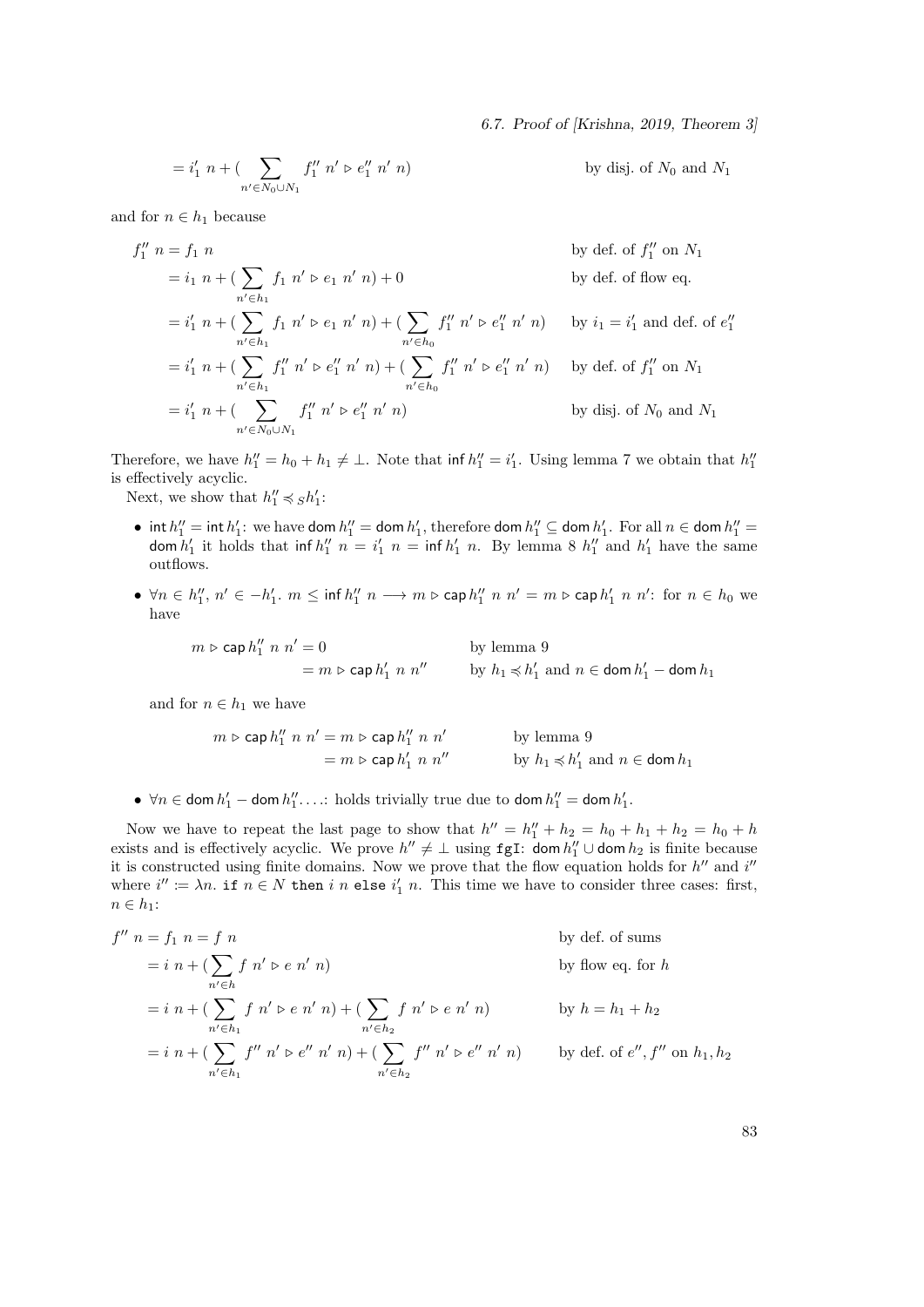$$
= i n + (\sum_{n' \in h_1 \cup h_2} f'' n' \triangleright e'' n' n)
$$
 by  $h = h_1 + h_2$   
\n
$$
= i n + (\sum_{n' \in h_1 \cup h_2} f'' n' \triangleright e'' n' n) + (\sum_{n' \in h_0} f'' n' \triangleright e'' n' n)
$$
 by def. of  $e''$  on  $h_0$   
\n
$$
= i n + (\sum_{n' \in h_0 \cup h_1 \cup h_2} f'' n' \triangleright e'' n' n)
$$
 by  $h'_1 \cap h_2 = \emptyset, h''_1 = h_0 + h_1,$   
\n
$$
= i'' n + (\sum_{n' \in h''} f'' n' \triangleright e'' n' n)
$$
 by def. of  $i''$  for  $n \in h_1$ 

Second,  $n \in h_2$  follows analogously except for the first two steps:  $f''$   $n = f_2$   $n = f$  n. Third,  $n \in h_0$ :

$$
f'' \ n = f_0 \ n
$$
\n
$$
= i'_1 \ n + o_1 \ n
$$
\n
$$
= i'_1 \ n + (\sum_{n' \in h_1} f_1 \ n' \triangleright e_1 \ n' \ n)
$$
\n
$$
= i'_1 \ n + (\sum_{n' \in h_1} f'' \ n' \triangleright e'' \ n' \ n)
$$
\n
$$
= i'_1 \ n + (\sum_{n' \in h_1} f'' \ n' \triangleright e'' \ n' \ n)
$$
\n
$$
= i'_1 \ n + (\sum_{n' \in h_1} f'' \ n' \triangleright e'' \ n' \ n) + (\sum_{n' \in h_0} f'' \ n' \triangleright e'' \ n' \ n)
$$
\n
$$
= i'_1 \ n + (\sum_{n' \in h_0 \cup h_1} f'' \ n' \triangleright e'' \ n' \ n)
$$
\n
$$
= i'_1 \ n + (\sum_{n' \in h_0 \cup h_1} f'' \ n' \triangleright e'' \ n' \ n)
$$
\n
$$
= i'_1 \ n + (\sum_{n' \in h_0 \cup h_1} f'' \ n' \triangleright e'' \ n' \ n) + (\sum_{n' \in h_2} f'' \ n' \triangleright e'' \ n' \ n)
$$
\n
$$
= i'_1 \ n + (\sum_{n' \in h_0 \cup h_1 \cup h_2} f'' \ n' \triangleright e'' \ n' \ n)
$$
\n
$$
= i'_1 \ n + (\sum_{n' \in h_0 \cup h_1 \cup h_2} f'' \ n' \triangleright e'' \ n' \ n)
$$
\n
$$
= i'' \ n + (\sum_{n' \in h''} f'' \ n' \triangleright e'' \ n' \ n)
$$
\n
$$
= i'' \ n + (\sum_{n' \in h''} f'' \ n' \triangleright e'' \ n' \ n)
$$
\n
$$
= i'' \ n + (\sum_{n' \in h''} f'' \ n' \triangleright e'' \ n' \ n)
$$
\n
$$
= i'' \ n + (\sum_{n' \in h''} f'' \ n' \triangleright e'' \ n' \ n)
$$
\n
$$
= i'' \ n + (\sum_{n' \in h''} f'' \ n' \triangleright e'' \ n' \ n)
$$
\n
$$
= i'' \ n + (\sum_{n' \in h''}
$$

Therefore,  $h'' \neq \bot$ . lemma 7 again provides us that  $h''$  is effectively acyclic.

Now, we can invoke case  $\text{dom } h'_1 = \text{dom } h_2$  and obtain some effectively acyclic flow graph  $h' = h'_1 + h_2 \neq \perp$  such that  $h'' \preccurlyeq_S h'$ . It remains to show that  $h \preccurlyeq_S h'$ . By transitivity of subflow-preserving extensions it is sufficient to prove that  $h \preccurlyeq Sh''$  as we already know that  $h'' \preccurlyeq_S h'$ :

- int  $h \preccurlyeq$  int  $h''$ : dom  $h \subseteq$  dom  $h''$  follows from the definition of  $h''$ .  $\forall n \in$  int  $h$ .  $i \neq n = i''$  m follows from the definition of i'' for  $n \in h$ .  $\forall n \in -$ int h''. o  $n = o''$  n follows from lemma 8.
- $\forall n \in h, n' \in -h'', m \leq i \ n$ . cap  $h \ n \ n' \ m =$  cap  $h'' \ n \ n' \ m$ : This follows immediately fom lemma 9.
- $\forall n \in h'' h, n' \in -h'', m \leq i''$  *n*. cap  $h''$  *n*  $n'$  *m* = 0: This follows immediately fom lemma 9.

 $\blacksquare$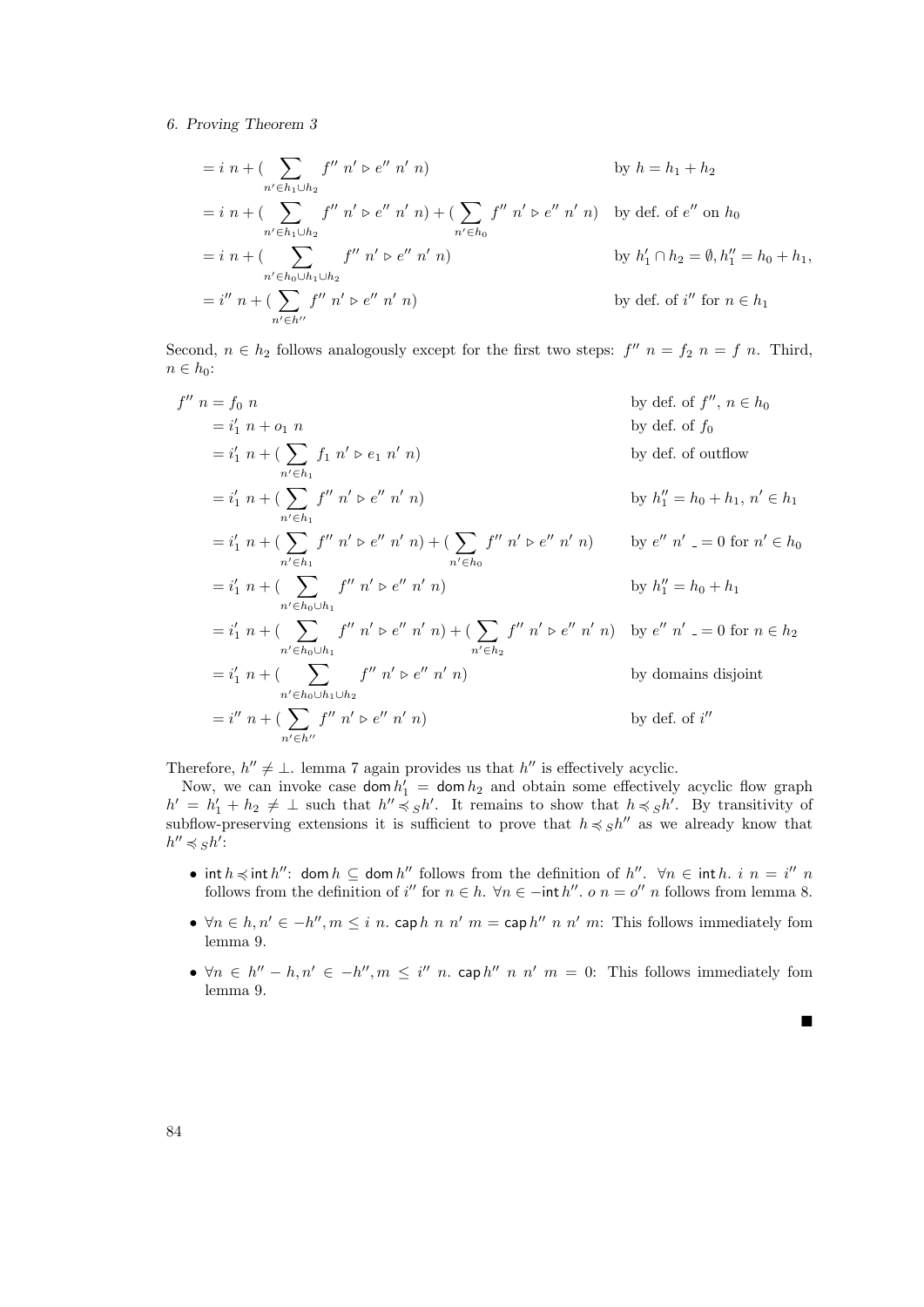# 7. Conclusion

# 7.1. Summary

This thesis verified all important results on the foundational and extended Flow Framework from [Krishna et al., 2020] and applied the Framework to verify the so-called PIP example from [Krishna et al., 2020].

Our formalization of the Flow Framework in Isabelle/HOL confirms the soundness of the theoretical foundation of the Flow Framework. We identified and fixed several small formal flaws in the existing paper proofs in [Krishna, 2019]. The proof of [Krishna et al., 2020, th. 3], which unexpectedly turned out to become the primary contribution of this thesis, was proven invalid by a counter-example and fixed by introducing a stronger notion of reduced endomorphisms. The proof required us to come up with multiple non-trivial steps complementing the original high-level paper proof in [Krishna, 2019, th 3.38]. We formalized and introduced multiple levels of abstraction in order to obtain building blocks that reasonably match the high abstraction level of the original paper proof. We provided the first formalization of the advanced theories (in particular effective acyclicity) about the Flow Framework. To support future verification efforts involving this proof we provided a significantly refined paper proof that hopefully captures all necessary details to enhance or reproduce our proof.

We verified the PIP example using the Flow Framework and extended the proof by additionally showing termination. Our termination proof exploits information provided by the flow graph and and demonstrates that the Flow Framework is able to prove global properties of data structures without reverting to global reasoning. We furthermore demonstrated how to use the Flow Framework to obtain abstract information that can be used in global reasoning style proofs without encountering spatial issues caused by separation logic. We identified multiple difficulties regarding the usability of our implementation of the Flow Framework that should be addressed by future development.

# 7.2. Future Work

- The formalization of [Krishna et al., 2020, theorem 3] was far more challenging than initially expected. The proof has to be considered a proof-of-concept. Especially regarding reasoning on alternating paths there are many proof steps that should be cleaned up and simplified or generalized into more powerful primitives on alternating lists. Also, reasoning about overlaid list representations, e.g.  $xs = xs_1 \cdot xs_2 = ys_1 \cdot ys_2 \cdot ys_3$ , and expanding those introduced quite some disturbance in our proof. There might be more concise approaches than ours.
- In our PIP example we were significantly challenged by reasoning on flow interfaces. Especially larger sums of flow interfaces required significant manual intervention, in particular in interaction with the fake interface proof technique. In order to simplify or avoid this reasoning an effective suite of simplification rules or proof methods would be highly useful.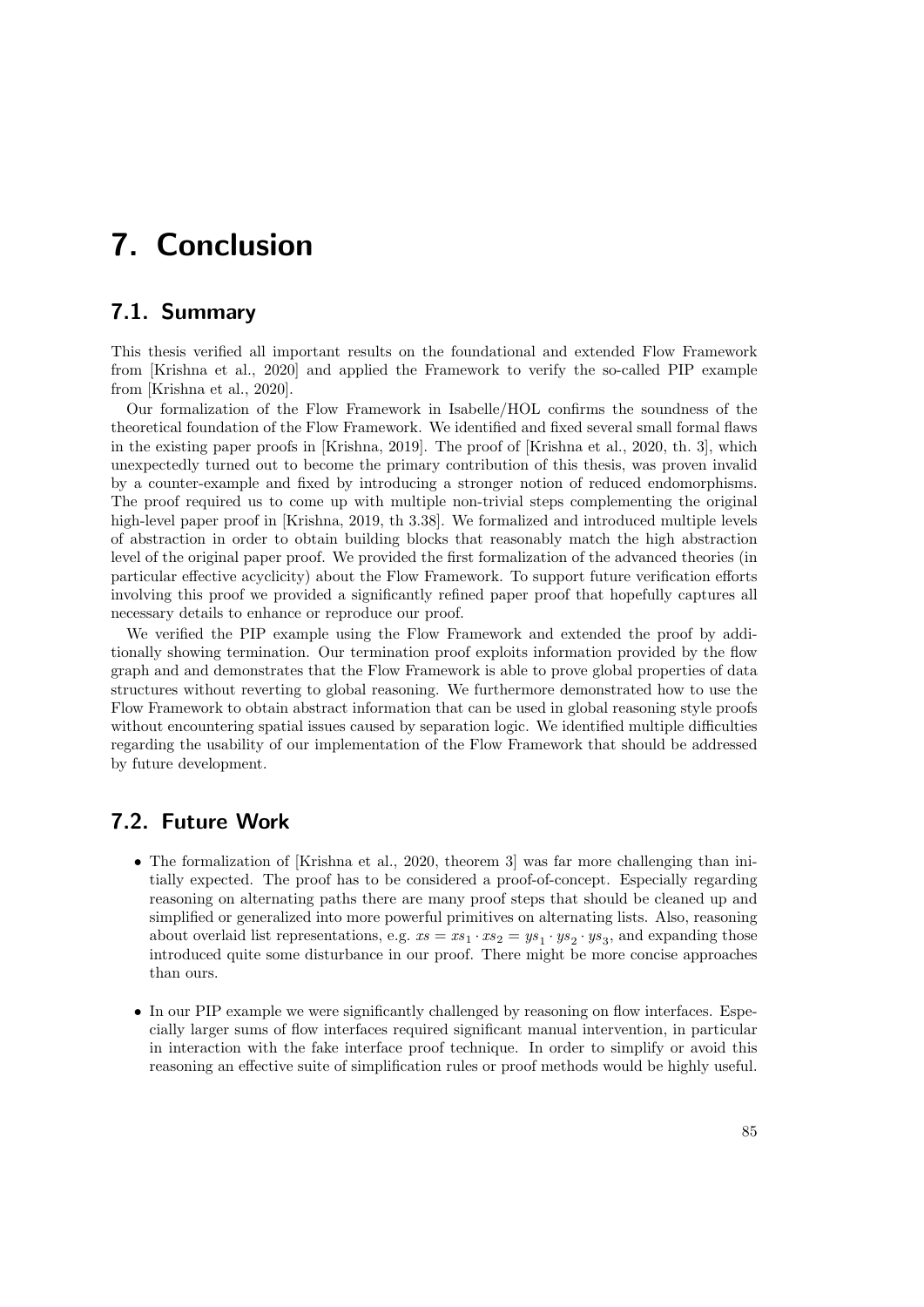### 7. Conclusion

- In this context we are not sure if our approach of opaquely defining flow graphs and interfaces might not compromise automated reasoning about these structures. Similarly, opaque definitions of node and graph abstractions for heap locations might affect automatic reasoning. A comparison to other applications of the Flow Framework like [Krishna and Wies, 2020] might provide some insights for more efficient definitions and proof methods. A glimpse into their verification of algorithms using Coq and Iris suggests that they have to apply similar rigor as we do in our PIP example verification. We think another interesting question is how the effort of verification and flow interface reasoning embedded into theorem provers compares to more specialized verifiers like GRASShopper [gra, 2020] which is also used by [Krishna and Wies, 2020]. Also, we asked ourselves the question if in our case automation and simplification maybe caused more disturbance than benefit regarding flow interface computations compared to a more rigor manual application of proof rules.
- Initially, we planned to apply the Flow Framework to conduct a comparison with an existing verification of fibonacci trees using Separation Logic. Due to the unexpected challenges this plan was not realizable in to given time frame. This project would be an interesting sequel to this thesis that also could concentrate on and generate progress towards more and better automation.
- During the course of this thesis we came up with the question on local invariants and their relationship to global invariants. We already stated some thoughts about this topic in Section 5.2.10. Maybe in this spot there are some additional interesting insights hidden.
- Regarding our counter-example for theorem 3 of [Krishna et al., 2020] it is an open question whether there is a weaker variant of reduction than point-wise reduction that enables the proof.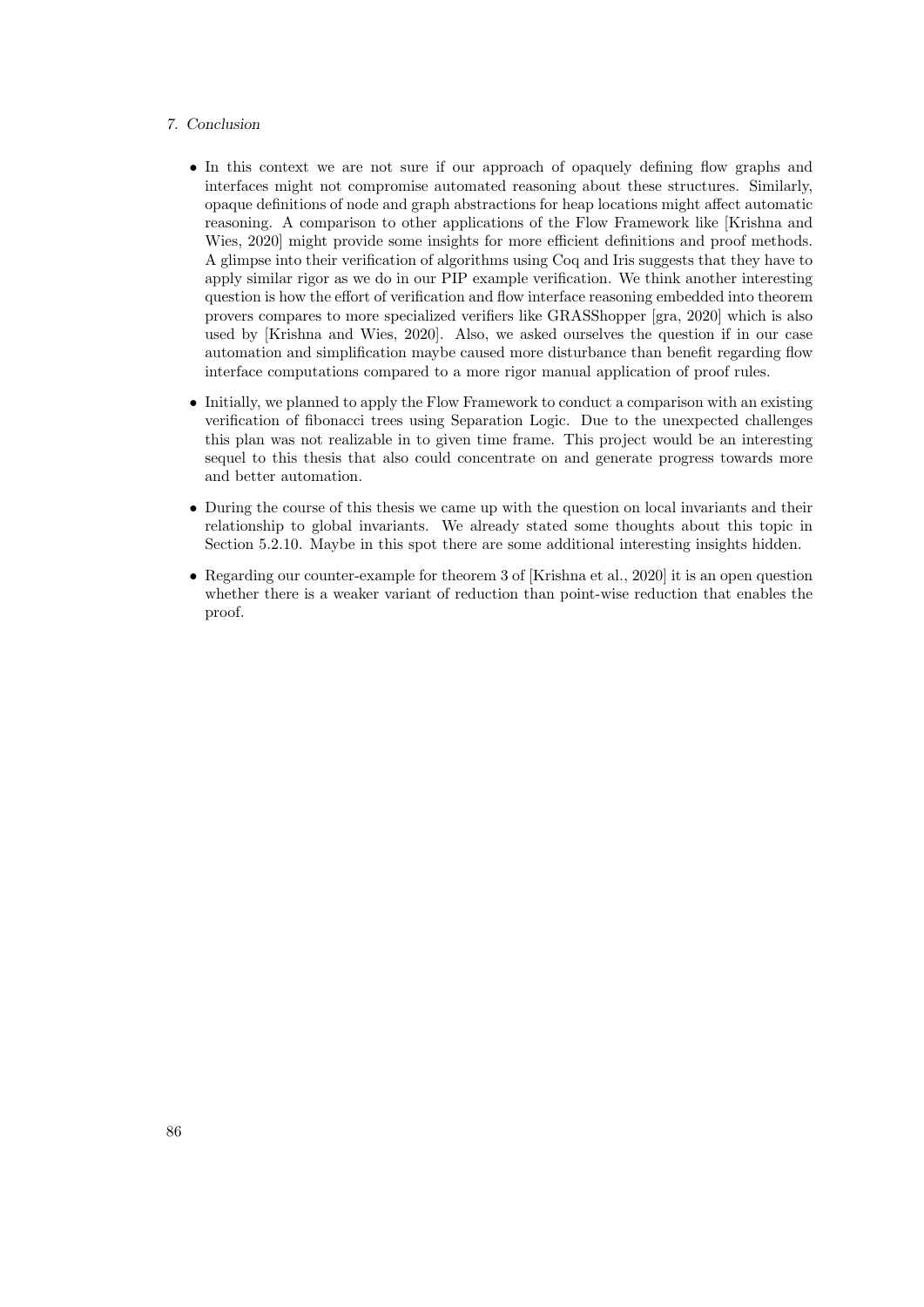# A. Project Structure

In this chapter we shortly describe the structure of our project and its relationship to this thesis. As the central deliverable of our thesis we provide an Isabelle session named flow. The session was developed using Isabelle2020 [isa, 2020] and the AFP version 2020-08-15 [afp, 2020]. This session contains our development on the Flow Framework:

- Theory Auxiliary contains some basic notations. Furthermore, it contains a lot of random results on lists and sets that are not of particular interest.
- Theories Alternating, Chain, Endomorphism and Pigeonhole contain the preliminary development sketched in Chapter 3.
- Theories Flow Graph and Flow Interface contain the formalizations of flow graphs (subsections 4.1.2 and 4.1.3) and interfaces (subsections 4.1.5 and 4.1.6). Theory Flow then formalizes their connection (subsection 4.1.7). Theories Flow Graph Separation Algebra and Flow Interface Separation Algebra contain the proofs that our formalizations of flow graphs and interfaces are separation algebras if constrained to valid values. Theory Flow Extensions formalizes contextual and subflow-preserving extensions and proves the replacement theorem.
- Theories Edge Local and Nilpotent contain the formalizations of subsections 4.2.1 and 4.2.2.
- The definition of effective acyclicity and related auxiliary lemmas are formalized in Effectively Acyclic. The uniqueness of effectively acyclic flow graphs and the counter-example presented in subsection 4.2.3 are formalized in theories Effectively Acyclic, Effectively Acyclic Uniqueness and Effectively Acyclic Maintain Counter Example. Theories Effectively Acyclic Approximations, Effectively Acyclic Equal Capacity and Effectively Acyclic Switch Worlds and Effectively Acyclic Source Path contain the formalizations of sections 6.2 to 6.5. Finally, theory Effectively Acyclic Maintain contains our proof of the existence of flow for effectively acyclic flow graphs from sections 6.6 and 6.7.
- Theory FF contains our formalization of our integration of the Flow Framework into the Separation Logic framework (section 5.1).
- Theory PIP Shared contains the instantiation of the Flow Framework and the definitions of the operations of our example (subsections 5.2.2 and 5.2.3). Theories PIP Release and PIP Acquire prove correctness of the release, acquire and update operations of the PIP example (subsection 5.2.8). Theory PIP Example proves the small example from subsection 5.2.5. Theory PIP Invariant formalizes subsection 5.2.10.

Additionally, in folder aux there formalizations of our examples on Hoare logic and Separation Logic from chapter 2. Folder thesis contains the LATEX code of this thesis.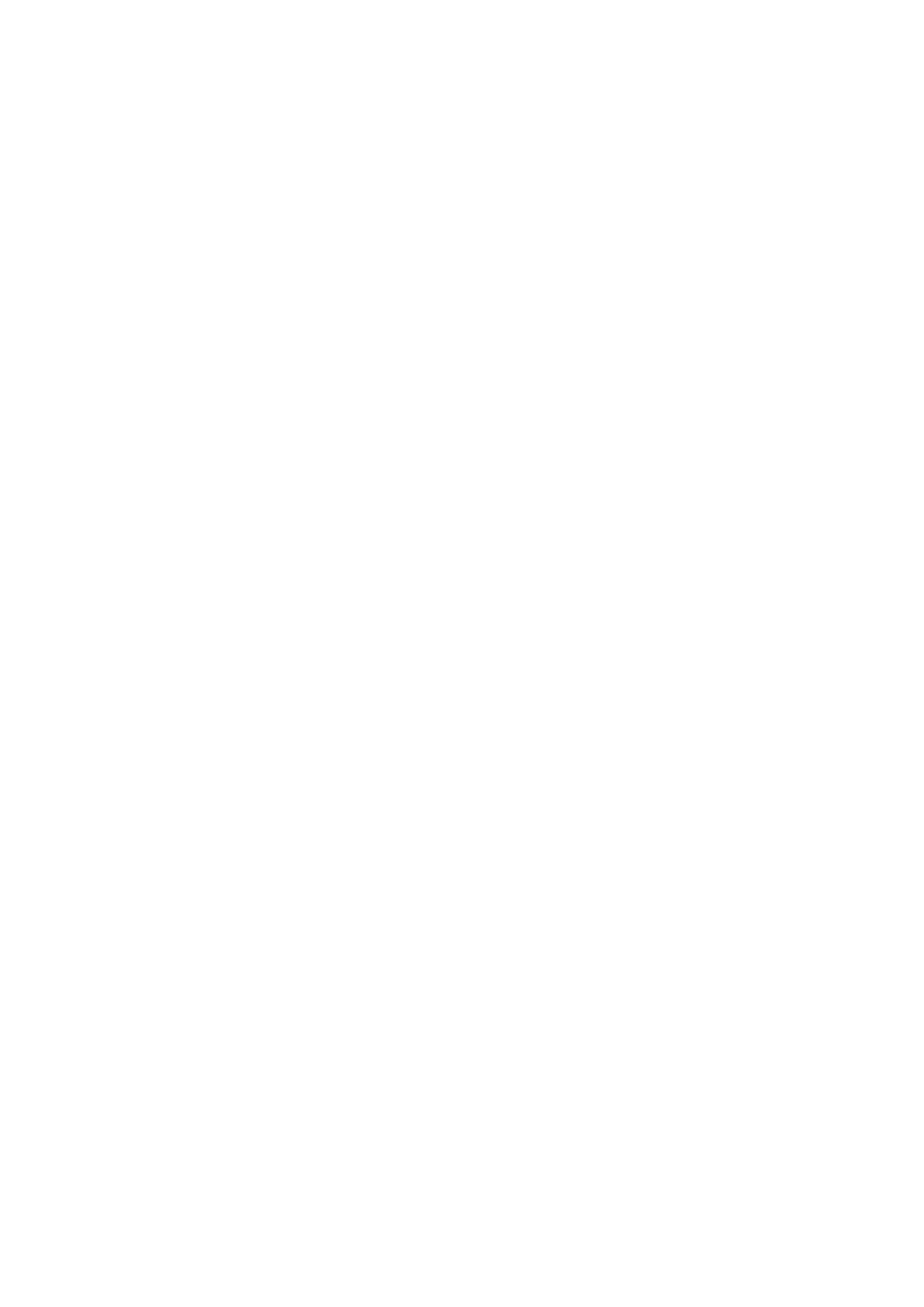# Bibliography

- [gra, 2020] (2020). Archive of formal proofs. https://cs.nyu.edu/wies/software/ grasshopper, accessed 2020-09-14.
- [afp, 2020] (2020). Archive of formal proofs. https://www.isa-afp.org/, accessed 2020-09-13.
- [isa, 2020] (2020). Isabelle. http://isabelle.in.tum.de/, accessed 2020-09-13.
- [Antonopoulos et al., 2014] Antonopoulos, T., Gorogiannis, N., Haase, C., Kanovich, M. I., and Ouaknine, J. (2014). Foundations for decision problems in separation logic with general inductive predicates. In Muscholl, A., editor, Foundations of Software Science and Computation Structures - 17th International Conference, FOSSACS 2014, Held as Part of the European Joint Conferences on Theory and Practice of Software, ETAPS 2014, Grenoble, France, April 5-13, 2014, Proceedings, volume 8412 of Lecture Notes in Computer Science, pages 411–425. Springer.
- [Brookes, 2007] Brookes, S. (2007). A semantics for concurrent separation logic. Theor. Comput. Sci., 375(1-3):227–270.
- [Calcagno et al., 2007] Calcagno, C., O'Hearn, P. W., and Yang, H. (2007). Local action and abstract separation logic. In Proceedings of the 22Nd Annual IEEE Symposium on Logic in Computer Science, LICS '07, pages 366–378, Washington, DC, USA. IEEE Computer Society.
- [Hoare, 1969] Hoare, C. A. R. (1969). An axiomatic basis for computer programming. Commun. ACM, 12(10):576–580.
- [Hobor and Villard, 2013] Hobor, A. and Villard, J. (2013). The ramifications of sharing in data structures. In Giacobazzi, R. and Cousot, R., editors, The 40th Annual ACM SIGPLAN-SIGACT Symposium on Principles of Programming Languages, POPL '13, Rome, Italy - January 23 - 25, 2013, pages 523–536. ACM.
- [Jung et al., 2018] Jung, R., Krebbers, R., Jourdan, J., Bizjak, A., Birkedal, L., and Dreyer, D. (2018). Iris from the ground up: A modular foundation for higher-order concurrent separation logic. J. Funct. Program., 28:e20.
- [Katelaan et al., 2019] Katelaan, J., Matheja, C., and Zuleger, F. (2019). Effective entailment checking for separation logic with inductive definitions. In Vojnar, T. and Zhang, L., editors, Tools and Algorithms for the Construction and Analysis of Systems - 25th International Conference, TACAS 2019, Held as Part of the European Joint Conferences on Theory and Practice of Software, ETAPS 2019, Prague, Czech Republic, April 6-11, 2019, Proceedings, Part II, volume 11428 of Lecture Notes in Computer Science, pages 319–336. Springer.
- [Klein et al., 2012] Klein, G., Kolanski, R., and Boyton, A. (2012). Separation algebra. Archive of Formal Proofs. http://isa-afp.org/entries/Separation\_Algebra.html, Formal proof development.